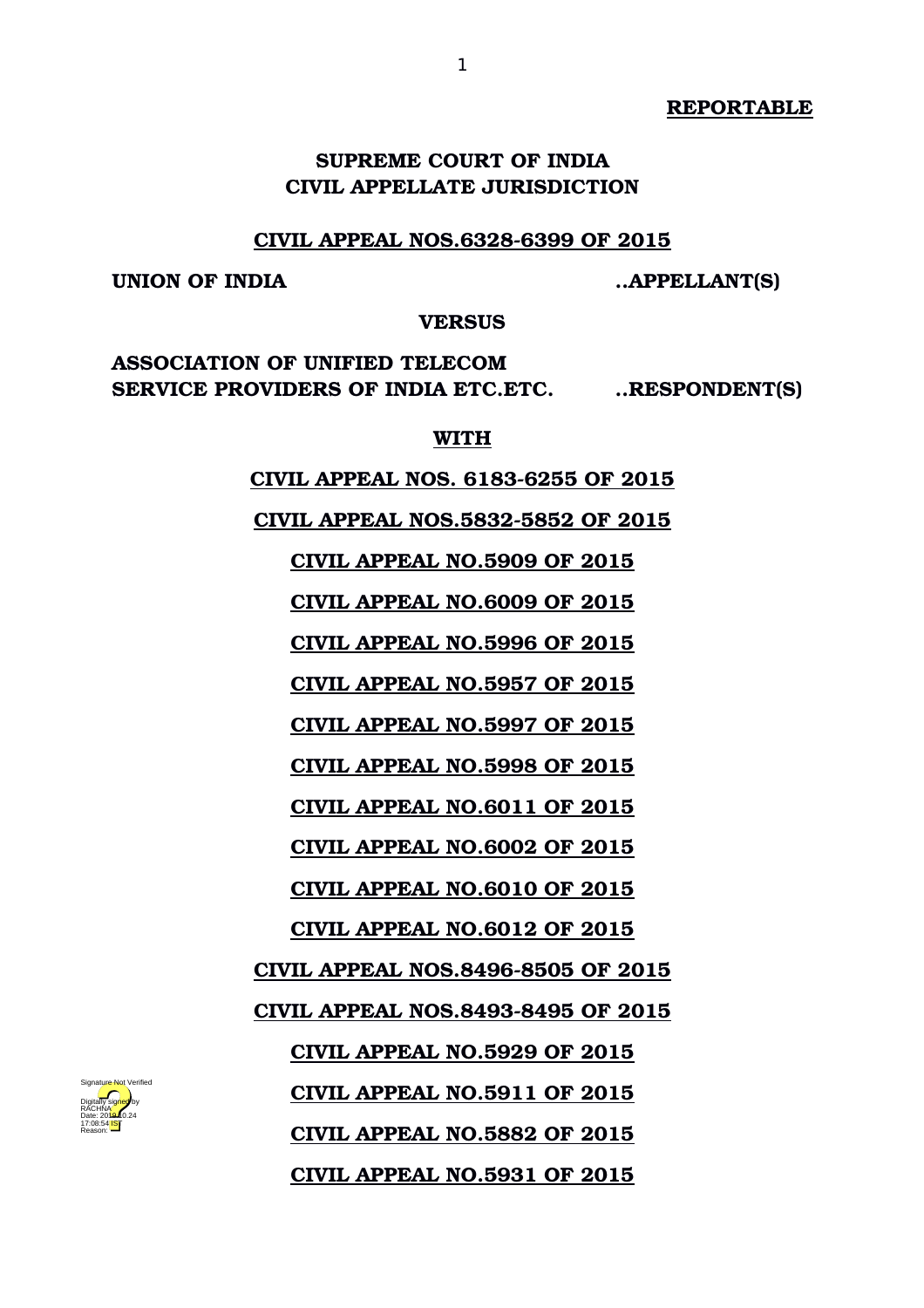**CIVIL APPEAL NO.5934 OF 2015 CIVIL APPEAL NO.5930 OF 2015 CIVIL APPEAL NOS.68886895 OF 2015 CIVIL APPEAL NO.6003 OF 2015 CIVIL APPEAL NO.6004 OF 2015 CIVIL APPEAL NOS.85068530 OF 2015 CIVIL APPEAL NOS.80098017 OF 2015 CIVIL APPEAL NO.344 OF 2016 CIVIL APPEAL NO.498 OF 2016 CIVIL APPEAL NO.497 OF 2016 CIVIL APPEAL NO.493 OF 2016 CIVIL APPEAL NO.14624 OF 2015 CIVIL APPEAL NO.13550 OF 2015 CIVIL APPEAL NOS.1370513711 OF 2015 CIVIL APPEAL NO.13590 OF 2015 CIVIL APPEAL NO.13587 OF 2015 CIVIL APPEAL NO.13586 OF 2015 CIVIL APPEAL NO.13585 OF 2015 CIVIL APPEAL NO.13591 OF 2015 CIVIL APPEAL NO.13538 OF 2015 CIVIL APPEAL NO.13588 OF 2015 CIVIL APPEAL NO.13593 OF 2015 CIVIL APPEAL NOS.1359513596 OF 2015 CIVIL APPEAL NO.13584 OF 2015 CIVIL APPEAL NO.13574 OF 2015 CIVIL APPEAL NO.13681 OF 2015 CIVIL APPEAL NOS.1358113582 OF 2015**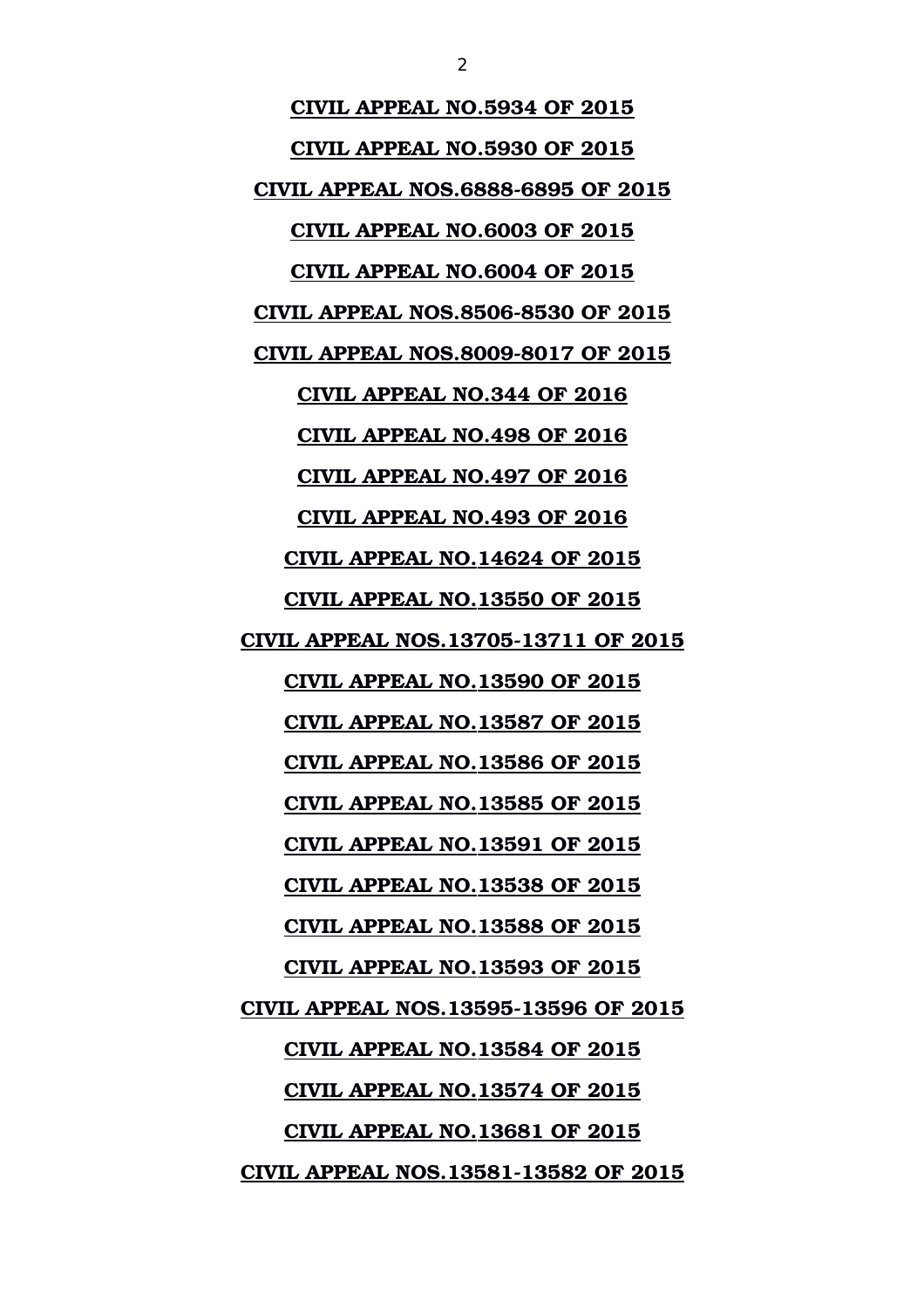# **CIVIL APPEAL NO.13592 OF 2015 CIVIL APPEAL NO.13699 OF 2015 CIVIL APPEAL NO.13697 OF 2015 CIVIL APPEAL NO.13698 OF 2015 CIVIL APPEAL NO.13680 OF 2015 CIVIL APPEAL NOS.60226044 OF 2016 CIVIL APPEAL NO. 8275 OF 2019 @ SPECIAL LEAVE PETITION (C) NO.20219 OF 2016 CIVIL APPEAL NOS.86468648 OF 2018**

#### **J U D G M E N T**

#### **ARUN MISHRA, J.**

**1.** In the appeals, the question involved is with respect to the definition of gross revenue as defined in clause 19.1 of the licence agreement granted by the Government of India to the Telecom Service Providers. The case has a chequered history and the scenario projected is that even after the licensees agreeing with the revenue sharing regime under the Telecom Policy of 1999 for the last two decades, definition of gross revenue has been litigated upon, though the intendment was to keep it free from the same and various disputes. Notwithstanding the fact that disputes have been raised, and despite the fact what is the meaning to be given to gross revenue, was agreed upon between the parties. The telecom sector was liberalized under the National Telecom Policy, 1994 and various licenses were issued to companies under Section 4 of the Indian Telegraph Act, 1885. The licences granted to the service providers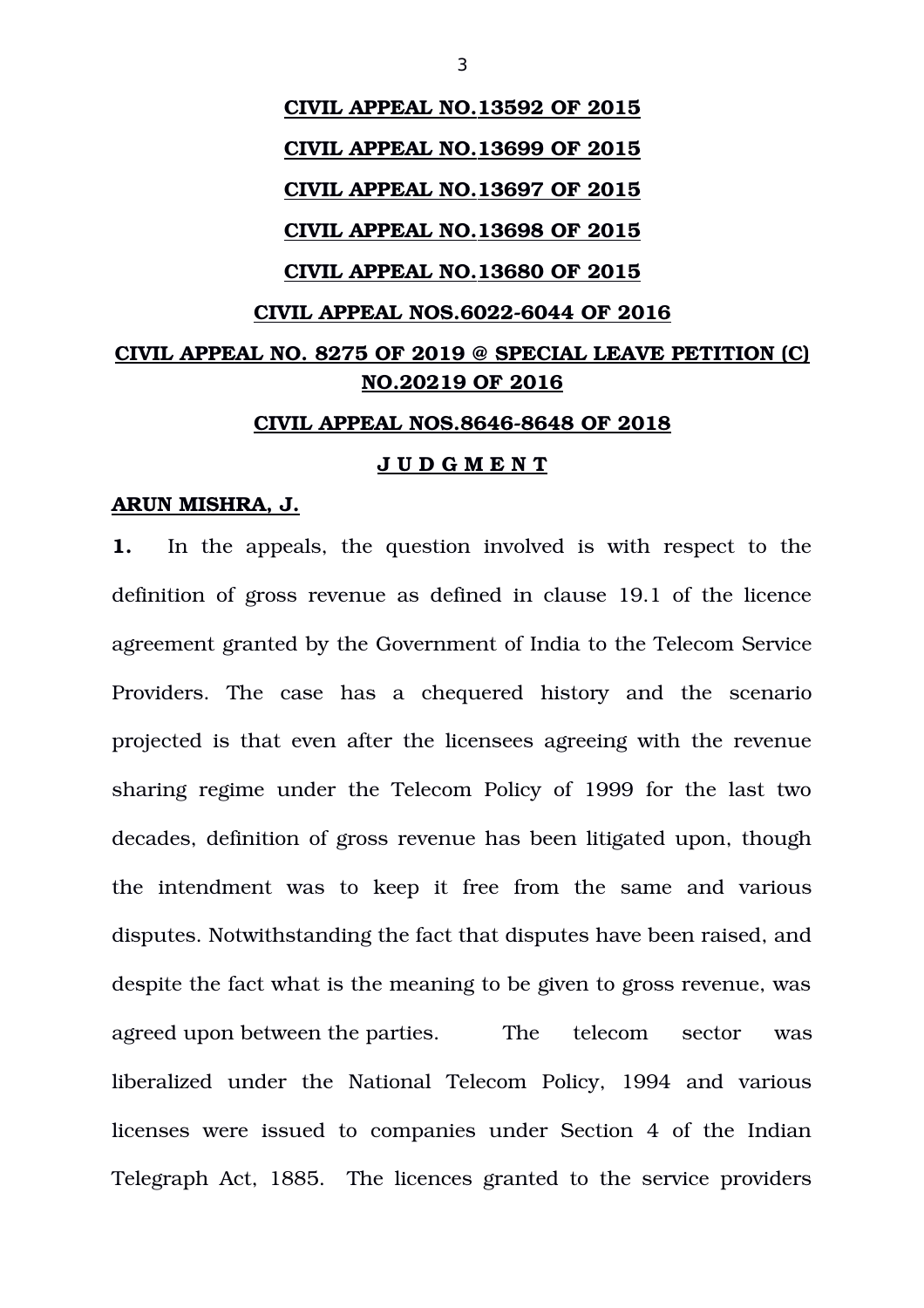stipulated a fixed licence fee, which was payable by the service providers every year.

**2.** However, as the said fixed license fee was very high and the telecom service providers consistently defaulted in making the payments, the telecom service providers made a representation to the Government of India for relief against the steep license fee. The said representation was considered and keeping the interest of the country, and the telecom sector in mind, a new package, known as "the National Telecom Policy, 1999 Regime" giving an option to the licensees to migrate from fixed licence fee to revenue sharing fee was made applicable in the year 1999. The National Telecom Policy, 1999 was devised after holding detailed deliberations and consultations with the telecom service providers and the telecom industry. Clause III of the migration package reads as under:

> "(iii) The Licence fee as a percentage of gross revenue under the license shall be payable w.e.f. 1.8.1999. The Government will take a final decision to charge the quantum of the revenue share as licence fee after obtaining recommendations of the Telecom Regulatory Authority of India (TRAI). Meanwhile, the Government decided to fix 15% of the gross revenue of the licensee as a provisional license fee. The gross revenue for this purpose would be the total revenue of the Licensee company excluding the PSTN related call charges paid to DOT/MTNL and service tax collected by the licensee on behalf of the Government from their subscribers. On receipt of TRAI's recommendation and Government's final decision, the final adjustment of provisional dues will be effected depending upon the percentage of revenue share and the definition of revenue for this purpose as may be finally decided."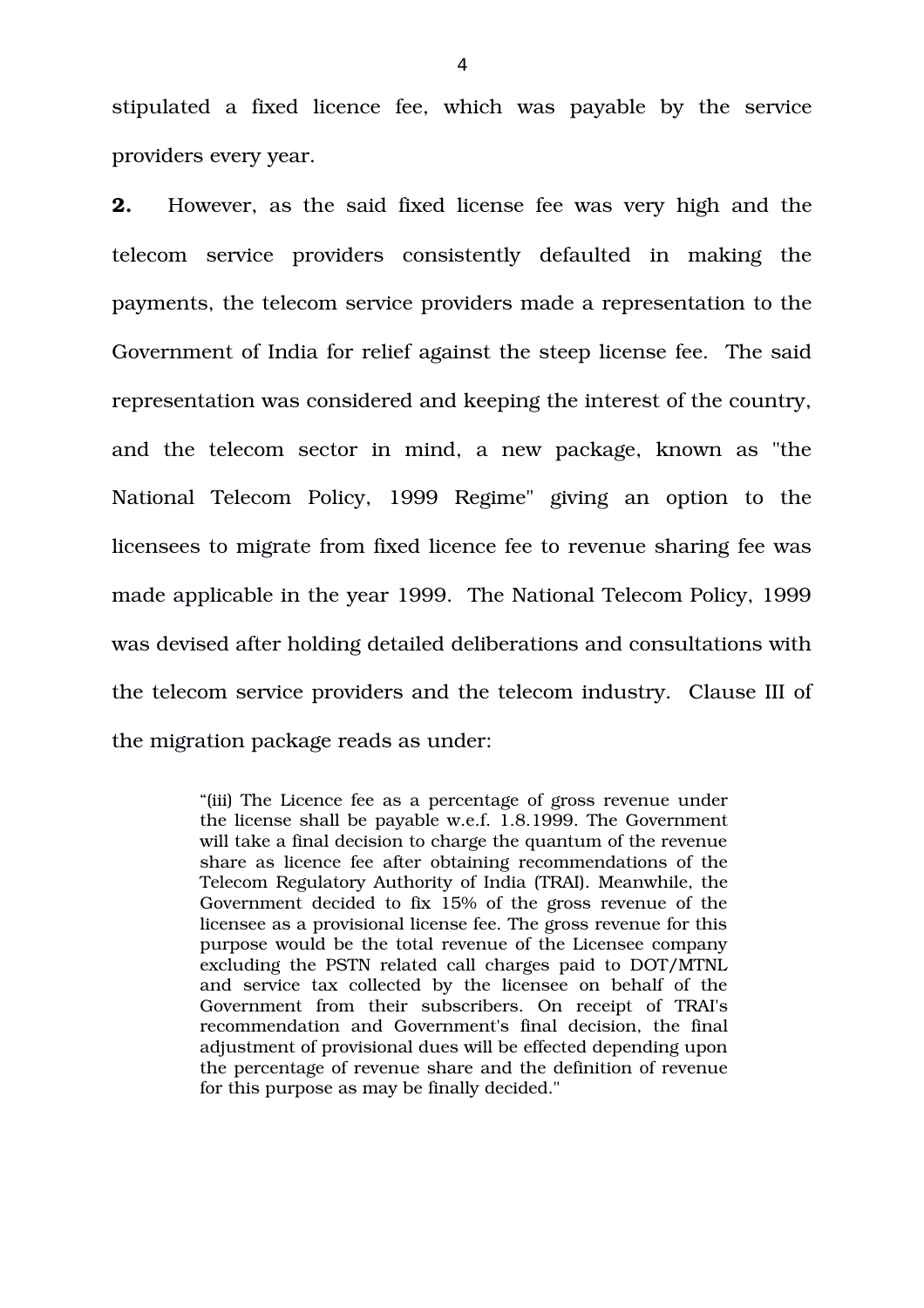**3.** As mentioned, in the new Telecom Policy, 1999, the purpose and objects for the shift to "Revenue Sharing Regime," which, as such, was more beneficial to the telecom service providers were:

- Make available telephone on demand by the year 2002 and sustain it after that to achieve a teledensity of 7 by the year 2005 and 15 by the year 2010.
- Encourage the development of telecom in rural areas making it more affordable by suitable tariff structure and making rural communication mandatory for all fixed service providers.
- Increase rural teledensity from the current level of 0.4 to 4 by the year 2010 and provide reliable transmission media in all rural areas.
- Achieve telecom coverage of all villages in the country and provide reliable media to all exchanges by the year 2002.
- Provide Internet access to all district headquarters by the year 2000.
- Provide high-speed data and multimedia capability using technologies including ISDN to all towns with a population higher than 2 lakh by the year 2002.
- **4.** Considering the objectives and targets of the new Telecom Policy,

1999, it appears that:

- i. The Central Government gave a liberalised mode of payment by "revenue sharing" regime, which was the price for parting with the exclusive privilege the Central Government had.
- ii. The Telecom Policy, 1999, was so designed that the Government becomes a partner or sharer of "gross revenue."
- iii. From out of money received under the head of "Adjusted Gross Revenue," the Central Government took a conscious decision to spend money to remote and uncovered areas,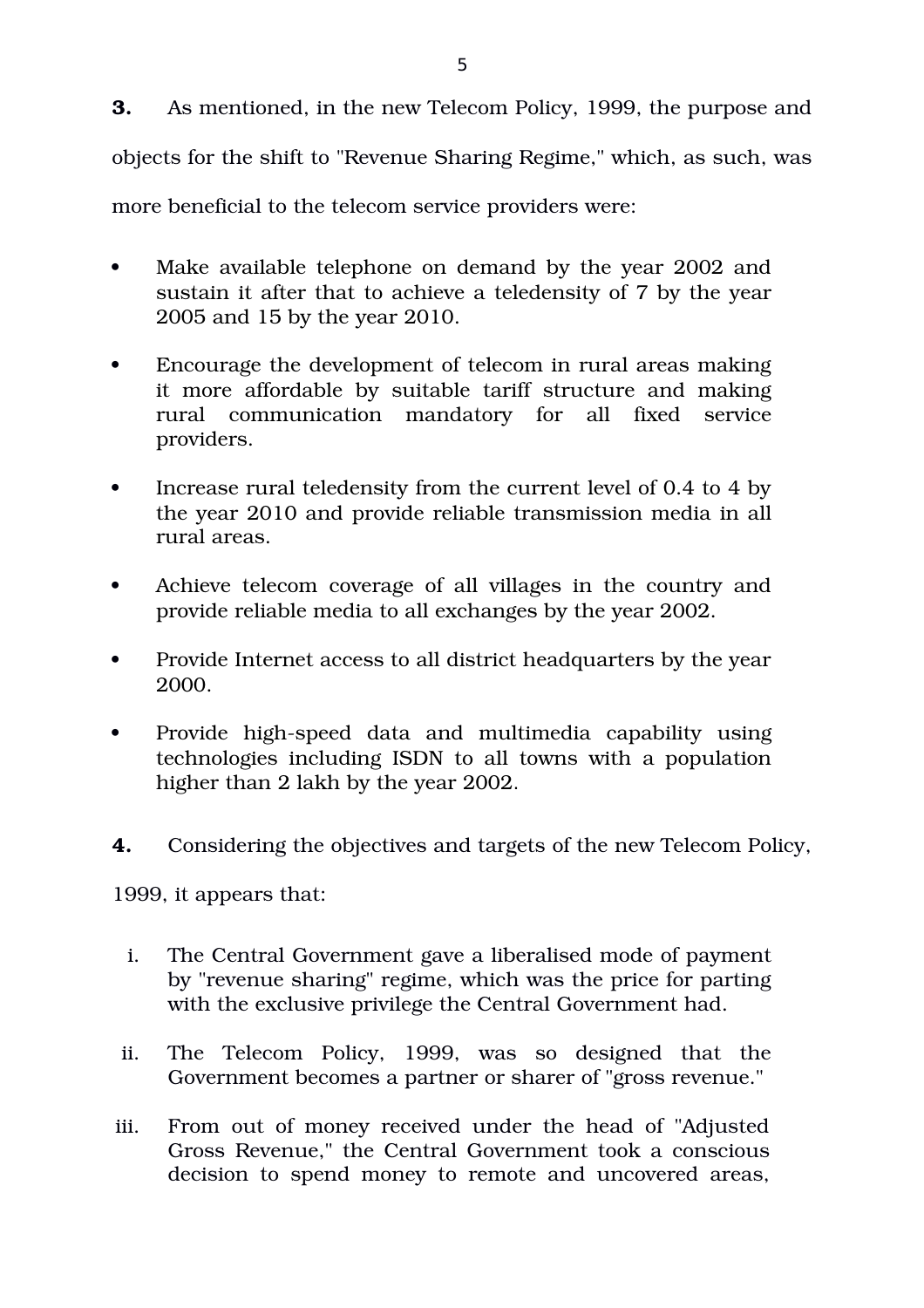rural areas, tribal areas, and hilly areas to ensure maximum tele-connectivity.

iv. The said objective was achieved, inter alia, by giving subsidies for the establishment of telecom infrastructure in such areas

**5.** Fifteen percent AGR was fixed as license fee under "revenue sharing," which was reduced to 13 percent and lastly to 8 percent in 2013. It appears that the "revenue sharing" package turned out to be very very beneficial to the telecom service providers, which is evident from the continuing rise in the gross revenue, which is as follows:

| <b>Financial Year (ending in</b><br>March) | Gross Revenue earned by<br><b>TSPs (in crores)</b> |
|--------------------------------------------|----------------------------------------------------|
| 2004                                       | 4,855                                              |
| 2006                                       | 2,666                                              |
| 2007                                       | 89,108                                             |
| 2008                                       | 1,05,061                                           |
| 2009                                       | 1,43,044                                           |
| 2010                                       | 1,44,232                                           |
| 2011                                       | 1,60,251                                           |
| 2012                                       | 1,82,637                                           |
| 2013                                       | 2,04,221                                           |
| 2014                                       | 2,24,430                                           |
| 2015                                       | 2,37,676                                           |

**6.** However, the telecom service providers in spite of the financial benefits of the package started to ensure that they do not pay the licence fee to the public exchequer based on even an agreed "AGR".

**7.** To arrive at the formula of "AGR," the Draft Licence Agreement was circulated to the telecom operators. It is pertinent to note that the Draft Licence Agreement provided clause 18.2, which pertains to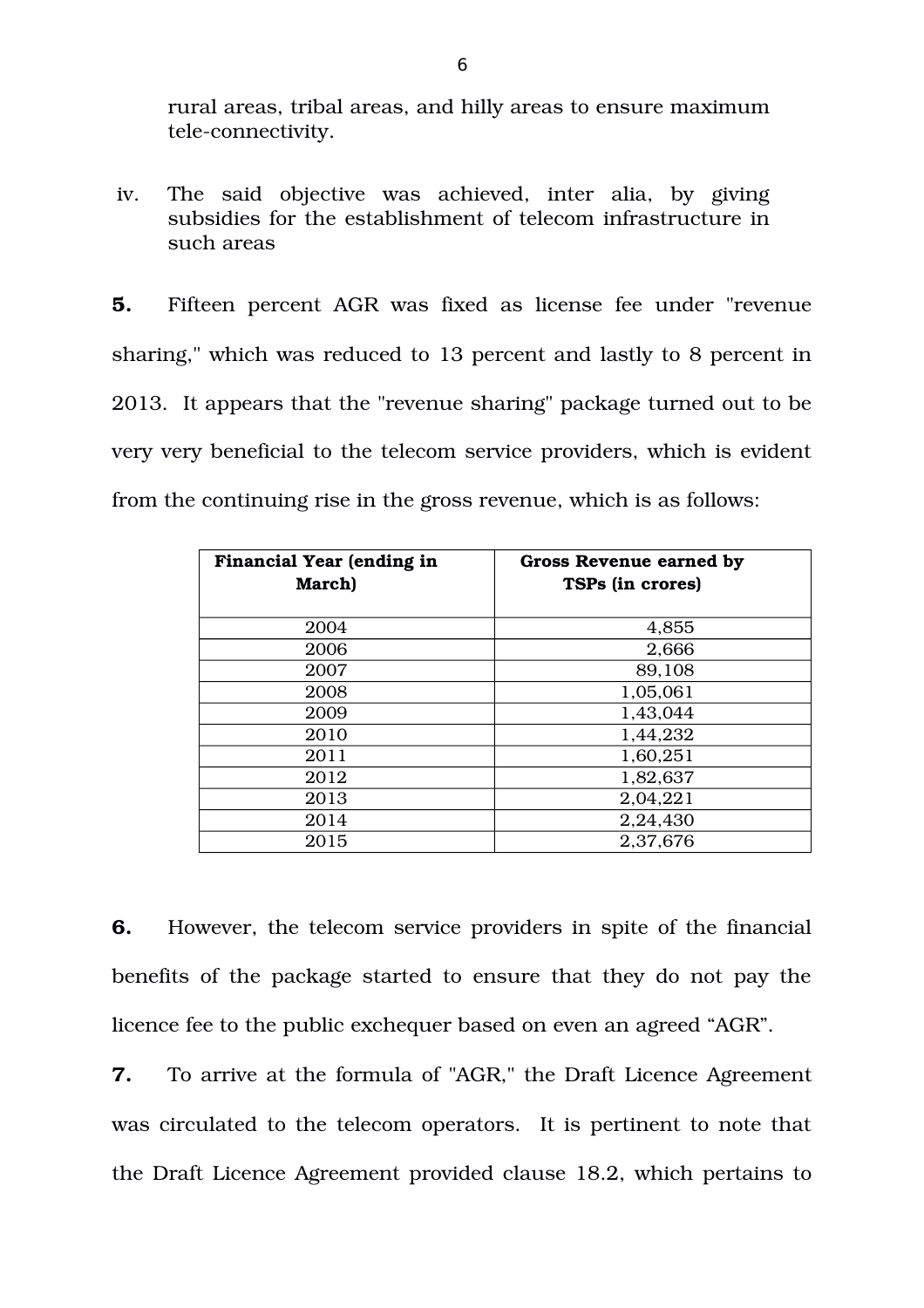an annual license fee payable as a percentage of adjusted gross revenue "AGR." Gross Revenue defined under clause 19 of the Draft Licence Agreement, reads as under:

#### "**19.** Definition of 'Adjusted Gross Revenue':

#### 19.1 Gross Revenue:

The Gross Revenue shall be inclusive of installation charges, late fees, sale proceeds of handsets (or any other terminal equipment etc.), revenue on account of interest, dividend, value-added services, supplementary services, access or interconnection charges, roaming charges, revenue from permissible sharing of infrastructure and any other miscellaneous revenue, without any set-off for related item of expense, etc.

19.2 For the purpose of arriving at the "Adjusted Gross Revenue (AGR)", the following shall be excluded from the Gross Revenue to arrive at the AGR:

- I. PSTN/PLMN related call charges (Access Charges) actually paid to other eligible/entitled telecommunication service providers within India;
- I. Roaming revenues actually passed on to other eligible/entitled telecommunication service providers and;
- II. Service Tax on provision of service and Sales Tax actually paid to the Government if gross revenue had included as component of Sales Tax and Service Tax.

19.3 Applicable AGR in respect of Spectrum usage charge shall be as given under Part VII of this agreement."

**8.** Along with the Draft Licence Agreement, all annexures to the license, including the format of Statement of Revenue and Licence Fee (Appendix-II to Annexure-II) were circulated. As per the form of the Statement of Revenue and Licence Fee, the telecom operators were required to submit the relevant data/revenue earned by them so that the ultimate AGR/license fee can be determined.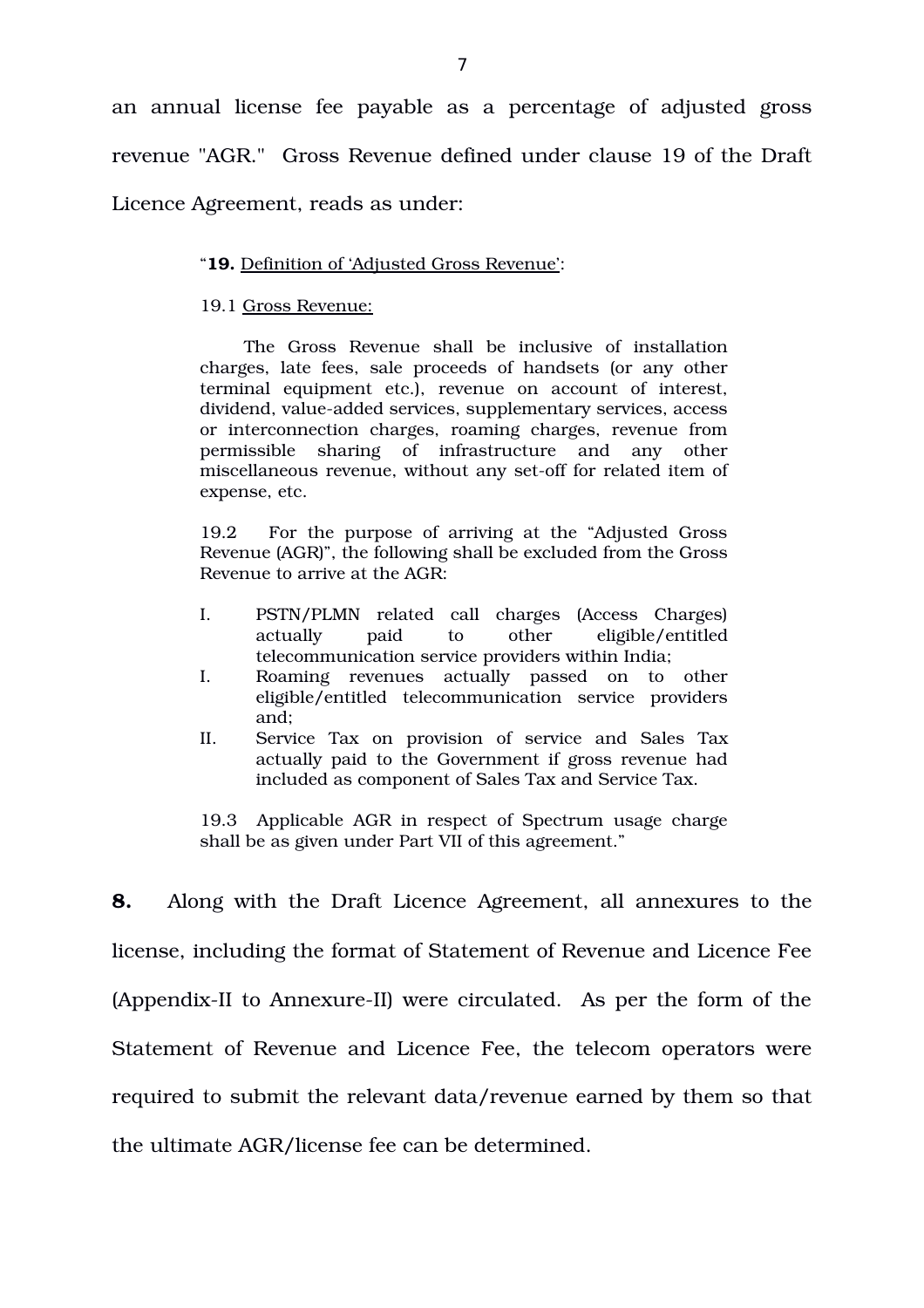**9.** That vide communication dated 01.03.2001, the Association of Basic Telecom Operators submitted their comments on Draft License Agreement for basic service licenses. The comments on the revenue to levy the license fee were as under:

> "For ascertaining the Revenue, income is proposed to be considered on an accrual basis while deductible expenses are proposed to be considered on an actual or pass-through basis. Also, logically, the LICENSEE should be required to pay license fee only on that income which he has actually obtained. In view of this, the above mode of revenue is inequitable. Hence, both the income as well as deductible expenses should be computed on actual basis to arrive at an equitable and fair figure of revenue on which the License Fee can be levied.

> Income from interest, dividend, etc. are also proposed to be included while computing the Revenue. Such income is purely non-operational income as it is earned from sources other than the provision of SERVICE and is recognised to be so by all statutory authorities including the ICAI, SEBI and the Stock Exchanges. Hence, no license fee should be levied on such income, and accordingly, such income should not be included for computing the figure of REVENUE.

> All such deposits as are credited to the P&L Account are proposed to be covered in REVENUE. This is irrational since these ....... Further, all bad debts recovered and write-back of provisions and other debits for earlier years are also proposed to be included in REVENUE. However, no deduction on account of bad debts provisions, etc. for the current year is allowed to while computing REVENUE. This is both inequitable, irrational, and against the fundamental accounting concepts. Such additions on account of write-back should be allowed only in licensees are given the corresponding benefit of the very same expenses from the current period's income for computing REVENUE.

> Lastly, the definition should be a comprehensive one comprising an exhaustive (and not indicative) list of items which will be included in the expression REVENUE. Any indicative list is bound to give rise to unnecessary disputes in the future, which will be detrimental to the LICENSEES in most cases."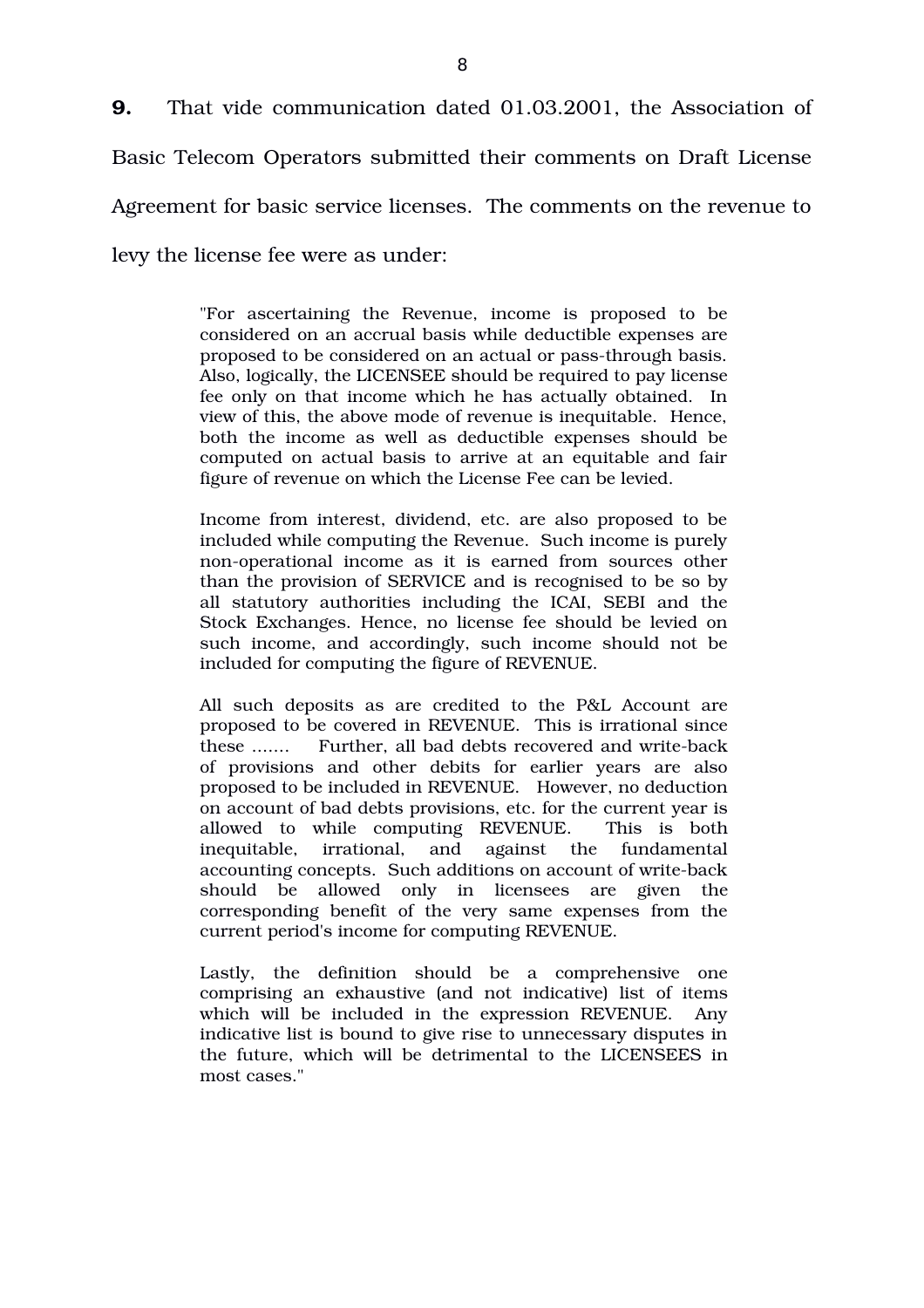**10.** It appears that after that the licenses were issued in favour of the respective telecom operators. As observed hereinabove, the telecom operators availed the benefit of migration package. However, thereafter when the department raised the demands on the service providers, in the year 2003 the Association of Basic Telecom Operators and respective telecom operators filed a petition before the Telecom Disputes Settlement and Appellate Tribunal, New Delhi (hereinafter referred to as the 'TDSAT') under Section 14(a)(i) read with Section 14(A) (1) of the Telecom Regulatory Authority of India Act, 1997 (hereinafter referred to as the "TRAI Act") being Petition No. 07 of 2003. It was a case of the telecom operators that the department was supposed to determine the quantum based on the recommendations of the TRAI. According to the telecom operators, the department had illegally included various elements of income in the definition of the term "AGR" which do not accrue from the operations under the license viz., dividend income, interest income on short term investment, discounts on calls, revenues from other activities separately licensed, reimbursements under the Universal Service Fund (USF) etc. The telecom operators heavily relied upon the recommendations issued by the TRAI on 31.08.2000, making detailed recommendations on the terms and conditions for issuance of licenses to new Basic Operators, more particularly the recommendations made by the TRAI with the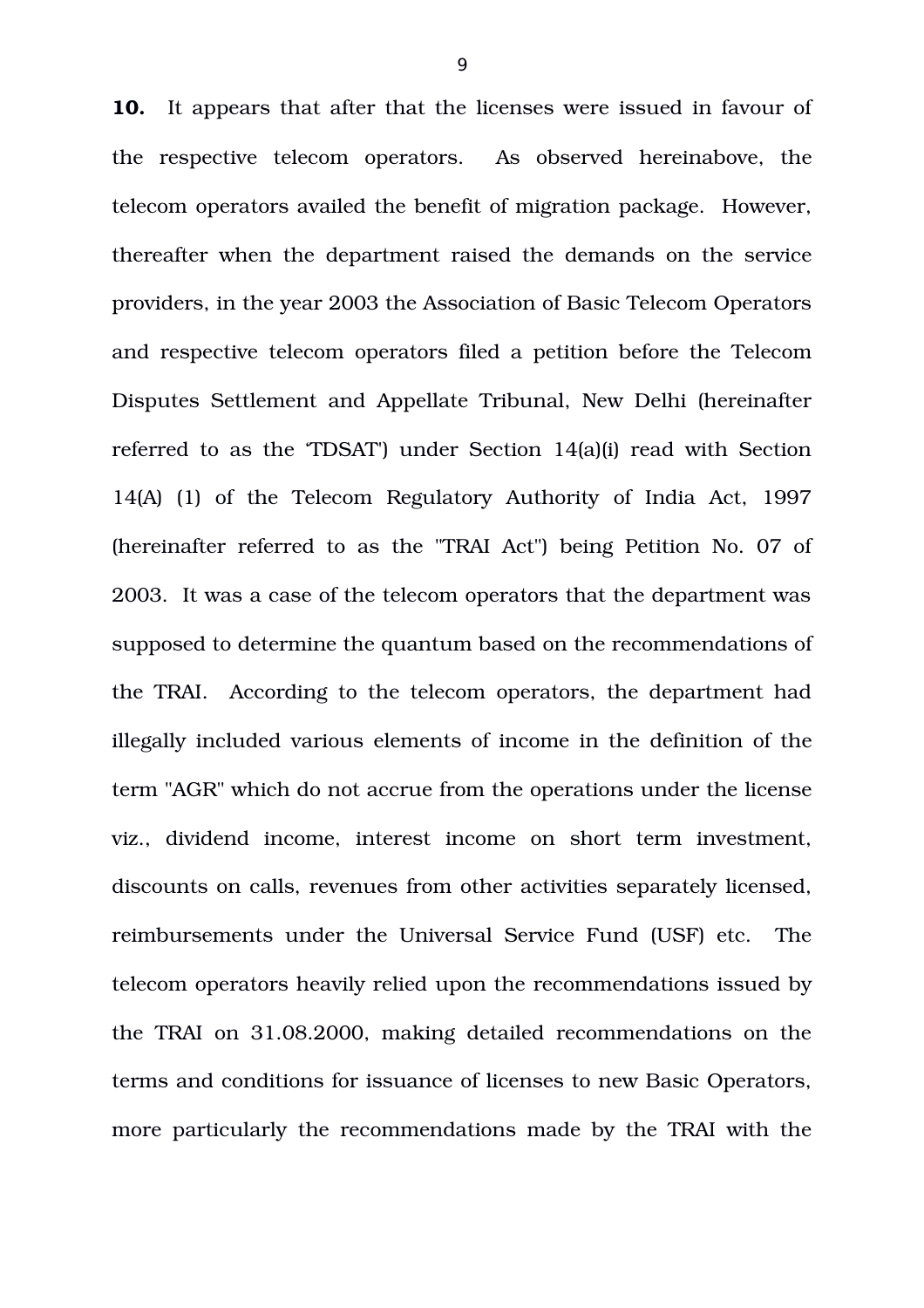revenue sharing of 12%, 10% and 8% for categories A, B and C Circles

respectively ought to be levied on the Basic Operators.

**11.** On merits and components of the AGR, the telecom operators

submitted the following grounds:

- "48) BECAUSE logically the LICENSEE should be required to pay licence fee only on that income which he has actually obtained;
- 50) BECAUSE income from interest, dividend, etc., which are proposed to be included while computing the Revenue are purely non-operational income as it is earned from sources other than the provision of SERVICE and is recognized to be so by all statutory authorities including the ICAI, SEBI and the Stock Exchange.
- 51) BECAUSE no licence fee should be levied on such income and accordingly such income should not be included for computing the figure of REVENUE;
- 52) BECAUSE all such deposits as are credited to the P&L Account are proposed to be covered in REVENUE which is irrational;
- 53) BECAUSE further, all bad debts recovered and write-back of provisions and other debits for earlier years are also proposed to be included in REVENUE;
- 54) BECAUSE no deduction on account of bad debts, provisions, etc. for the current year are allowed to be made while computing REVENUE;
- 57) BECAUSE the definition should be a comprehensive one comprising an exhaustive (and not indicative) list of items which will be included in the expression REVENUE;"

**12.** It appears that no other grounds were raised. The telecom operators in Petition No.7 of 2003 prayed as under:

> "a) declare that Adjusted Gross Revenues can only relate to revenues directly arising out of telecom operations licensed under Section 4 of the Indian Telegraph Act, 1885 (after adjustment of expenses and write-offs and revenues not directly attributable to the licensed telecom activities and miscellaneous and other items indicated in the DoT letter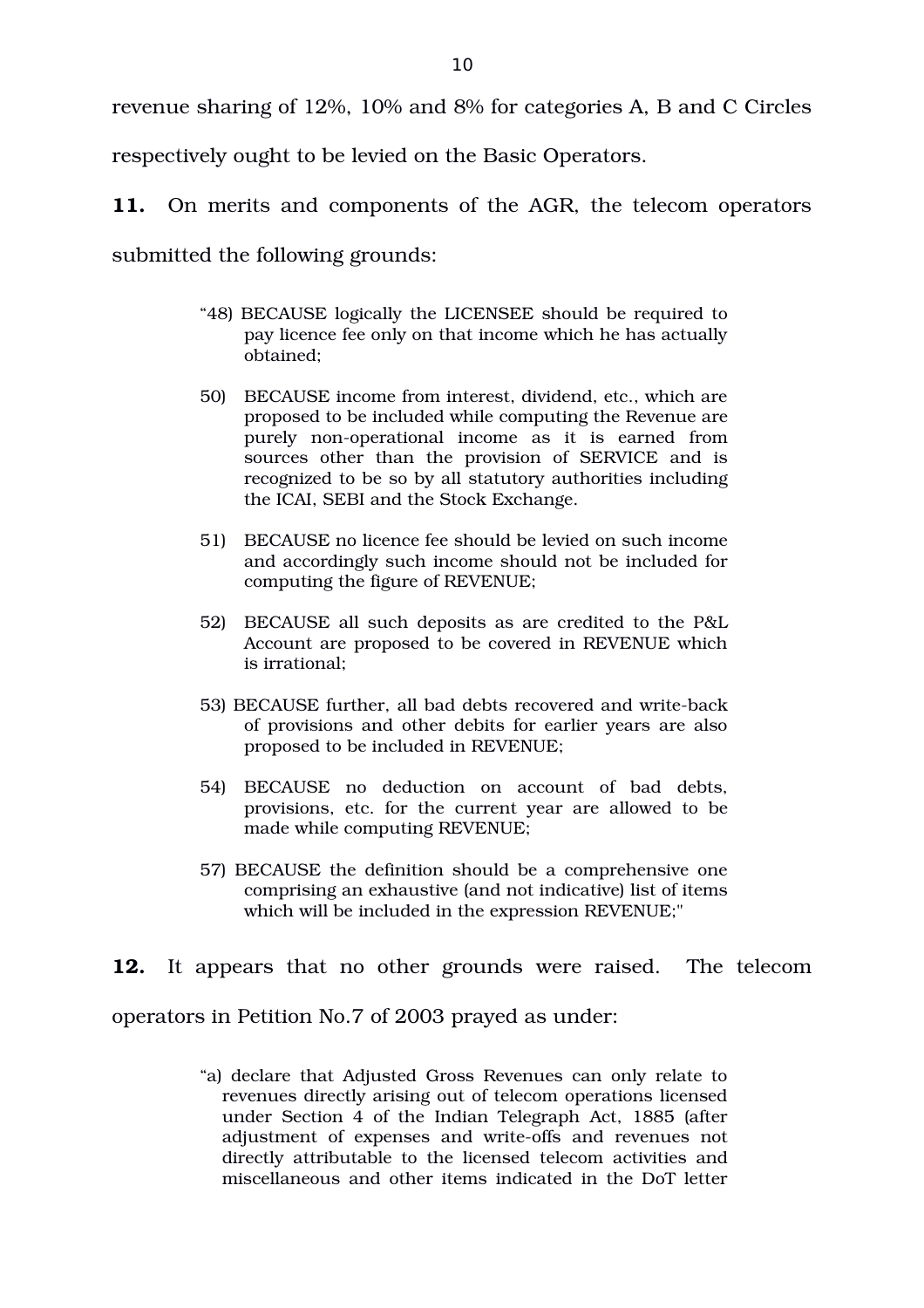dated 26.7.01, including interest income and dividend income, value of rebates, discounts, free calls and reimbursement from the USO fund etc., ought not be included in the Adjusted Gross Revenues for the purposes of computation License Fee;

- b) set aside the DoT letters dated 7.5.03, attempting to adjust/set off their claims relating to Adjusted Gross Revenue from out of the amounts due and refundable to the Petitioners consequent to the Judgements of this Hon'ble Tribunal and the Hon'ble Supreme Court;
- c) set aside the DoT demand letters inter alia dated 21.8.02, 9.8.02, 14/21.1.03, 23.1.03, 7.3.03 and similar demands raised against the BSOs claiming Revenue Share on interest income and other miscellaneous heads which are contrary to the Recommendations of the TRAI;
- d) direct the DoT to implement the recommendations of the TRAI dated 31.8.00 and 31.10.00;
- e) direct the DoT to refund the BSOs all such excess amounts together with interest @ 12% per annum that may have been collected by it under its letter dated 26.7.01 or 7.5.03 or otherwise, contrary to the recommendations of the TRAI dated 31.10.00."

**13.** The objections described above can be said to be the first set of the grounds by the telecom operators raised at the first instance and the earliest. It appears that after TDSAT remitted the matter to the TRAI by observing that there was no adequate consultation with the TRAI before finalising the AGR and the components which form the AGR. While remitting the matter to the TRAI, the TDSAT made some observations regarding the inclusion in gross revenue of the licensee revenue derived from non-licensed activities. The TDSAT directed listing for further directions/hearing after the recommendations of the TRAI are received or in the first week of October 2006, whichever is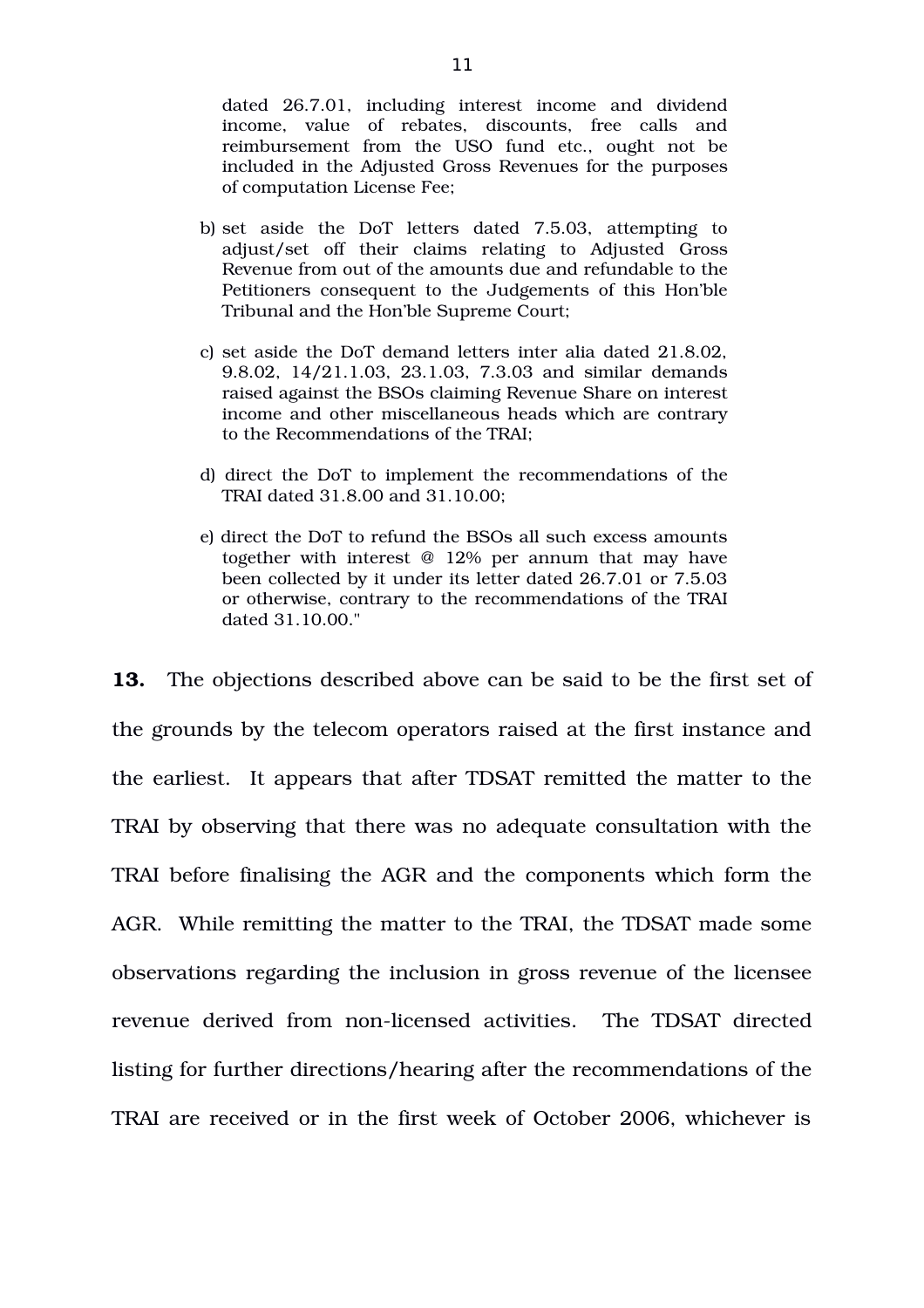earlier (Order dated 07.07.2006, Coram: Justice N. Santosh Hegde, Chairperson, and D.P. Sehgal, Member).

**14.** That in the order dated 07.07.2006, the Tribunal rejected the contentions of the UOI and held that under Section 4 of the Indian Telegraph Act, 1885, the Central Government can take percentage of the share of gross revenue of a licensee realised from activities of the licensee under the licence and therefore revenue received by a licensee from activities beyond licence activities would be outside the purview of Section 4 of the Telegraph Act. The Tribunal further held that Section 11(1)(a) of the TRAI Act mandates the Central Government to seek recommendations from the TRAI on the licence fee payable by the licensee and as the TRAI has made no effective consultation, the matter should be remitted to the TRAI and the TRAI can consider the issue and send its recommendations to the Tribunal. At this stage, it is required to be noted that the Union of India challenged the order dated 07.07.2006 of the Tribunal before this Court in Civil Appeal No. 84 of 2007 under Section 18 of the TRAI Act. During the pendency of the civil appeal, the TRAI sent its recommendations as to the AGR which have been sought by the Tribunal vide its order dated 07.07.2006. Therefore, when Civil Appeal No.84/2007 came up for hearing before this Court on 19.01.2007, this Court dismissed the said appeal with the liberty to the Union of India to urge all contentions raised in the civil appeal before the Tribunal.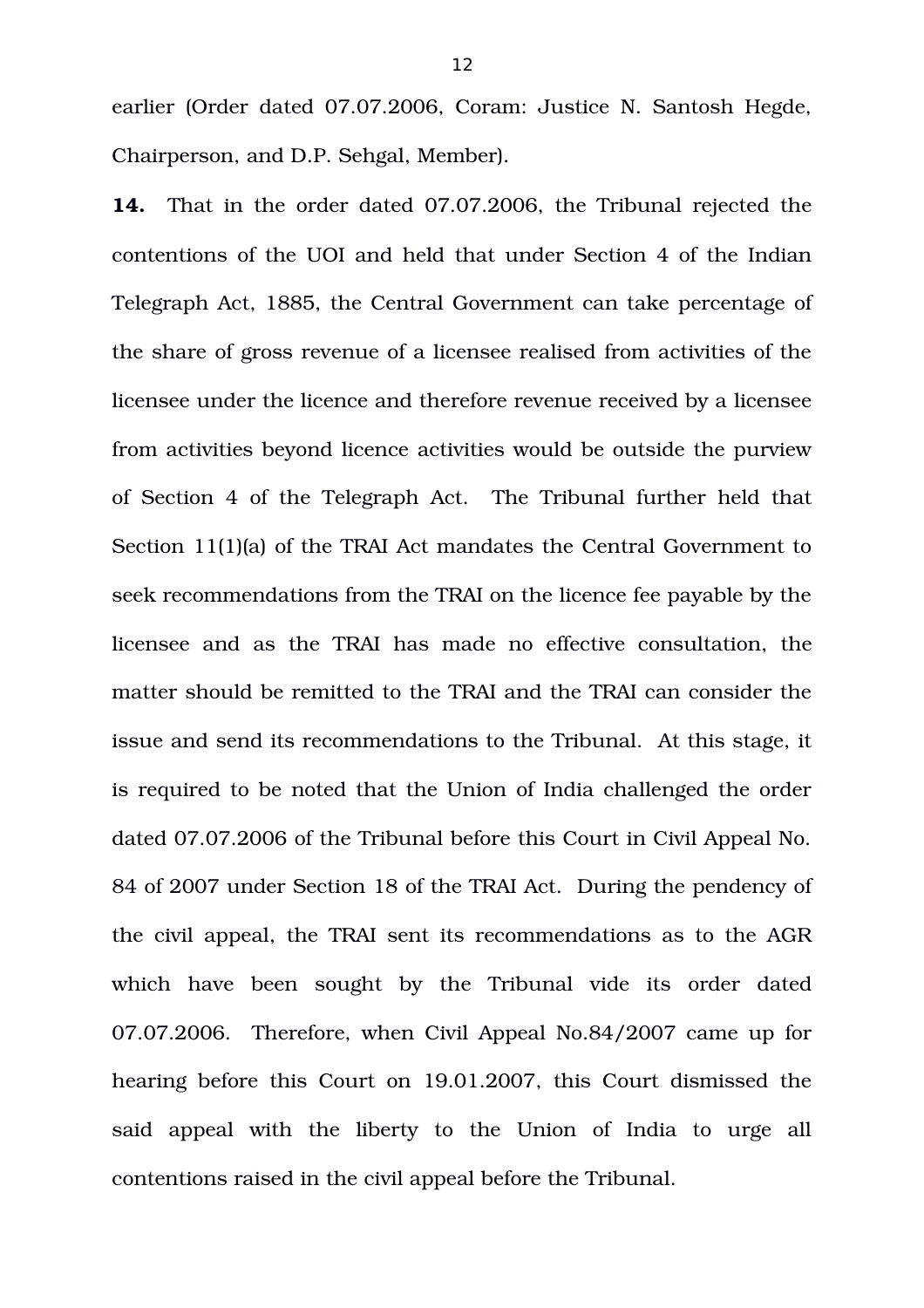**15.** It appears that after that the TRAI sent its recommendations to the TDSAT. At this stage, it is required to be noted that though in view of the order passed by this Court dated 19.01.2007 passed in Civil Appeal No. 84/2007, a liberty was reserved in favour of the Union of India to urge all contentions raised in the civil appeal and accordingly the Union of India submitted that the Union of India is entitled to reopen the issue whether the validity of the definition of AGR in the Licence Agreement could be questioned before the Tribunal including the submission that the AGR shall also include the revenue from activities outside the license, the TDSAT in its fresh order dated 30.08.2007 did not permit the Union of India to raise the aforesaid issues, and the Tribunal held that its earlier order dated 07.07.2006 having become final, it cannot be reopened after the disposal of Civil Appeal No. 84/2007. The Tribunal held that it's finding in the earlier order dated 07.07.2006 that the adjusted gross revenue "AGR" will include only revenue arising from licence activities and not revenue from activities outside the licence cannot be re-agitated by the Union of India. Therefore, the TDSAT held that the AGR would include only the revenue from licence activities. After that the Tribunal in its fresh order dated 30.08.2007 considered the recommendations of the TRAI regarding the heads of the revenue to be included and the heads of the revenue to be excluded from the AGR and decided as follows: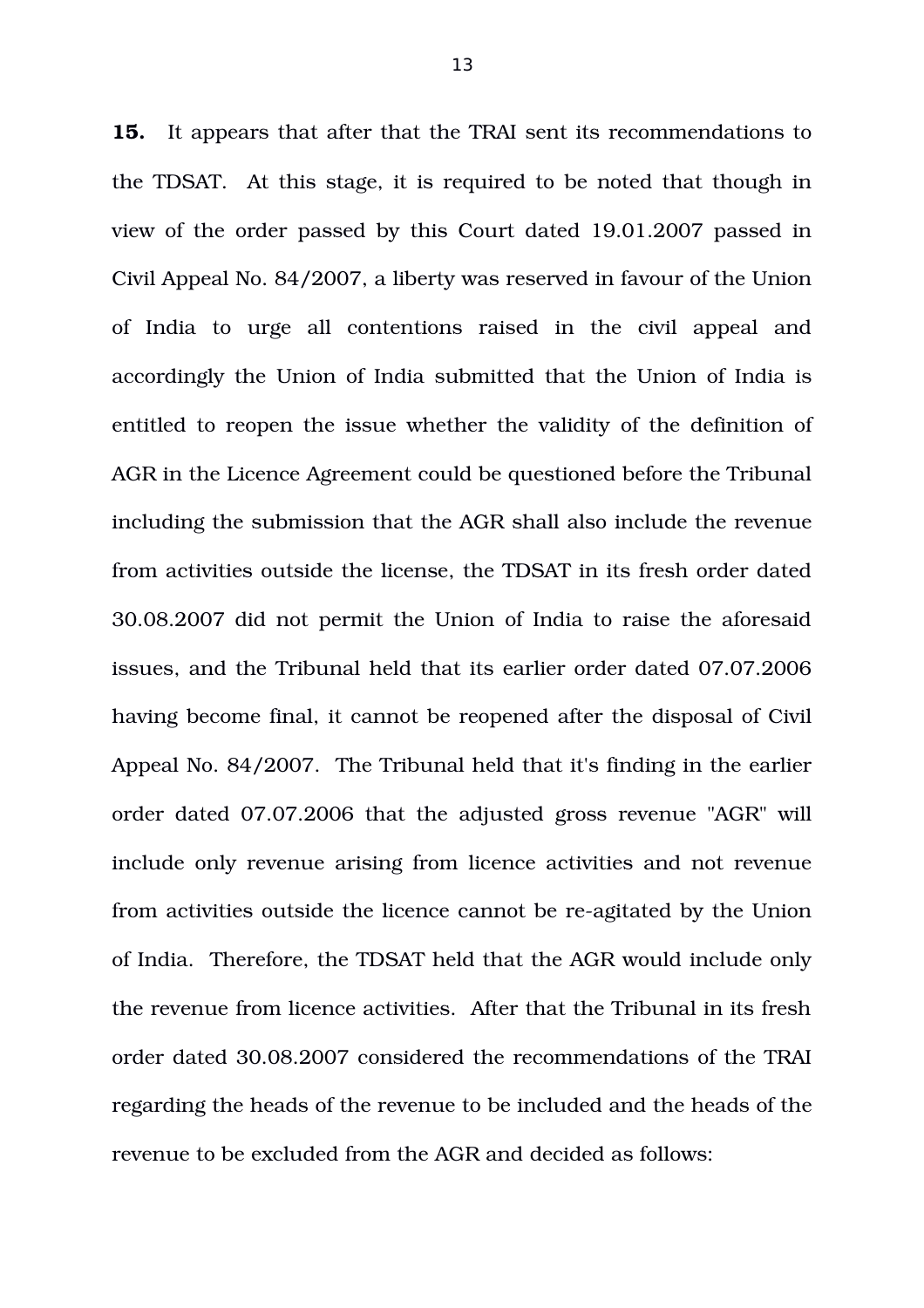"(*i*) The Tribunal accepted the recommendation of TRAI that income from dividend even though part of the revenue does not represent revenue from licensed activity and, therefore, cannot be included in the adjusted gross revenue.

(*ii*) The Tribunal accepted the recommendation of TRAI that interest earned on investment of savings made by a licensee after meeting all liabilities including liability on account of the share of the Government in the gross revenue cannot be included in the adjusted gross revenue, but, interest on investment of funds received by a licensee by way of deposits from customers on account of security against charges and on account of concessions given in the charges payable for using the telecom services have to be included in the adjusted gross revenue as these are related to telecom service, which is part of the licensed activity.

(*iii*) The Tribunal did not fully accept the recommendation of TRAI on capital gains and held that sale of assets of a licensee such as immovable properties, securities, warrants or debt instruments are not part of the licensed activity and, therefore, capital gains earned by a licensee on such sale of assets cannot form part of the adjusted gross revenue.

(*iv*) The Tribunal accepted the recommendation of TRAI that gains from foreign exchange rate fluctuations are also not part of the licensed activity of telecom service providers and, therefore, cannot constitute part of the adjusted gross revenue.

(*v*) The Tribunal did not fully accept the recommendation of TRAI on the reversal of provisions like bad debts, taxes and vendors' credits and held that all these reversals have to be excluded from the adjusted gross revenue.

(*vi*) The Tribunal also accepted the recommendation of TRAI that rent from property owned by the licensee should be excluded from the adjusted gross revenue, provided it is established that the property is not in any way connected with establishing, maintaining and working of telecommunication.

(*vii*) The Tribunal accepted the recommendation of TRAI that income from renting and leasing of passive infrastructures like towers, dark fiber, etc. should be part of the adjusted gross revenue as they are parts of the licensed activity of the licensee.

(*viii*) The Tribunal accepted the recommendation of TRAI that revenue from sale of tenders, directories, forms, forfeiture of deposits/earnest money in relation to telecom service should form part of the adjusted gross revenue, but held that management fees, consultancy fees and training charges from telecom service should not form part of the adjusted gross revenue as these activities do not require a licence.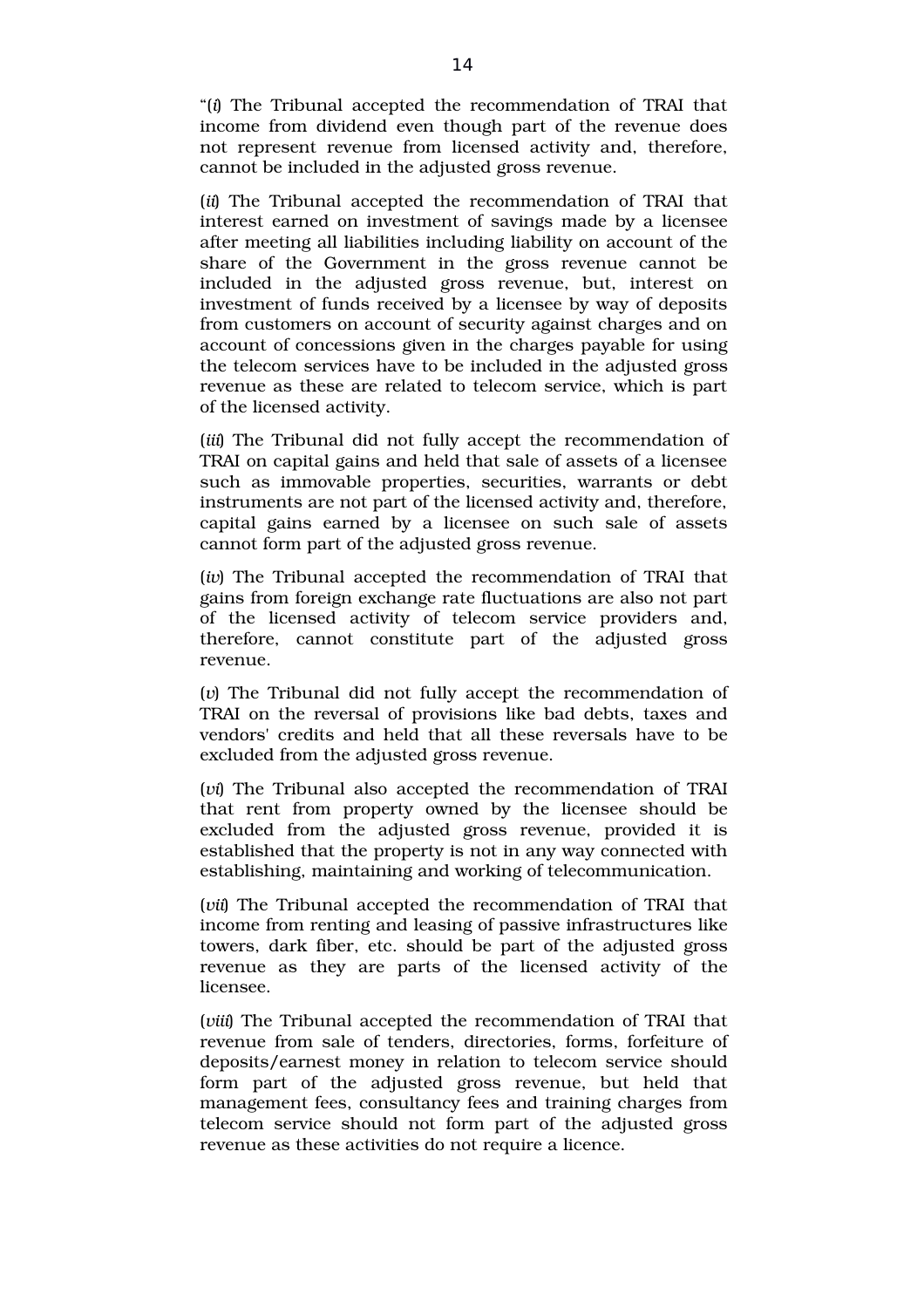(*ix*) The Tribunal held that payments received on behalf of the third party should not form part of the adjusted gross revenue and did not accept the recommendation of TRAI in this regard.

(*x*) The Tribunal did not accept the recommendation of TRAI that the revenue from TV uplinking and internet service should form part of the adjusted gross revenue as these activities are under a separate licence.

(*xi*) The Tribunal accepted the recommendation of TRAI that sale of handsets or telephone equipment bundled with telecom service should be part of the adjusted gross revenue because such sale comes within the licensed activity.

(*xii*) The Tribunal accepted the recommendation of TRAI that receipts from USO fund will not form part of the adjusted gross revenue.

(*xiii*) The Tribunal accepted the recommendation of TRAI that revenue receipts on account of ADC (access deficit charge) should form part of the adjusted gross revenue.

(*xiv*) The Tribunal accepted the recommendation of TRAI that costs on account of port charges, interconnection set-up charges, leased lines, sharing of infrastructure, roaming signalling charges and content charges should form part of the adjusted gross revenue.

(*xv*) The Tribunal did not accept the recommendation of TRAI that bad debts, waivers, and discounts should form part of the adjusted gross revenue and held that such losses incurred by a licensee should be excluded from the adjusted gross revenue.

(*xvi*) The Tribunal accepted the recommendation of TRAI that service tax payable by the licensee should be included or excluded from the adjusted gross revenue on an accrual basis and also accepted the recommendation of TRAI that interconnection usage should also be included or excluded from the adjusted gross revenue on an accrual basis.

(*xvii*) Tribunal did not accept recommendation of TRAI that its recommendations with regard to items, which are to be included or excluded from the gross revenue, should be effective from a prospective date and instead held that the findings of the Tribunal with regard to items, which are included or excluded from the adjusted gross revenue, will be effective from the date the licensee approached the Tribunal."

**16.** A fresh final order passed by the TDSAT dated 30.08.2007 was

the subject matter of appeal before this Court in the case of *Union of*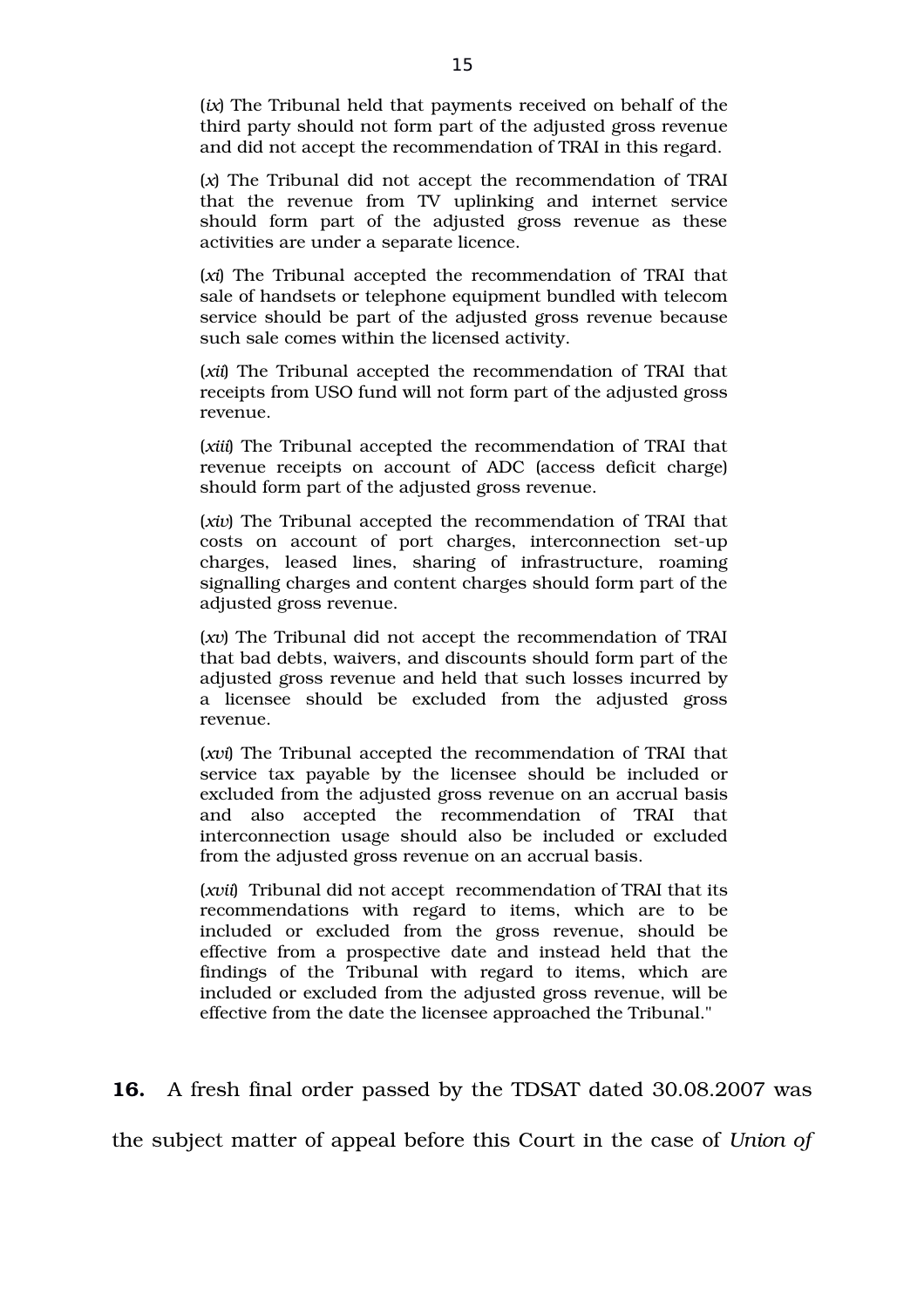*India and another v. Association of Unified Telecom Service Providers of*

*India,* (2011) 10 SCC 543. This Court formulated the following

substantial questions of law:

"(*i*) Whether after dismissal of Civil Appeal No. 84 of 2007 of the Union of India against the order dated 7-7-2006 of the Tribunal, by this Court by order dated 1912007 [*Union of India* v. *Assn. of Unified Telecom Service Providers of India*, Civil Appeal No. 84 of  $2007$  decided on  $19-1-2007$  (SC)], the Union of India can agitate the question decided in the order dated 7-7-2006 that the adjusted gross revenue will include only revenue arising from licensed activities and not revenue from activities outside the licence of the licensee.

(*ii*) Whether TRAI and the Tribunal have the jurisdiction to decide the validity of the terms and conditions of the licence which had been finalised by the Central Government and incorporated in the licence agreement including the definition of adjusted gross revenue.

(*iii*) Whether as a result of the Union of India not filing an appeal against the order dated 7-7-2006 of the Tribunal passed in favour of some of the licensees, the said order dated 772006 had not become binding on the Union of India with regard to the issue that revenue realised from activities beyond the licensed activities cannot be included in the adjusted gross revenue.

(*iv*) Whether the licensee can challenge the computation of adjusted gross revenue, and if so, at what stage and on what grounds."

**17.** While answering issue No.1, this Court took note of the expressed language of the order dated 19.01.2007 passed in Civil Appeal No.84 of 2007 and held that it was open for the Union of India to raise all contentions which were raised in Civil Appeal No.84 of 2007 including the following grounds:

> "1. Because the judgment and order dated 772006 passed by the TDSAT are wrong, erroneous, contrary to law and deserves to be set aside.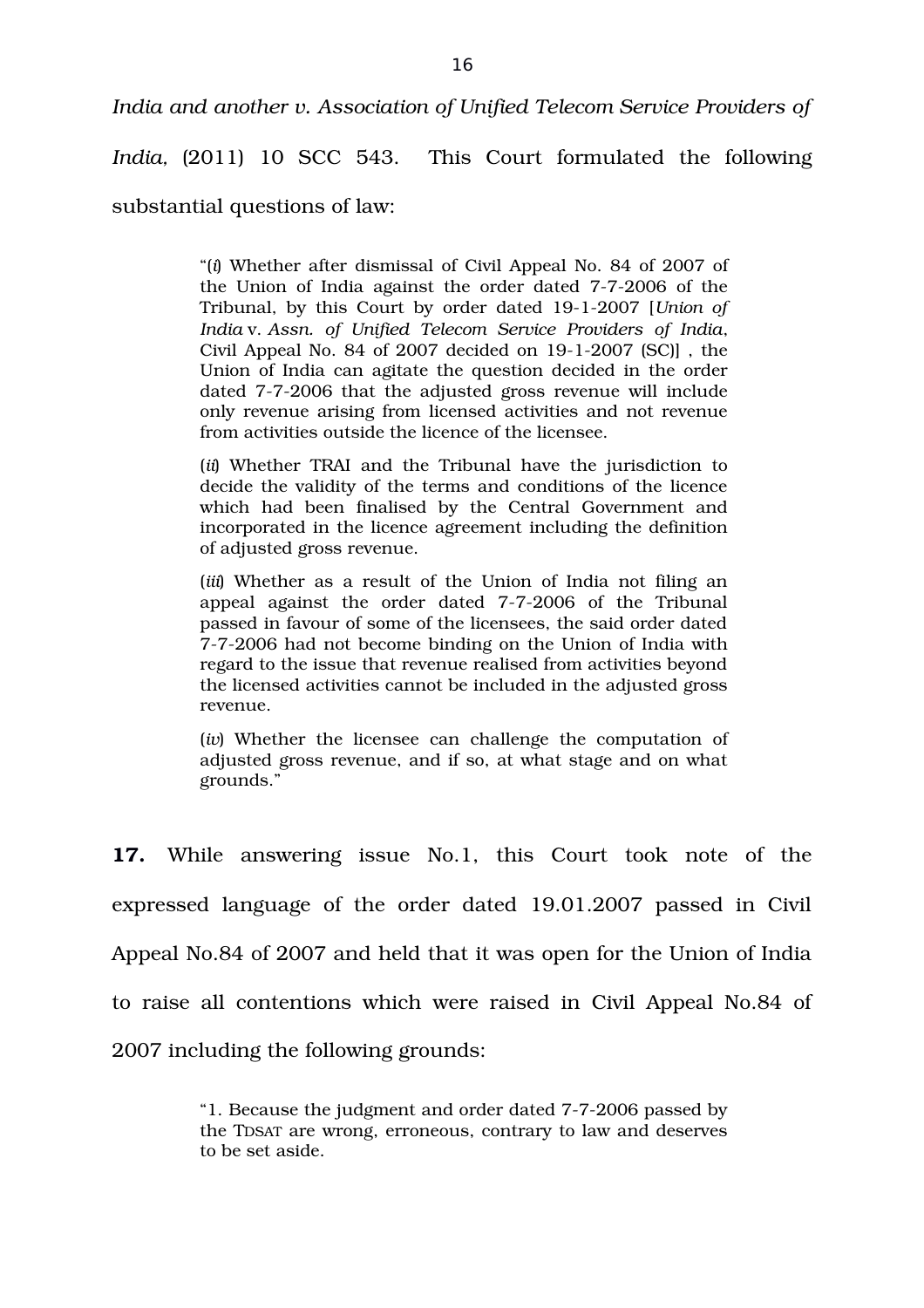2. Because the TDSAT failed to appreciate that the migration package accepted and acted upon by the respondents herein itself provided for the definition of gross revenue and adjusted gross revenue.

3. Because the TDSAT failed to appreciate that the licensees unconditionally accepted the migration package, exploited the licence on the terms and conditions mentioned therein and after that challenged the definition of adjusted gross revenue.

4. TDSAT failed to appreciate that it had no jurisdiction or power to examine the correctness of terms of the licence which had been unconditionally accepted and acted upon by the licensees.

5. Because the TDSAT failed to appreciate that in fact, some licensees obtained a new licence which contains the definition of 'gross revenue' and 'adjusted gross revenue' which has been unconditionally accepted by the appellants (*sic* respondents).

6. Because the TDSAT failed to appreciate that under Section 4 of the Telegraph Act, 1885 it is the exclusive privilege of the Central Government to establish, maintain and work telegraph/telecom and this privilege can be given to the private parties by granting licences on such terms and conditions as the Central Government thinks fit and appropriate."

**18.** This Court specifically observed and held that the Union of India could urge before the Tribunal all contentions under the Grounds 1 to 6, extracted above, including the assertion that the definition of adjusted gross revenue "AGR" as given in the licence could not be challenged by the licensees before the Tribunal and will include all items of revenue mentioned in the definition of adjusted gross revenue in the licence.

19. While answering second substantial question of law, namely, whether TRAI and the Tribunal have the jurisdiction to decide the validity of the terms and conditions of the licence including the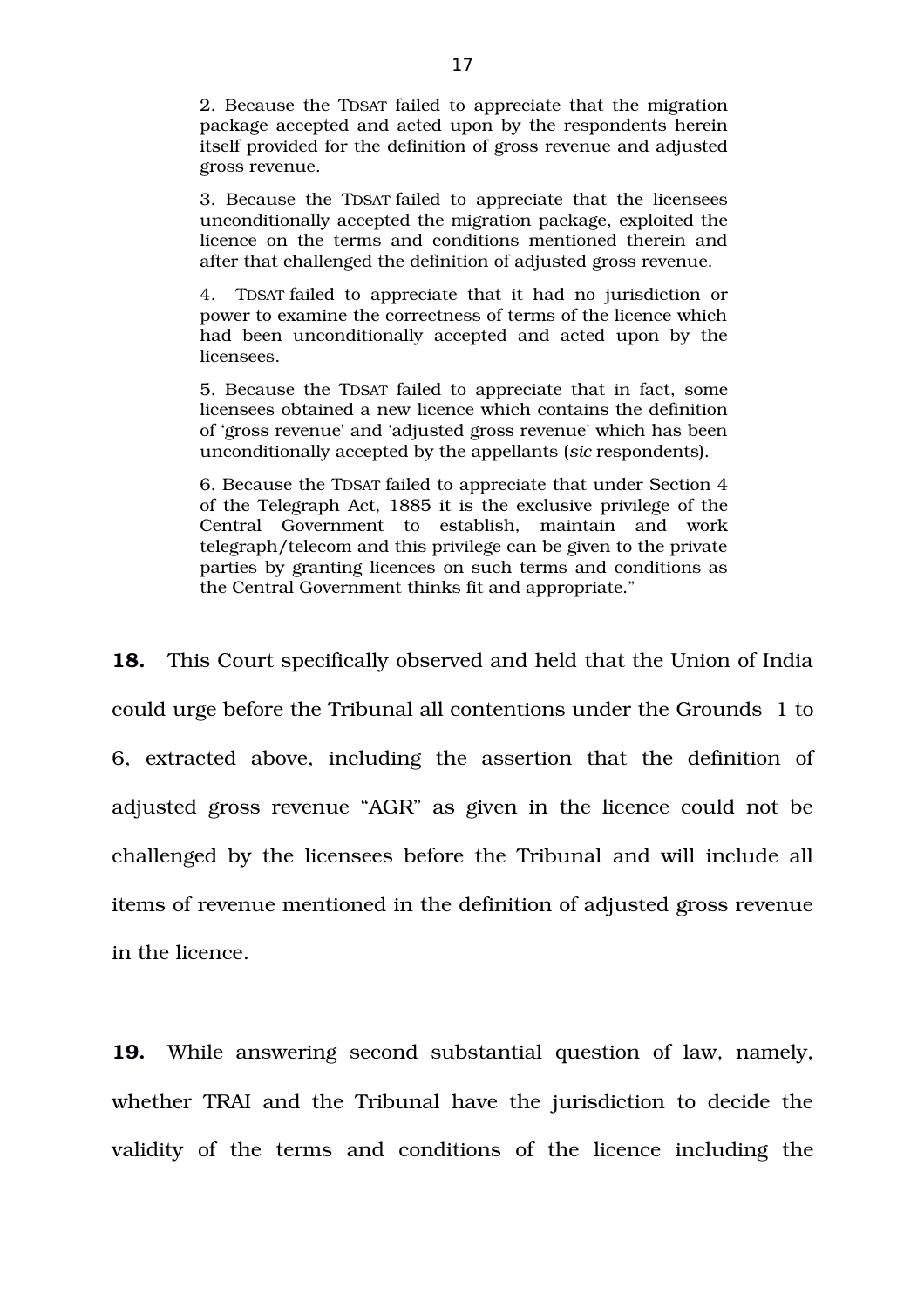definition of adjusted gross revenue finalised by the Central Government and incorporated in the licence, this Court observed and

held as under:

"37. A bare perusal of sub-section (1) of Section 4 of the Telegraph Act shows that the Central Government has the exclusive privilege of establishing, maintaining, and working telegraphs. This would mean that only the Central Government, and no other person, has the right to carry on telecommunication activities.

39. The proviso to sub-section (1) of Section 4 of the Telegraph Act, however, enables the Central Government to part with this exclusive privilege in favour of any other person by granting a licence in his favour on such conditions and in consideration of such payments as it thinks fit. As the Central Government owns the exclusive privilege of carrying on telecommunication activities and as the Central Government alone has the right to part with this privilege in favour of any person by granting a licence in his favour on such conditions and in consideration of such terms as it thinks fit, a licence granted under the proviso to subsection (1) of Section 4 of the Telegraph Act is in the nature of a contract between the Central Government and the licensee.

40. A Constitution Bench of this Court in *State of Punjab* v. *Devans Modern Breweries Ltd.* [(2004) 11 SCC 26] relying on *Har Shankar case* [(1975) 1 SCC 737] and *Panna Lal* v. *State of Rajasthan* [(1975) 2 SCC 633] has held in para 121 at p. 106 that issuance of liquor licence constitutes a contract between the parties. Thus, once a licence is issued under the proviso to sub-section (1) of Section 4 of the Telegraph Act, the licence becomes a contract between the licensor and the licensee. Consequently, the terms and conditions of the licence, including the definition of adjusted gross revenue in the licence agreement are part of a contract between the licensor and the licensee. We have to, however, consider whether the enactment of the TRAI Act in 1997 has in any way affected the exclusive privilege of the Central Government in respect of the telecommunication activities and altered the contractual nature of the licence granted to the licensee under the proviso to sub-section (1) of Section 4 of the Telegraph Act.

41. Section 2(*e*) of the TRAI Act quoted above defines "licensee" to mean any person licensed under sub-section (1) of Section 4 of the Telegraph Act for providing specified public telecommunication services and Section 2(*ea*) defines "licensor" to mean the Central Government or the telegraph authority who grants a licence under Section 4 of the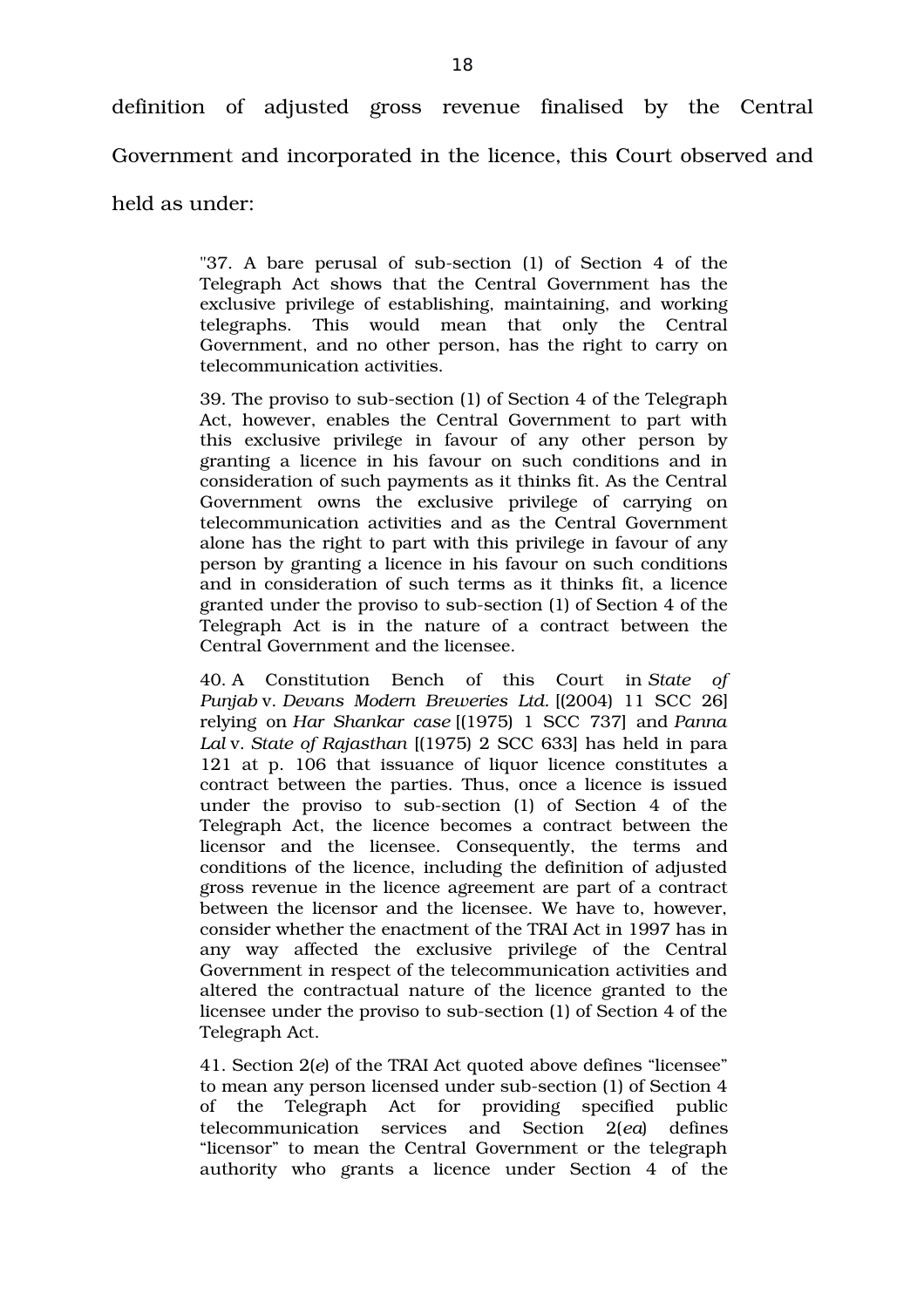Telegraph Act. Sub-section 2(k) defines "telecommunication service" very widely so as to include all kinds of telecommunication activities. These provisions under the TRAI Act do not affect the exclusive privilege of the Central Government to carry on telecommunication activities nor do they alter the contractual nature of the licence granted under the proviso to sub-section (1) of Section 4 of the Telegraph Act.

43. These provisions in the TRAI Act show that notwithstanding subsection (1) of Section 4 of the Telegraph Act vesting exclusive privilege in the Central Government in respect of telecommunication activities and notwithstanding the proviso to subsection (1) of Section 4 of the Telegraph Act vesting in the Central Government the power to decide on the conditions of licence including the payment to be paid by the licensee for the licence, TRAI has been conferred with the statutory authority to make recommendations on the terms and conditions of the licence to a service provider and the Central Government was bound to seek the recommendations of TRAI on such terms and conditions at different stages, but the recommendations of TRAI are not binding on the Central Government, and the final decision on the terms and conditions of a licence to a service provider rested with the Central Government. The legal consequence is that if there is a difference between TRAI and the Central Government with regard to a particular term or condition of a licence, as in the present case, the recommendations of TRAI will not prevail and instead the decision of the Central Government will be final and binding.

44. In contrast to this recommendatory nature of the functions of TRAI under clause (*a*) of subsection (1) of Section 11 of the TRAI Act, the functions of TRAI under clause (*b*) of sub-section (1) of Section 11 of the TRAI Act are not recommendatory. This will be clear from the very language of clause (*b*) of sub-section (1) of Section 11 of the TRAI Act which states that TRAI shall discharge the functions enumerated under sub-clauses (*i*), (*ii*) and (*ix*) under clause (*b*) of sub-section (1) of Section 11 of the TRAI Act. Under clause (*c*) of sub-section (1) of Section 11 of the TRAI Act, TRAI performs the function of levying fees and other charges in respect of different services and under clause (*d*) of sub-section (1) of Section 11, the Central Government can entrust to TRAI other functions. These functions of TRAI under clauses (*c*) and (*d*) of sub-section (1) of Section 11 of the TRAI Act are also not recommendatory in nature. That the functions of TRAI under clause (*a*) are recommendatory while the functions of TRAI under clauses (*b*), (*c*) and (*d*) are not recommendatory will also be clear from provisos first to fifth which refer to the recommendations of TRAI under clause (*a*) of subsection (1) of Section 11 of the TRAI Act and not to clauses (b), (c) and (d) of sub-section (1) of Section 11 of the TRAI Act.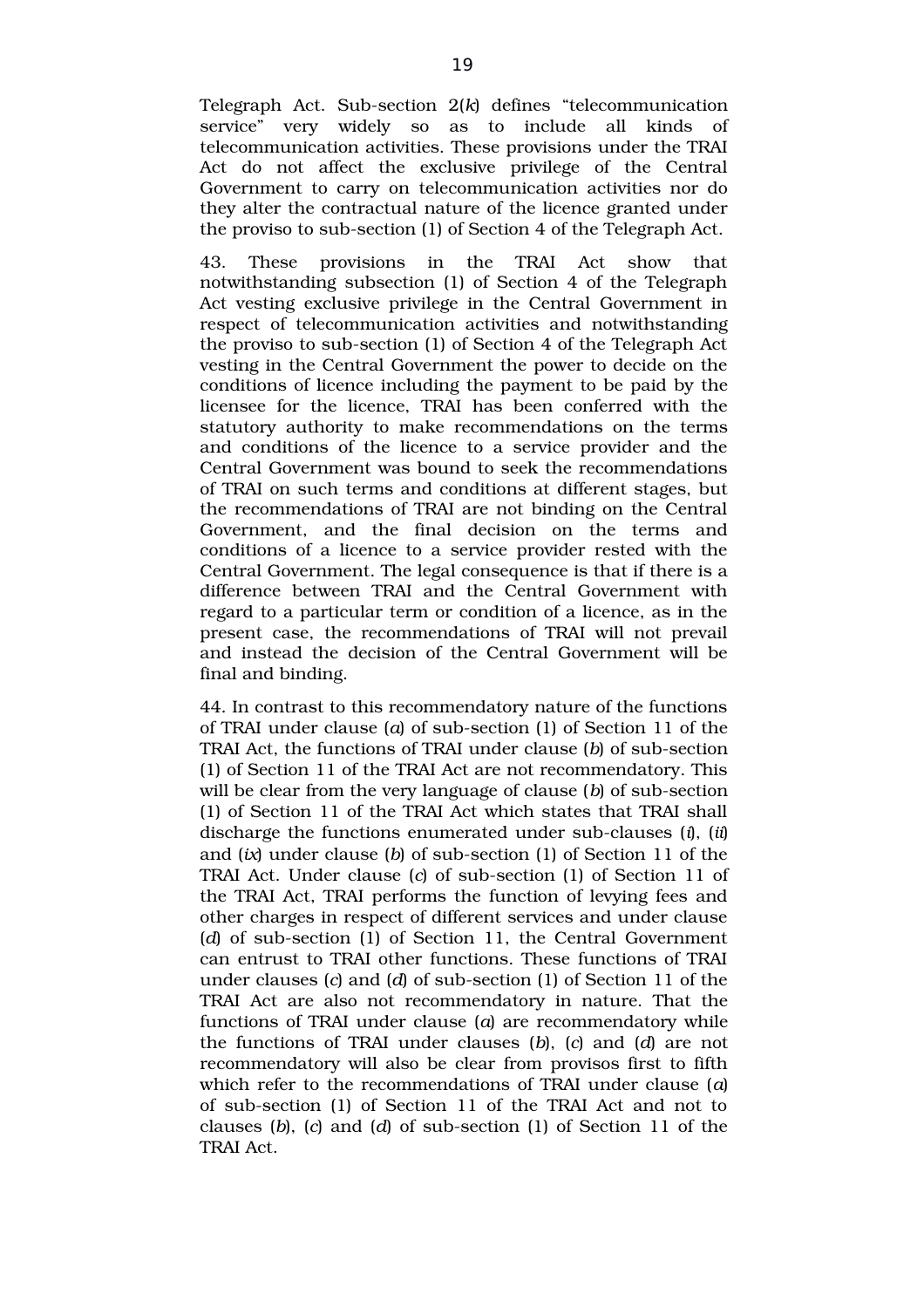45. The scheme of the TRAI Act therefore is that TRAI being an expert body discharges recommendatory functions under clause (*a*) of sub-section (1) of Section 11 of the TRAI Act and discharges regulatory and other functions under clauses (*b*), (*c*) and (*d*) of subsection (1) of Section 11 of the TRAI Act. TRAI being an expert body, the recommendations of TRAI under clause (*a*) of sub-section (1) of Section 11 of the TRAI Act have to be given due weightage by the Central Government, but the recommendations of TRAI are not binding on the Central Government. On the other hand, the regulatory and other functions under clauses  $(b)$ ,  $(c)$  and  $(d)$  of sub-section  $(1)$  of Section 11 of the TRAI Act have to be performed independent of the Central Government and are binding on the licensee subject to only appeal in accordance with the provisions of the TRAI Act.

46. A reading of Section 14(*a*)(*i*) of the TRAI Act would show that the Tribunal has the power to adjudicate any dispute between a licensor and a licensee. A licensor, as we have seen, has been defined under Section 2(*ea*) of the TRAI Act to mean the Central Government or the Telegraph Authority who grants a licence under Section 4 of the Telegraph Act and a licensee has been defined in Section 2(*e*) of the TRAI Act to mean any person licensed under sub-section (1) of Section 4 of the Telegraph Act providing specified telecommunication services. The word "means" in Sections 2(*e*) and 2(*ea*) of the TRAI Act indicates that the definitions of licensee and licensor in Sections 2(*e*) and 2(*ea*) of the TRAI Act are exhaustive and therefore would not have any other meaning. As Justice G.P. Singh puts it in his book *Principles of Statutory Interpretation*, 12th Edn., at pp. 179-80:

"… When a word is defined to 'mean' such and such, the definition is prima facie restrictive and exhaustive;"

47. A dispute between a licensor and a licensee referred to in Section 14(*a*)(*i*) of the TRAI Act, therefore, is a dispute after a person has been granted a licence by the Central Government or the Telegraph Authority under sub-section (1) of Section 4 of the Telegraph Act and has become a licensee and not a dispute before a person becomes a licensee under the proviso to sub-section (1) of Section 4 of the Telegraph Act. In other words, the Tribunal can adjudicate the dispute between a licensor and a licensee only after a person had entered into a licence agreement and become a licensee and the word "any" in Section 14(*a*) of the TRAI Act cannot widen the jurisdiction of the Tribunal to decide a dispute between a licensor and a person who had not become a licensee. The result is that the Tribunal has no jurisdiction to decide upon the validity of the terms and conditions incorporated in the licence of a service provider, but it will have the jurisdiction to decide "any" dispute between the licensor and the licensee on the interpretation of the terms and conditions of the licence.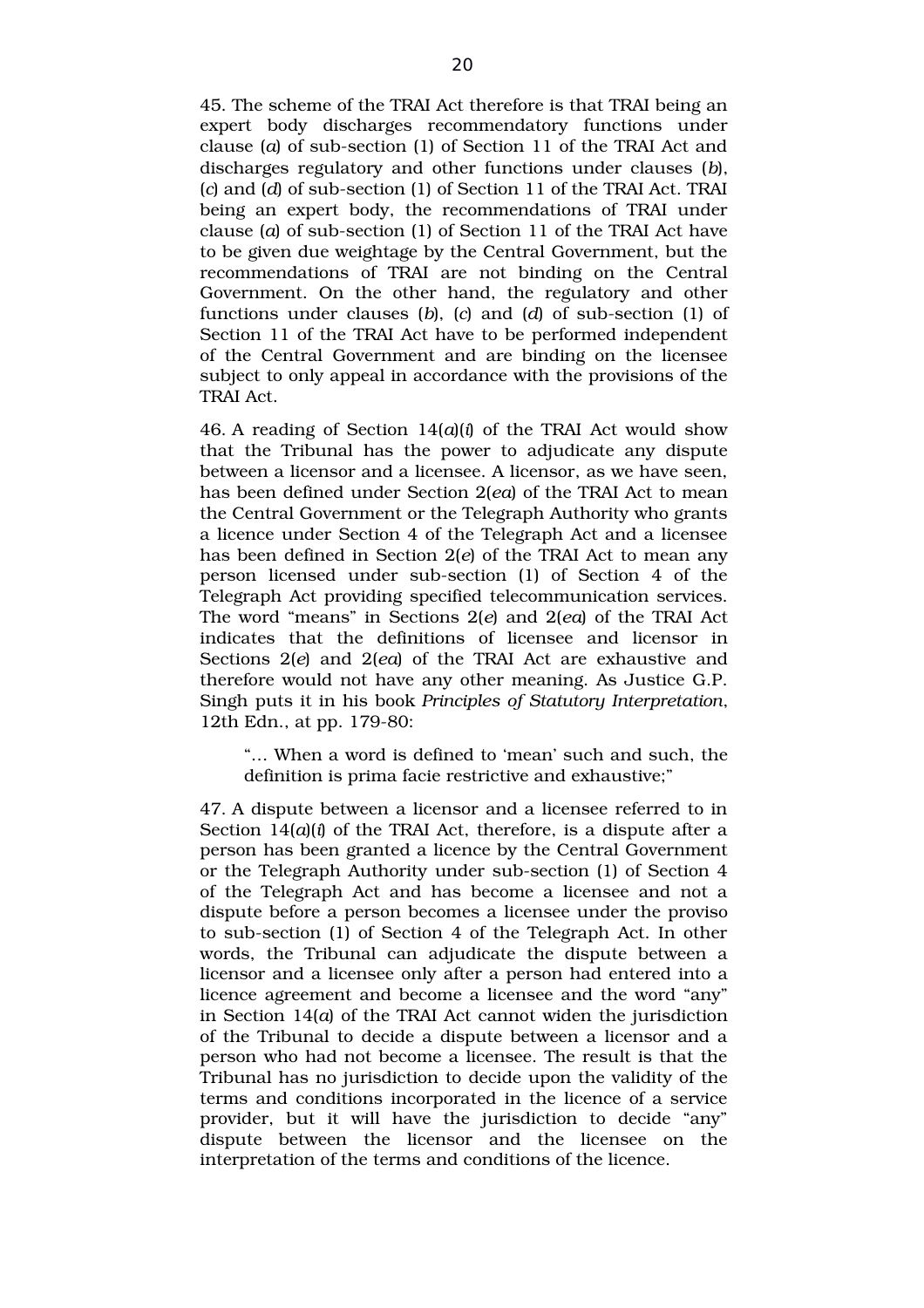48. Coming now to the facts of the cases before us, Clause (*iii*) of the Letter dated 22-7-1999 of the Government of India, Ministry of Communications. Department of Telecommunications, to the licensees quoted above made it clear that the licence fee was payable with effect from 1-8-1999 as a percentage of gross revenue under the licence and the gross revenue for this purpose would be total revenue of the licensee company excluding the PSTN related call charges paid to DoT/MTNL and service tax calculated by the licensee on behalf of the Government from the subscribers. It was also made clear in the aforesaid Clause (*iii*) that the Government was to take a final decision after receipt of TRAI's recommendation on not only the percentage of revenue share but also the definition of revenue. In accordance with this Clause (*iii*), the Government took the final decision on the definition of adjusted gross revenue and incorporated the same in the licence agreement. Once the licensee had accepted Clause *(iii)* of the Letter dated 22-7-1999 that the licence fee would be a percentage of the gross revenue which would be the total revenue of the licensee company and had also accepted that the Government would take a final decision not only with regard to the percentage of revenue share but also the definition of revenue for this purpose, the licensee could not have approached the Tribunal questioning the validity of the definition of adjusted gross revenue in the licence agreement on the ground that adjusted gross revenue cannot include revenue from activities beyond the licence.

49. If the wide definition of adjusted gross revenue so as to include revenue beyond the licence was in any way going to affect the licensee, it was open for the licensees not to undertake activities for which they do not require licence under Section 4 of the Telegraph Act and transfer these activities to any other person or firm or company. The incorporation of the definition of adjusted gross revenue in the licence agreement was part of the terms regarding payment which had been decided upon by the Central Government as a consideration for parting with its rights of exclusive privilege in respect of telecommunication activities and having accepted the licence and availed the exclusive privilege of the Central Government to carry on telecommunication activities, the licensees could not have approached the Tribunal for an alteration of the definition of adjusted gross revenue in the licence agreement.

50. Regarding the recommendations of TRAI under Section 11(1)(*a*)(*i*) of the TRAI Act, we find that the Tribunal in its order dated 7-7-2006 has held that the opinion of the renowned expert on Accountancy that any other definition of adjusted gross revenue would lead to reduction of licence fee liability by way of accounting jugglery was not placed before TRAI and as a result there was no proper and effective consultation with TRAI and the weightage that was due to the recommendations of TRAI was not given effect to. In our considered opinion, if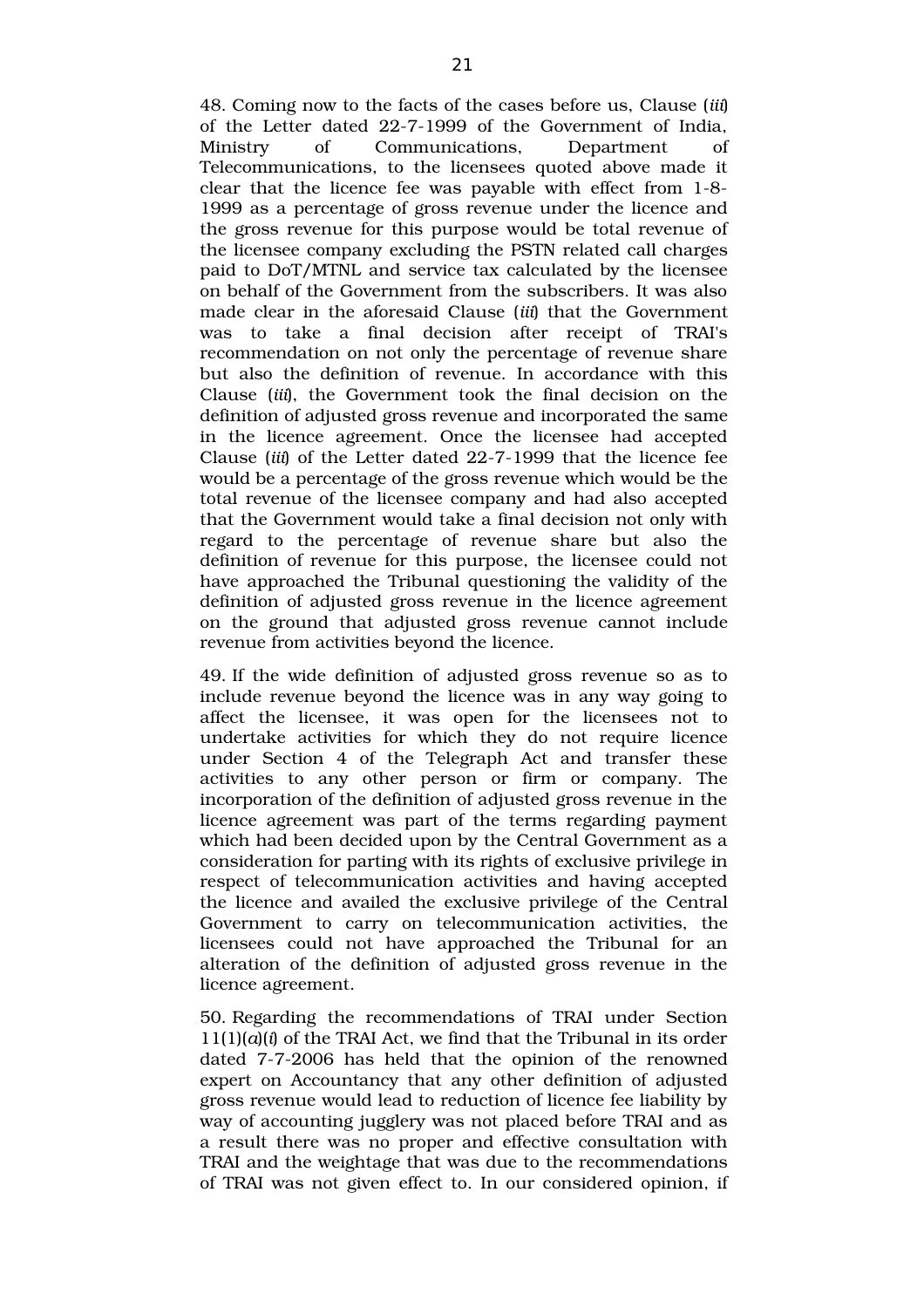the Tribunal found that there was no effective consultation with TRAI on the opinion of the expert on accountancy, the Tribunal could have at best, if it had the jurisdiction to decide the dispute, directed TRAI to consider the opinion of the expert on accountancy and send its recommendations to the Central Government and directed the Central Government to consider such fresh recommendations of TRAI as provided in the provisos to Section 11(1) of the TRAI Act. Instead, the Tribunal has considered the recommendations of TRAI and passed the impugned fresh order dated 30-8-2007 contrary to the very provisions of Section 11(1)(*a*) of the TRAI Act and the provisos thereto. At any rate, as the Central Government has already considered the fresh recommendations of TRAI and has not accepted the same and is not agreeable to alter the definition of adjusted gross revenue, the decision of the Central Government on the point was final under the first proviso and the fifth proviso to Section 11(1) of the TRAI Act, 1997.

53. In *State of U.P.* v. *Devi Dayal Singh* [(2000) 3 SCC 5] a truck owner, Devi Dayal Singh, challenged the right of the State Government to recover by way of toll under Section 2 of the Tolls Act, 1851, an amount for the actual construction of the bridge. This Court held that Section 2 of the Tolls Act, 1851 which enables the State Government to levy toll at such rates "as it thinks fit" and the only restriction is latent in the word "toll" itself. This was therefore not a case of a dispute between the Government and the contractor where the contractor had challenged a stipulation of the contract. In the present case, on the other hand, the licensees had accepted the terms of the licence and after having taken the benefits of the licence are now trying to wriggle out from the terms of the licence and in particular the definition of the adjusted gross revenue.

55. On the other hand, we find from the long line of decisions in *Har Shankar* v. *Excise & Taxation Commr.* [(1975) 1 SCC 737], *Govt. of A.P.* v. *Anabeshahi Wine & Distilleries (P) Ltd.* [(1988) 2 SCC 25 : 1988 SCC (Tax) 147], *Excise Commr.* v. *Issac Peter* [(1994) 4 SCC 104], *State of Orissa* v. *Narain Prasad* [(1996) 5 SCC 740], *State of M.P.* v. *KCT Drinks Ltd.* [(2003) 4 SCC 748], *State of Punjab* v. *Devans Modern Breweries Ltd.* [(2004) 11 SCC 26], *Shyam Telelink Ltd.* v. *Union of India* [(2010) 10 SCC 165 : (2010) 4 SCC (Civ) 99] and in *Bharti Cellular Ltd.* v. *Union of India* [(2010) 10 SCC 174 : (2010) 4 SCC (Civ) 108], that this Court has consistently taken a view that once a licensee has accepted the terms and conditions of a licence, he cannot question the validity of the terms and conditions of the licence before the court. We, therefore, hold that TRAI and the Tribunal had no jurisdiction to decide on the validity of the definition of adjusted gross revenue in the licence agreement and to exclude certain items of revenue which were included in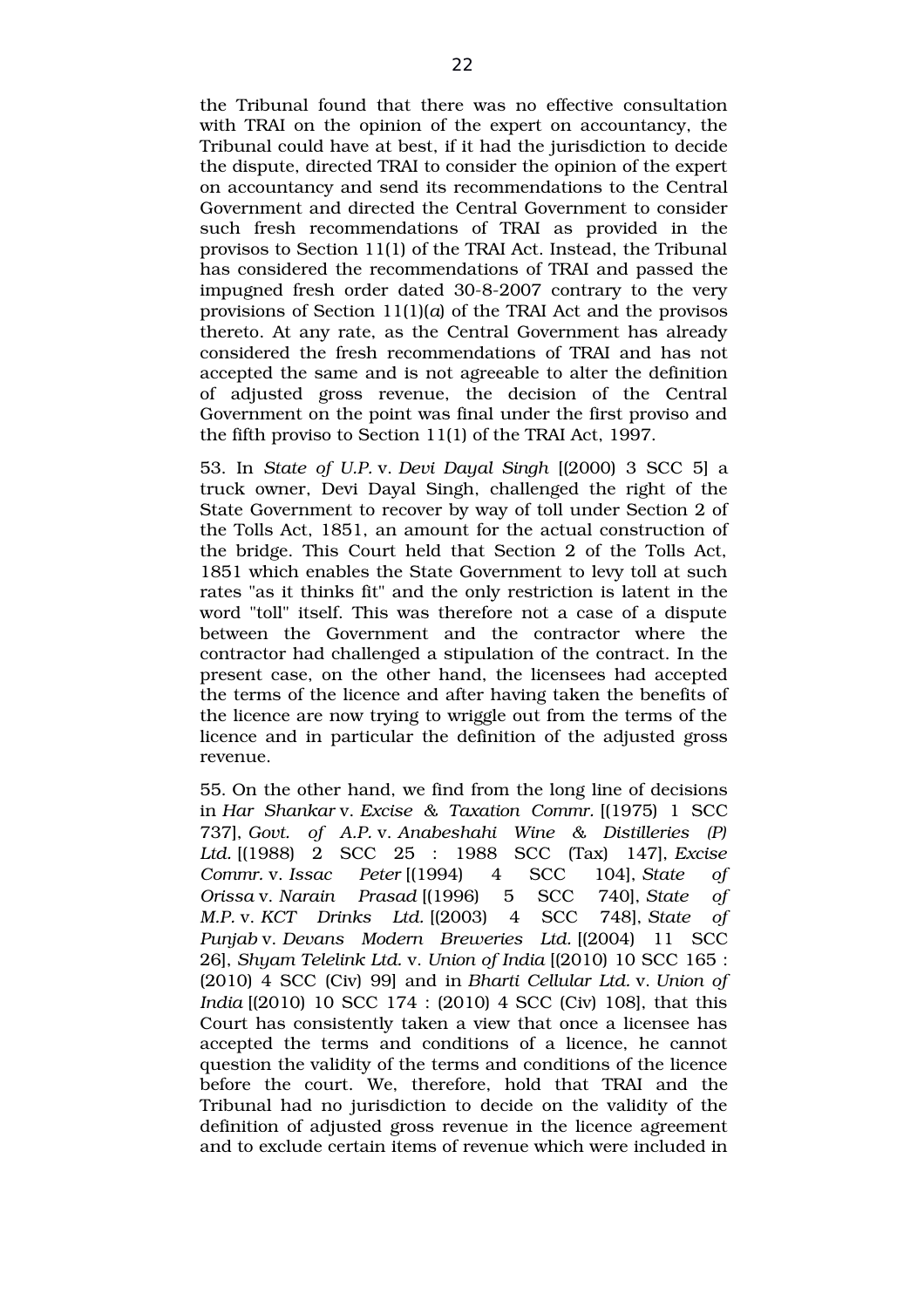the definition of adjusted gross revenue in the licence agreement between the licensor and the licensee."

**20.** While considering the substantial question of law no.3, this

Court observed and held in paragraph 59 as under:

"59. Thus, the Tribunal in its order dated 7-7-2006 has not just decided a dispute on the interpretation of adjusted gross revenue in the licence agreement but has decided on the validity of the definition of adjusted gross revenue in the licence agreement. As we have already held, the Tribunal had no jurisdiction to decide on the validity of the terms and conditions of the licence, including the definition of adjusted gross revenue incorporated in the licence agreement. Hence, the order dated 7-7-2006 of the Tribunal insofar as it decides that revenue realised by the licensee from activities beyond the licence will be excluded from adjusted gross revenue dehors the definition of adjusted gross revenue in the licence agreement is without jurisdiction and is a nullity, and the principle of res judicata will not apply."

**21.** While answering and considering the fourth substantial question of law, namely, whether the licensee can challenge the computation of adjusted gross revenue, and if so, at what stage and on what grounds, this Court observed and held in paragraph 63 as follows:

> "63. Section 14(a)(i) of the TRAI Act, as we have seen, provides that the Tribunal can adjudicate any dispute between the licensor and the licensee. One such dispute can be that the computation of adjusted gross revenue made by the licensor and the demand raised on the basis of such computation is not in accordance with the licence agreement. This dispute, however, can be raised by the licensee, after the licence agreement has been entered into and the appropriate stage when the dispute can be raised is when a particular demand is raised on the licensee by the licensor. When such a dispute is raised against a particular demand, the Tribunal will have to go into the facts and materials on the basis of which the demand is raised and decide whether the demand is in accordance with the licence agreement and in particular the definition of adjusted gross revenue in the licence agreement and can also interpret the terms and conditions of the licence agreement. We, however, find from the order dated 7-7-2006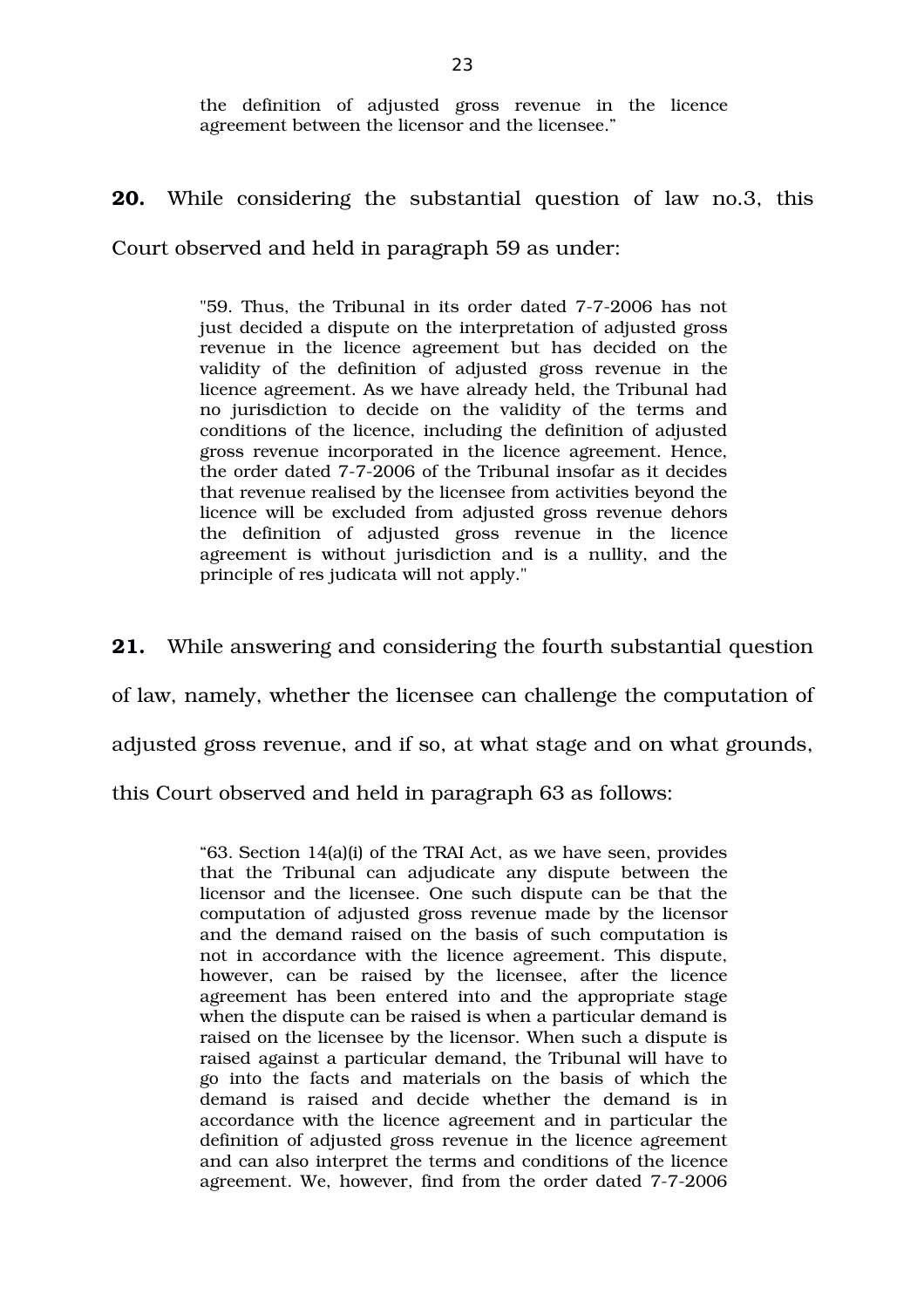that instead of challenging any demands made on them, the licensees have questioned the validity of the definition of adjusted gross revenue in the licences given to them and the Tribunal has finally decided in its order dated 30-8-2007 as to what items of revenue would be part of adjusted gross revenue and what items of revenue would not be part of adjusted gross revenue without going into the facts and materials relating to the demand on a particular licensee."

**22.** Ultimately, this Court allowed the appeals preferred by the Union of India and set aside the order dated 30.08.2007 passed by the TDSAT. Thereafter, in paragraph 67, this Court clarified as under:

> "67. We have delivered today the judgment in these cases (supra paras 166) and while answering the last substantial question of law, we have held that when a particular demand is raised on a licensee, the licensee can challenge the demand before the Tribunal and the Tribunal will have to go into the facts and materials on the basis of which the demand is raised and decide whether the demand is in accordance with the licence agreement and in particular the definition of adjusted gross revenue in the licence agreement and can also interpret the terms and conditions of the licence agreement."

**23.** After that, the respective telecom operators again approached the TDSAT challenging the demand notices/demand. The TDSAT by the impugned order has considered the specific head of items to be included or excluded under the definition of AGR. The TDSAT examined the following heads:

> "1. Gain on sale of Capital Assets and receipt from the sale of scrap.

- 2. Insurance claim in respect of Capital Assets.
- 3. Discounts and Commissions.

Discounts allowed on international roaming. Commission and discount allowed to distributors on sale of pre-paid vouchers.

- 4. Waiver of Late Fee.
- 5. Amount of negative balance of the pre-paid customer.
- 6. Roaming Charges and PSTN pass-through charges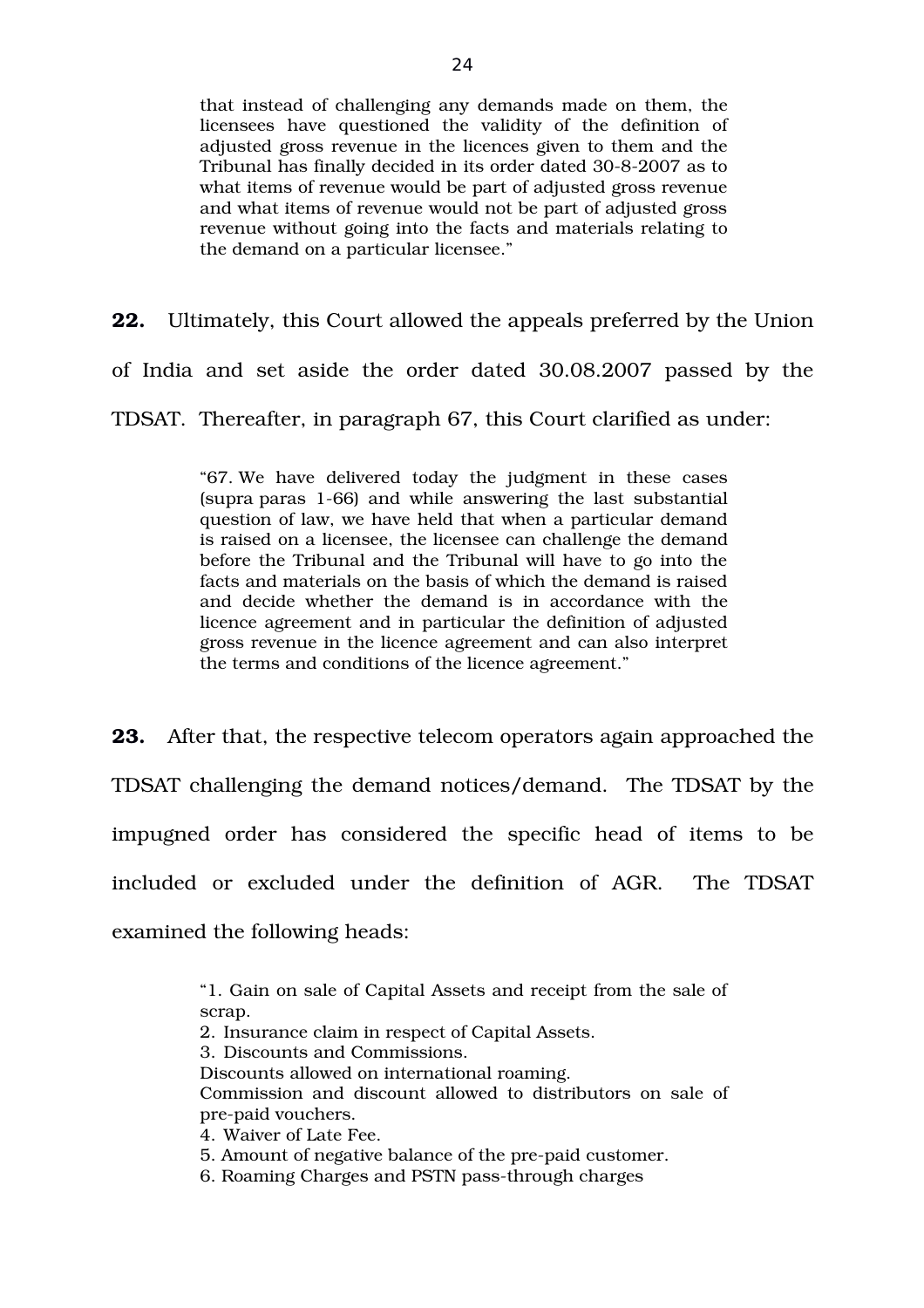(PSTN – Public Switch Telephone Network) 7. Reimbursement of Infrastructure operating expenses. 8. Gain from foreign exchange fluctuation. 9. Revenue from 214 FCC License, USA (in the case of Bharti BILGO) 10. Proceeds from divestment of investment in a company (Example, case of Sistema Shyam in Hexacom) 11. The demand for License fee in a circle where the Licensee is not granted spectrum (in the case of Videocon & S. Tel) 12. Interest, Penalty, and Interest on Penalty 13. Non-refundable deposits and notional interest on interestfree loans."

**24.** TDSAT in the impugned order has held that the Gain on sale of Capital assets and receipt from the sale of scrap cannot be included in gross revenue for computation of licence fee. However, it is required to be noted that the said issue was raised earlier and considered by the TDSAT in its earlier order dated 30.08.2007 and held in favour of the telecom operators. However, this Court, in the case of *AUSPI (supra) –* expressly set aside the order passed by the TDSAT. Therefore, subsequently it was not open for the TDSAT to again hold contrary by the impugned order on the head as mentioned earlier and it can be said to be barred by *res judicata* because of the specific order of *AUSPI* (supra).

#### **25.** Various questions arise for consideration as under:

- (i) In re: Definition of gross revenue.
- (ii) In re: Discount and commissions.
- (iii) In re: Gains arising out of foreign exchange fluctuations.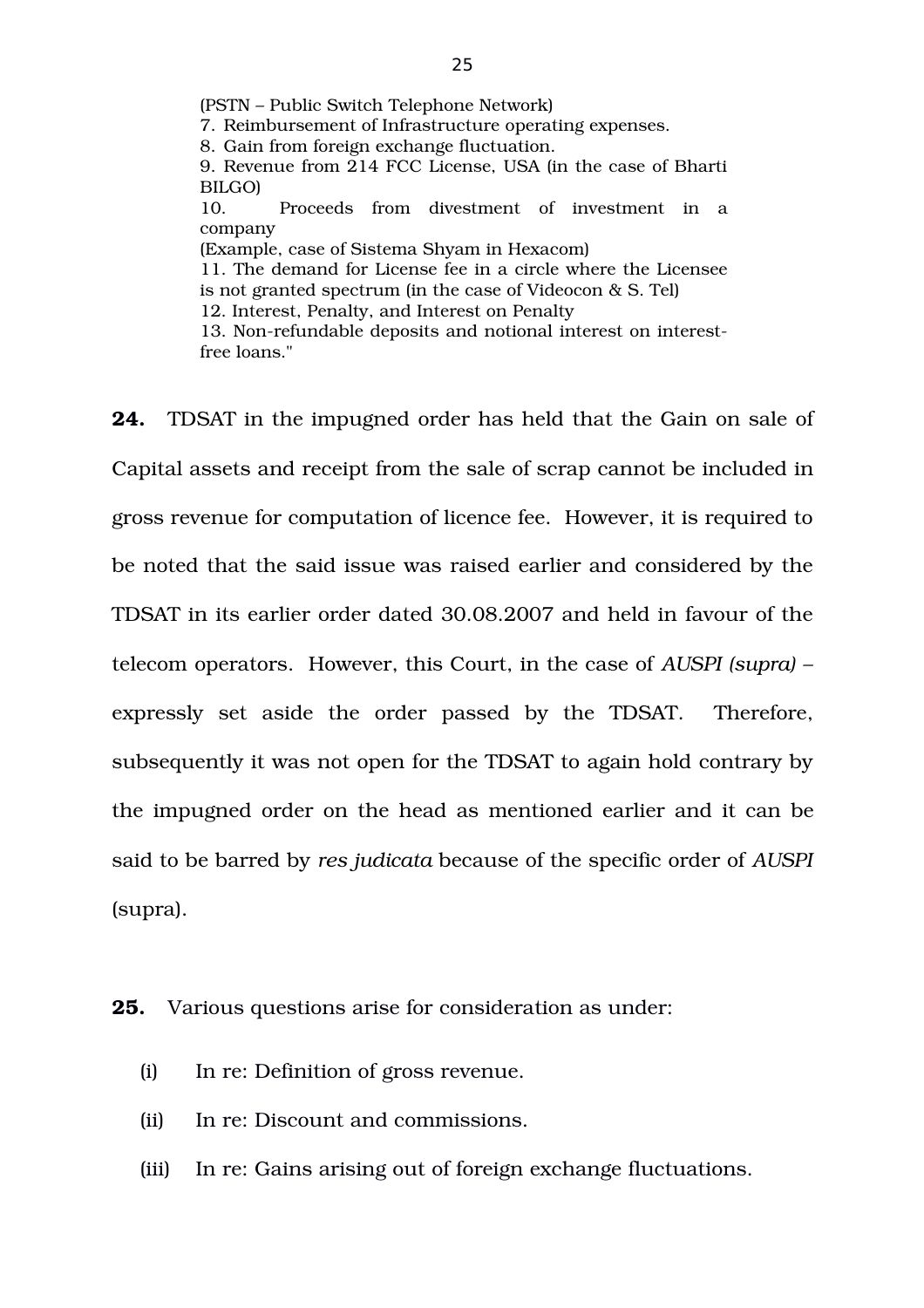- (iv) In re: Monetary gains on sale of shares.
- (v) In re: Insurance claim in respect of capital assets.
- (vi) In re: Amount of negative balance of pre-paid customer.
- (vii) In re: Reimbursement of the infrastructure operating expenses.
- (viii) In re: Waiver of late fee.
- (ix) In re: Gains from roaming charges & PSTN pass-through charges.
- $(x)$  In re: Non-refundable deposits.
- (xi) In re: Licence fee demand where spectrum is not granted.
- (xii) In re: Income from interest & dividend.
- (xiii) In re: Bad-debts written off.
- (xiv) In re: Liability written off.
- (xv) In re: Inter-corporate loan.
- (xvi) In re: Revenue under IP-1 Registration.
- (xvii) In re: Income from management consultancy services.
- (xviii) In re: Res Judicata.
- (xix) In re: Levy of interest, penalty and interest on penalty.

## **In Re: Definition of Gross Revenue**

**26.** A new package, namely "the National Telecom Policy 1999 Regime," gave an option to the licensees to migrate from fixed licence fee to revenue sharing fee, which was to the advantage of Telecom Service Providers (for short, 'the TSPs'). The objective of the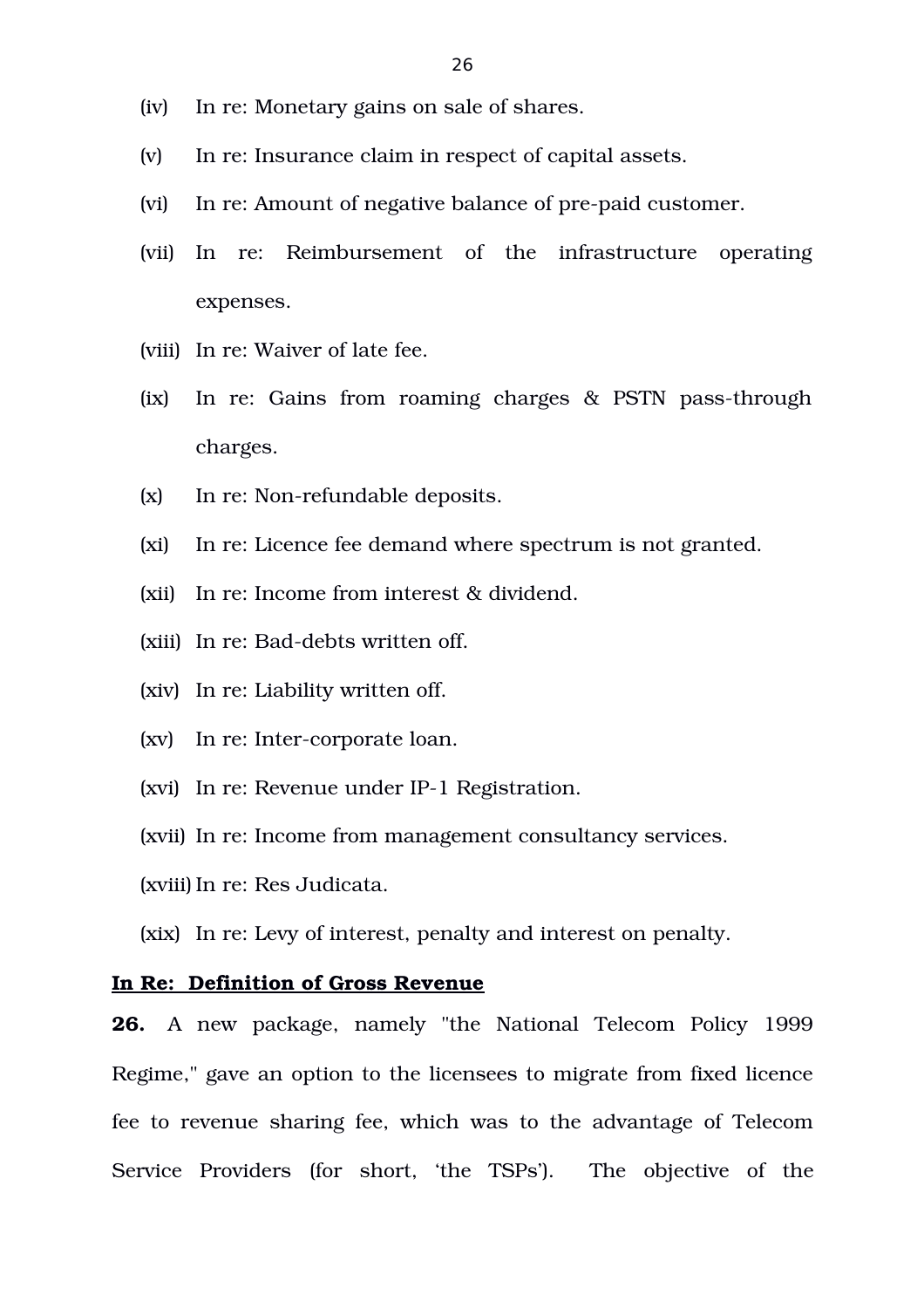Government was to achieve social and economic goals to provide the service to all uncovered area including rural areas, remote, hilly and tribal areas and to create an efficient infrastructure thereby propelling India into an IT superpower and to increase teledensity from 0.4 to 4 by the year 2010 and to provide internet access to all district Headquarters by the year 2000. Human resource development training, telecom equipment manufacturer, and remote area telephony were the other objectives.

**27.** The Central Government has given a liberalised mode of payment by revenue sharing regime, which was the price parting with the exclusive privilege which the Central Government had. The intendment was to make the Government partner or sharer of gross revenue. Out of the existing gross revenue, the Central Government decided to spend money on remote and uncovered areas, rural, tribal, and hilly areas. The Government incurred a colossal amount of Rs.49.120 crores under the Universal Service Obligation Fund (for short, 'the USOF') and incurred a committed liability of Rs.59,774 crores for ongoing projects including laying of optical fiber cables up to *Gram Panchayat* areas under "Digital India Mission." Initially, 15 percent Adjusted Gross Revenue (for short, 'the AGR') was fixed as license fee under revenue sharing, which was reduced to 13 percent and lastly to 8 percent in 2013. Out of the 8 per cent, a substantial

27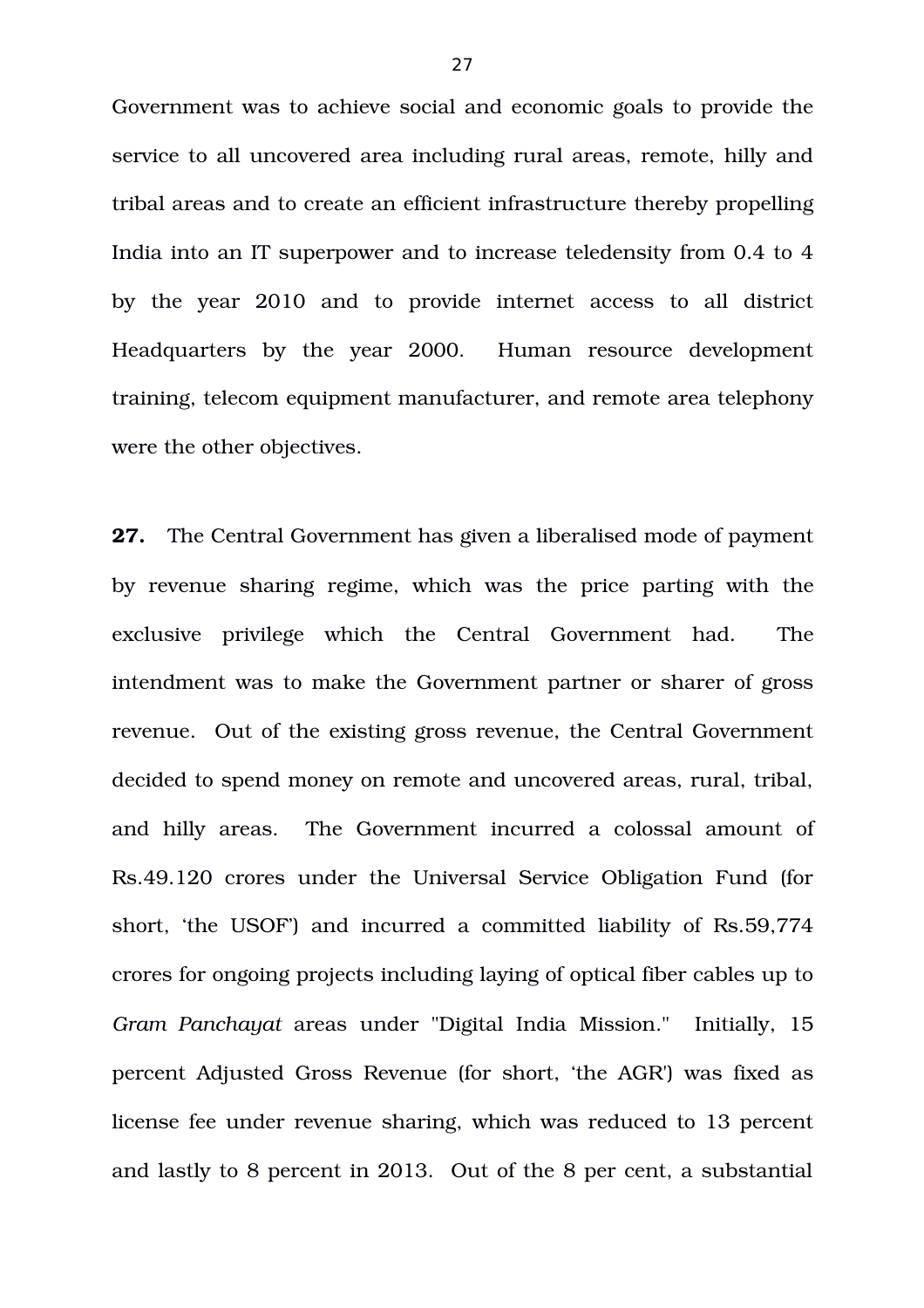portion of 5 per cent is spent by the Central Government under the USOF.

28. The Sector is benefited immensely under the Scheme as apparent from the gross revenue trend from 2004 to 2015. Clause 19.1 defines gross revenue. It came as relief against the high license fee. The gross revenue for this purpose would be the total revenue of the licensee company with certain exceptions provided in Clause 19.2 to arrive at the figure of AGR. The Policy of 1999 contained the stipulation that the conditions are to be accepted in its entirety, and no dispute concerning the license agreement shall be raised at any future date. The acceptance of the package be deemed full and final settlement, and after that amendment to the license agreement has to be signed. Following stipulations were mentioned explicitly in the Migration Package:

> "2. Migration to the NTP-99 on the conditions mentioned above will be permitted on the premise that the aforesaid conditions are accepted as a package in its entirety and simultaneously all legal proceedings in Courts, tribunals or in Arbitration instituted by the license and Associations of Cellular and Basic Service Operators (COAI) & ABTO) against DoT or UOI shall be withdrawn. Further, any dispute with regard to the license agreement for the period up to 31.07.1999 shall not be raised at any future date. The acceptance of the package will be deemed as full and final settlement of all existing disputes whatsoever irrespective of whether they are related with the present package or not.

> 3. After the terms and conditions of the package are accepted, amendments to the existing license agreement will be signed between the licensor and the licensee."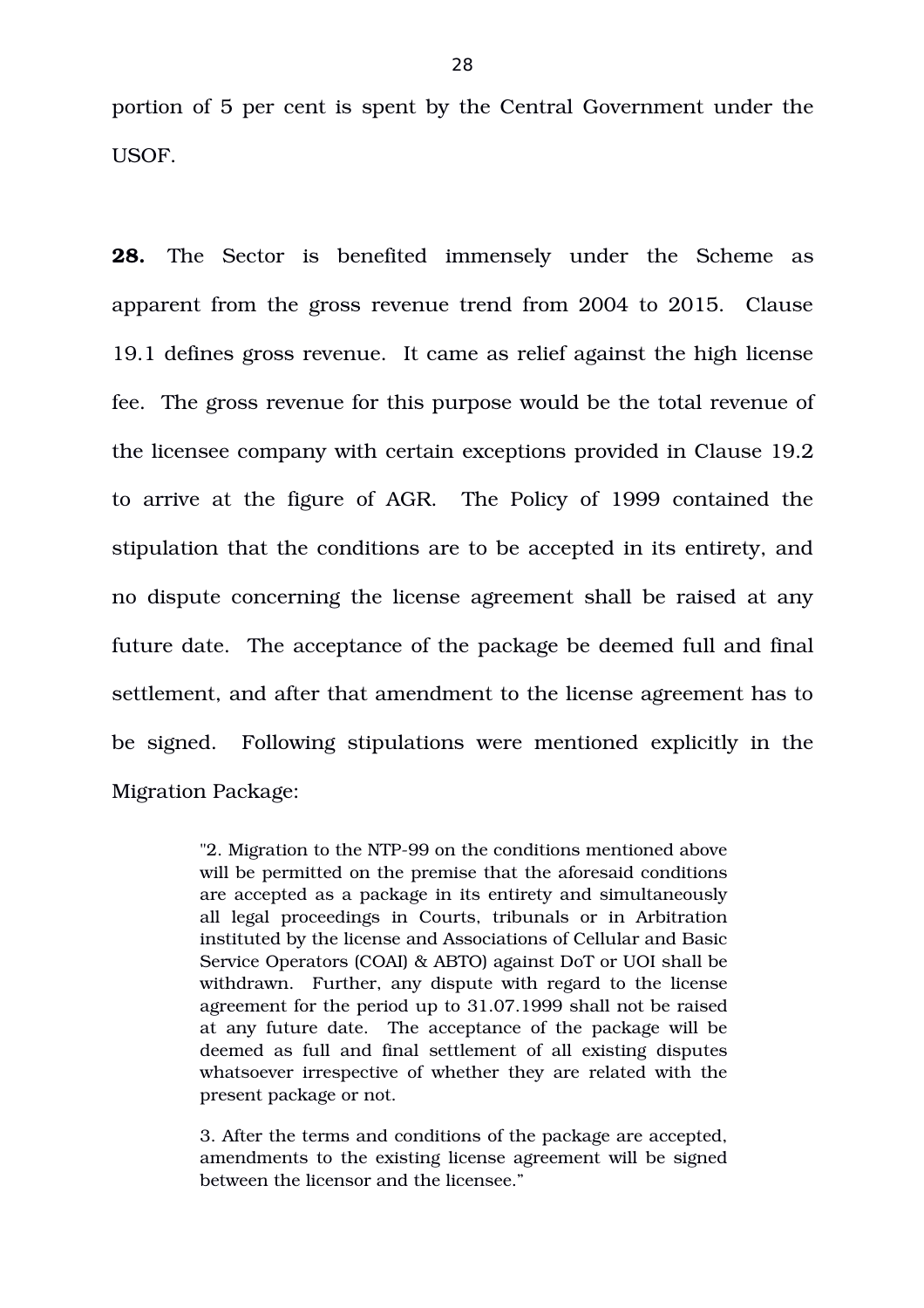**29.** To avoid the accounting jugglery, the Department of Telecommunications (for short, 'the DoT') sought the advice of experts in the field of accountancy to decide upon the broad definition of the gross revenue. The relevant portion of the experts' opinion is extracted hereunder:

> "1.1 The question of what should constitute 'revenue' in the context of the 'revenue sharing' policy of the government is a vexed one. Accounting principles seek to measure economic transactions and events in a dynamic and open environment and, therefore, do not always provide as definitive guidance as one would wish. While keeping these inherent limitations of accounting as a measurement discipline in view, an attempt has been made in this note to articulate a basic set of propositions that may assist in dealing with the issue on hand. Needless to add, these propositions are presented only as a starting point for discussions and further refinement.

> 1.2 As far as possible, our definition of 'revenue', the principles for its measurement and the procedure for establishing the authenticity of **actual figures should be simple and objective.** While it is recognised that this is a difficult proposition given the inherent nature of accounting and the diversity in the telecom scenario (which it is recognised that this is a difficult proposition given the inherent nature of accounting and the diversity in the telecom scenario (which is likely to grow at a fast pace), **our attempt should be to evolve a system of revenue sharing that does not become** as arduous and litigative as some other revenue-generating **activities of the government, e.g., income tax, excise duty etc.**

> 1.3 **Defining 'revenue in a broad, comprehensive and inclusive manner is likely to pose fewer problems of interpretation (and consequently lesser disputes and litigation) than would be the case otherwise. Further, exclusion of certain items from the definition of 'revenue' may sometimes encourage companies to design their tariff and payment schemes in such a manner that their license** fee liability is reduced to the minimum. Of course, the comprehensiveness of definition of revenue would need to be duly considered in determining the percentage of revenue to be charged as license fee, so that the amount of license fee is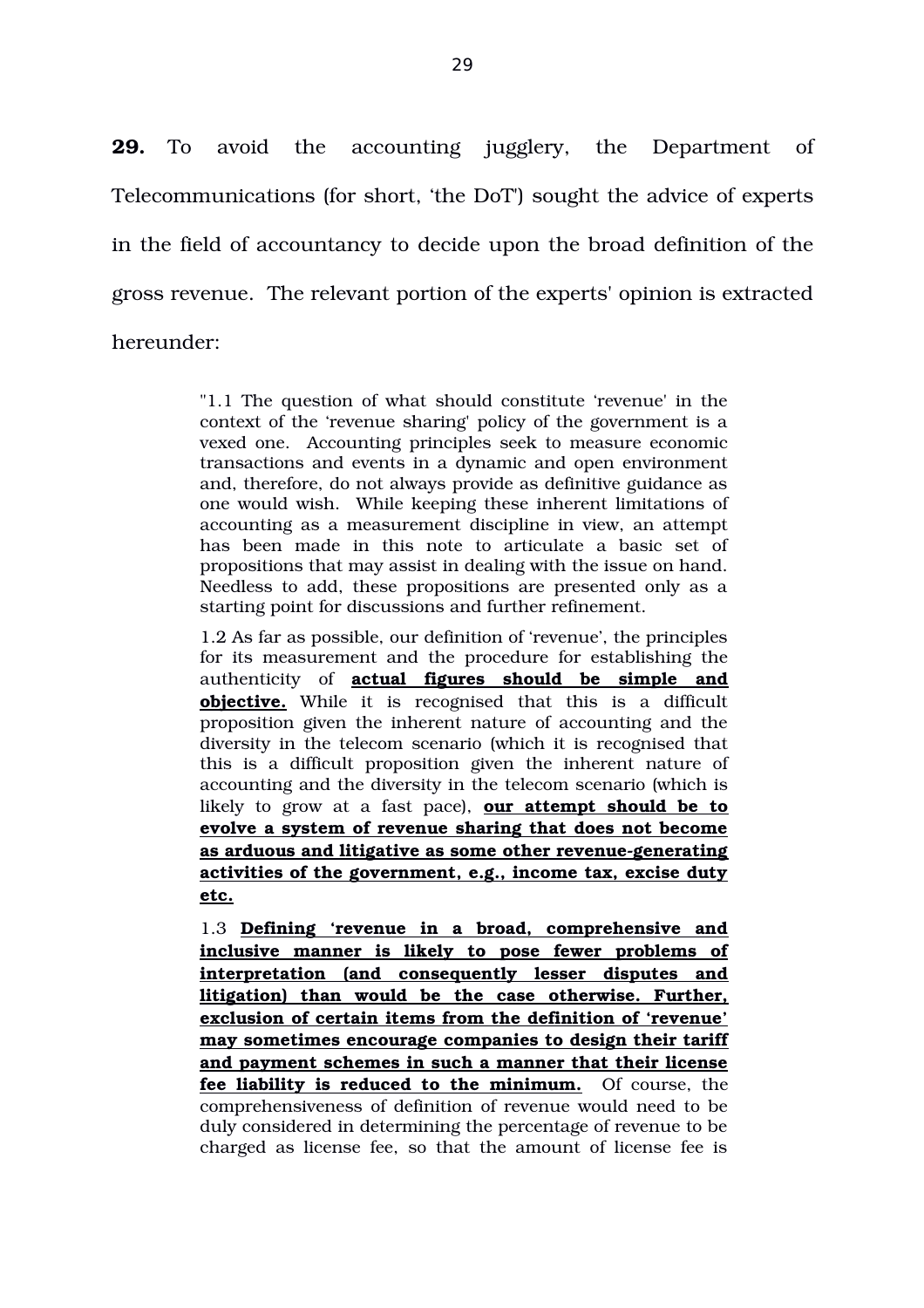appropriate in the context of the present stage of evolution of telecom companies.

1.4 To ensure consistency, we may lay down **uniform accounting policies** to be followed by telecom companies for presenting their annual accounts as well as periodical statements of revenue to be sent to the government supporting their payments."

(emphasis supplied)

**30.** The definition of revenue has been taken in a broad, comprehensive, and inclusive manner to pose fewer problems of interpretation, and exclusion of certain items was avoided.

**31.** On 21.5.2001, the Government of India finalised the concept of gross revenue and AGR.

**32.** The format of the statement of revenue and license fee payable by the TSPs is appended to the license agreement, which reflected the various heads and components, including any other income/miscellaneous receipts from the wireline subscribers, which was to be included for the computation of AGR. Provision in Clause 20.2 was made for payment of license fee by the licensee on the basis of actual revenue (on accrual basis). The accrual was necessary irrespective of its realisation at a subsequent date or even its nonrealisation.

**33.** Shri Tushar Mehta, learned Solicitor General of India, appearing on behalf of Union of India submitted that the definition of gross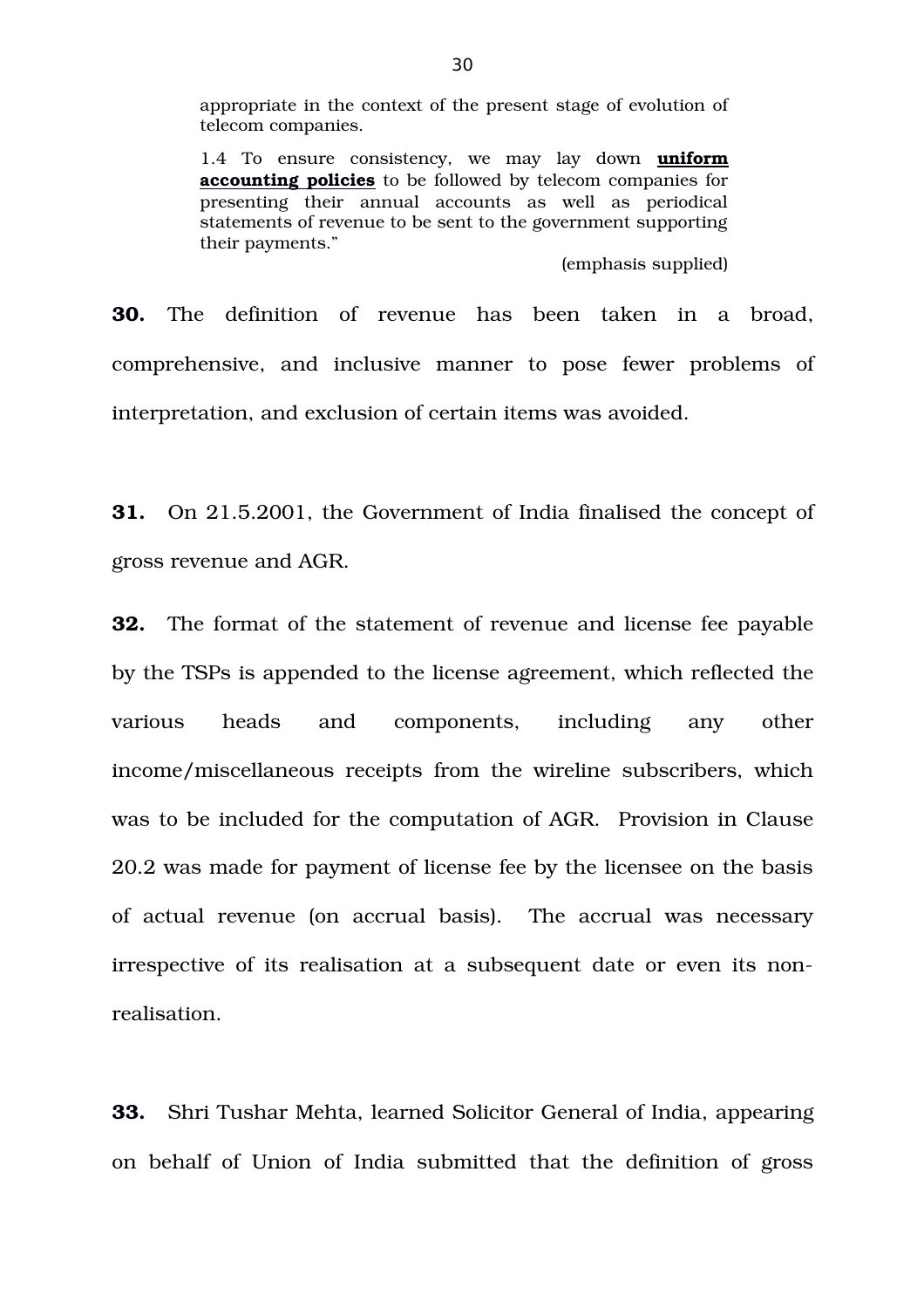revenue has to prevail over the mode of accounting. Under Clause 20.4 of the agreement, the licensee must state in the prescribed form as Annexure-II. The format is a part of the license under the title of "Format of Statement of Revenue and Licensee Fee." It has no connection with the accounting standards prescribed under the Companies Act. The format is the basis for the calculation of the license fee in revenue sharing. The licensees provide the details as per the format Annexure-II along with the certificate of Auditors. The TSP has to provide all the details of gross revenue as per the definition. The accounting standards deal with the broad principles to be followed while maintaining accounts and can never override the definition of gross revenue. Accounting Standard (AS-9) deals with the definition of revenue, but that cannot prevail over the definition of Gross Revenue as defined in the agreement. The provisions of Section 211 (3B) of Companies Act makes it clear that accounting standards are not sacrosanct.

**34.** The profit and loss account and balance-sheet have to comply with the accounting standards, as provided in Section 211(3A). In case they do not comply, for any deviation, the reasons, and the economic effect have to be disclosed. In Petition No.7 of 2003 filed by AUSPI, the declaration was sought that AGRs can only be related to revenues directly arising out of the telecom operations licenced under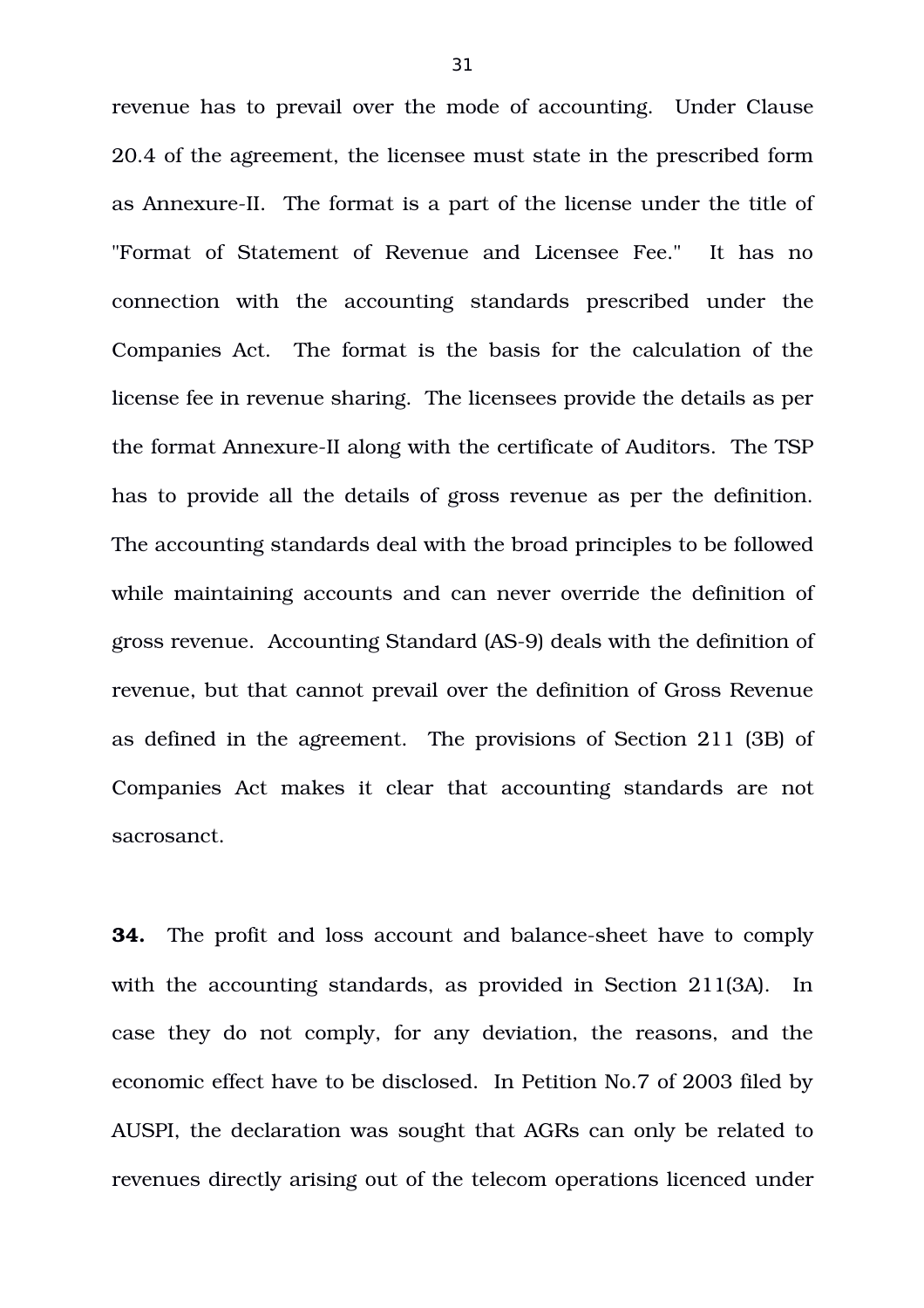Section 4 of the Indian Telegraph Act, 1885. A prayer was made to set aside the demand letter issued in 2002 and 2003, claiming revenue share on interest income and other miscellaneous heads. In Petition No.82 of 2005, a prayer was made to recompute and modify the demands as per demand notes dated 28.3.2003 and 13.7.2004 on account of the wrongful entry of gross revenue and AGR, the DoT cannot levy license fee, which result in charge of the license fee twice on the same revenue in the hands of two or more operators/circles. DoT be directed to calculate AGR on realisation basis, not on an accrual basis, and not to include notional revenue income in AGR.

**35.** Prayer was made to direct DoT to modify the definition of gross revenue and AGR for license fee as also WPC charges under Section 4 of the Indian Telegraph Act, 1885. Prayers were also made to direct DoT to modify the Format of Statement of Gross Revenue, Adjusted Gross Revenue, and License Fee and strike down the definition of gross revenue and AGR. This Court in *Union of India v. AUSPI* (2011) held that Tribunal has no jurisdiction to exclude certain items of revenue, which were included in the definition of AGR. The licensee could not have approached the Tribunal for the alteration of the definition of AGR in the license agreement. TRAI and Tribunal had no jurisdiction to decide on the validity of the definition AGR in the licence agreement. The licensees are not only precluded to challenge

32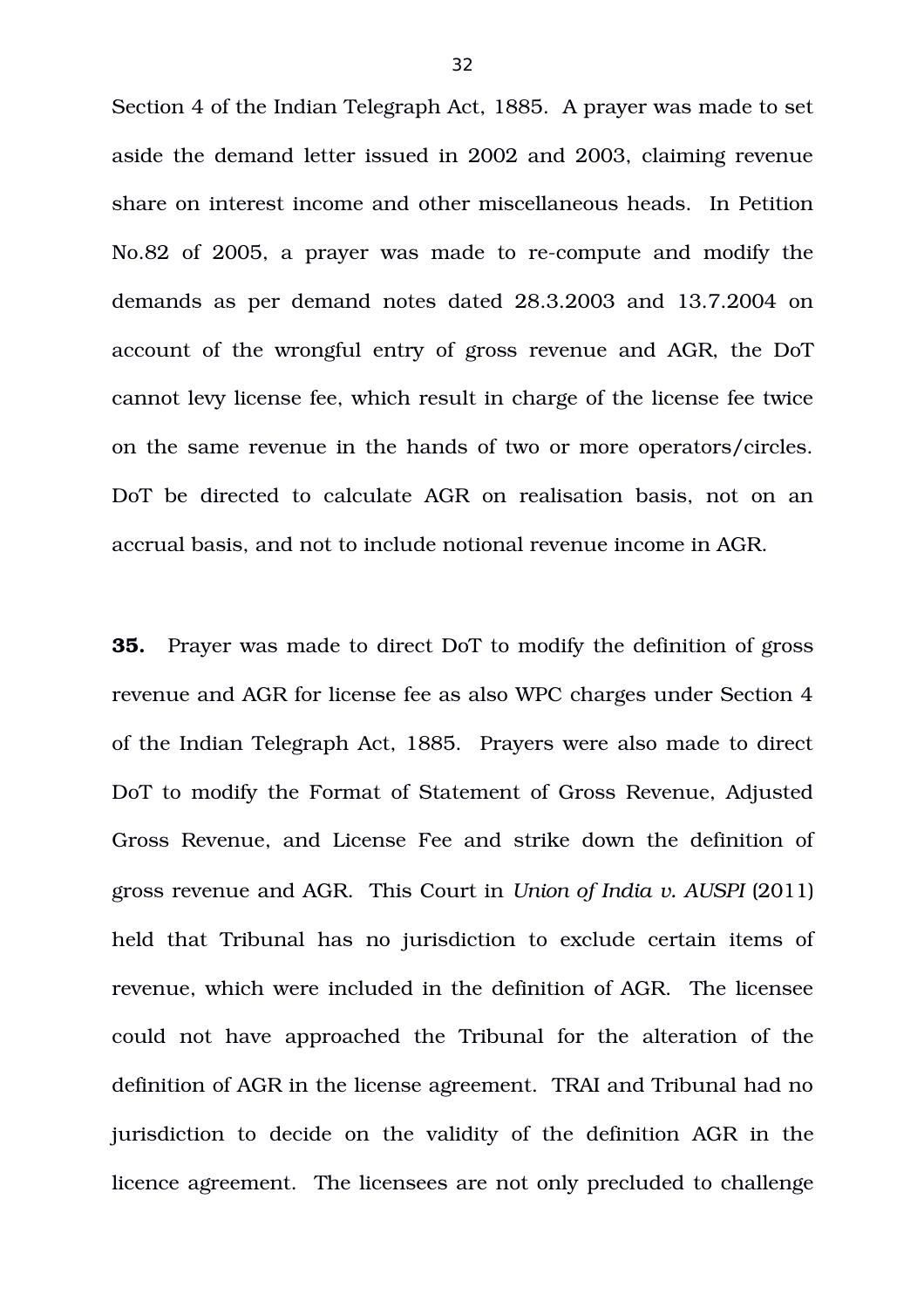the definition of gross revenue/AGR, but also by the meaning the Government may choose to put to the definition. The Tribunal has travelled beyond its jurisdiction to act contrary to the specific findings and decision in *AUSPI v. Union of India.*

**36.** Shri Arvind Datar, Shri C.A. Sundaram, Shri Shyam Divan, Shri Gopal Jain, Shri Ramji Srinivasan, Dr. Abhishek Manu Singhvi, Shri Kavin Gulati, Shri B. Adinaraynan Rao, Shri U. Hazarika, Shri Chetan Sharma and Shri Siddhartha Dave, learned senior counsel appearing on behalf of TSPs submitted that the meaning of gross revenue has to be determined in accordance with the provisions of AS-9 which only includes gross inflow of cash, receivables that arise out of ordinary activities of the telecom companies. In the definition of gross revenue, only revenue cash inflow as revenue can be included; not all the incomes which is recorded in profit and loss account and non-revenue items cannot be included in the definition of gross revenue within the ambit of accounting standards. Clause 18.2 of the license agreement provides only license fee of 10 per cent of AGR excluding the spectrum charges. The gross revenue under Clause 19.1 is not gross income or gross inflow or gross receipts.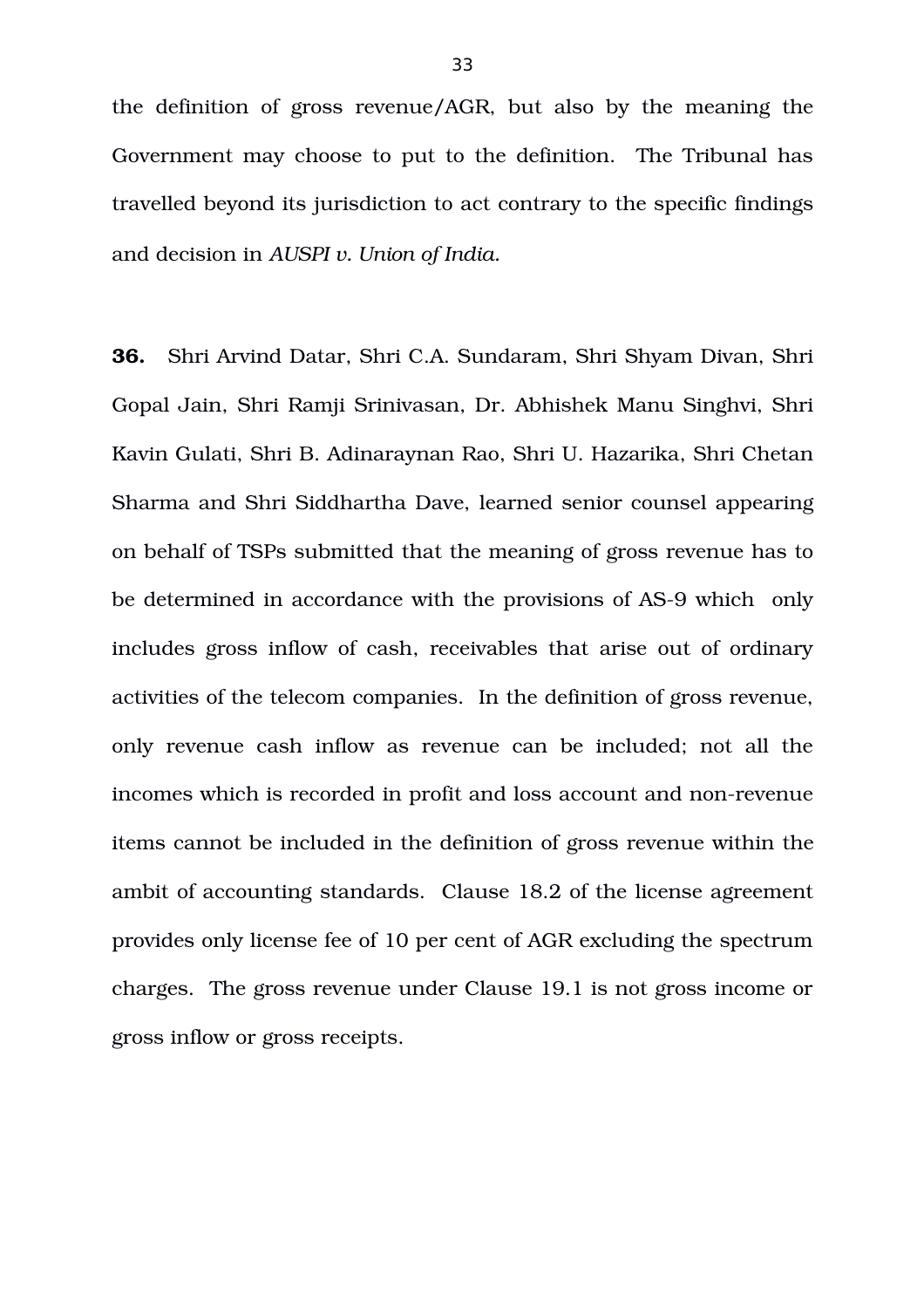**37.** It is further submitted on behalf of the licensees that revenue has not been defined under the license. Clauses 20.6 and 22 of the license agreement provided as to how the licensees are obliged to prepare their accounts. Section 211(3A) read with Section 211(3C) of the Companies Act, 1956, casts an obligation on companies to maintain their books of account following accounting standards recommended by the Institute of Chartered Accountants of India constituted under the Chartered Accountants Act.

**38.** They have insisted to adopt fair valuation method relying on decision in *J.K. Industries Limited v. Union of India*, (2007) 13 SCC 673.

**39.** It is further submitted that accounting standards have been made mandatory. The DoT has admitted in their counter affidavit dated 11.7.2003 in Petition No.7 of 2003 that definition of term revenue is in line with AS-9. The Government cannot resile from the stand that revenue definition is in line with AS-9 and cannot take a contradictory stand at different stages of the case. The party cannot be permitted to approbate and reprobate on the same aspect.

**40.** It is submitted on behalf of licensees. that in order to compute the adjusted gross revenue would constitute (a) it must be revenue; (b)

34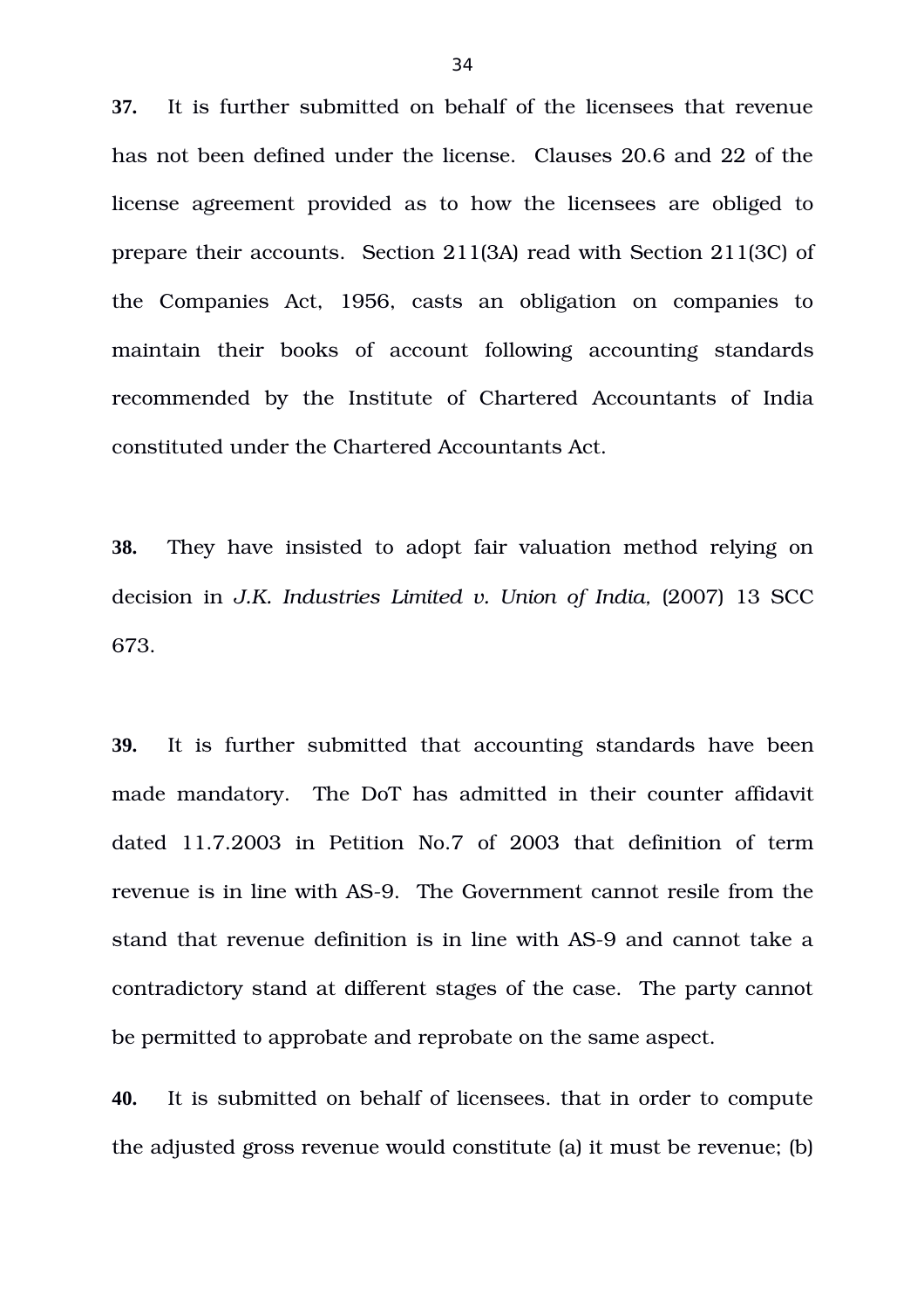it is gross and not net revenue; and (c) it would be adjusted revenue, but adjustment can be made only by deductions as provided under Clause 19.2. Revenue has to be interpreted in keeping with commercial and financial parlance. The contract itself recognise the applicability of the accounting standards as apparent from Clauses 20.6 and 22.7. The accounts have to be maintained as per the accounting standards. The purpose of accounting standards is to ensure that there is clarity, uniformity in dealing with the financial terms to give definitiveness and clarity to such financial expressions. Accounting standards are mandatory. Revenue had not been defined in the commercial license agreement and this being a commercial contract and the accounting standards having been incorporated by reference in the license agreement as such the basis on which the license fee has to be decided, the same would prevail.

**41.** It is further submitted that all receipts would not form part of AGR. The use of the word inclusive under Clause 19.2 does not make the definition of AGR expansive though the definition is not exhaustive as the provision of value-added services is different and provided in other clauses and service is to mean service in a licensed service area. Thus, license fee has to be confined in respect of business carried on to provide the services under the license. A single company may hold five licenses for five different service areas. The license fee at 10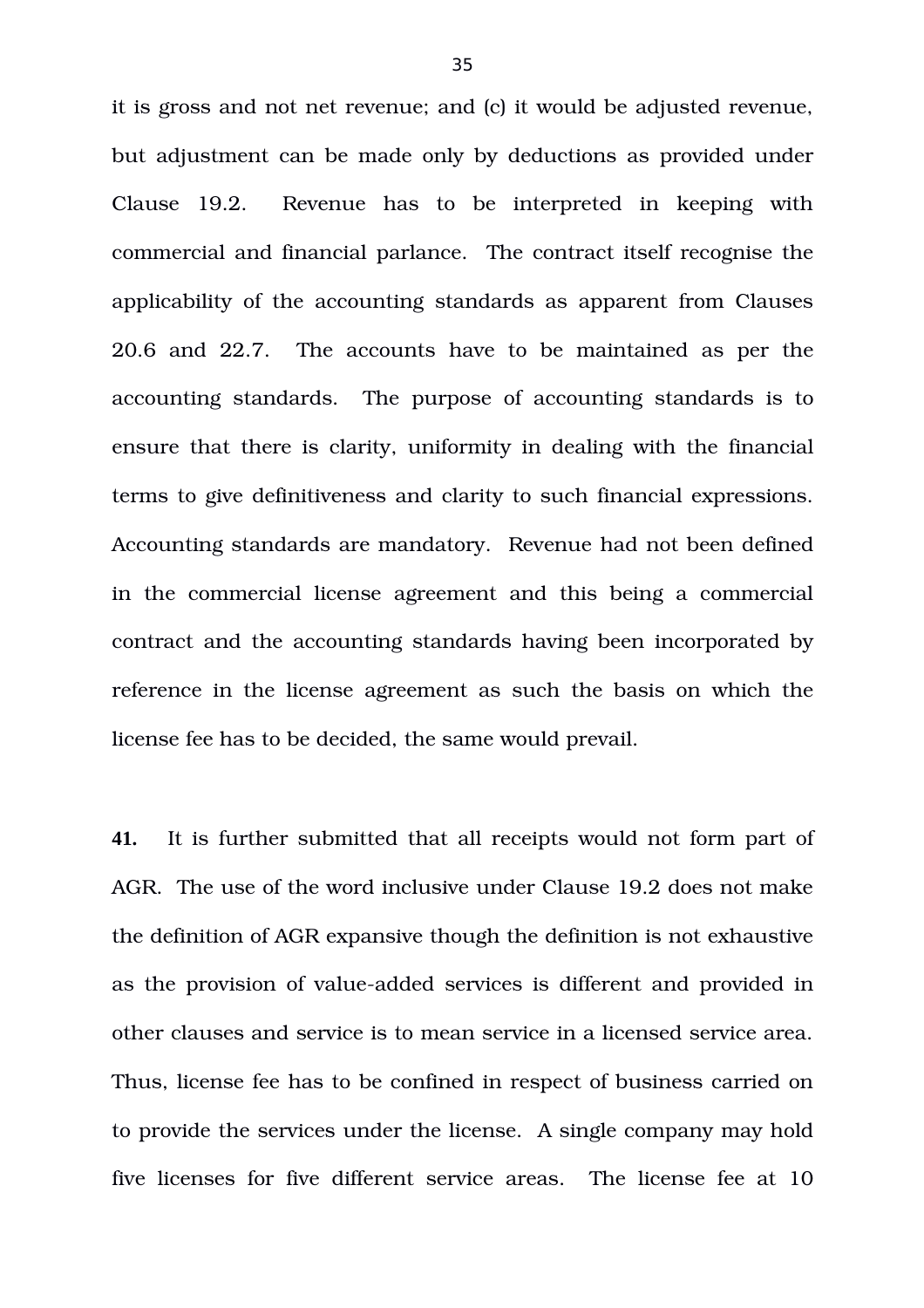percent cannot be levied on the same revenue cannot be charged to license fee more than once, as apparent from Clause 20.4 of the license read with Appendix-II to Annexure-II to it, which is the prescribed format by the licensor indicating the streams of revenue required by a licensee to be disclosed. The miscellaneous receipts provided under each head are not meant to include any and every receipt received by the company.

**42.** It should be held that such revenue from non-licensed revenue was not part of AGR at all. *Contra proferentum* rule requires clauses 19.1 and 19.2 to be interpreted against the maker and to prefer the interpretation which is favourable to the licensees.

**43.** The service providers submitted that basic principles to decide what constitutes revenue have to be followed. The receipt must be having the nature of revenue, and it cannot be subjected to double charge. No one can generate revenue from oneself, and someone else's revenue cannot be treated as that of others.

**44.** When we consider the submissions as observed there was a paradigm shift in Telecom Policy of 1999 from the fixed licence fee to the revenue sharing basis regime, which was advantageous to the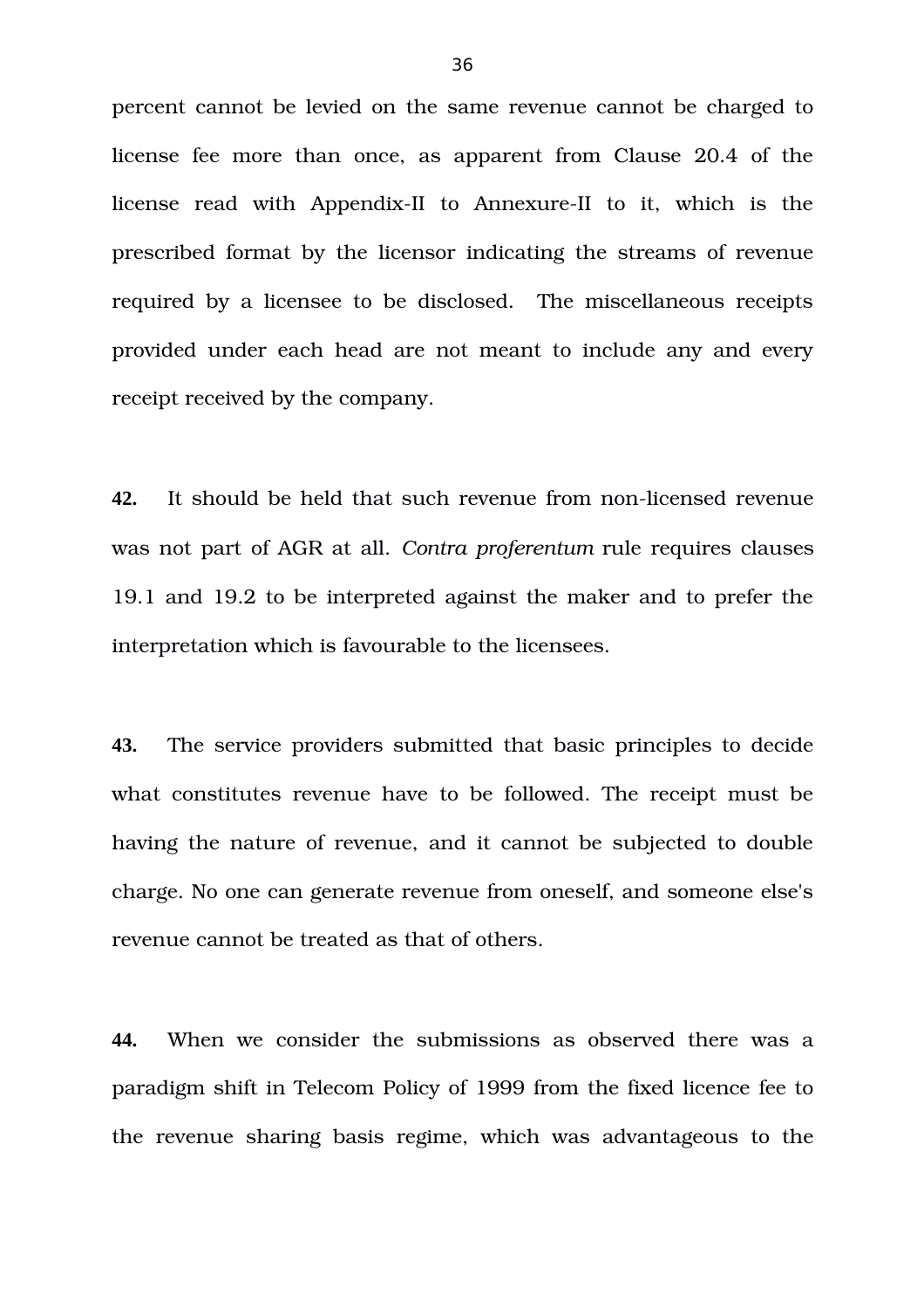Telecom Service Providers. Under the new regime, the Central Government shared the privilege under section 4 of the Indian Telegraph Act with the TSPs. It came as a relief against the high licence fee, which used to be charged under the 1999 policy. The migration package contained the stipulation as to no dispute to be raised as to working out sharing of revenue. Experts were consulted in the field of accountancy, and it was their advice that the actual figures should be simple and objective to evolve a system of revenue sharing that does not become as arduous one and litigative, had been evolved. Revenue has been defined in a broad, comprehensive, and inclusive manner not to pose problems of interpretation and to protect from the accounting jugglery. Gross revenue has been defined to be inclusive of specific items mentioned in clause 19.1 and any other miscellaneous revenue, without any set-off for related items of expense, etc. All the licensees accepted the migration package and have signed the agreements. It has turned out to be a substantial financial booster in favour of the licensees as is apparent from figures of the gross revenue earned by them mentioned above. When under a contract signed by the parties, gross revenue and AGR have been given the meaning coupled with the format and the annexures which form part of the contract. Format is contained in appendix to Annexure-II which is part of the agreement in which requisite information has to be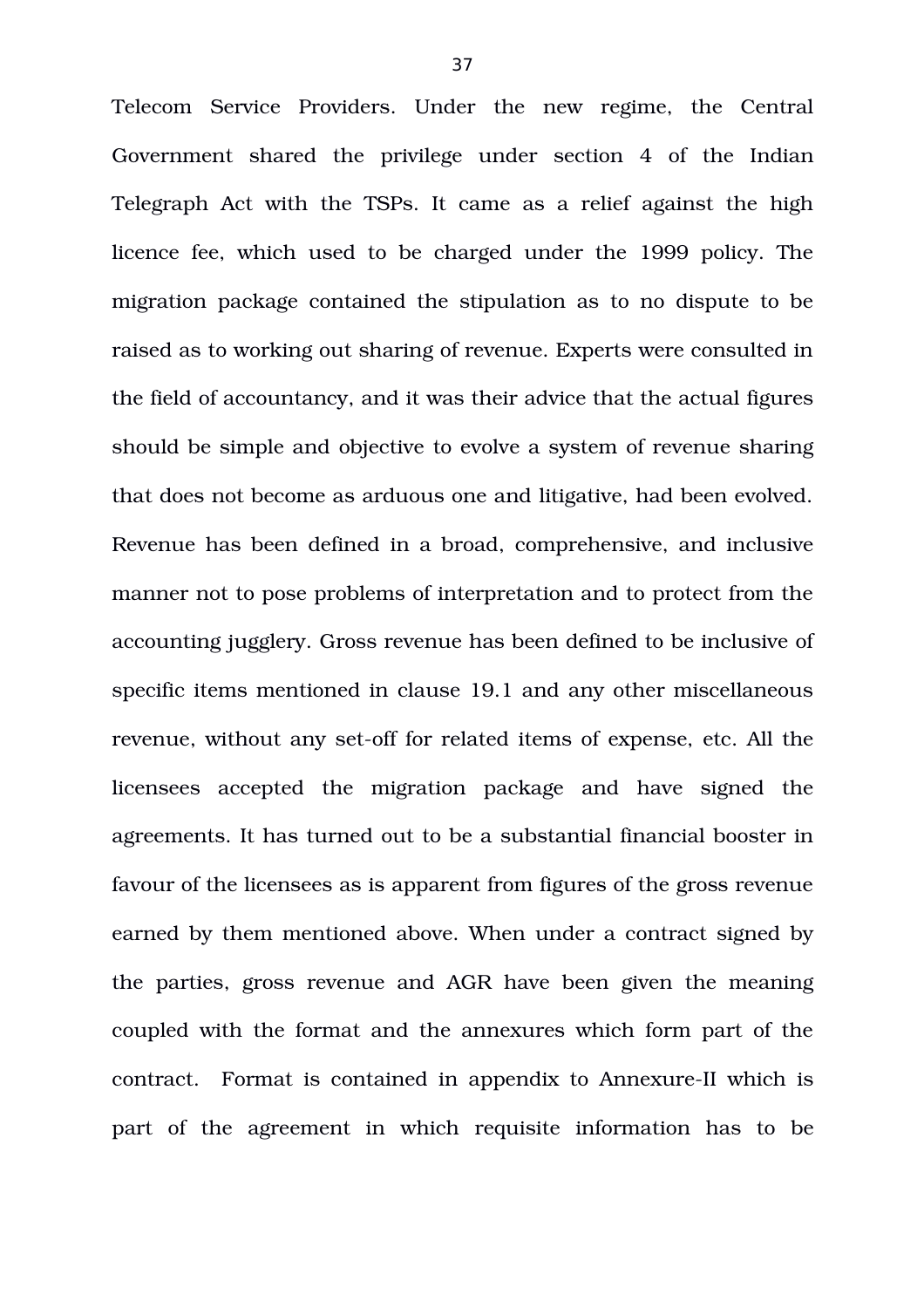furnished. The meaning in clause 19 of the gross revenue and the format mentioned above have to prevail.

**45.** No doubt about it that the accounts have to be maintained as per the AS-9 regime prevalent at the relevant time. The definition of the contract has to prevail and not what is generally revenue, as defined in AS-9.

**46.** The question as to what constitute Gross Revenue has been agitated, though concluded in earlier decision in 2011, by the TSPs. again by raising the submission that we have to follow the definition of revenue as defined in AS-9, it would be the revenue as generated by activities under the licence; whereas the definition of gross revenue includes the income from non-licensing activities also as part of the gross revenue, which we have to discard.

**47.** The definition of 'gross revenue' in clause 19.1 is inclusive, and it includes explicitly:

(i) installation charges; (ii) Late fees; (iii) sale proceeds of handsets; (iv) sale proceeds of any other terminal equipment, etc. (v) revenue on account of interest; (vi) revenue on account of dividend; (vii) value-added services: (viii) supplementary service as fixed charges;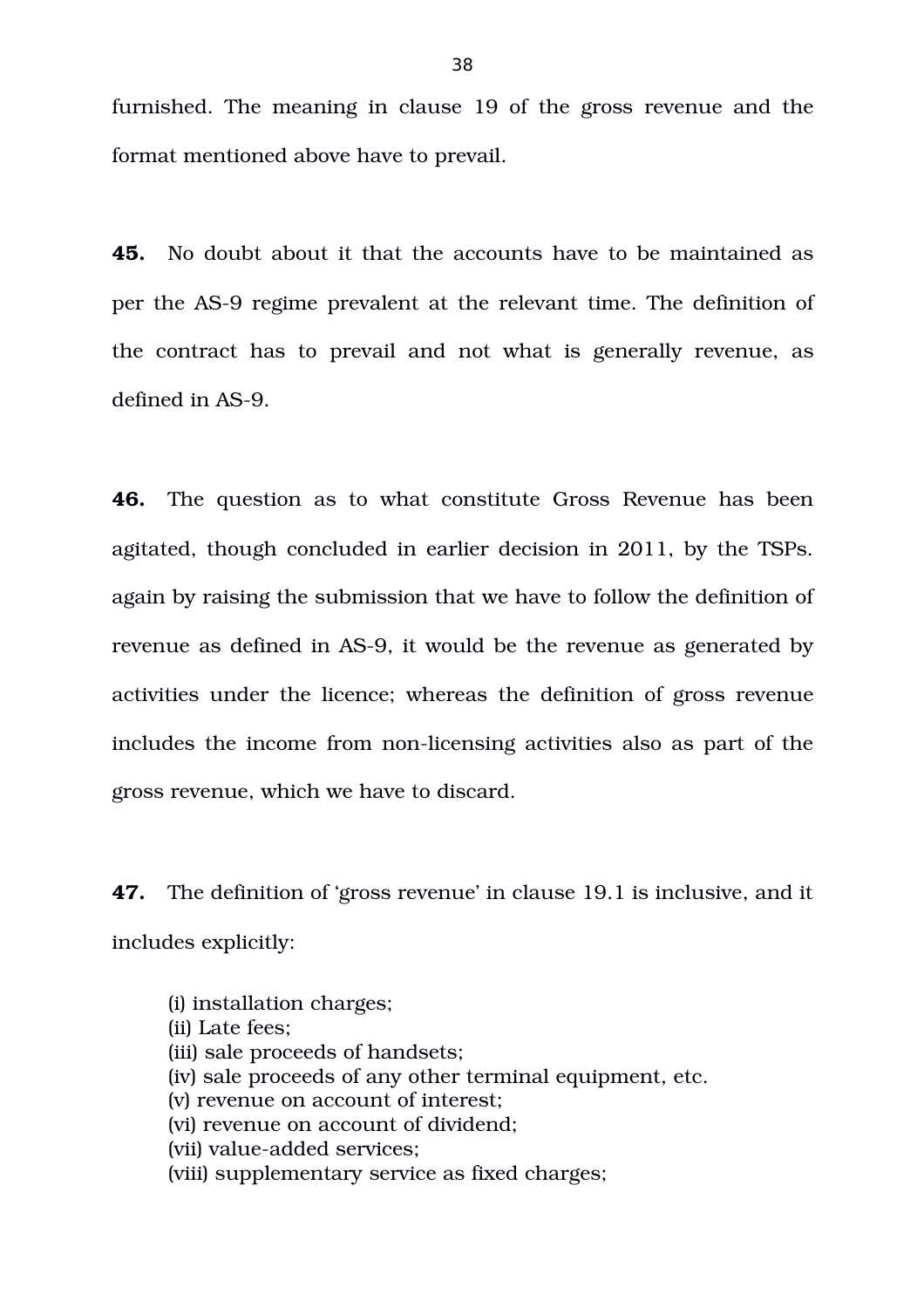(ix) access or interconnection charges; (x) roaming charges; (xi) revenue from permissible sharing of infrastructure; and (xii) any other miscellaneous revenue.

**48.** No set-off can be claimed for related items of expense etc. on any of the items mentioned above of the inclusive definition and on the miscellaneous revenue.

**49.** Clause 19.2 of the agreement excludes certain items from gross revenue to arrive at the figure of AGR, which are (a) PSTN/ PLMN related charges (access charges) actually paid to other eligible service providers within India; (b) roaming revenue passed on to the TSPs through service tax paid to the Government, if gross revenue had included the component of service tax and sales tax.

**50.** In *Union of India v. AUSPI* (2011), this Court has held that the terms and conditions of the licence, including the definition of gross revenue in the licence agreement, are part of the contract. The Central Government alone has the right to define revenue and has parted with the privilege under section 4 of the Telegraph Act. A licence granted under section 4(1) of the Telegraph Act is in the nature of the contract between the Central Government and the licensee. The provisions of the TRAI Act do not affect the specific exclusive privilege of the Central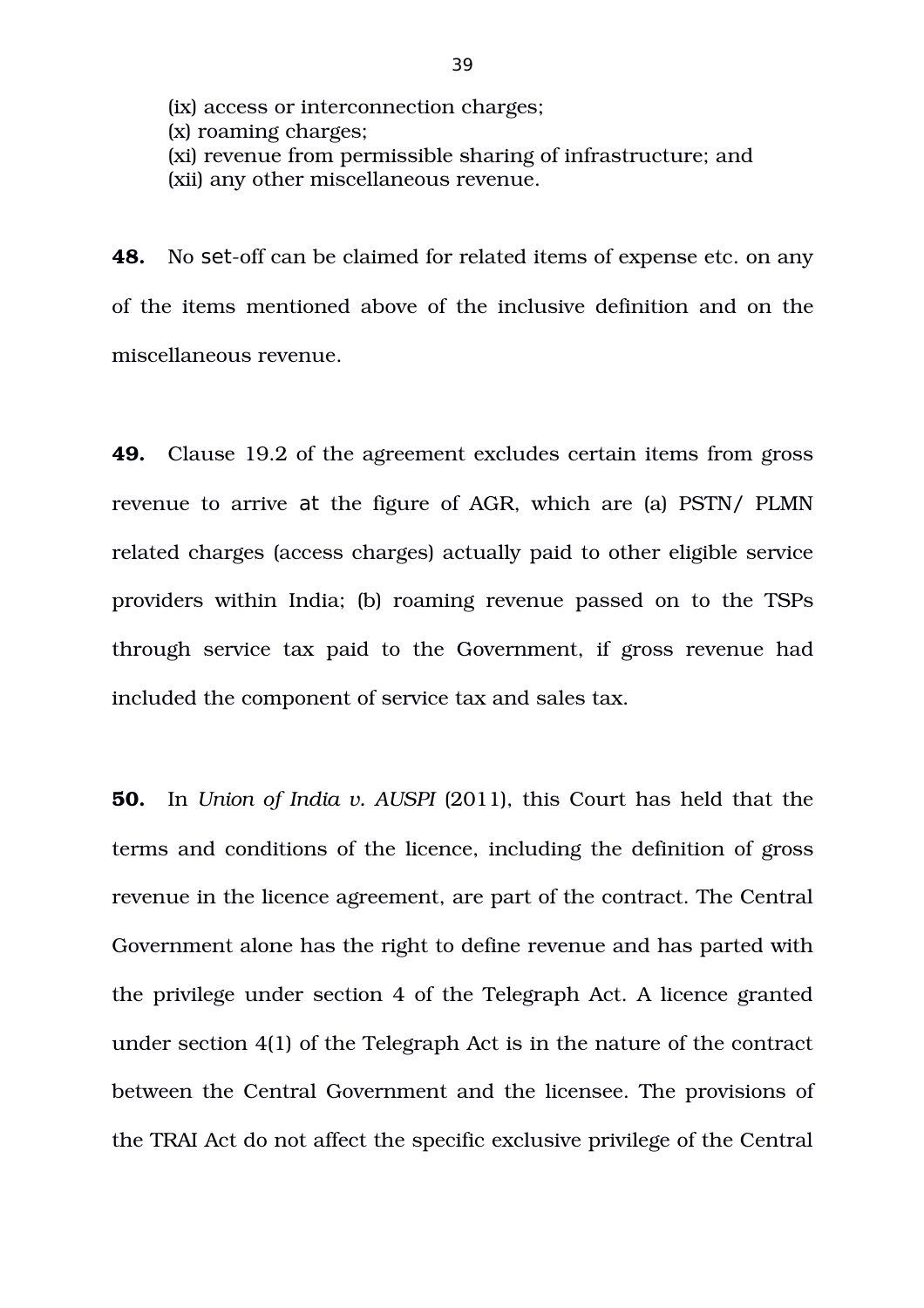Government to carry on telecommunication activities, nor do they alter the contractual nature for the licence granted under the proviso to section 4(1) of the Telegraph Act. After TRAI makes the recommendation, the Central Government shall take a final decision under section 11(1)(a)(ii) of the TRAI Act. The TRAI shall have the function to make a recommendation. In case of difference between TRAI and Central Government with regard to particular terms or conditions of the licence, the recommendation of TRAI cannot prevail, and it is the decision of the Central Government, which is to be final and binding. The tribunal has no jurisdiction to decide upon the validity of terms and conditions incorporated in a licence; it has jurisdiction to decide any dispute between the licensor and the licensee on the interpretation. It has also been observed to make a final decision on the definition of the gross revenue in the licence agreement, the Government has the competence. The licence fee would be a percentage of gross revenue, which would be the total revenue of the licensee company.

**51.** This Court has held in *Union of India v. AUSPI* (2011) that the licensing company had accepted in the letter dated 22.7.1999 that the licence fee would be a percentage of the gross revenue, which should be the total revenue of the licensee company. The licensee agreed that the Government has to take a final decision not only concerning the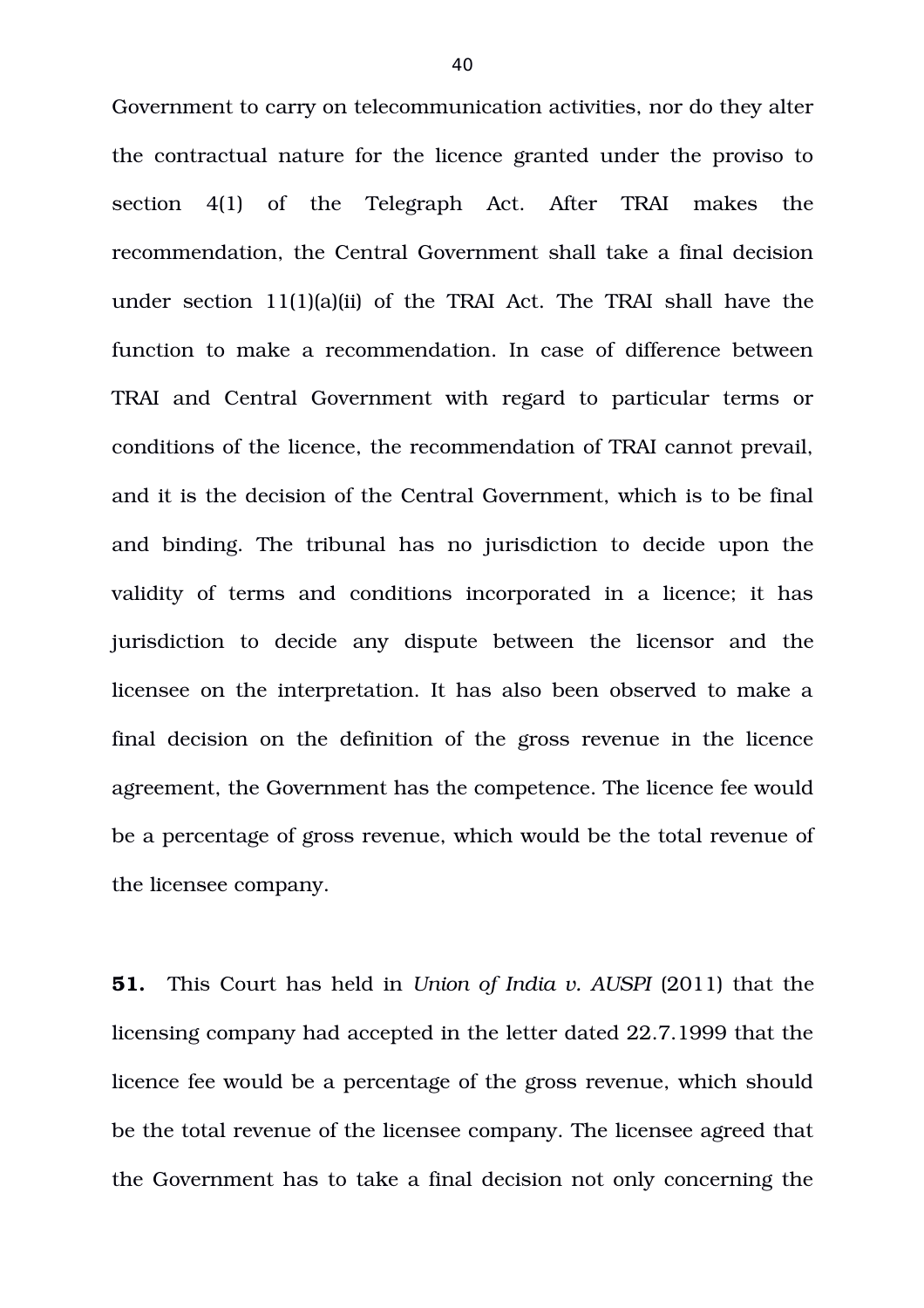percentage of revenue share but also the definition of revenue for this purpose. The licensee could not have approached the tribunal to question the validity of the definition of adjusted gross revenue in the licence agreement on the ground that the adjusted gross revenue cannot include revenue from activities beyond the licence.

**52.** It is submitted on behalf of the licensees that the term revenue has nowhere been defined under the licence. As such, it would be necessary to find out what is the meaning of revenue in AS-9. The submission that revenue has to be related to the activities of the licensee company, a reference has been made to the definition of revenue as given in clause 4.1 of AS-9, which reads as under:

> "4.1 Revenue is the gross inflow of cash, receivables, or other consideration arising in the course of the ordinary activities of an enterprise from the sale of goods, from the rendering of services, and from the use by others of enterprise resources yielding interest, royalties, and dividends. Revenue is measured by the charges made to customers or clients for goods supplied and services rendered to them and by the charges and rewards arising from the use of resources by them. In an agency relationship, the revenue is the amount of commission and not the gross inflow of cash, receivables, or other consideration."

**53.** The explanation contained in clause 5 of AS-9 relating to revenue recognition is extracted hereunder:

## "Explanation

 Revenue recognition is mainly concerned with the timing of recognition of revenue in the statement of profit and loss of an enterprise. The amount of revenue arising on a transaction is usually determined by agreement between the parties involved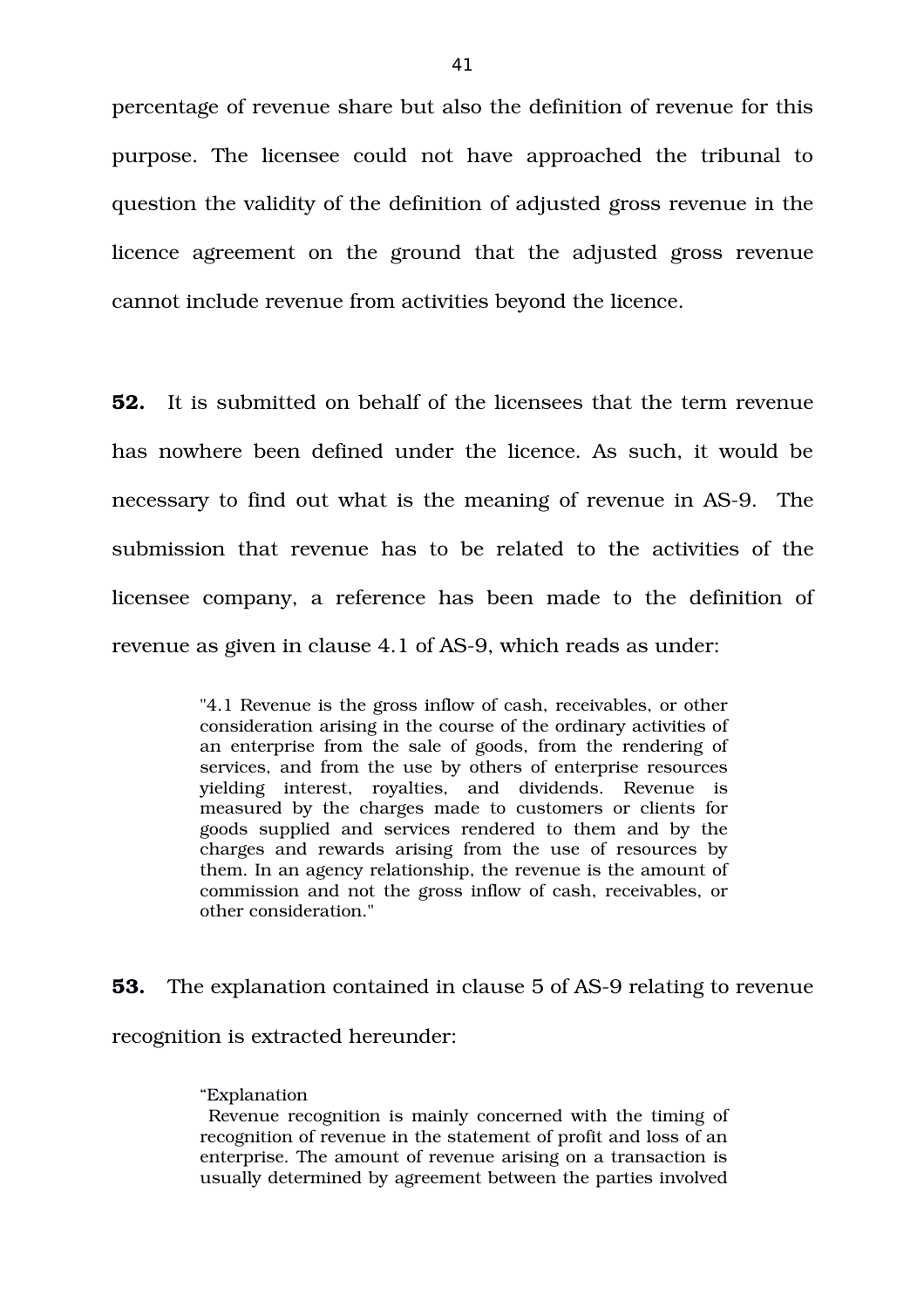in the transaction. When uncertainties exist regarding the determination of the amount or its associated costs, these uncertainties may influence the timing of revenue,"

# **54.** Clauses 20.6, 20.7, and 22 of the licence agreement have also

been referred. They are extracted hereunder:

"20.6 Final adjustment of the Licence Fee for the year shall be made based on the gross revenue figures duly certified by the AUDITORS of the LICENSEE in accordance with the provision of Companies Act, 1956.

20.7 A reconciliation between the figures appearing in the quarterly statements submitted in terms of the clause 20.4 of the agreement with those appearing in annual accounts shall be submitted along with a copy of the published annual accounts audit report and duly audited quarterly statements, within 7 (seven) Calendar days of the date of signing of the audit report. The annual financial account and the statement as prescribed above shall be prepared following the norms as prescribed in Annexure.

x x x

### 22. Preparation of Accounts.

22.1 The LICENSEE will draw, keep and furnish independent accounts for the SERVICE and shall fully comply orders, directions, or regulations as may be issued from time to time, by the LICENSOR or TRAI as the case may be.

#### 22.2 The LICENSEE shall be obliged to:

a) Compile and maintain accounting records, sufficient to show and explain its transactions in respect of each completed quarter of the Licence period or of such lesser periods as the LICENSOR may specify, fairly presenting the costs (including capital costs), revenue and financial position of the LICENSEE's business under the LICENCE including a reasonable assessment of the assets employed in and the liabilities attributable to the LICENSEE'S business, as well as, for the quantification of Revenue or any other purpose.

b) Procure in respect of each of those accounting statements prepared in respect of a completed financial year, a report by the LICENSEE's Auditor in the format prescribed by the LICENSOR stating inter alia whether in his opinion the statement is adequate for the purpose of this condition and thereafter deliver to the LICENSOR a copy of each of the accounting statements not later than three months at the end of the accounting period to which they relate.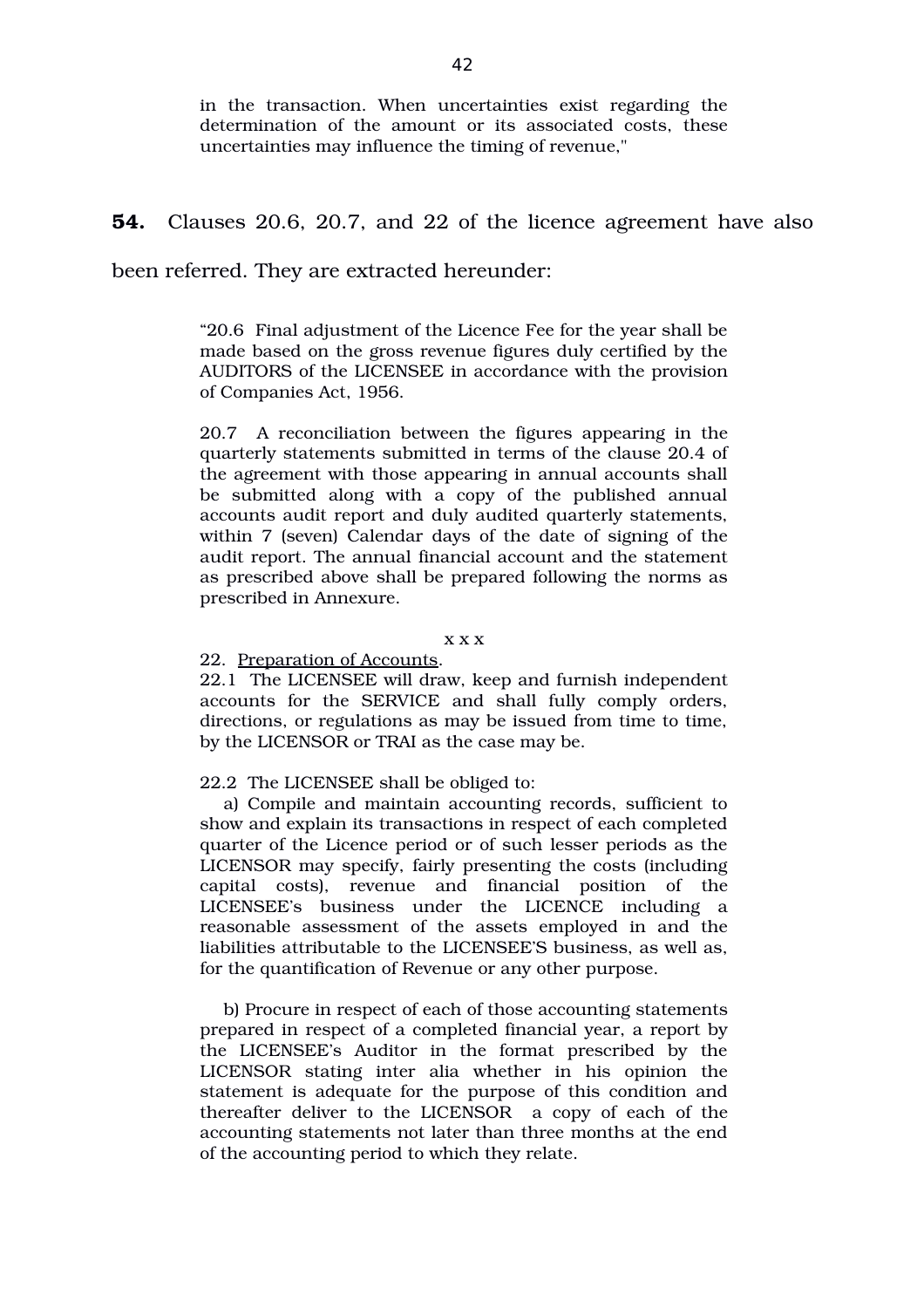c) Send to the LICENSOR a certified statement on an affidavit by authorised representative of the company, containing full account of Revenue as defined in condition 19 for each quarter separately along with the payment for the quarter.

22.3 (a) The LICENSOR or the TRAI, as the case may be, shall have a right to call for and the LICENSEE shall be obliged to supply and provide for examination any books of accounts that the LICENSEE may maintain in respect of the business carried on to provide the service(s) under the Licence at any time without recording any reasons thereof.

22.3 (b) LICENSEE shall invariably preserve all billing and all other accounting records (electronic as well as hard copy for a period of THREE years from the date of publishing of duly audited & approved Accounts of the company and any dereliction thereof shall be treated as a material breach independent of any other breach, sufficient to give a cause for cancellation of the LICENCE.

22.4 The records of the LICENSEE will be subject to such scrutiny as may be prescribed by the LICENSOR so as to facilitate independent verification of the amount due to the LICENSOR as its share of the revenue.

22.5 The LICENSOR may, on forming an opinion that the statements or accounts submitted are inaccurate or misleading, order Audit of the accounts of the LICENSEE by appointing auditor at the cost of the LICENSEE and such auditor(s) shall have the same powers which the statutory auditors of the company enjoy under Section 227 of the Companies Act, 1956. The remuneration of the Auditors, as fixed by the LICENSOR, shall be borne by the LICENSEE.

22.6 The LICENSOR may also get conducted a Special Audit of the LICENSEE company's accounts/records by "Special Auditors," the payment for which at a rate as fixed by the LICENSOR shall be borne by the LICENSEE. This will be in the nature of auditing the audit described in para 22.5 above. The Special Auditors shall also be provided the same facility and have the same powers as of the companies' auditors as envisaged in the Companies Act, 1956.

22.7 The LICENSEE shall be liable to prepare and furnish the company's annual financial accounts, according to the accounting principles prescribed and the directions given by the LICENSOR or the TRAI, as the case may be, from time to time."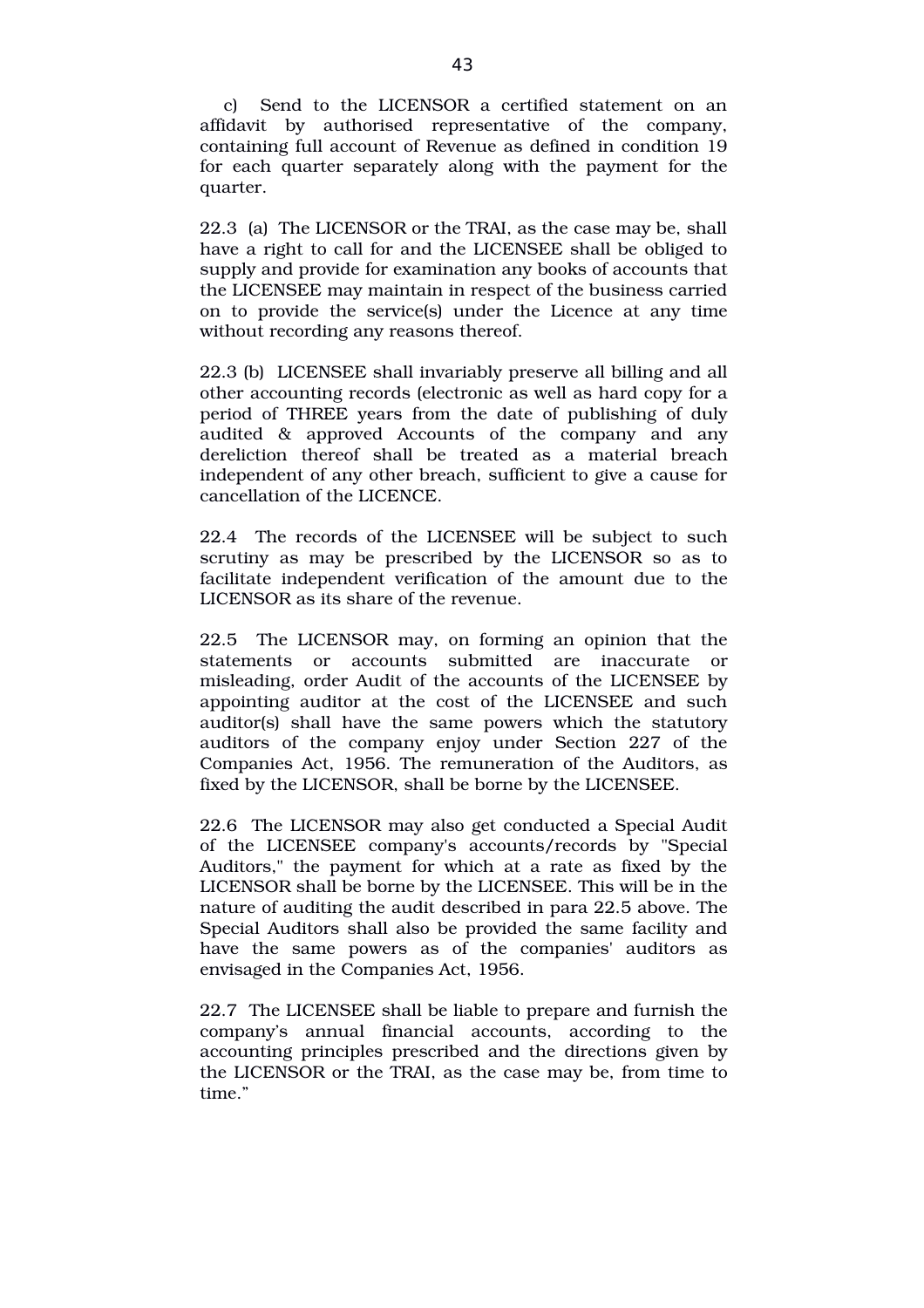**55.** The clauses mentioned above provided as to how the licensees are obliged to prepare the accounts. There is a statutory obligation cast under the Companies Act. Section 211(3A) read with section 211(3C) of the Companies Act provides to maintain their books of accounts following the accounting standards and for which reliance has been placed upon *J & K Industries v. Union of India* (supra) in which the Court has emphasised upon the fair valuation principles. They have relied upon the following observations:

> "124. On the other hand, fair valuation principles are important in the context of valuing derivatives and other investments. If one were to describe one single change in accounting practice over the last few years, it would be the use of fair valuation principles. Today, the object behind the enactment of AS, which are now made mandatory under Section 211(3-A) of the Companies Act, is to shift from historical method of accounting to fair valuation. In the case of mergers and acquisitions, which is common today in the world of globalisation, fair valuation principles have important role to play. *Mergers and acquisitions are sometimes undertaken to defer revenue expenditure over future years by invoking the matching concept, which results in putting fictitious assets on the balance sheet*. This is one reason why fair valuation principles are accepted.

> 125. AS are established rules relating to recognition, measurement, and disclosures, thereby ensuring that all enterprises that follow them are comparable and that their financial statements are "true and fair." Measurements and disclosures based on fair value are becoming increasingly important. *Fair valuation is generally used in valuation and disclosure of financial instruments*, derivatives, conversions, auctions in a bond, business combinations, impairment of assets, retirement obligations, transactions involving exchange of assets without monetary consideration, transfer pricing, etc."

**56.** The accounting standards are mandatory to be followed by the companies, and DOT has admitted in the counter affidavit of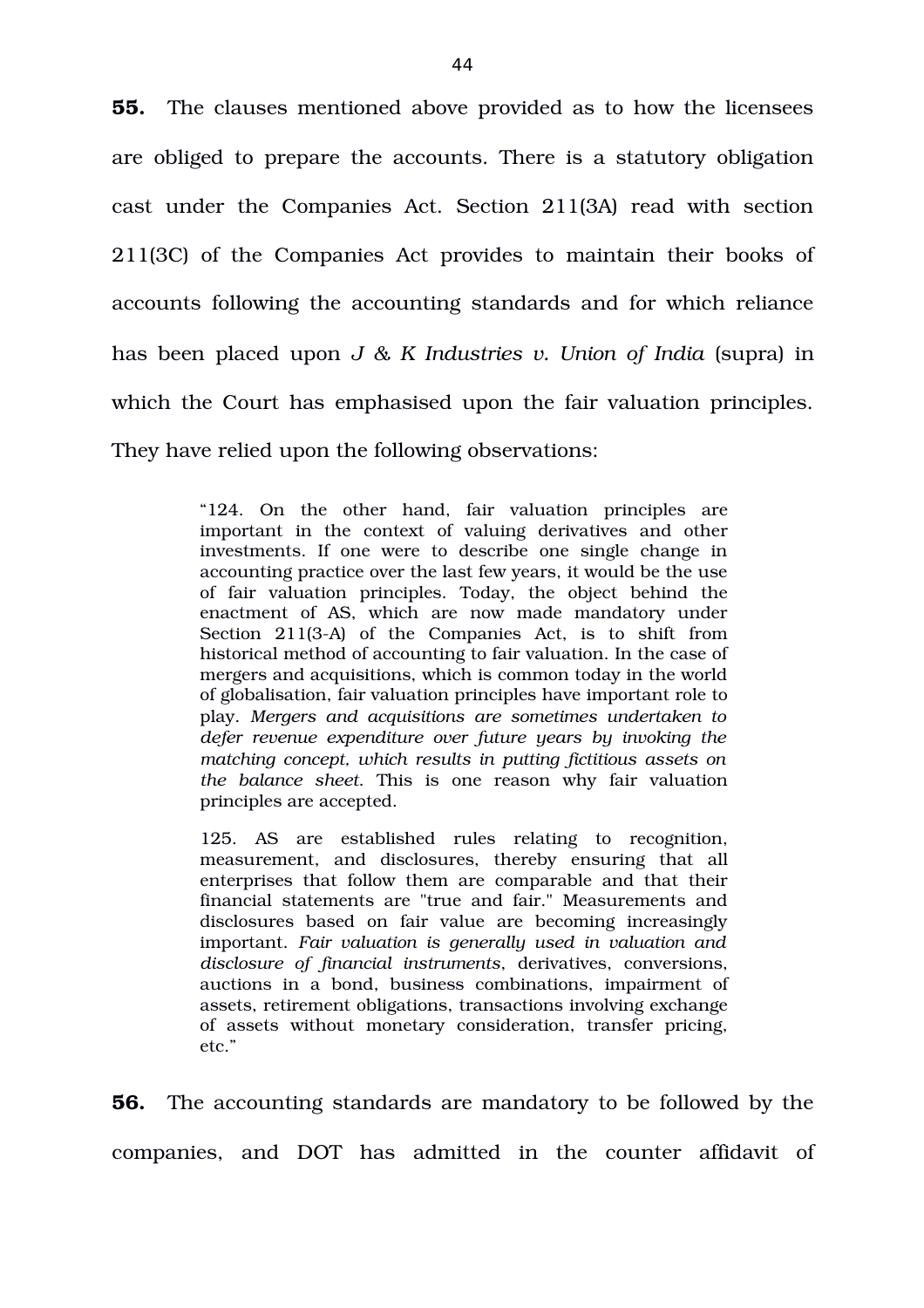11.7.2003 in Petition 7 of 2003 that the definition of the term revenue in the agreement is in line with AS-9 under the accounting standards. Thus, they cannot approbate and reprobate. Thus, identification of revenue would come within the purview of gross revenue, is the sole test that it should conform with the definition of revenue as provided in AS9, and the golden thread is the phrase arising in the course of the ordinary activities of the enterprise.

**57.** Revenue is a 'Term of Art' as per Chapter 4.08 Kim Lewison, the Interpretation of Contract, Sweet & Maxwell, 1997, wherein it has been observed as under:

> "Where a document contains a legal term of art, the court should give it its technical meaning in law, unless there is something in the context to displace the presumption that it was intended to carry its technical meaning."

> > (emphasis added)

**58.** The Technical meaning as to the gross expression revenue does not mean inflows that are not revenue and other miscellaneous revenue cannot have a broader meaning. It must qualify as revenue. It is not miscellaneous inflow and miscellaneous receipts. The items of the revenue must be interpreted as per the doctrine of ejusdem *generis*, as observed in *Maharashtra University of Health Sciences v. Satchikitsa Prasarak Mandla,* (2010) 3 SCC 786. Following observations have been made: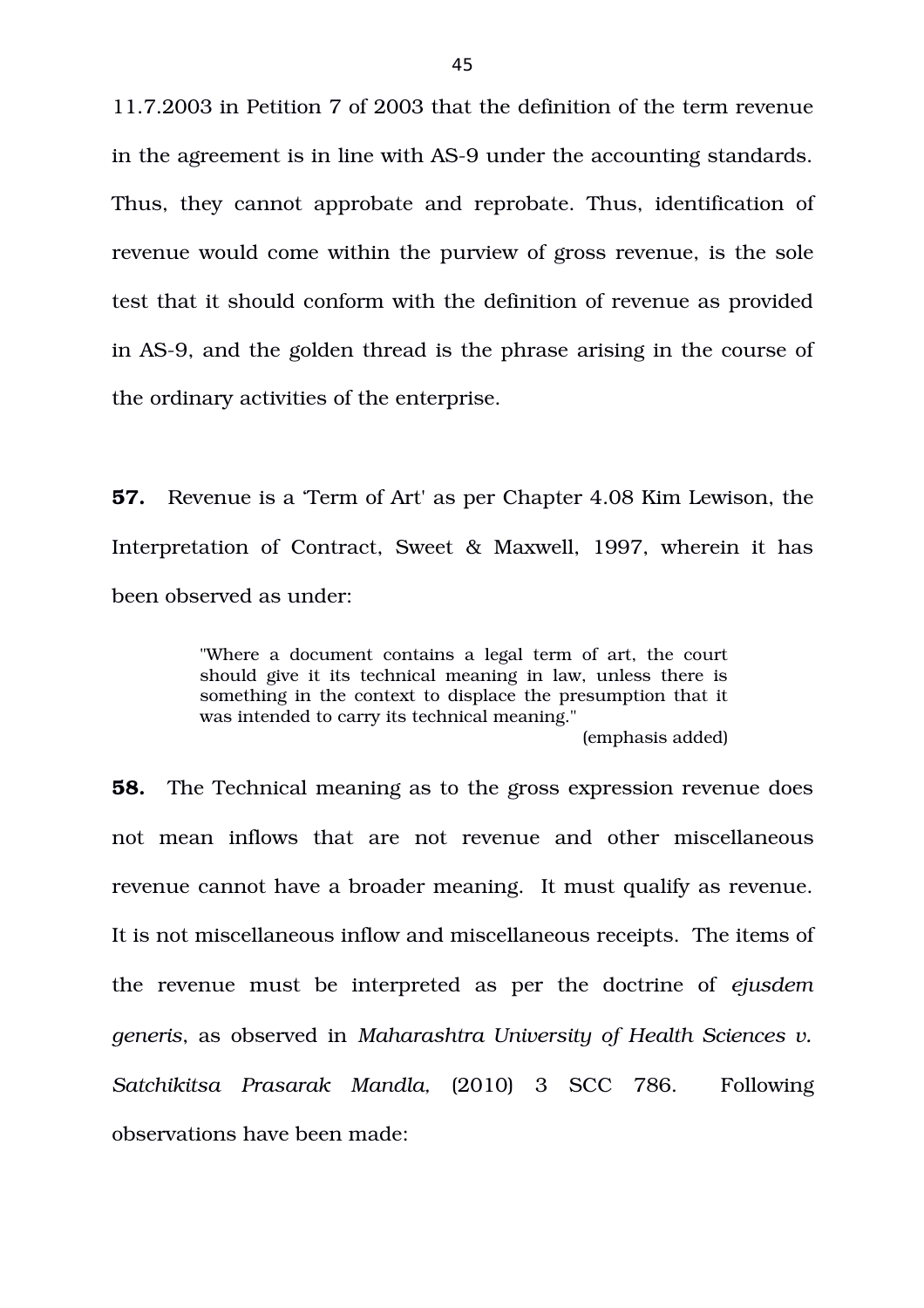"27. The Latin expression "ejusdem generis" which means "of the same kind or nature" is a principle of construction, meaning thereby when general words in a statutory text are flanked by restricted words, the meaning of the general words are taken to be restricted by implication with the meaning of the restricted words. This is a principle which arises "from the linguistic implication by which words having literally a wide meaning (when taken in isolation) are treated as reduced in scope by the verbal context." It may be regarded as an instance of ellipsis, or reliance on implication. This principle is presumed to apply unless there is some contrary indication [see Glanville Williams, *The Origins and Logical Implications of the Ejusdem Generis Rule*, 7 Conv (NS) 119]."

**59.** Thus, as per licensees the miscellaneous revenue has to be revenue as defined in AS-9. The miscellaneous revenue only serves the purpose of capturing such other revenue that satisfies common characteristics of the preceding word.

**60.** As per licensees, the revenue pertained only to the licensed activities and was specific to activities under the licensing agreement in the designated area on the services rendered to the customers. The rule of interpretation of a commercial contract is that when the provision is not exclusively defined, it is to look at how the parties would understand the same by their subsequent conduct as observed in *Godhra Electricity Co. Ltd. v. State of Gujarat, (1975) 1 SCC 199* thus:

> "11. In the process of interpretation of the terms of a contract, the court can frequently get great assistance from the interpreting statements made by the parties themselves or from their conduct in rendering or in receiving performances under it. Parties can, by mutual agreement, make their own contracts; they can also by mutual agreement remake them.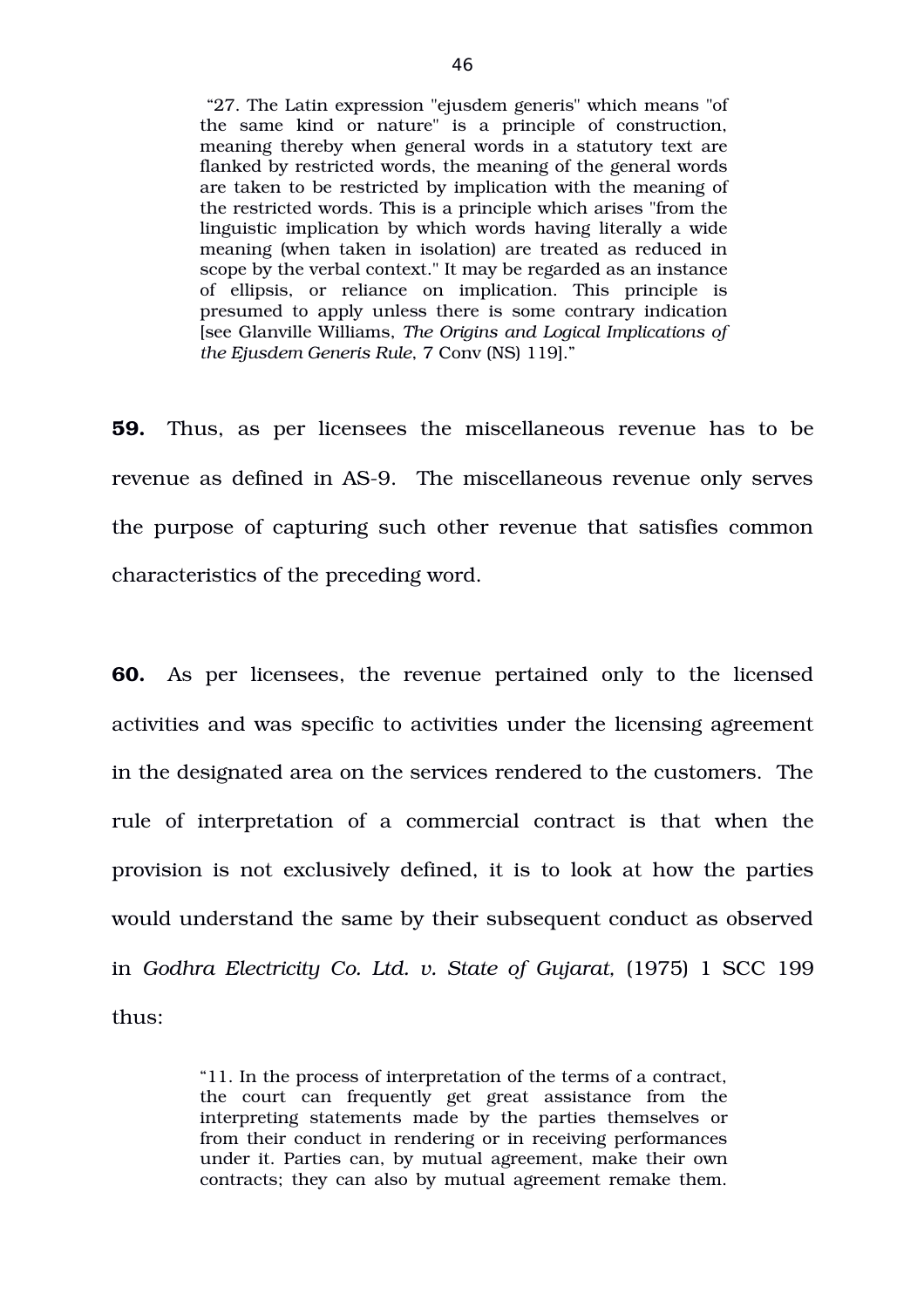The process of practical interpretation and application, however, is not regarded by the parties as a remaking of the contract; nor do the courts so regard it. Instead, it is merely a further expression by the parties of the meaning that they give and have given to the terms of their contract previously made. There is no good reason why the courts should not give great weight to these further expressions by the parties, in view of the fact that they still have the same freedom of contract that they had originally. The American Courts receive subsequent actings as admissible guides in interpretation. It is true that one party cannot build up his case by making an interpretation in his own favour. It is the concurrence therein that such a party can use against the other party. This concurrence may be evidence by the other party's express assent thereto, by his acting in accordance with it, by his receipt without objection of performances that indicate it, or by saying nothing when he knows that the first party is acting on reliance upon the interpretation (see *Corbin on Contracts*, Vol. 3, pp.249  $& 254-56$ .

12. The rule that obtains in other jurisdictions is also the same:

"In France construction of a contract is within the sole province of the judges of fact who are entirely free to use whatever material seems relevant to them... The rule is the same in Germany, where since 1888, it is established that even statements made by one of the contracting parties to a third person about the content of the contractual intentions are admissible guides to interpretation... In Italy, Article 1362(2) provides in impressively succinct language... The Vienna Convention on the law of Treaties of 1969 (which to a large extent merely codifies earlier international practice) enjoins the interpreter of a treaty to take into account 'any subsequent practice in the application of the treaty which establishes the agreement of the parties regarding its interpretation': Article 31(3)(*b*) [see Notes by P.A. Mann on *L. Schuler A.G.* v. *Wickman Machine Tool Sales Ltd.*, (1973) 2 WLR 683, Law Quarterly Review, Vol. 89, pp. 464-65].

The real reason against taking into account the subsequent conduct of the parties is the rule which excluded extrinsic evidence in the construction of a written contract.

16. We are not certain that if evidence of subsequent acting under a document is admissible, it might have the result that a contract would mean one thing on the day it is signed, but by reason of subsequent event, it would mean something a month or year later. Subsequent "interpreting" statements might not always change the meaning of a word or a phrase. A word or a phrase is not always crystal clear. When both parties subsequently say that by the word or phrase which, in the context, is ambiguous, they meant this, it only supplies a glossary as to the meaning of the word or phrase. After all, the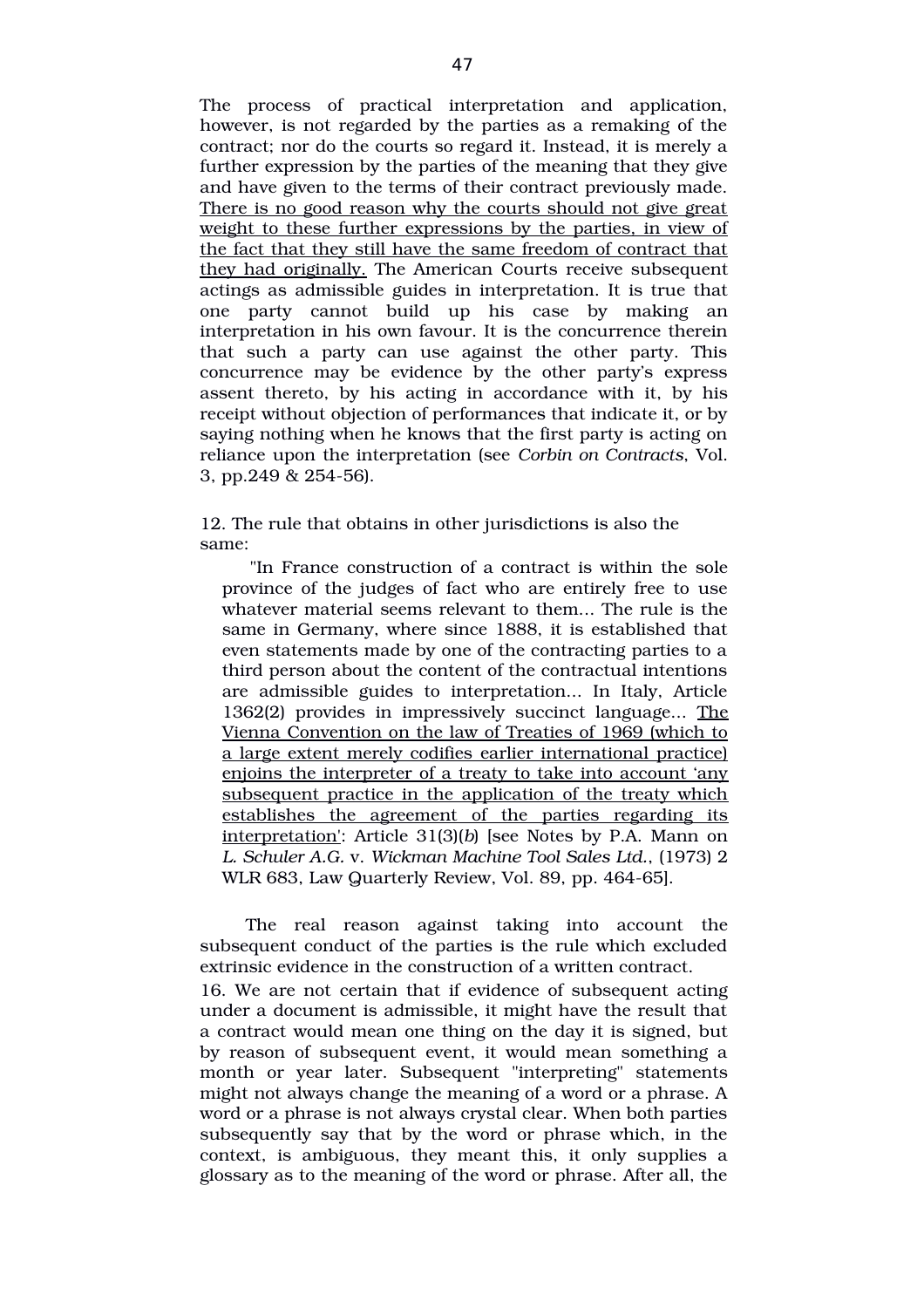inquiry is as to what the intention of the parties was from the language used. And, why is it that parties cannot clear the latent ambiguity in the language by a subsequent interpreting statement? If the meaning of the word or phrase or sentence is clear, extrinsic evidence is not admissible. It is only when there is latent ambiguity that extrinsic evidence in the shape of interpreting statement in which both parties have concurred should be admissible. The parties themselves might not have been clear as to the meaning of the word or phrase when they entered into the contract. Unanticipated situation might arise or come into the contemplation of the parties subsequently which would sharpen their focus and any statement by them which would illuminate the darkness arising out of the ambiguity of the language should not be shut out. In the case of an ambiguous instrument, there is no reason why subsequent interpreting statement should be inadmissible.

"The question involved is this: Is the fact that the parties to a document, and particularly to a contract, have interpreted its terms in a particular way and have been in the habit of acting on the document in accordance with that interpretation, any admissible guide to the construction of the document? In the case of an unambiguous document, the answer is 'No.' (See *Odgers' Construction of Deeds and* Statutes, 5th Edn. by G. Dworkin, pp. 118-19)."

But, as we said, in the case of an ambiguous one, the answer must be "yes." In *Lamb* v. *Goring Brick Co.*, a selling agency contract contained the words "the price shall be mutually agreed." Documents showing the mode adopted for ascertaining the price were put in evidence without objection. In the court of appeal Greer, L.J. said:

"In my opinion, it is not necessary to consider how this contract was acted on in practice. If there had been an ambiguity, and the intention of the parties had been in question at the trial, I think it might have been held that the parties had placed their own construction on the contract and, having acted upon a certain view, had thereby agreed to accept it as the true view of its meaning.""

(emphasis supplied)

**61.** The submission raised for adopting fair valuation method relying on S.K. Synthetics (supra) is based upon misconception of method applicable to A.S-9. The argument is crafted to get rid of AS-9 and the definition of gross revenue in the agreement. We have to consider valuation method of accounting standards which are laid time to time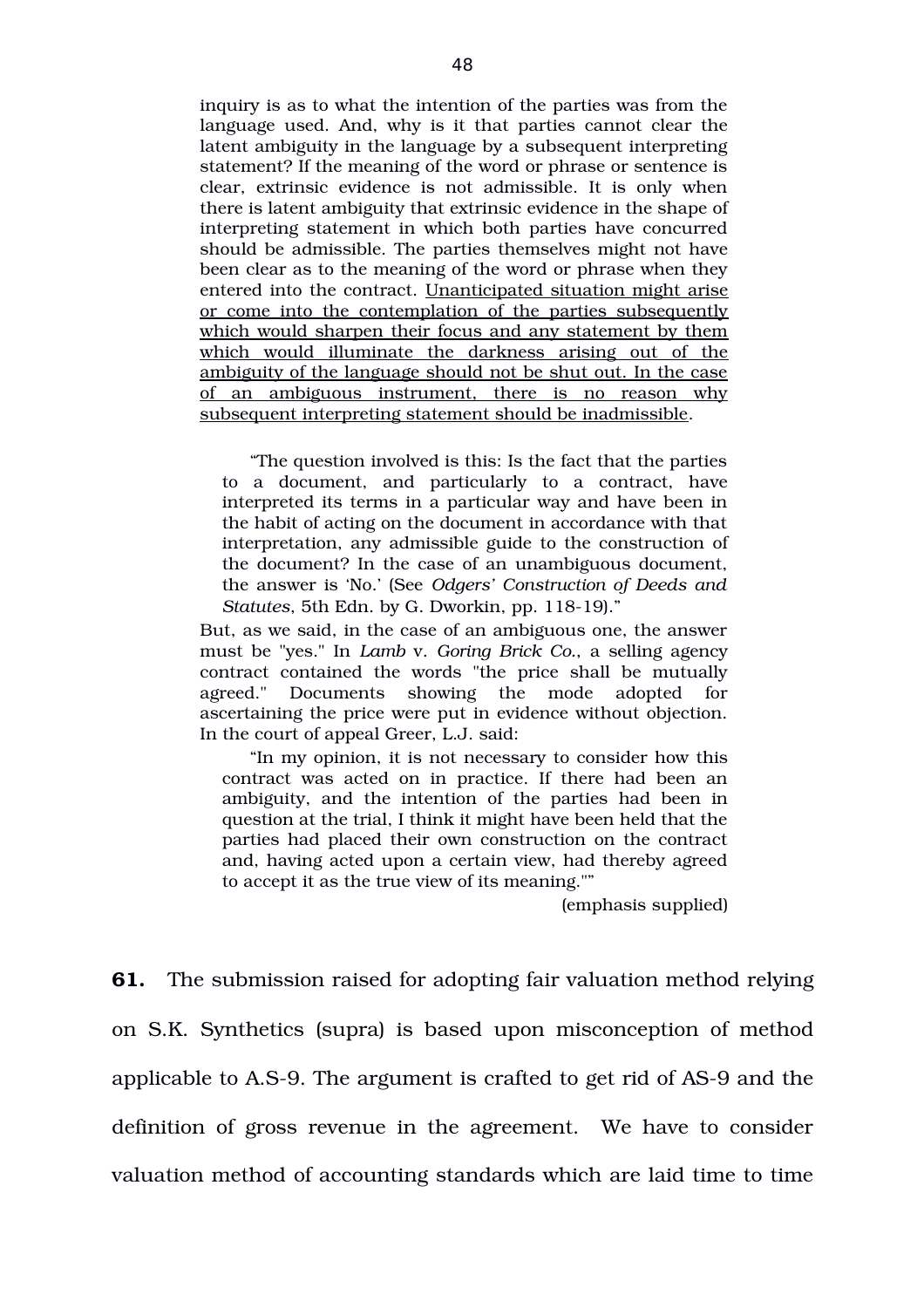to find an answer to the submission. The ICAI issued the AS-9 revenue recognition standard in the year 1985. In the initial years, it was recommendatory for only Level-I enterprises but was made mandatory for all enterprises from 1.4.1983. The meaning of enterprise is as defined in section 3 of the Companies Act, 1956. The IND AS-18 regime has been introduced later on. In AS-9, revenue recognition is at "nominal" value; whereas IND AS-18, the revenue recognition is at a "fair" value. The barter transactions are included in Ind AS18, whereas this aspect is not covered in AS-9. In AS-9 revenue recognition, interest income is recognised on a time proportion basis, whereas in Ind AS-18, interest income is recognised using an effective interest rate method. AS-9 recognises revenue as per the completed service method or percentage completion method, whereas Ind AS-18 only recognises revenue as per the percentage of completion method. Thus, there is a fundamental difference. The fair value concept has no place in AS9 as per which the accounts are to be maintained and submitted for determination of gross revenue. AS-9 revenue recognition regime states that the amount of revenue shall be measured by the gross inflow of cash, receivables, or other consideration received. There is no concept of fair valuation. Thus, the submission raised based on a fair valuation method based on the decision in *J.K. Industries v. Union of India* (supra) cannot be accepted as the decision is on consideration of different accounting standard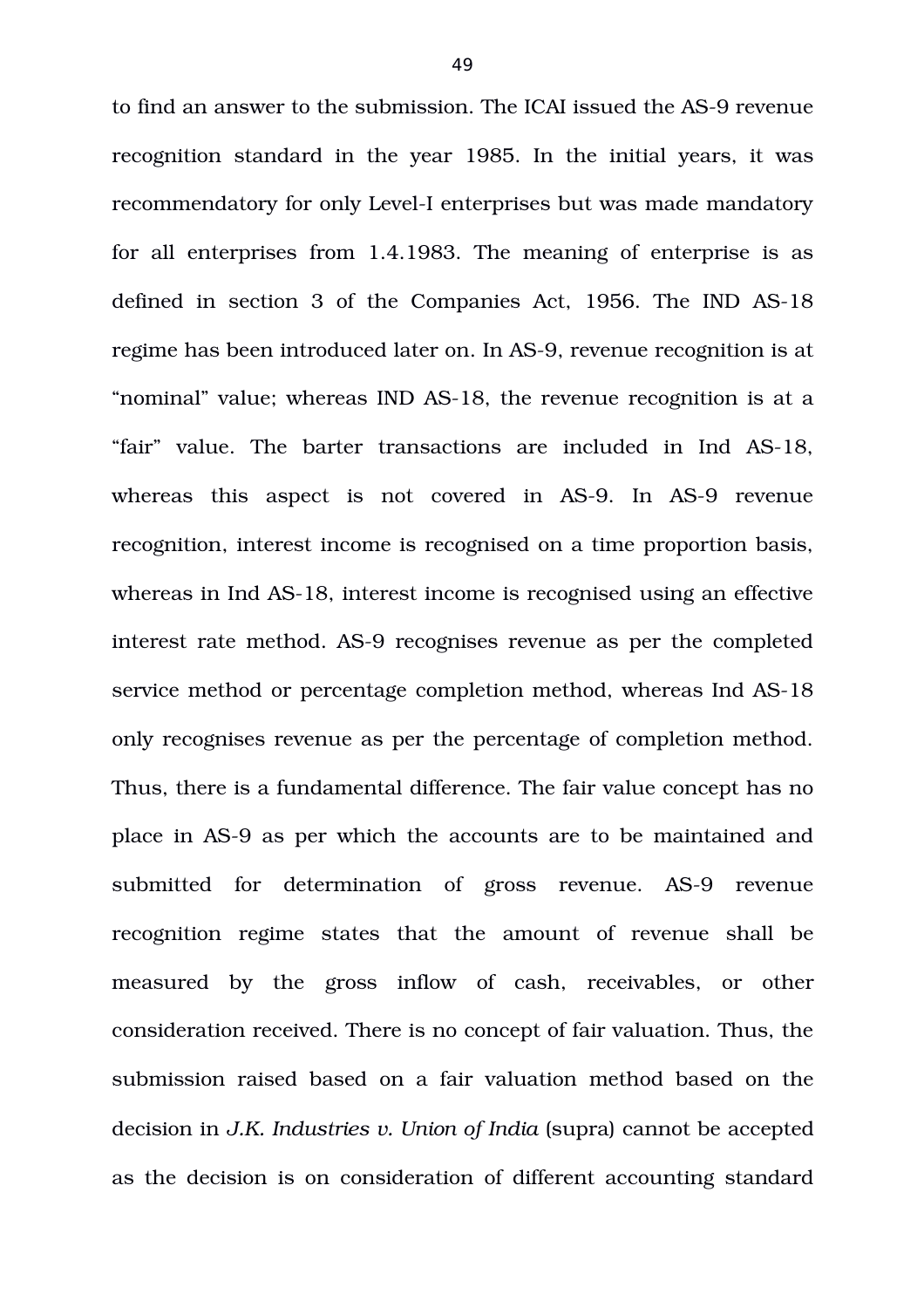which adopts fair valuation method *i.e.*, Ind AS-18 and not relevant for the AS-9 accounting standard.

**62.** The submission is wholly devoid of substance. It is not only barred by the principle of constructive *res judicata* but also indicates that the licensees are raising the similar objections which they have raised earlier and were not entertained by this Court and were rejected. Again precisely, the same attempt is made by submitting; revenue should be taken as defined in AS-9, not in Clause 19.1 of the agreement, submission runs contrary to the decision of the Court, as held in para 48 of the 2011 judgment, which operates as res judicata inter se parties. The meaning of revenue is apparent that it has to be gross revenue, and the licence fee would be a percentage of the same. Thus, the licensees have made a futile attempt to submit that the revenue to be considered would be derived from the activities under the licence; whereas it has been held in 2011 that the revenue from activities beyond the licence have to be included in adjusted gross revenue, is binding.

**63.** Even otherwise, on merit, the submission raised is baseless. The contractual definition of gross revenue is binding. This Court has observed that it was open for the licensee not to undertake activities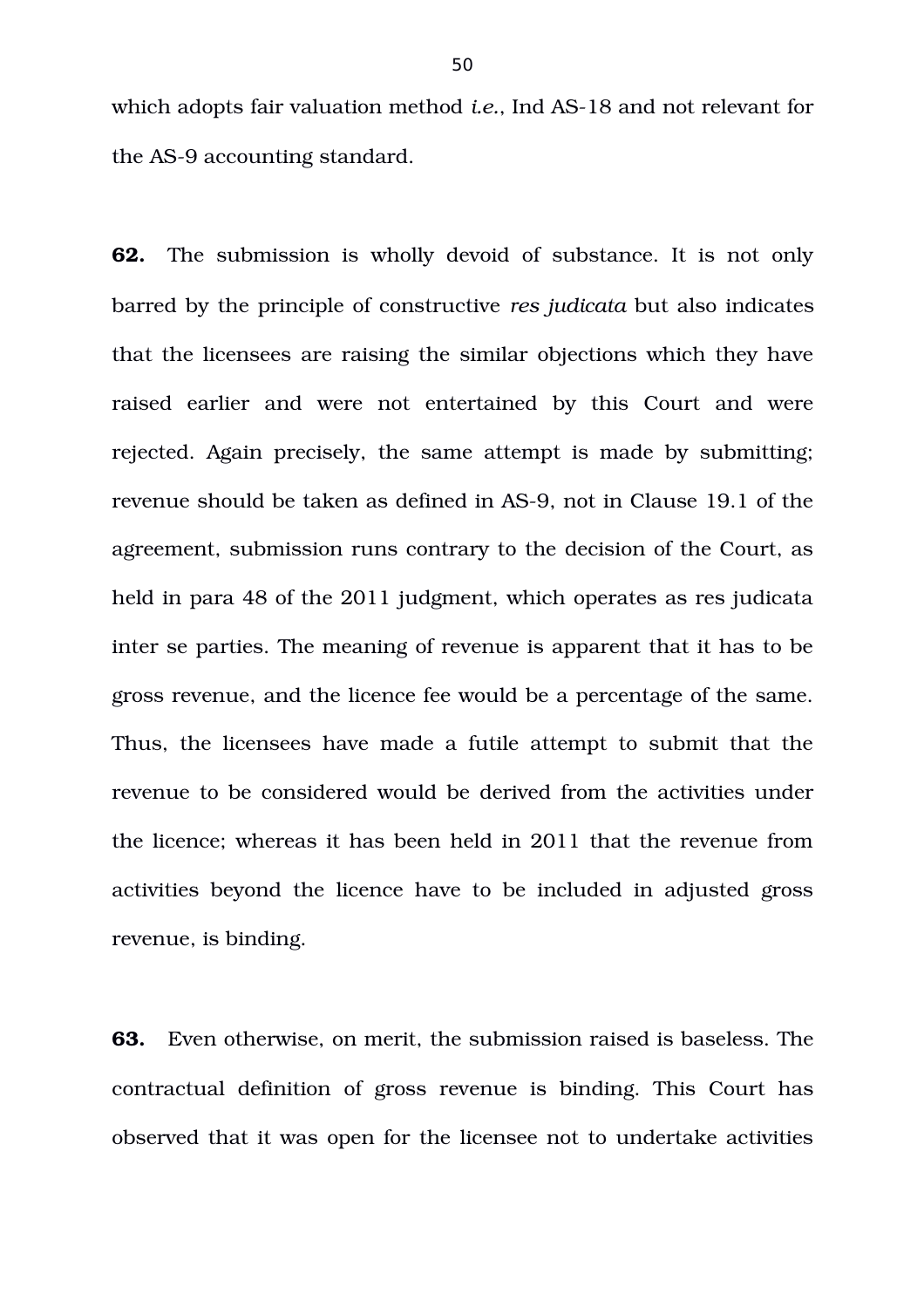for which they do not require licence under section 4 of the Telegraph Act and transfer these activities to any other firm or company. However, they cannot avoid the consequences of the contractual definition which has been accepted by the parties, and they are bound to make payment of licence fee on the basis of gross revenue, which would be the total revenue of the licensing company. As the Government has not accepted the TRAI's recommendations, the decision of the Central Government on the point of definition of adjusted gross revenue was final and binding. This Court has also held that TRAI and tribunal had no jurisdiction to decide on the validity of the definition of adjusted gross revenue under the licence agreement and to exclude certain items of revenue which were included in the definition of gross revenue in the licence agreement between the licensor and licensee. The tribunal had no jurisdiction to exclude certain items on the ground of the validity of the definition of adjusted gross revenue. The finding of the tribunal in the order dated 7.7.2006 insofar as it decided that the revenue realised by the licensee from activities beyond the licence to be excluded from adjusted gross revenue in the licence agreement is without jurisdiction and is a nullity. The matter was sent back to TDSAT for computation of adjusted gross revenue. It was also observed if a dispute is raised that computation is not following licence agreement, the tribunal has to go into facts and material on which demand is raised and to decide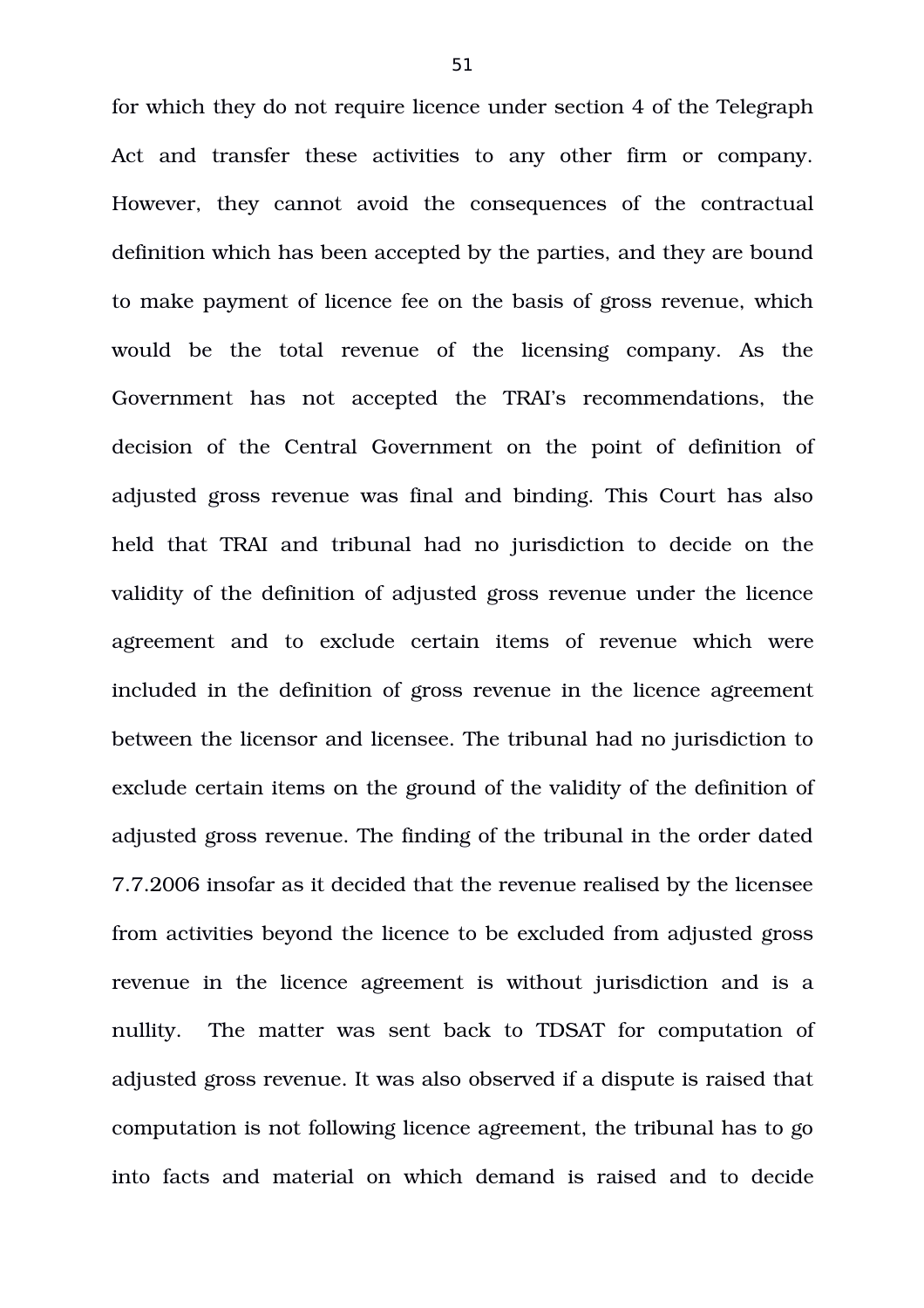demand is following the licence agreement and in particular, the definition of adjusted gross revenue. It can also interpret the terms and conditions of the licence agreement. The tribunal did not go into the facts and material relating to the demand as to the particular licence. The tribunal can go into the question of whether the demand is under the licence agreement and in particular, the definition of adjusted gross revenue.

**64.** Under clause 20.6, certification of accounts by auditors appointed under the Companies Act is stipulated under the licence. The preparation of accounts under clause 22 of the licence agreement is an independent head. The definition of gross revenue given under the agreement in Clause 19.1 and that is the total revenue. In our considered opinion, when there is a contractual definition as to what would be the gross revenue that would be the revenue and also the total revenue, the revenue as mentioned in the mode of accounting AS-9 cannot govern the definition. The general definition of revenue in the mode of accounting cannot govern the contractual definition of gross revenue.

**65.** As per clause 20.4, a licensee must make quarterly payment in the prescribed format as Annexure-II showing the computation of revenue and licence fee payable. The Format is part of the licence and

52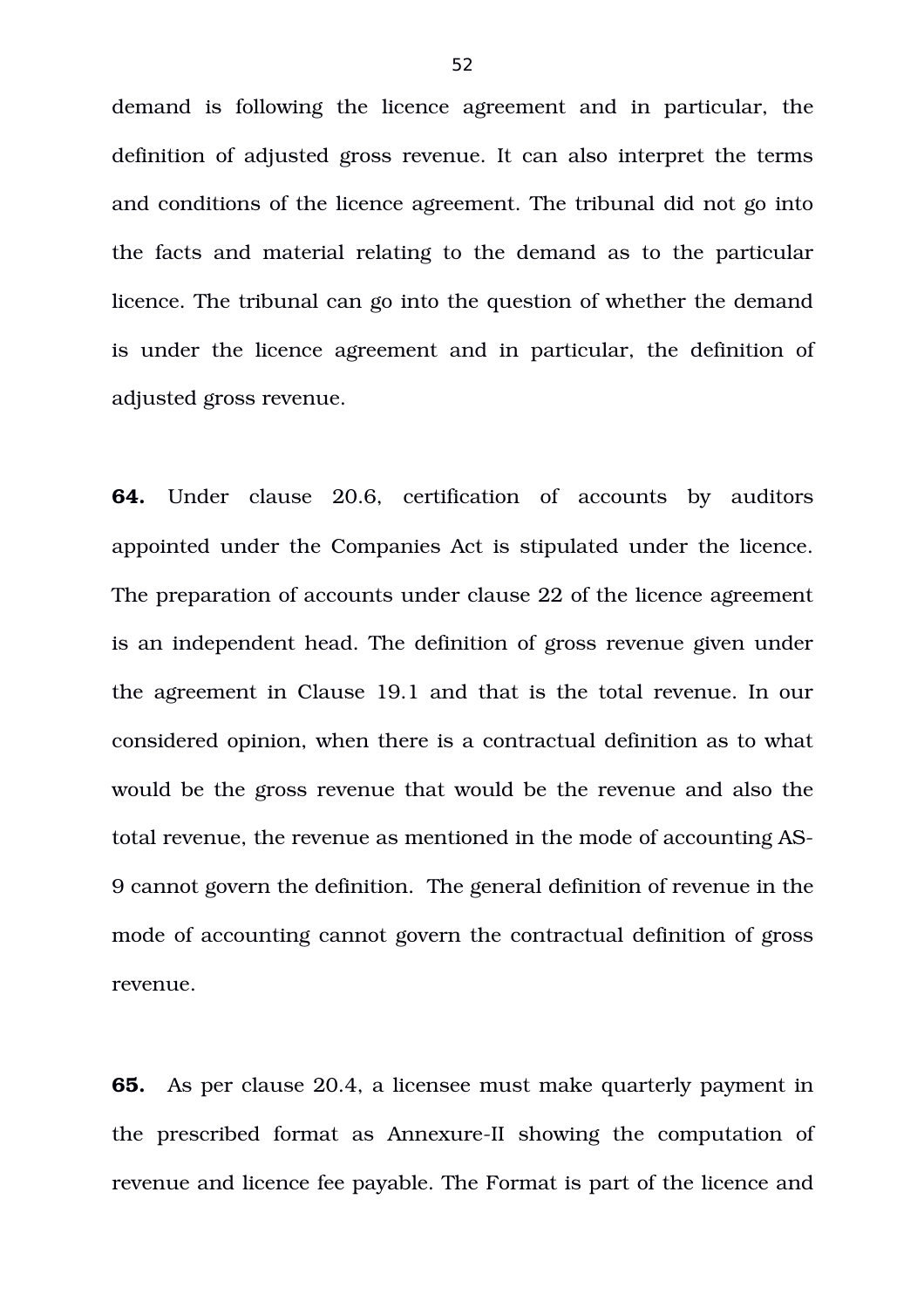is independent of accounting standards and is in tune with the definition of gross revenue, and is the basis for the calculation of licence fee. It is only for uniformity that the account has to be maintained as per accounting standards AS-9 which are prescribed from time to time. Once the licensee provides the details to the Government in format Annexure-II along with accounts certified by the auditor, the reconciliation has to take place. The accounting standard AS-9 is relevant only for whether the figure given by the licensee as to gross revenue is maintained in proper manner once gross revenue is ascertained, then after certain deductions, adjusted gross revenue has to be worked out. The accounting standard provided in AS-9 cannot override the definition of gross revenue, which is the total revenue for licence and the finding in *Union of India v. AUSPI* (2011) in this regard is final, binding, and operative. The accounting standard AS-9 makes it clear that same is in the form of guidelines, it is not comprehensive and does not supersede the practice of accounting. It only lays down a system in which accounts have to be maintained. Accounting standards make it clear that it does not provide for a straight-jacket formula for accounting but merely provide for guidelines to maintain the account books in systematic manner.

**66.** Though the definition of revenue given in clause 4.1 of AS-9 cannot govern the contract, the contractual definition of gross revenue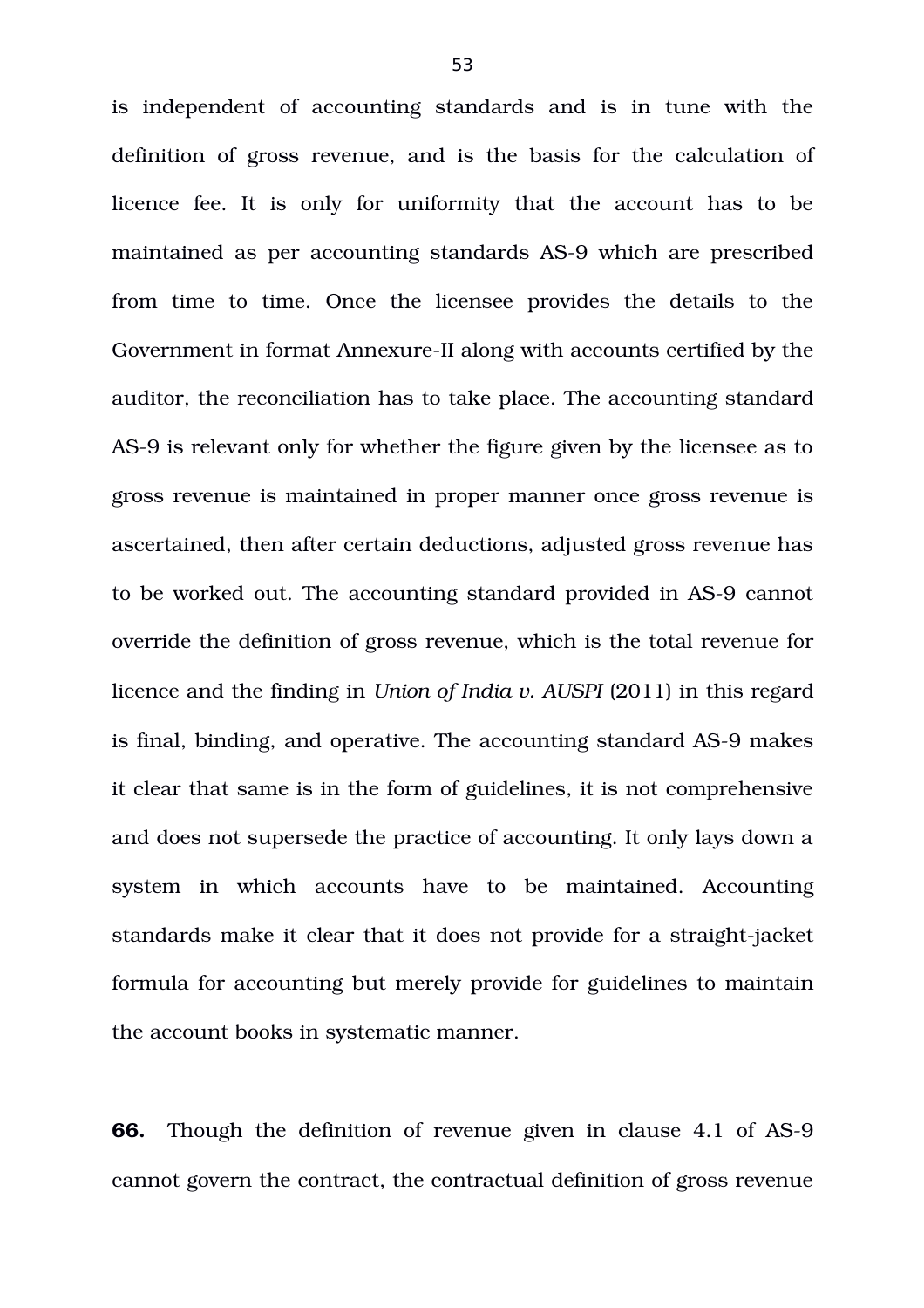which is the gross revenue under Clause 19.1 and total revenue for the purpose of the agreement for which an independent definition has been carved out under the statutory power while parting with the privilege under section 4 by the Central Government, once the contract has been entered into, the definition of gross revenue is binding, and the licensees cannot try to wriggle out of the decision by making impermissible attempts to depart from it. The plea is barred by *res judicata*, and on merits the objection is wholly untenable. The definition of revenue in clause 4.1 of AS-9 provides that the revenue is the gross inflow of cash, receivables, or other consideration arising in the course of the ordinary activities. When the revenue in AS-9 is the gross inflow of cash and the amount which is receivable, not the amount received, which is realised or other consideration arising, can also be taken into consideration as per accounting standard AS-9. The definition of revenue in AS-9 rather than supporting the cause of the licensees defeats the same. They cannot bank upon the expression in clause 4.1 in the course of ordinary activities of an enterprise is only to be included in gross revenue as that is what has been expressly negated in *Union of India v. AUSPI* (2011). Given the definition of gross revenue, the same includes revenue from activities beyond the licence. Explanation to clause 5 of AS-9 also makes it clear that the agreement between the parties would determine the amount of revenue arising on a transaction.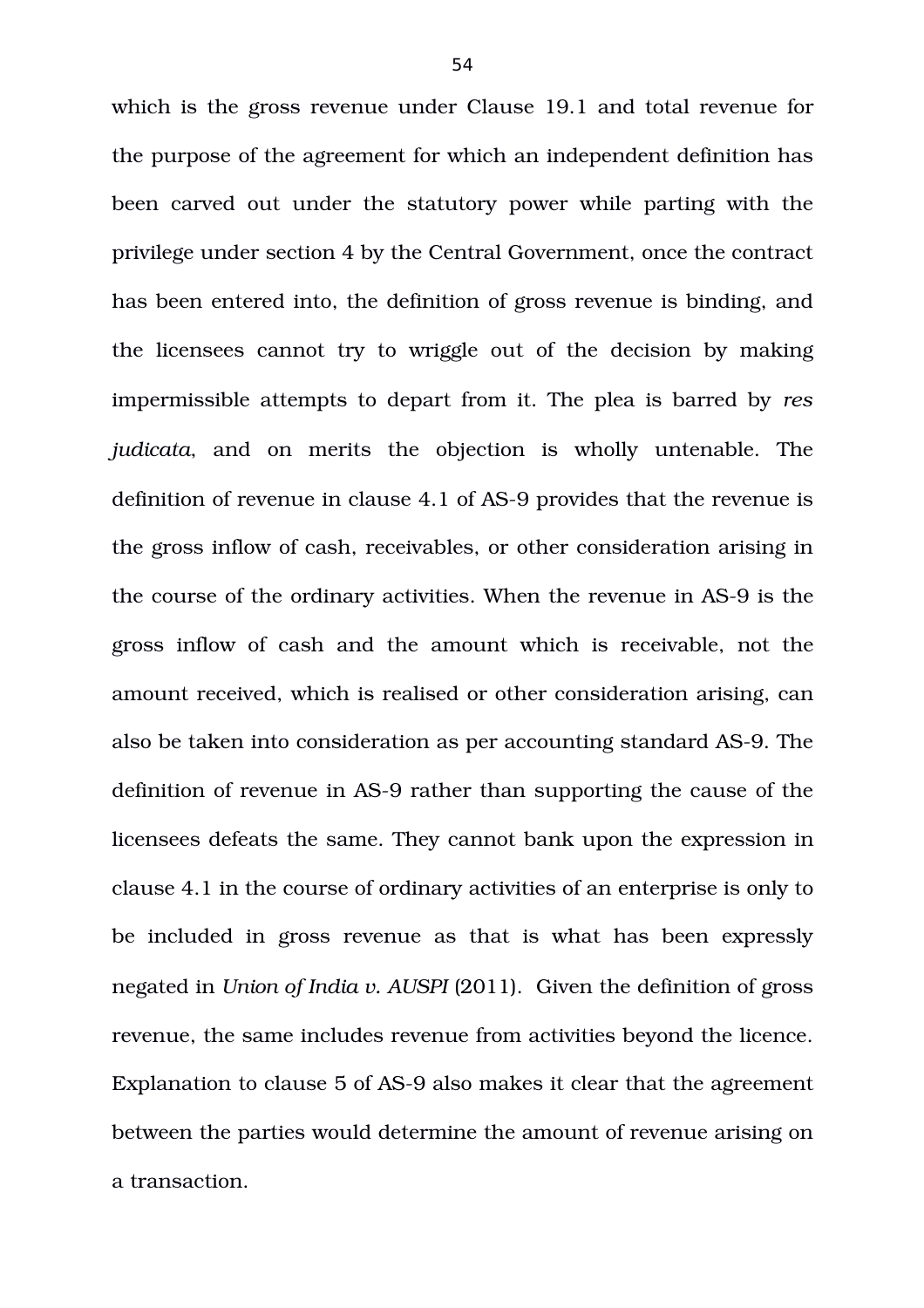**67.** Section 211 of the Companies Act, 1956 deals with the obligation of the company to comply with accounting standards. In case they do not comply, it has to be disclosed in its profit and loss account, the deviation, reasons for such deviation, and financial effect. Sections 211(3A) and 211(3B) are quoted hereunder:

> "211 (3A) Every profit and loss account and balance-sheet of the company shall comply with the accounting standards. (3B) Whether the profit and loss account and the balancesheet of the company do not comply with the accounting standards, such companies shall disclose in its profit and loss account and balance-sheet, the following, namely:-

- (a) the deviation from the accounting standards;
- (a) the reasons for such deviation; and
- (b) the financial effect, if any, arising due to such deviation."

**68.** Thus, it is apparent that accounting standard AS-9 is a method to maintain accounts and, deviation if made, has to be reflected separately.

**69.** Prayer made in Petition No.7/2003 filed by *AUSPI v. Union of India* was to declare that 'gross revenue' can only relate to revenue directly arising out of telecom operations licensed under section 4 of the Indian Telegraph Act, and items indicated in the DOT letter dated 26.7.2001 including interest income and the dividend income, value of rebates, discounts, free calls and reimbursement from the USO fund, etc. ought not to be excluded in the adjusted gross revenues. It was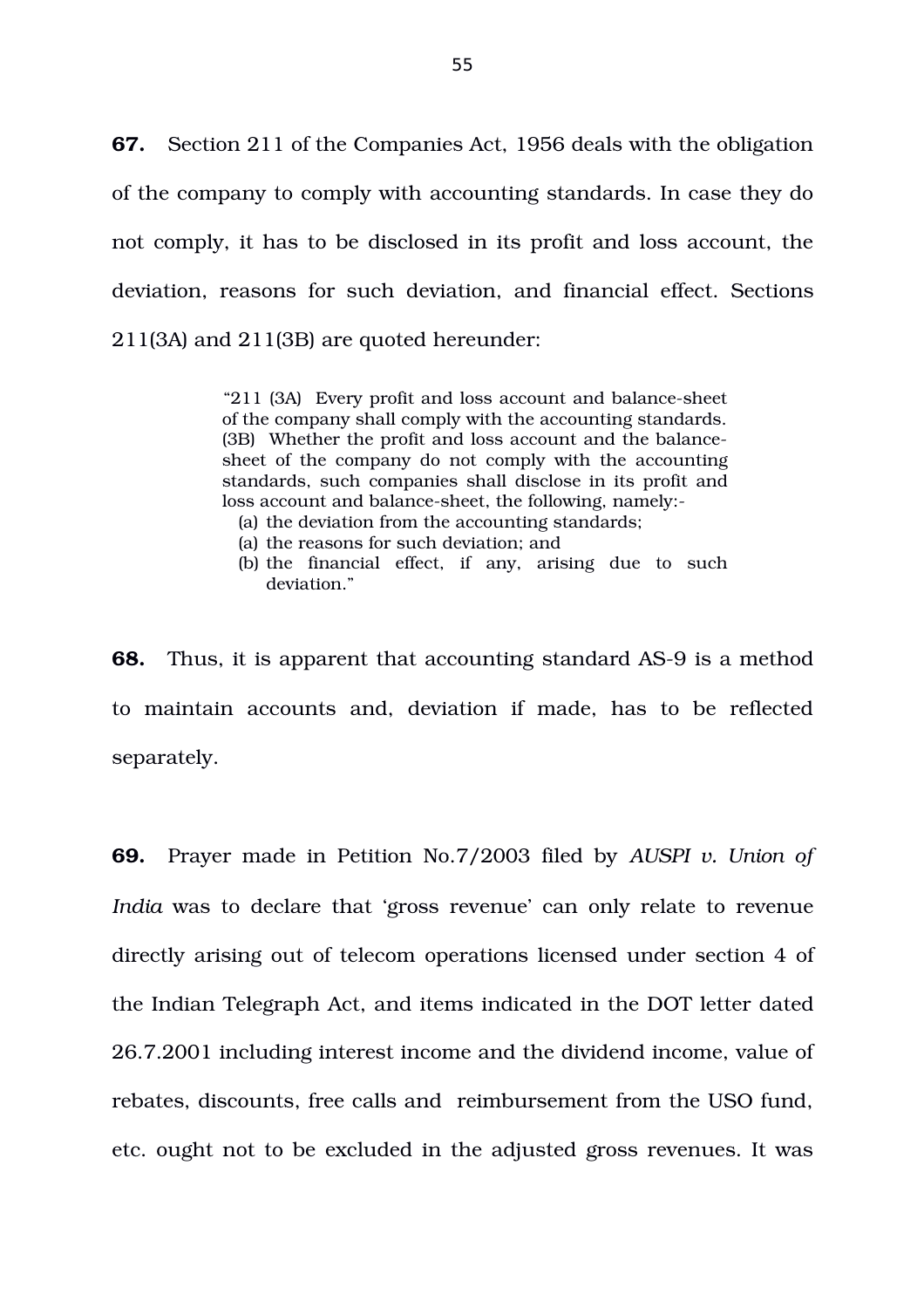also prayed that revenue share on interest income and other incomes be set aside.

**70.** In Petition No.82/2005, demand was dated 28.3.2003 and 13.7.2004, etc. and refund on account of wrongful application and implementation of gross revenue and adjusted gross revenue was sought along with interest. Prayer was made that licence fee or WPC charges on any non-telecom revenue, *i.e.*, the revenues which are not derived from the licensed activities under the licence/revenues which do not relate to or do not have a direct nexus to the establishment, maintenance and working of Telegraph, cannot be levied. DOT cannot collect what is not revenue. Prayer was also made to direct DOT to calculate adjusted gross revenue on a realisation basis and not accrual basis, and not to include any notional revenue/income in the adjusted gross revenue. Prayer was made to direct DOT to modify the definitions of gross revenue and also adjusted gross revenue, bring them in conformity with the migration package. Prayer was also made to suitably modify the format of statement of gross revenue, adjusted gross revenue and licence fee in accordance with the correct definitions, and to strike down the definitions of gross revenue, and adjusted gross revenue contained in DOT's licence amendment dated 11.4.2001 as being unfair, unjust, unreasonable and arbitrary.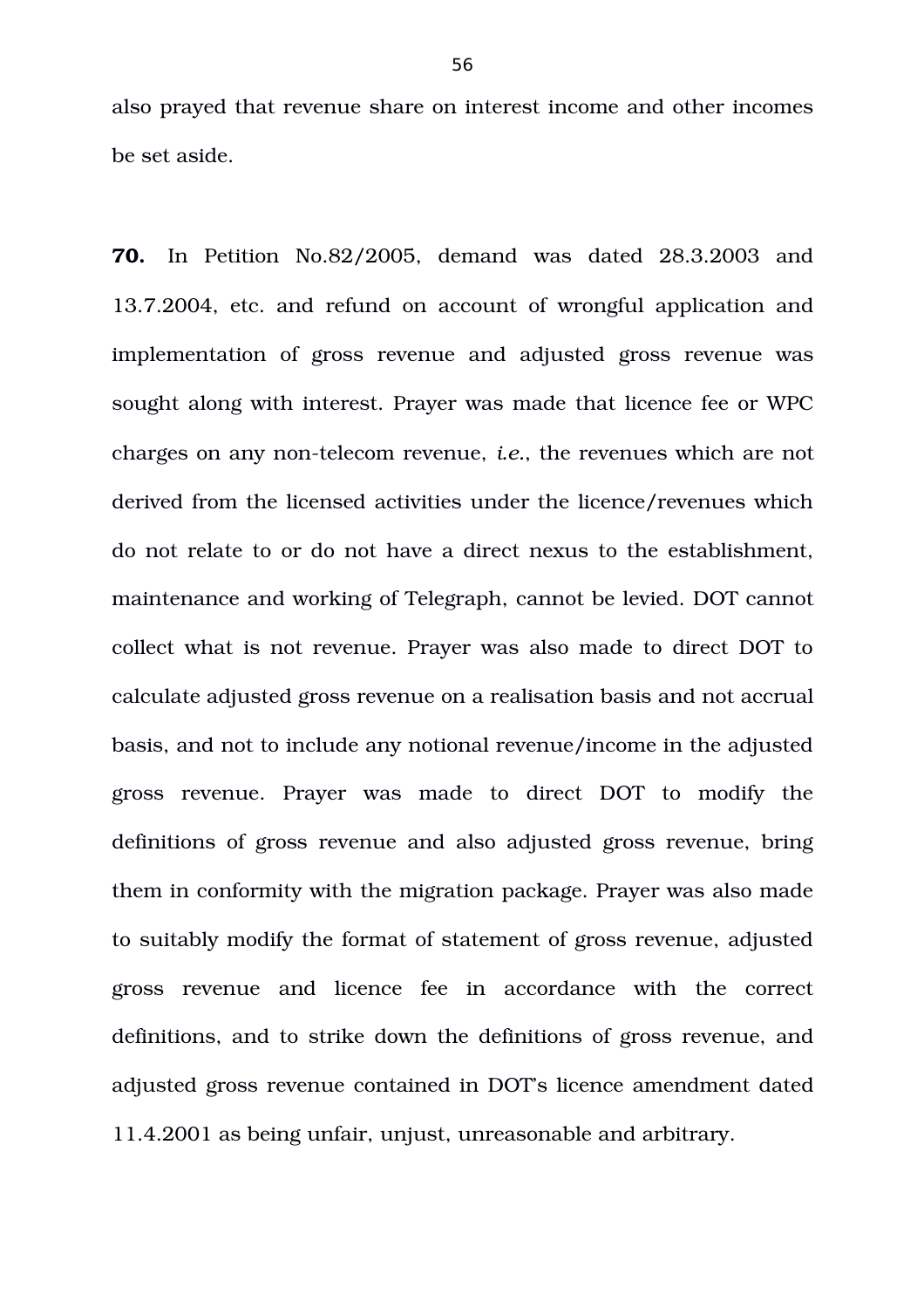**71.** Thus, it is apparent that right from the beginning, the licensees were aware of the precise terms and conditions and their obligations as contained in the letter dated 26.7.2001and purport of the definitions of gross revenue and adjusted gross revenue. Notional revenue has to be charged. The order of TDSAT excluding certain items of revenue, which were included in the definition of AGR by declaring the definition of gross revenue to be invalid, was set aside by this Court in *Union of India v. AUSPI* (supra) and this Court held that items are to be included in definition of gross revenue.

**72.** The rule of interpretation of *contra proferentum* has also been pressed into service. As observed in *United India Insurance Co. Ltd. v. Pushpalaya Printers*, 2004 (3) SCC 694 thus:

> **"6.** ….If the word "impact" is interpreted narrowly, the question of impact by any rail would not arise as the question of a rail forcibly coming to the contact of a building or machinery would not arise. In the absence of specific exclusion and the word "impact" having more meanings in the context, it cannot be confined to forcible contact alone when it includes the meanings "to drive close", "effective action of one thing upon another" and "the effect of such action", it is reasonable and fair to hold in the context that the word "impact" contained in clause 5 of the insurance policy covers the case of the respondent to say that damage caused to the building and machinery on account of the bulldozer moving closely on the road was on account of its "impact". It is also settled position in law that if there is any ambiguity or a term is capable of two possible interpretations, one beneficial to the insured should be accepted consistent with the purpose for which the policy is taken, namely, to cover the risk on the happening of certain event. Although there is no ambiguity in the expression "impact," even otherwise applying the rule of contra preferentem, the use of the word "impact" in clause 5 in the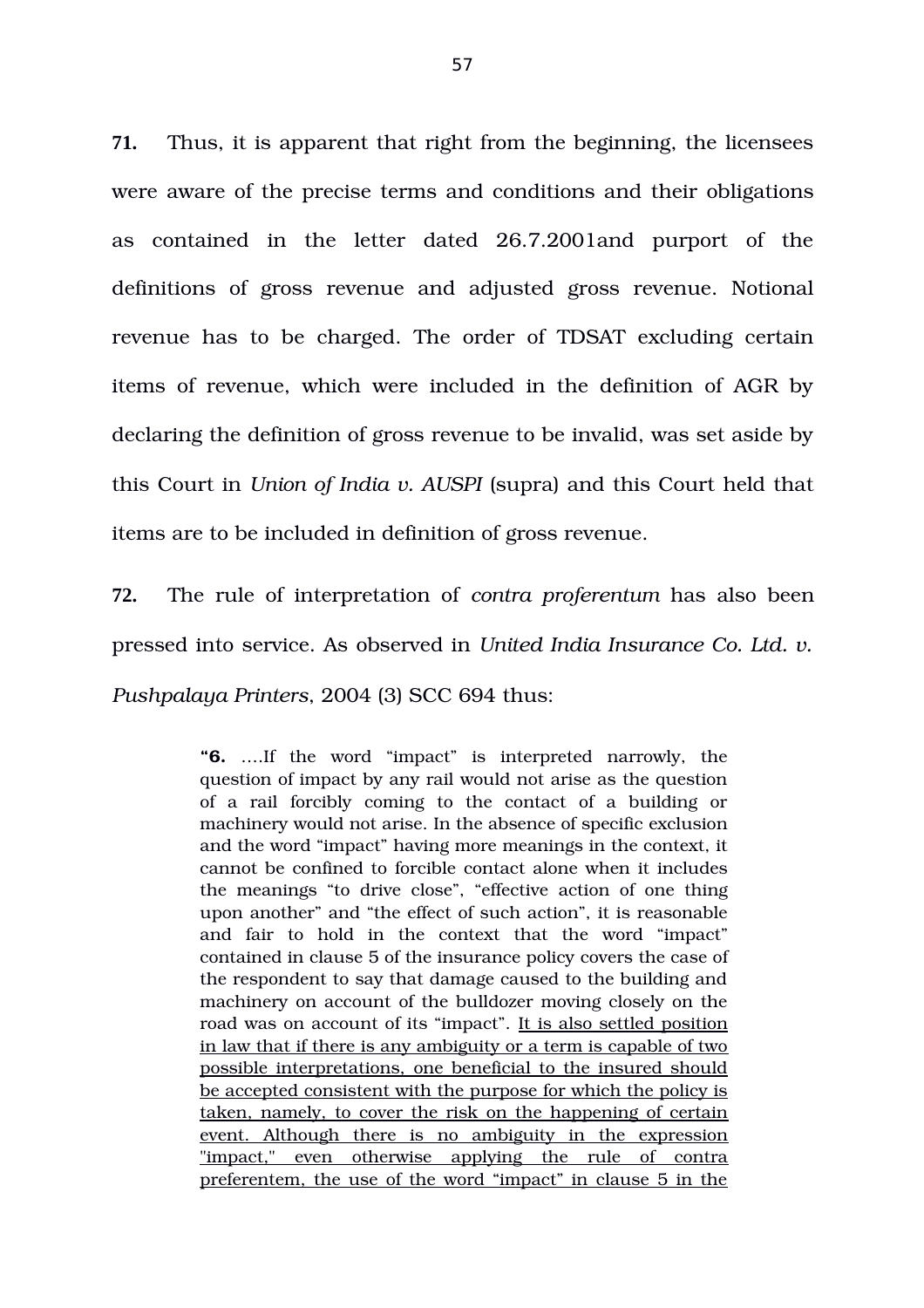instant policy must be construed against the appellant. Where the words of a document are ambiguous, they shall be construed against the party who prepared the document. This rule applies to contracts of insurance, and clause 5 of the insurance policy, even after reading the entire policy in the present case, should be construed against the insurer. A Constitution Bench of this Court in *General Assurance Society Ltd.* v. *Chandmull Jain* AIR 1966 SC 1644 has expressed that (AIR p. 1649, para 11)

"in a contract of insurance there is requirement of uberrima fides, *i.e.*, good faith on the part of the assured and the contract is likely to be construed contra proferentem, that is, against the company in case of ambiguity or doubt."

(emphasis supplied)

## **73.** As observed in *Industrial Promotion & Investment Corporation of*

*Orissa Ltd. v. New India Assurance Co. Ltd.*, (2016) 15 SCC 315 thus:

"10. We proceed to deal with the submission made by the counsel for the appellant regarding the rule of contra proferentem. The Common Law rule of construction "*verba chartarum fortius accipiuntur contra proferentem*" means that ambiguity in the wording of the policy is to be resolved against the party who prepared it. MacGillivray on Insurance  $Law<sup>1</sup>$  $Law<sup>1</sup>$  $Law<sup>1</sup>$ deals with the rule of contra proferentem as follows:

"The contra proferentem rule of construction arises only where there is a wording employed by those drafting the clause which leaves the court unable to decide by ordinary principles of interpretation which of two meanings is the right one. 'One must not use the rule to create the ambiguity — one must find the ambiguity first.' The words should receive their ordinary and natural meaning unless that is displaced by a real ambiguity either appearing on the face of the policy or, possibly, by extrinsic evidence of surrounding circumstances."

(footnotes omitted)

11. Colinvaux's Law of Insurance<sup>[2](#page-57-1)</sup> propounds the contra proferentem rule as under:

"Quite apart from contradictory clauses in policies, ambiguities are common in them, and it is often very uncertain what the parties to them mean. In such cases, the rule is that the policy, being drafted in language chosen

<span id="page-57-0"></span><sup>1</sup> Legh-Jones, Longmore et al (Eds.) MacGillivray on Insurance Law (9<sup>th</sup> Edn., Sweet and Maxwell, London 1997) at p.280.

<span id="page-57-1"></span><sup>2</sup> Robert and Merkin (Eds.), Colinvaux's Law of Insurance ( $6<sup>th</sup>$  Edn., 1990) at p.42.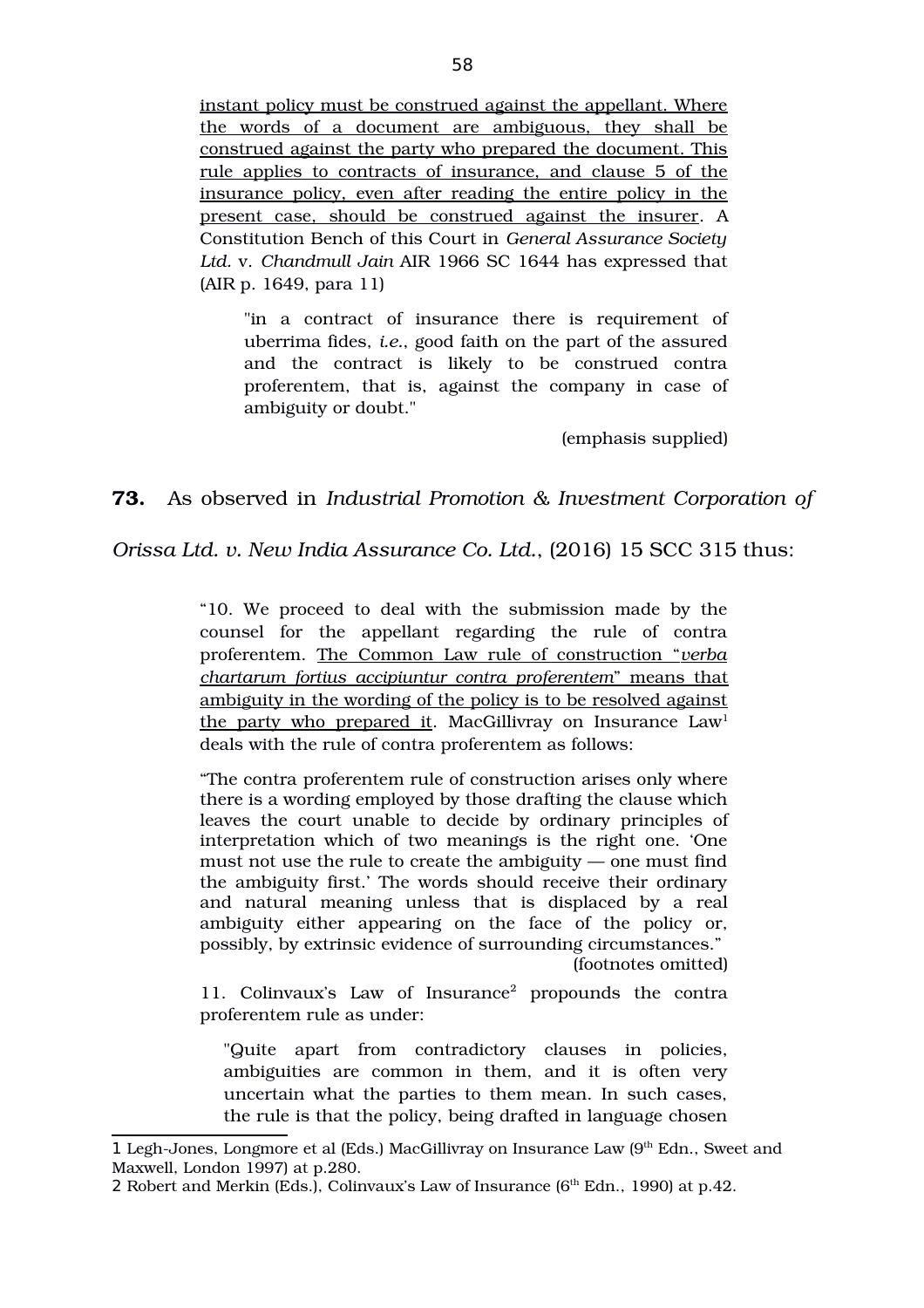by the insurers, must be taken most strongly against them. It is construed contra proferentes, against those who offer it. In a doubtful case, the turn of the scale ought to be given against the speaker because he has not clearly and fully expressed himself. Nothing is easier than for the insurers to express themselves in plain terms. The assured cannot put his own meaning upon a policy, but, where it is ambiguous, it is to be construed in the sense in which he might reasonably have understood it. If the insurers wish to escape liability under given circumstances, they must use words admitting of no possible doubt.

But a clause is only to be contra proferentes in cases of real ambiguity. One must not use the rule to create an ambiguity. One must find the ambiguity first. Even where a clause by itself is ambiguous if, by looking at the whole policy, its meaning becomes clear, there is no room for the application of the doctrine. So also where if one meaning is given to a clause, the rest of the policy becomes clear, the policy should be construed accordingly."

(emphasis supplied)

**74.** In our opinion, the rule mentioned above of contra proferentem does not apply to the present case as there is no ambiguity or doubt in the definition of gross revenue in the agreement.

**75.** It is further submitted that for identifying the revenue, the sole test is that it should conform with the definition of revenue as provided in AS9. For interpreting the scope of the provisions, the principle of *noscitur a sociis* has to be applied which provides that when definition includes various heads and while they may not be exhaustive as a rule of interpretation, what is being included within the definition, would be an aid to interpreting the scope of the provisions. For applying the said principle, reliance has been placed on,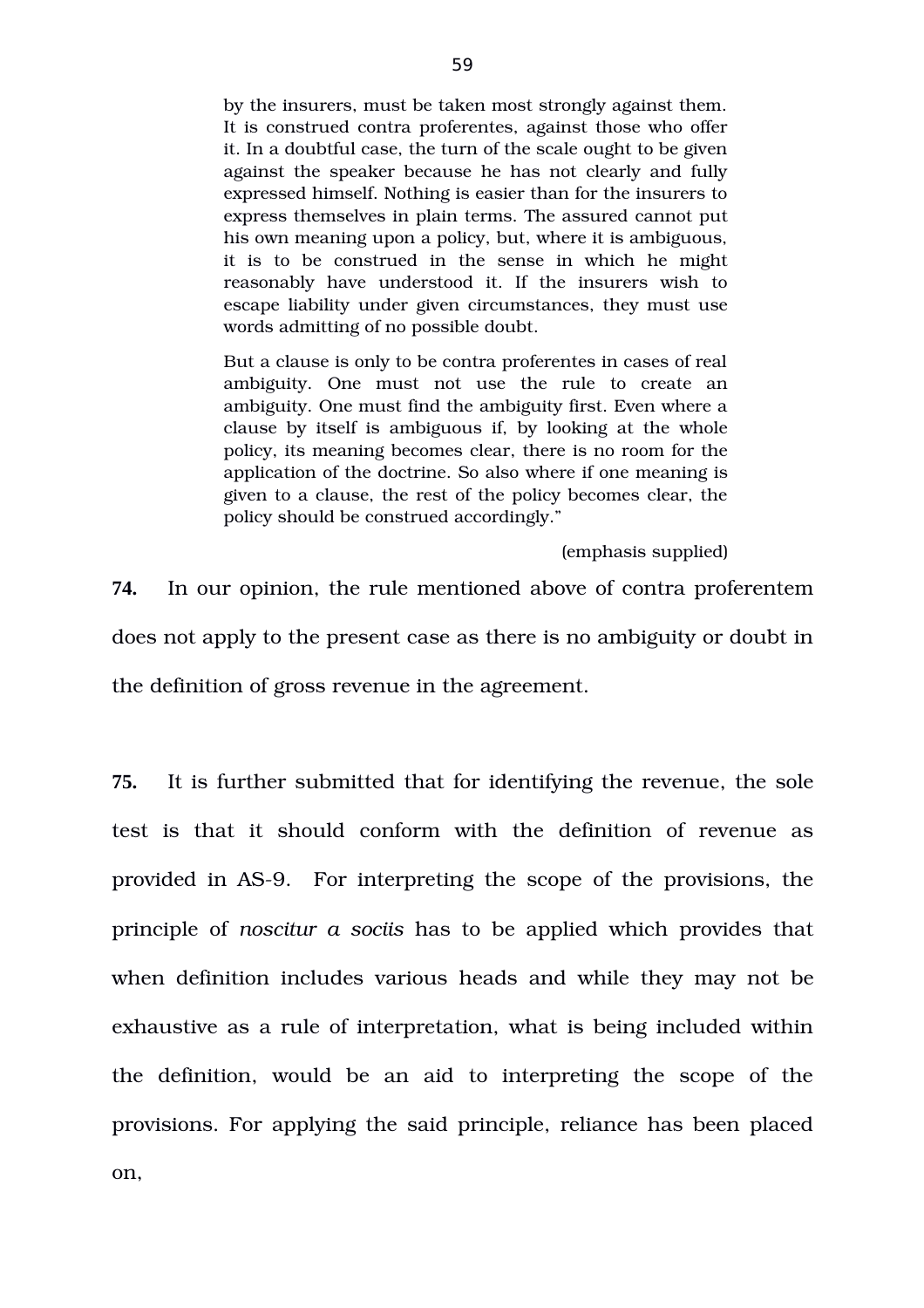# (A) *Vania Silk Mills v. C.I.T., Ahmedabad,* **1991 (4) SCC 22**, on observation:

**"11.** It is true that the definition of "transfer" in Section 2(47) of the Act is inclusive, and therefore, extends to events and transactions which may not otherwise be "transfer" according to its ordinary, popular and natural sense. It is this aspect of the definition which has weighed with the High Court and, therefore, the High Court has argued that if the words "extinguishment of any rights therein" are substituted for the word "transfer" in Section 45, the claim or compensation received from the insurance company would be attracted by the said section. The High Court has, however, missed the fact that the definition also mentions such transactions as sale, exchange etc. to which the word "transfer" would properly apply in its popular and natural import. Since those associated words and expressions imply the existence of the asset and of the transferee, according to the rule of *noscitur a sociis*, the expression "extinguishment of any rights therein" would take colour from the said associated words and expressions, and will have to be restricted to the sense analogous to them. If the legislature intended to extend the definition to any extinguishment of right, it would not have included the obvious instances of transfer, viz., sale, exchange etc. Hence the expression "extinguishment of any rights therein" will have to be confined to the extinguishment of rights on account of transfer and cannot be extended to mean any extinguishment of right independent of or otherwise than on account of transfer."

## (B) *Swiss Ribbons v. Union of India***, 2019 (4) SCC 17**,

**"109.** We are of the view that persons who act jointly or in concert with others are connected with the business activity of the resolution applicant. Similarly, all the categories of persons mentioned in Section 5(24-A) show that such persons must be "connected" with the resolution applicant within the meaning of Section 29-A(*j*). This being the case, the said categories of persons who are collectively mentioned under the caption "relative" obviously need to have a connection with the business activity of the resolution applicant. In the absence of showing that such person is "connected" with the business of the activity of the resolution applicant, such person cannot possibly be disqualified under Section 29-A(*j*). All the categories in Section 29-A(*j*) deal with persons, natural as well as artificial, who are connected with the business activity of the resolution applicant. The expression "related party," therefore, and "relative" contained in the definition sections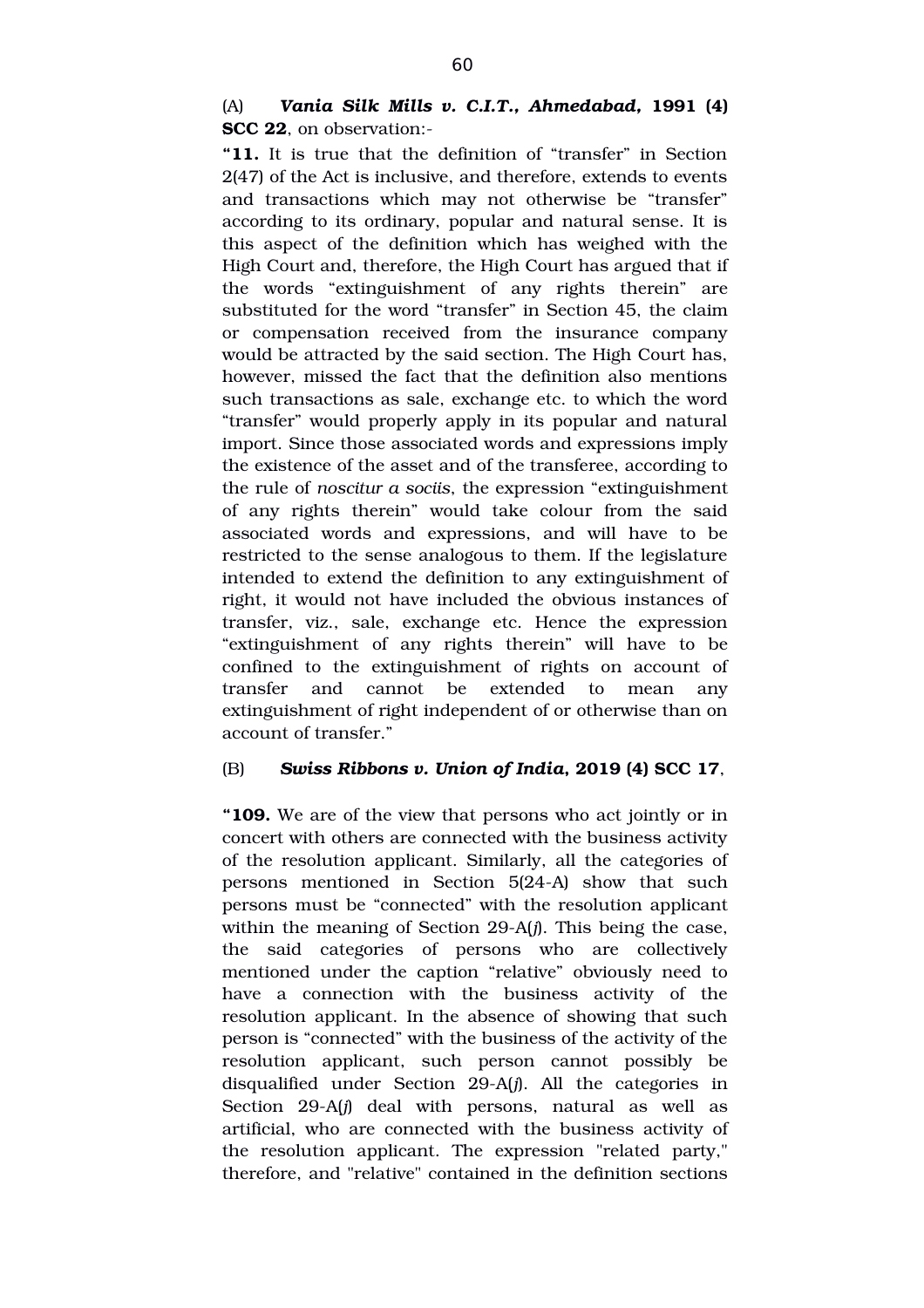must be read noscitur a sociis with the categories of persons mentioned in Explanation I, and so read, would include only persons who are connected with the business activity of the resolution applicant."

# (C) *South Gujarat Roofing Tiles Manufacturers v. State of Gujarat,* **1976 (4) SCC 601**,

**3.** The question turns on a true construction of the explanation to entry 22 which says that for the purpose of this entry potteries industry "includes" the manufacture of the nine "articles of pottery" specified therein. Pottery in a wide sense will take in all objects that are made from clay and hardened by fire, from crude earthen pots to delicate porcelain. Mr Patel appearing for the respondent, State of Gujarat, contends that the explanation indicates that potteries industry in Entry 22 is intended to cover all possible articles of pottery including Mangalore pattern roofing tiles. Referring to the well-known use of the word 'include' in interpretation clauses to extend the meaning of words and phrases occurring in the body of the statute, Mr. Patel submits that the explanation, when it says that potteries industry "includes" the nine named objects, what is meant is that it includes not only these objects but other articles of pottery as well. It is true that "includes" is generally used as a word of extension, but the meaning of a word or phrase is extended when it is said to include things that would not properly fall within its ordinary connotation. We may refer to the often quoted observation of Lord Watson in *Dilworth* v. *Commissioner of Stamps* that when the word "include" is used in interpretation clauses to enlarge the meaning of words or phrases in the statute

"these words or phrases must be construed as comprehending, not only such things as they signify according to their natural import but also those things which the interpretation clause declares that they shall include."

Thus where "includes" has an extending force, it adds to the word or phrase a meaning which does not naturally belong to it. It is difficult to agree that "includes" as used in the explanation to Entry 22 has that extending force. The explanation says that for the purpose of Entry 22, potteries industry includes the manufacture of the nine "articles of pottery" specified in the explanation. If the objects specified are also "articles of pottery", then these objects are already comprised in the expression "potteries industry". It hardly makes any sense to say that potteries industry includes the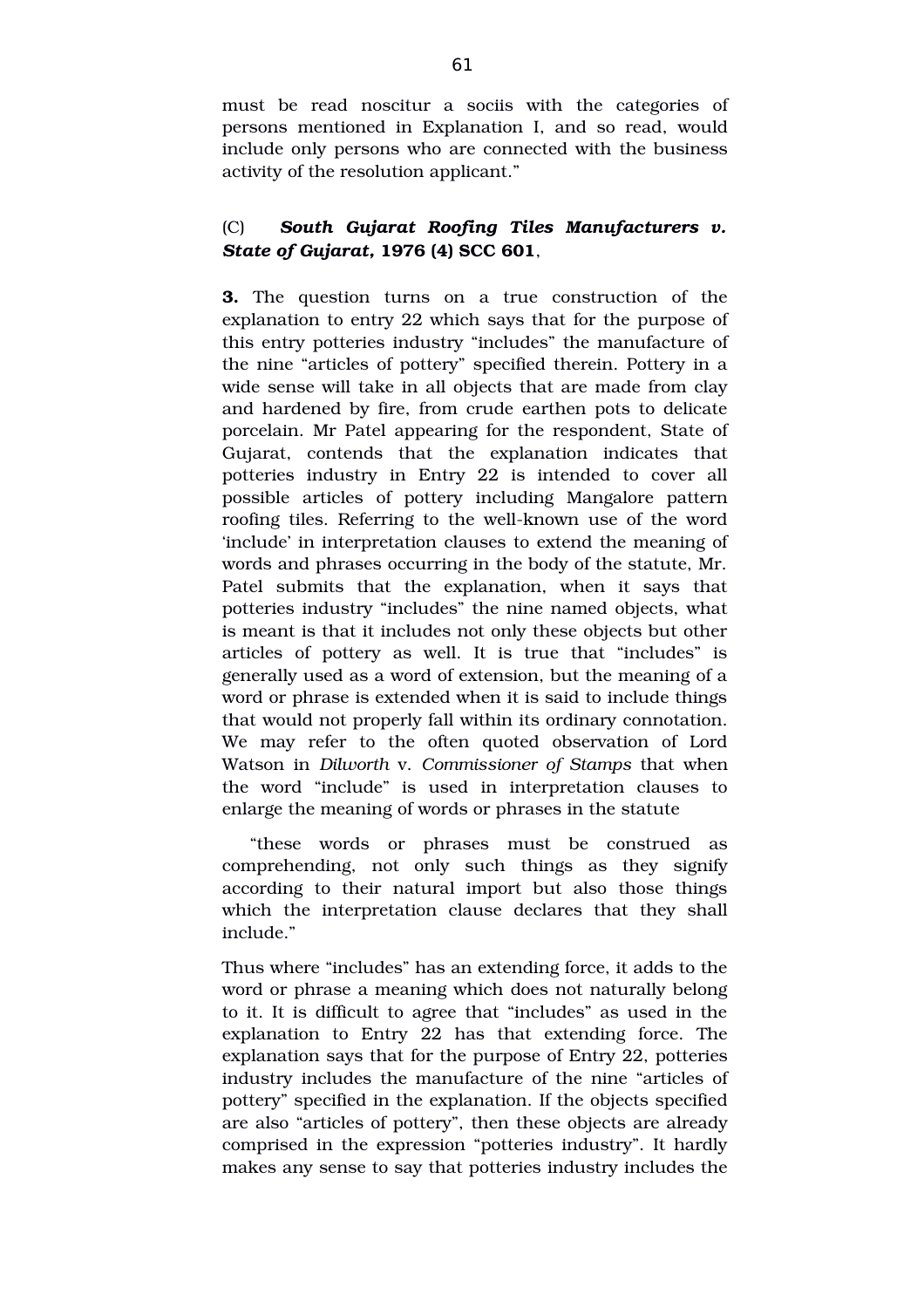manufacture of articles of pottery, if the intention was to enlarge the meaning of potteries industry in any way.

**4.** We are also unable to agree with Mr Patel that the articles specified in the explanation may have been mentioned out of abundant caution to emphasize the comprehensive character of the entry, to indicate that all varieties of pottery are included therein. This argument, though more plausible, does not also seem acceptable. It is possible that one might have doubts whether things like refractories or electrical or textile accessories would pass under the description pottery as that word is used in common parlance, but the explanation also mentions crockery and toys regarding which there could be hardly any doubt. The inclusion in the list of objects which are well-recognised articles of pottery makes it plain that the explanation was added to the entry not by way of abundant caution.

**5.** The contention of Mr. Tarkunde for the appellants is that the articles mentioned in the explanation were intended to be exhaustive of the objects covered by Entry 22. According to Mr, Tarkunde if the legislature wanted to bring within the entry all possible articles of pottery then there was hardly any point in mentioning only a few of them by way of explanation. To this Mr Patel's reply is that it is well-known that where the legislature wants to exhaust the significance of the term defined, it uses the word "means" or the expression "means and includes", and that if the intention was to make the list exhaustive, the legislature would not have used the word "includes" only. We do not think there could be any inflexible rule that the word 'include' should be read always as a word of extension without reference to the context. Take for instance Entry 19 in the schedule which also has an explanation containing the word "includes". Entry 19 is as follows:

"Employment in any tobacco processing establishment, not covered under Entry 3.

*Explanation*.—For the purpose of this entry, the expression 'processing' includes packing or unpacking, breaking up, sieving, threshing, mixing, grading, drying, curing or otherwise treating the tobacco (including tobacco leaves and stems) in any manner."

## Entry 3 to which Entry 19 refers reads:

"Employment in any tobacco (including bidi making) manufactory."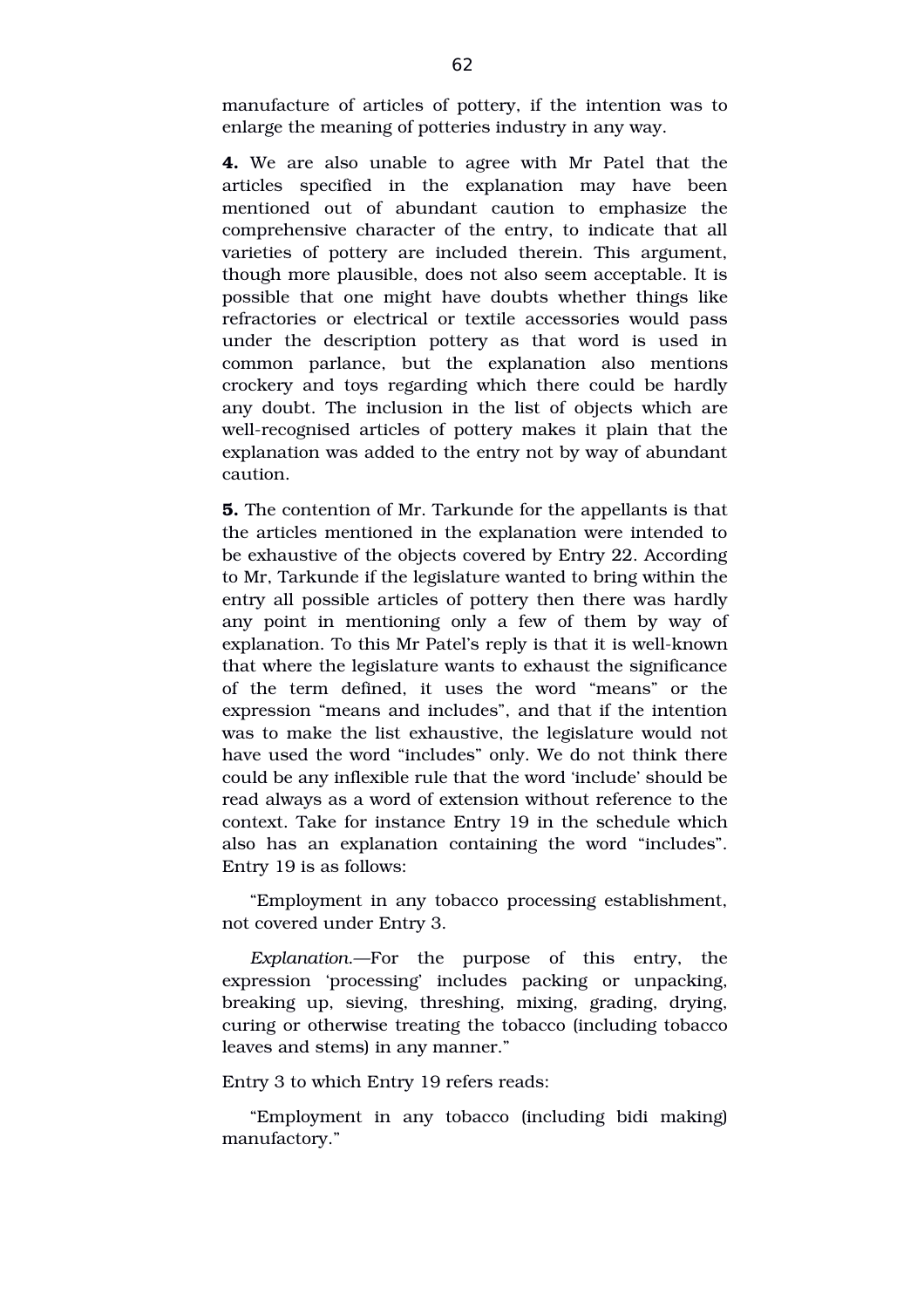It is clear from the explanation to Entry 19 that there could be no other way or manner of "processing" besides what is stated as included in that expression. Though "include" is generally used in interpretation clauses as a word of enlargement, in some cases the context might suggest a different intention. Pottery is an expression of very wide import, embracing all objects made of clay and hardened by heat. If it had been the legislature's intention to bring within the entry all possible articles of pottery, it was quite unnecessary to add an explanation. We have found that the explanation could not possibly have been introduced to extend the meaning of potteries industry or the articles listed therein added *ex abundanti cautela.* It seems to us therefore that the legislature did not intend everything that the potteries industry turns out to be covered by the entry. What then could be the purpose of the explanation. The explanation says that, for the purpose of Entry 22, potteries industry "includes" manufacture of the nine articles of pottery named therein. It seems to us that the word "includes" has been used here in the sense of 'means'; this is the only construction that the word can bear in the context. In that sense it is not a word of extension, but limitation; it is exhaustive of the meaning which must be given to potteries industry for the purpose of Entry 22. The use of the word "includes" in the restrictive sense is not unknown. The observation of Lord Watson in *Dilworth* v. *Commissioner of Stamps* which is usually referred to on the use of "include" as a word of extension, is followed by these lines:

"But the word 'include' is susceptible of another construction, which may become imperative, if the context of the Act is sufficient to show that it was not merely employed for the purpose of adding to the natural significance of the words or expressions defined. It may be equivalent to 'mean and include', and in that case it may afford an exhaustive explanation of the meaning which, for the purposes of the Act, must invariably be attached to these words or expressions."

It must therefore be held that the manufacture of Mangalore pattern roofing tiles is outside the purview of Entry 22."

(emphasis supplied)

**76.** The definition of gross revenue is crystal clear in the agreement.

How the adjusted gross revenue to be arrived at is also evident. It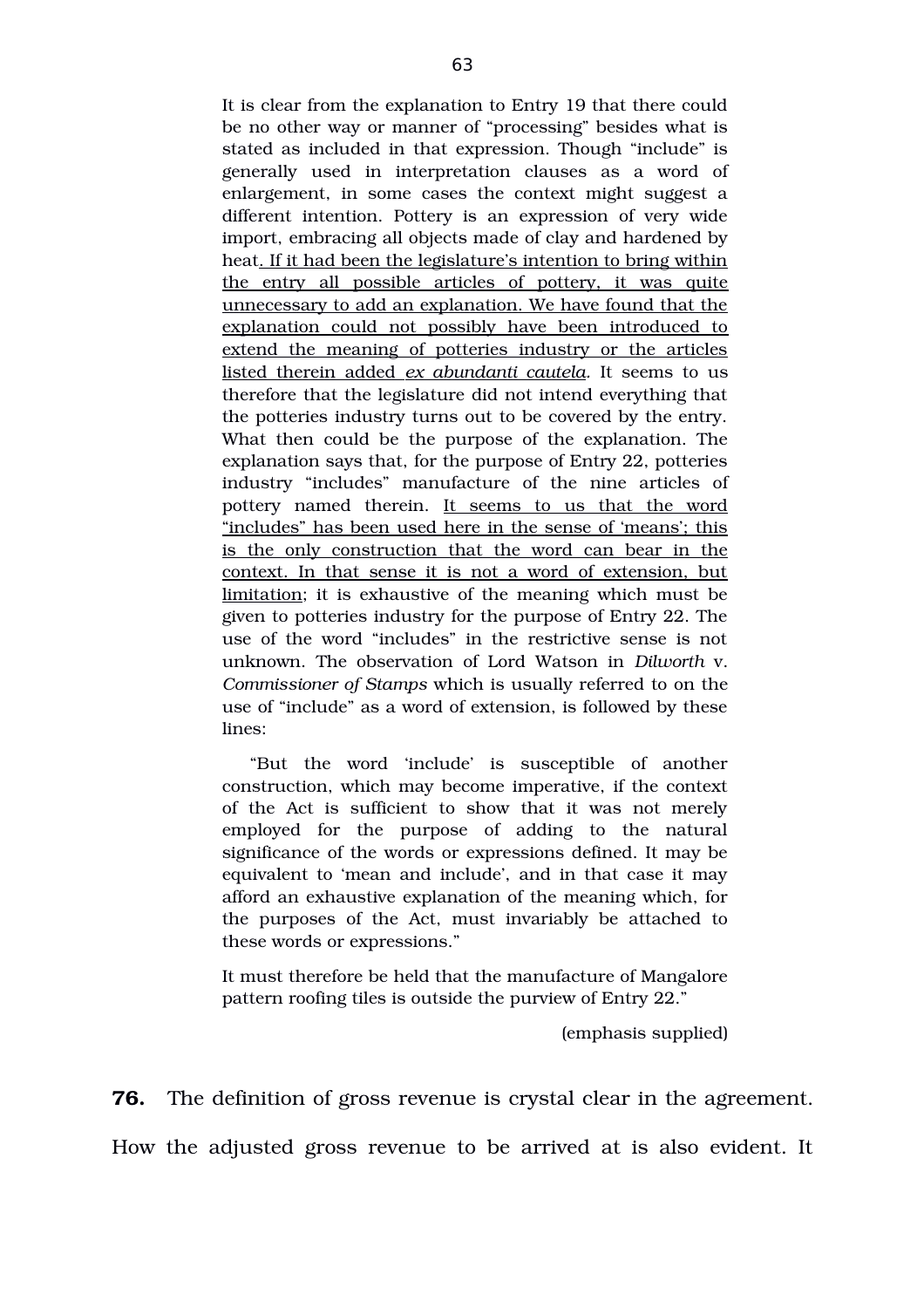cannot be submitted that the revenue has not been defined in the contract. Once the gross revenue is defined, one cannot depart from it and the very meaning is to be given to the revenue for the agreement. Overall revenue, has to be taken into account for determination of licence fees without set off, as provided in the agreement. The same was defined to simplify it to rule out the litigation, disputes, and accounting myriads. The submission raised that the term revenue has to be interpreted as the consideration payable in keeping with commercial and financial parlance is what is intended to be avoided. Raising of such submission is a futile attempt that has been made to wriggle out of the definition of gross revenue, which has been held to be binding in the previous judgment in *Union of India v. AUSPI* (2011). The submission that the contract recognises the applicability of accounting standards, in our opinion, it is only to maintain books of accounts. To a certain extent, it cannot be disputed that to have clarity, uniformity, and definitiveness; the accounting standards lay down guidelines with respect to financial terms. However, when the financial terms in the agreement are clear in the form of definition of gross revenue governed by Clause 19.1 of the agreement, the definition of Accounting Standard-9 cannot supersede it which is a general one.

**77.** The submission has been made that the accounting standards themselves make it clear what should be included as revenue and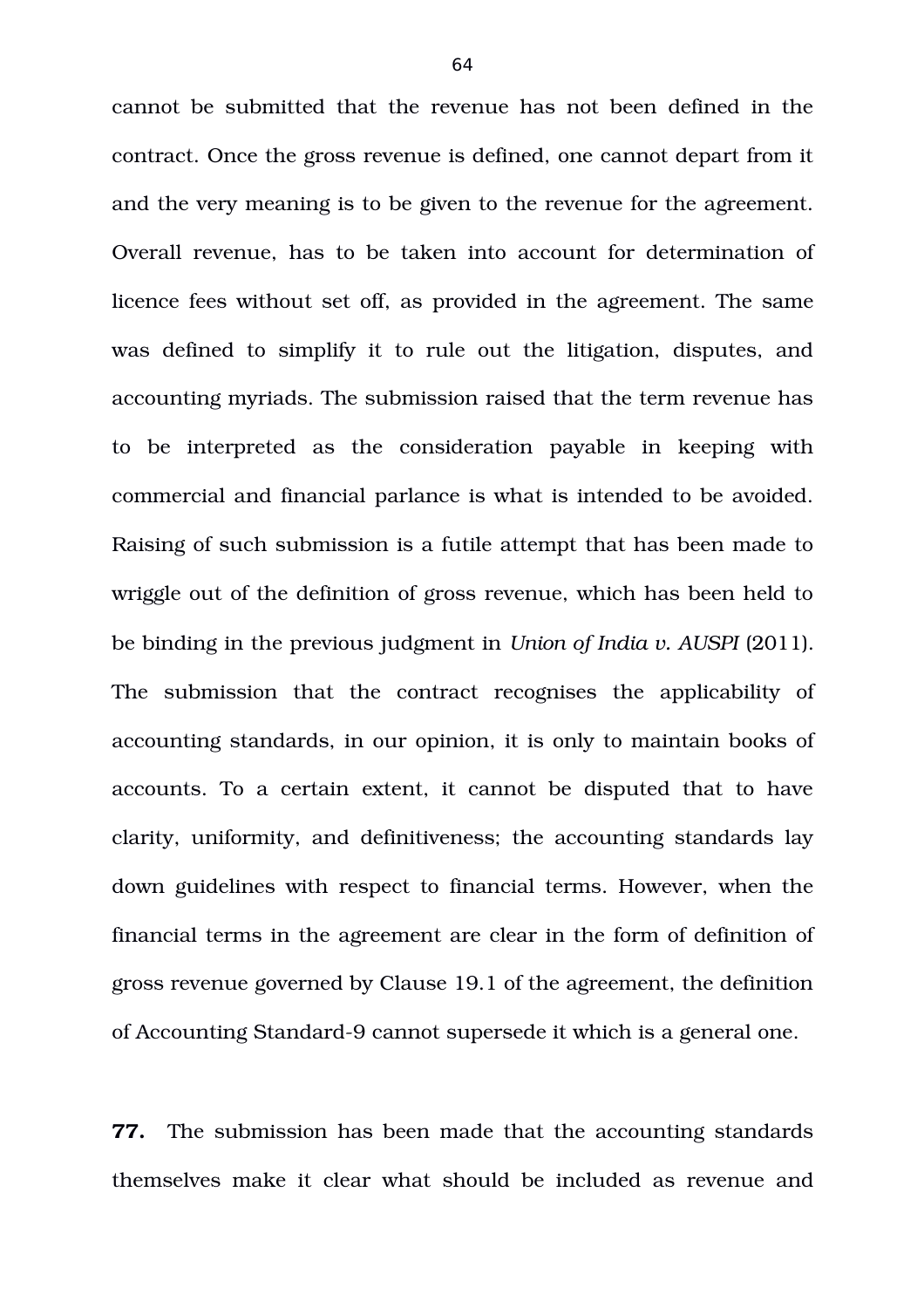accounting standards have been incorporated in the agreement and incorporated by reference in the licence agreement. For this, reliance has been placed on *General Assurance Society Ltd. v. Chandmull Jain,* AIR 1966 SC 1644, wherein it is observed:

> "11. A contract of insurance is a species of commercial transactions, and there is a well-established commercial practice to send cover notes even prior to the completion of a proper proposal or while the proposal is being considered or a policy is in preparation for delivery. A cover note is a temporary and limited agreement. It may be self-contained, or it may incorporate by reference the terms and conditions of the future policy. When the cover note incorporates the policy in this manner, it does not have to recite the term and conditions, but merely to refer to a particular standard policy. If the proposal is for a standard policy and the cover note refers to it, the assured is taken to have accepted the terms of that policy. The reference to the policy and its terms and conditions may be expressed in the proposal or the cover note or even in the letter of acceptance, including the cover note. The incorporation of the terms and conditions of the policy may also arise from a combination of references in two or more documents passing between the parties. Documents like the proposal, cover note, and the policy are commercial documents, and to interpret them, commercial habits and practice cannot altogether be ignored. During the time the cover note operates, the relations of the parties are governed by its terms and conditions, if any, but more usually by the terms and conditions of the policy bargained for and to be issued. When this happens, the terms of the policy are incipient, but after the period of temporary cover, the relations are governed only by the terms and conditions of the policy unless insurance is declined in the meantime. Delay in issuing the policy makes no difference. The relations even then are governed by the future policy if the cover notes give sufficient indication that it would be so. In other respects there is no difference between a contract of insurance and any other contract except that in a contract of insurance there is a requirement of *uberrima fides* i.e. good faith on the part of the assured and the contract is likely to be construed *contra proferentem* that is against the company in case of ambiguity or doubt. A contract is formed when there is an unqualified acceptance of the proposal. Acceptance may be expressed in writing, or it may even be implied if the insurer accepts the premium and retains it. In the case of the assured, a positive act on his part by which he recognises or seeks to enforce the policy amounts to an affirmation of it. This position was clearly recognised by the assured himself, because he wrote, close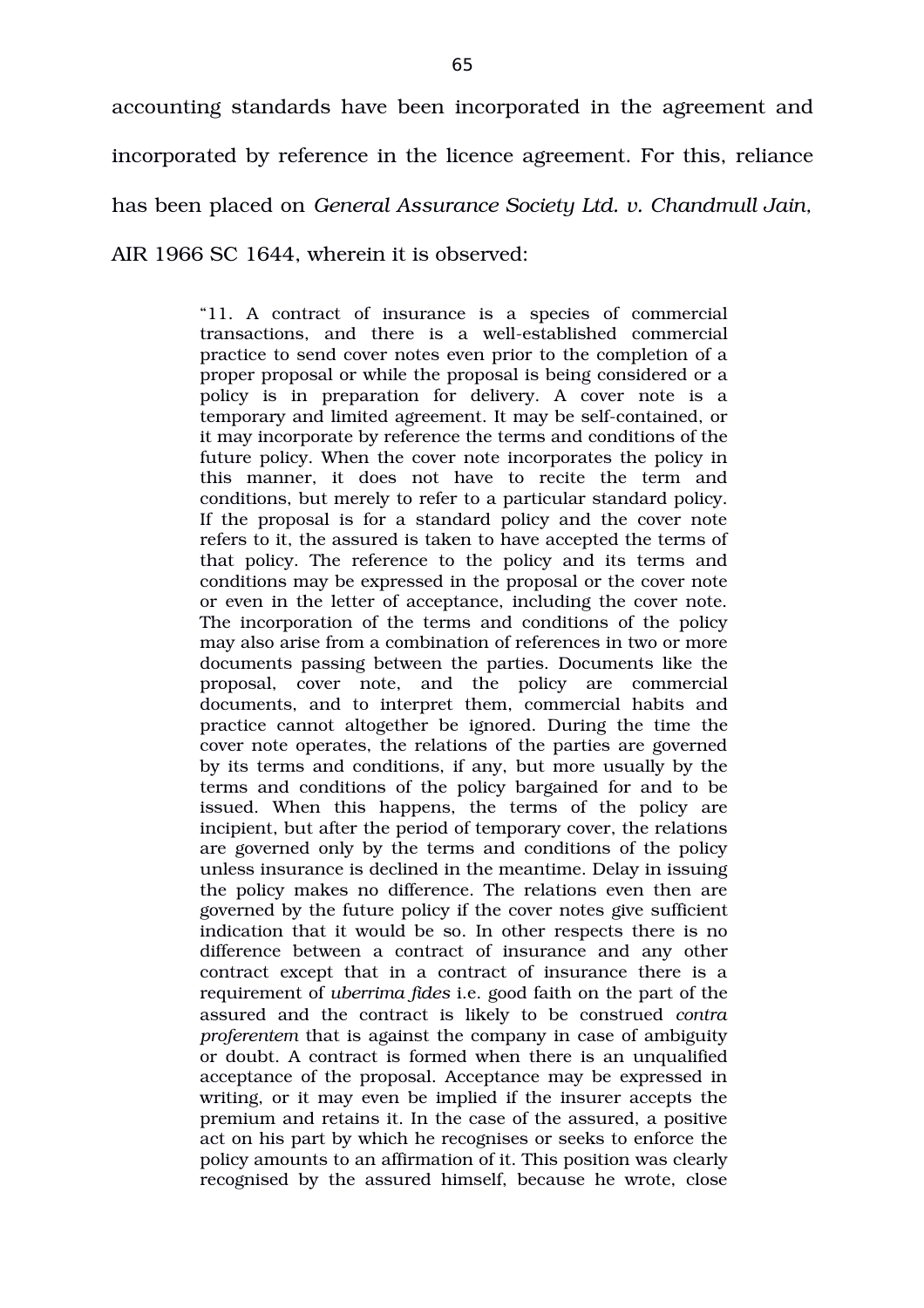upon the expiry of the time of the cover notes, that either a policy should be issued to him before that period had expired or the cover note extended in time. In interpreting documents relating to a contract of insurance, the duty of the court is to interpret the words in which the contract is expressed by the parties because it is not for the court to make a new contract, however reasonable if the parties have not made it themselves. Looking at the proposal, the letter of acceptance and the cover notes, it is clear that a contract of insurance under the standard policy for fire and extended to cover flood, cyclone etc. had come into being."

**78.** In *M.R. Engineers & Contractors Pvt. Ltd. v. Som Datt Builders*

*Ltd*., (2009) 7 SCC 696, the Court held:

"24. The scope and intent of Section 7(5) of the Act may therefore be summarised thus:

(i) An arbitration clause in another document, would get incorporated into a contract by reference, if the following conditions are fulfilled:

(1) the contract should contain a clear reference to the documents containing arbitration clause,

(2) the reference to the other document should clearly indicate an intention to incorporate the arbitration clause into the contract,

(3) the arbitration clause should be appropriate, that is capable of application in respect of disputes under the contract and should not be repugnant to any term of the contract.

(ii) When the parties enter into a contract, making a general reference to another contract, such general reference would not have the effect of incorporating the arbitration clause from the referred document into the contract between the parties. The arbitration clause from another contract can be incorporated into the contract (where such reference is made), only by a specific reference to arbitration clause.

(iii) Where a contract between the parties provides that the execution or performance of that contract shall be in terms of another contract (which contains the terms and conditions relating to performance and a provision for settlement of disputes by arbitration), then, the terms of the referred contract in regard to execution/performance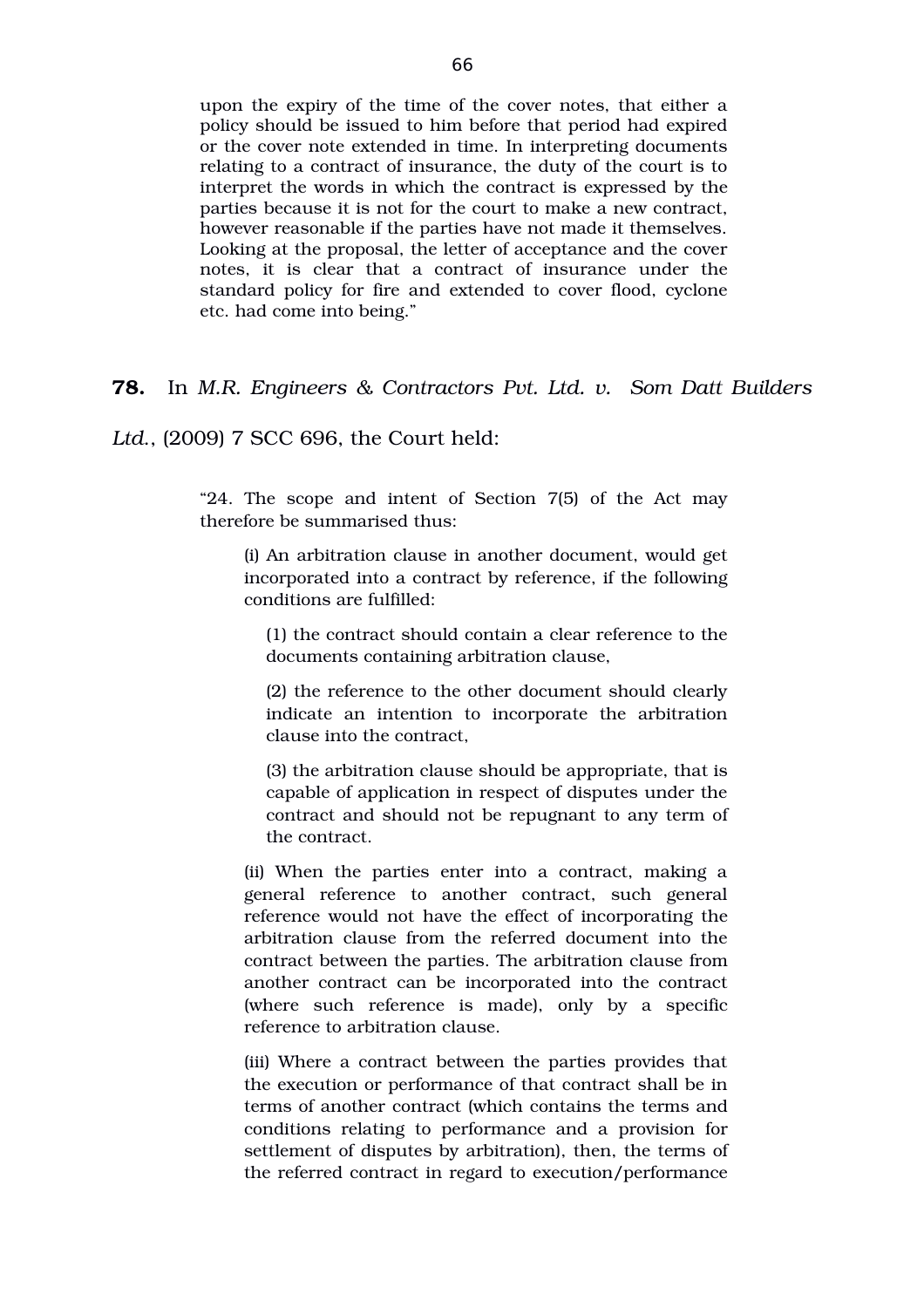alone will apply, and not the arbitration agreement in the referred contract, unless there is special reference to the arbitration clause also.

(iv) Where the contract provides that the standard form of terms and conditions of an independent trade or professional institution (as for example the standard terms and conditions of a trade association or architects association) will bind them or apply to the contract, such standard form of terms and conditions including any provision for arbitration in such standard terms and conditions, shall be deemed to be incorporated by reference. Sometimes the contract may also say that the parties are familiar with those terms and conditions or that the parties have read and understood the said terms and conditions.

(v) Where the contract between the parties stipulates that the conditions of contract of one of the parties to the contract shall form a part of their contract (as for example the general conditions of contract of the Government where the Government is a party), the arbitration clause forming part of such general conditions of contract will apply to the contract between the parties."

**79.** Submission though attractive, but is again an attempt by taking a rigmarole to get rid of the definition of 'gross revenue'. Earlier the validity of definition was questioned to confine the meaning of gross revenue how the revenue is sought to be confined to activities under the licence by way of AS-9. The reliance has been placed on statement made by DOT in the reply filed in 2003 that the definition of gross revenue is in line with AS-9, it is by way of explaining and cannot have the effect of changing the definition of gross revenue given in the agreement. The definition in agreement is unambiguous, clear, and beyond the pale of doubt, and there is no confusion in the definition of gross revenue, which is the basis for realisation of the licence fee.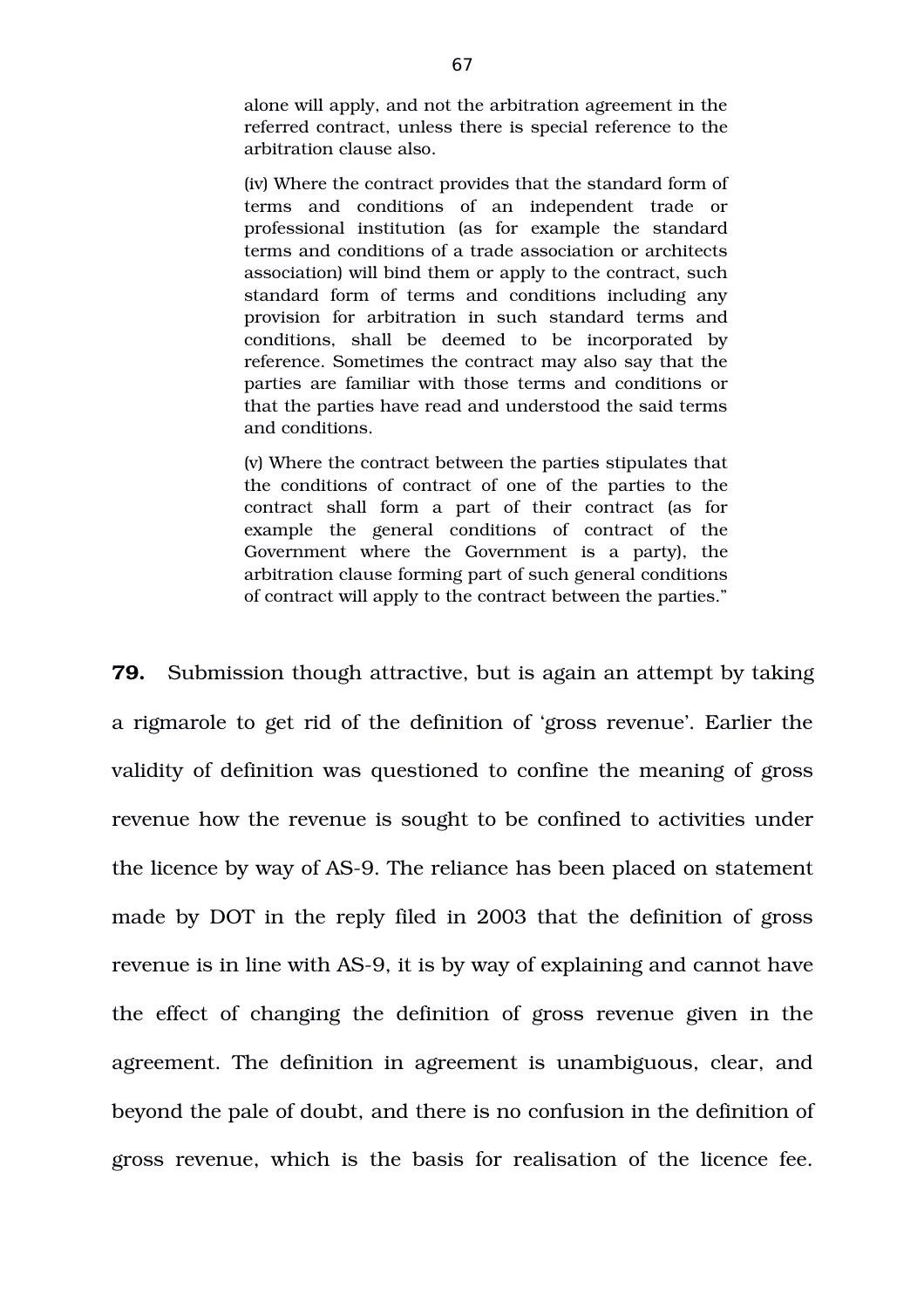Licensees have made a futile attempt to wriggle out of the definition in an indirect method, which was rejected directly in the decision of 2011 between the parties and it was held that these very heads form part of gross revenue.

**80.** The submission has been raised on the ground of approbation and reprobation relying on *Suzuki Parasrampuria Suitings Private Limited v. Official Liquidator of Mahendra Petrochemicals Limited,* (2018) 10 SCC 707. The observations made are extracted hereunder:

> "12. A litigant can take different stands at different times but cannot take contradictory stands in the same case. A party cannot be permitted to approbate and reprobate on the same facts and take inconsistent shifting stands. The untenability of an inconsistent stand in the same case was considered in *Amar Singh* v. *Union of India*, (2011) 7 SCC 69, observing as follows: (SCC p. 86, para 50)

"*50*. This Court wants to make it clear that an action at law is not a game of chess. A litigant who comes to court and invokes its writ jurisdiction must come with clean hands. He cannot prevaricate and take inconsistent positions."

13. A similar view was taken in *Joint Action Committee of Air Line Pilots' Assn. of India* v. *DGCA*, (2011) 5 SCC 435, observing: (SCC p. 443, para 12)

"*12*. The doctrine of election is based on the rule of estoppel —the principle that one cannot approbate and reprobate inheres in it. The doctrine of estoppel by-election is one of the species of estoppels in pais (or equitable estoppel), which is a rule in equity. … Taking inconsistent pleas by a party makes its conduct far from satisfactory. Further, the parties should not blow hot and cold by taking inconsistent stands and prolong proceedings unnecessarily."

**81.** In *Jal Mahal Resorts Private Limited v. K.P. Sharma,* (2014) 8 SCC

866, the Court observed: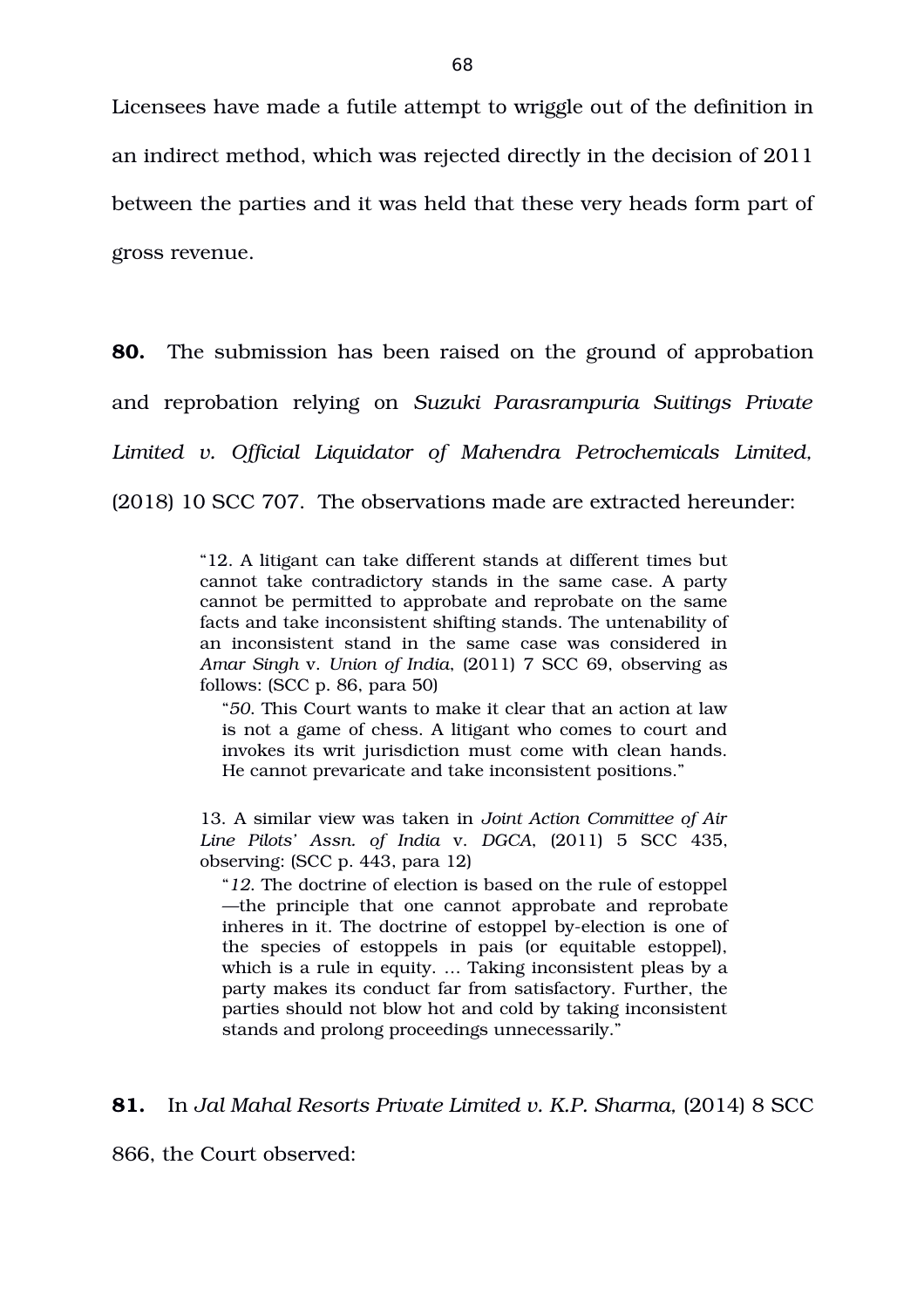"4. However, in spite of withdrawal of the special leave petitions, if the petitioner State is taking a diametrically opposite stand which it had taken before the High Court as also before this Court when the arguments were concluded, we surely have reservations in permitting the learned Senior Counsel to take an opposite stand now and advance arguments exactly the opposite of what was submitted in the High Court as also before this Court through the earlier counsel being the Attorney General.

5. However, the learned Senior Counsel submitted that the State is a respondent in other special leave petitions also which have been preferred by the other petitioners and, therefore, as a respondent therein, they are eligible to advance their arguments.

6. There is no doubt that the impleaded respondent may advance his arguments before the Court as he has been impleaded as a party-respondent but under the garb of advancing arguments a stand which was taken before the High Court earlier is changed at the stage of special leave petition, cannot be permitted especially when the counsel, as already stated, has withdrawn the special leave petitions preferred by the State. He may, however, advance submissions as a respondent in other matters, which he is at liberty to make within a period of two weeks, which, however, shall be subject to its acceptance."

# **82.** In *A.P. Dairy Development Corporation Federation v. B.*

*Narasimha Reddy,* (2011) 9 SCC 286, the following observations were

made:

"40. In the matter of the Government of a State, the succeeding Government is duty-bound to continue and carry on the unfinished job of the previous Government, for the reason that the action is that of the "State", within the meaning of Article 12 of the Constitution, which continues to subsist and therefore, it is not required that the new Government can plead contrary to the State action taken by the previous Government in respect of a particular subject. The State, being a continuing body can be stopped from changing its stand in a given case, but where after holding enquiry it came to the conclusion that action was not in conformity with law, the doctrine of estoppel would not apply. Thus, unless the act done by the previous Government is found to be contrary to the statutory provisions, unreasonable or against policy, the State should not change its stand merely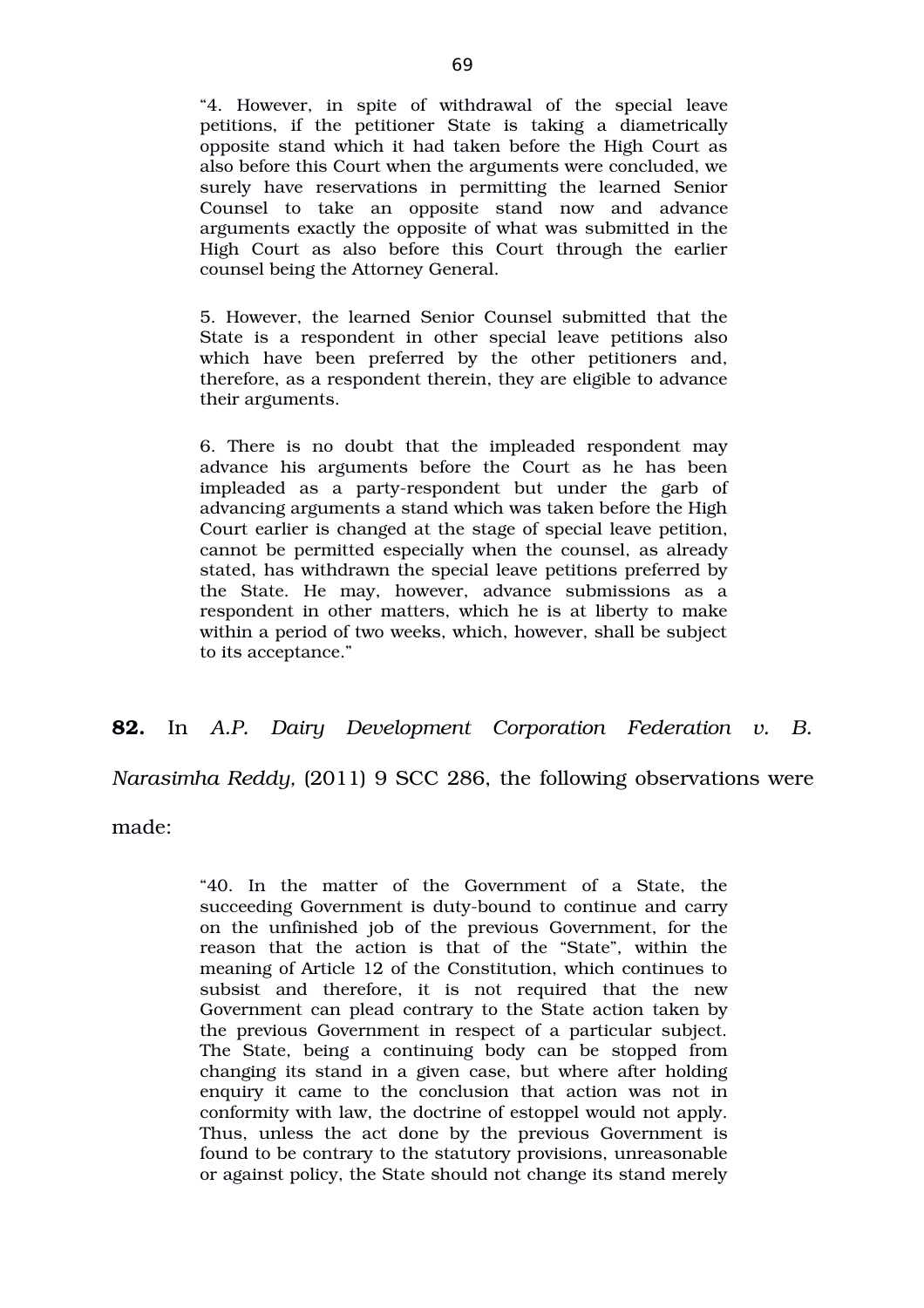because the other political party has come into power. "Political agenda of an individual or a political party should not be subversive of rule of law." The Government has to rise above the nexus of vested interest and nepotism, etc. as the principles of governance have to be tested on the touchstone of justice, equity and fair play. The decision must be taken in good faith and must be legitimate. (Vide *Onkar Lal Bajaj* v. *Union of India*, *(2003) 2 SCC 673, State of Karnataka* v. *All India Manufacturers Organisation,* (2006) 4 SCC 683 and *State of T.N.* v. *K. Shyam Sunder,* (2011) 8 SCC 737.)"

**83.** In our considered opinion, it cannot be said that DOT has taken inconsistent stands at different stages of the same litigation. Their stand is apparent that the gross revenue has been clearly defined in the agreement. Parties have agreed to various inclusions in the agreement and have willingly switched over to revenue-sharing regime under the 1999 policy and same is apparent from the stand and the reliefs prayed in the petitions filed in 2003 and 2005 extracted above. The licensees were aware of items specifically included in the agreement. TSPs agreed to interpretation and accepted it as held by this Court in 2011 judgment. Licensees are taking inconsistent stands, earlier they have taken the stand that all these items concerning which disputes have been raised, had been included illegally in the definition of gross revenue, the definition may be declared ultra vires, invalid, and be struck down. They have also contended that revenue from activities under the licence cannot be included in gross revenue, which submission has been negated by this Court in 2011, it was held that the gross revenue would include the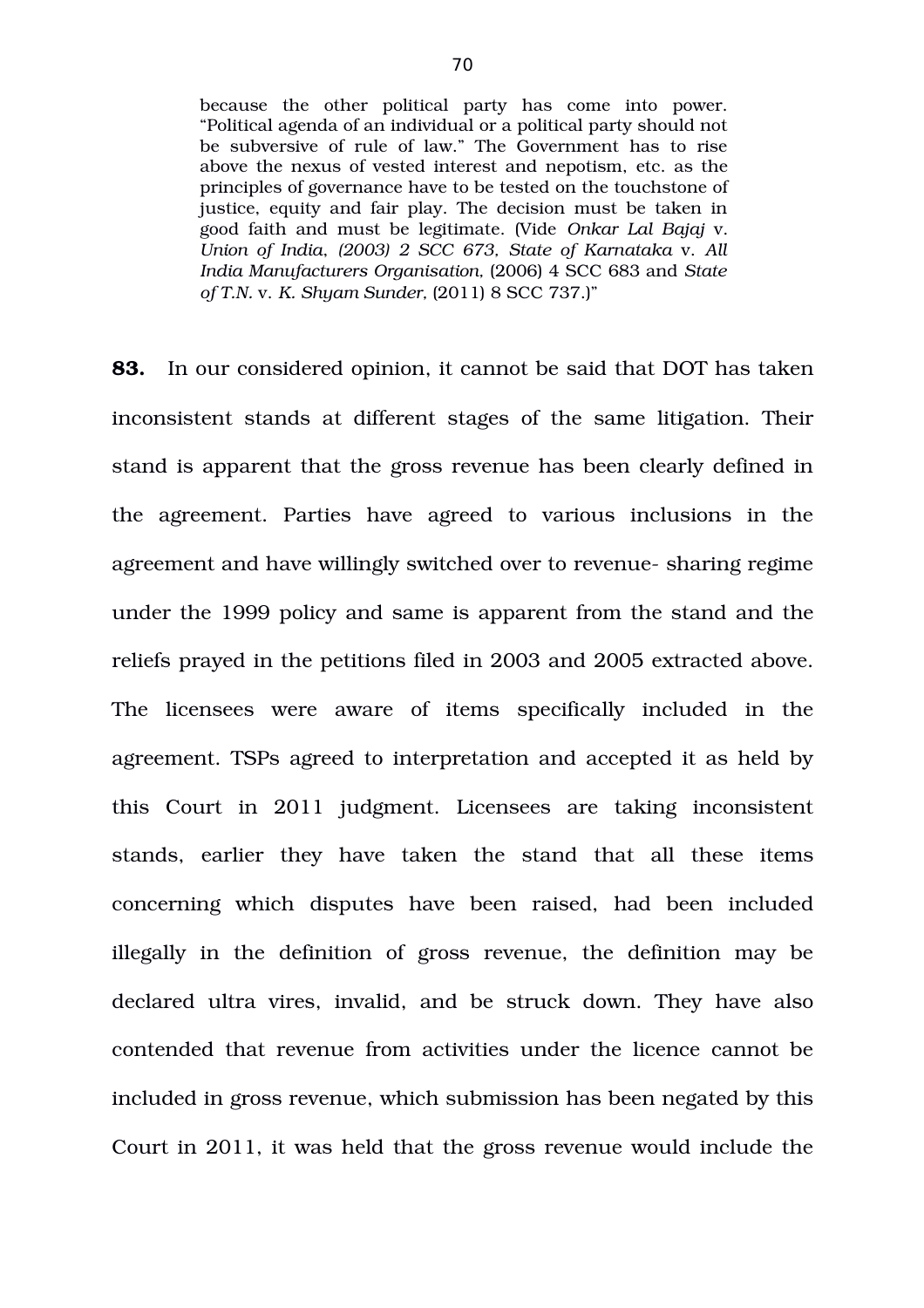revenue generated from non-licensing activities. Licensees cannot be permitted to approbate and reprobate and to take inconsistent stands that they are not included in gross revenue as per AS-9. The stand taken rather than buttressing the submissions raised by them, counters and militates against their own interest and paves the way in favour of DOT.

**84.** A submission has been raised that the definition of gross revenue is not exhaustive. It only includes those streams which are specifically included in the definition of AGR. If it is an inclusive definition of AGR, and all receipts were ipso facto part of AGR, then there was no occasion to further provide in clause 2.2 (b)(ii) that the revenue from value-added services was to be treated as part of AGR. Further, the licensee was obliged to maintain separate account for service defined in Annexure 1 to the licence in clause 55 to mean service in a licensed service area. By the fact that separate provision is made for value-added services, a separate account has to be maintained as per clauses 22.1, 22.2 and 22.3 that is for arriving at the figure of revenue and step in aid, to clarify how the licensee has to operate, that would not change the definition of gross revenue which is the meaning of revenue itself is apparent, same is gross inflow of the cash, and the amount which is receivable as provided in AS-9 also. Thus, the submission raised that the definition is not wide, cannot be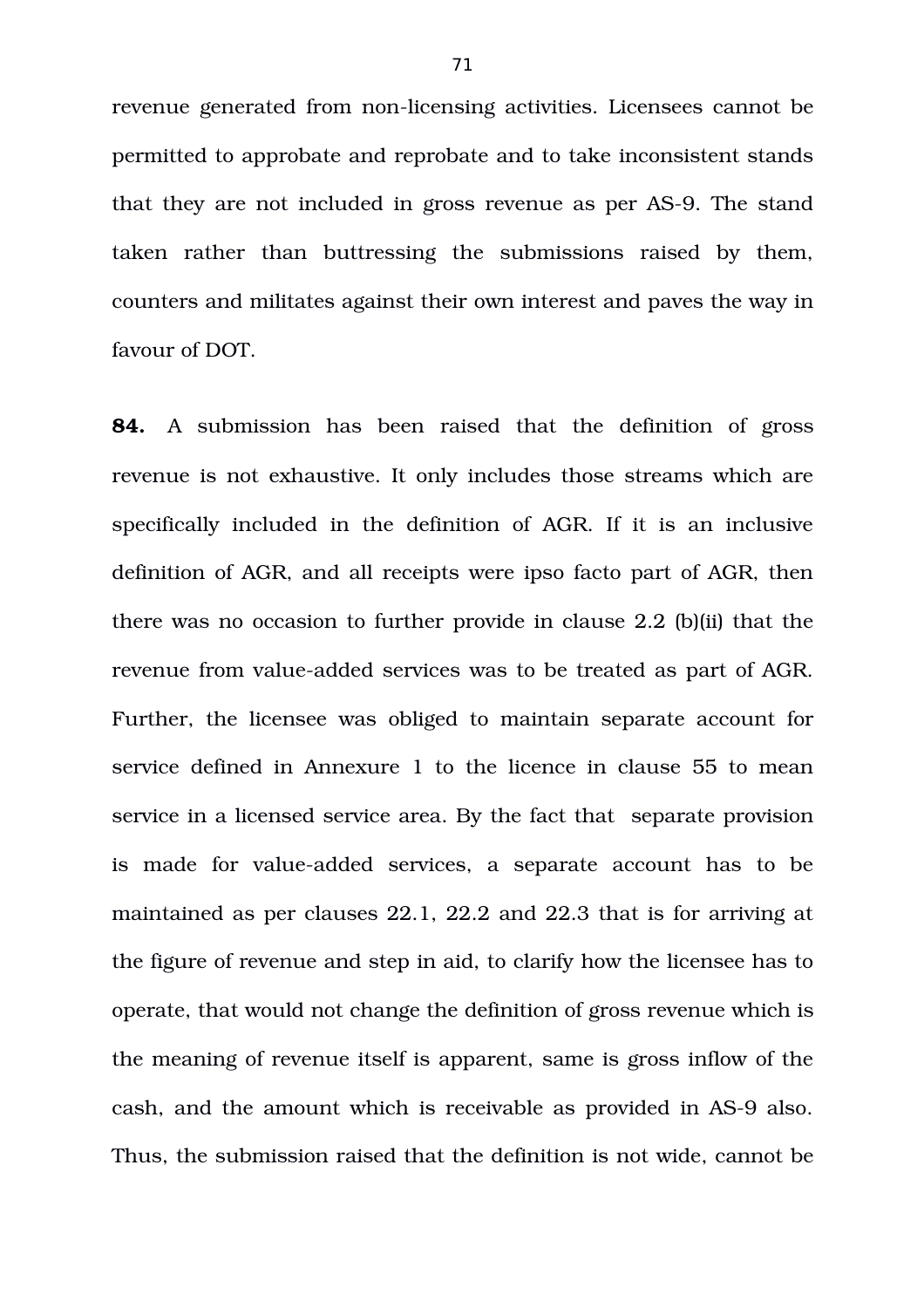accepted, and stands repelled. Clauses 22.1, 22.2 and 22.3 cast obligation upon the licensee to draw, keep and furnish independent accounts for the service. Under clauses 22.1 and 22.2, the licensee has to maintain records quarterly. Accounts have to be audited and can be called for by the licensor or the TRAI, as provided in Clause 22.3. The format of gross revenue is supportive of definition of gross revenue as defined in the agreement. Clause 22 is a rider upon the licensee to maintain the records of activities and other matters such as financial position as enumerated therein.

**85.** Clause 18.1 of the agreement has also been pressed into service. The submission raised that a single company may hold 5 licences for 5 different service areas; the AGR as suggested by the DOT, cannot be followed as it may end up in paying the licence fee at the rate of 5 times. As the licence fee cannot be charged more than once, there is no room to entertain the submission. It is not what is contemplated in the definition. While computing the licence fee, the gross revenue has to be taken into consideration under a particular licence for which it is being determined. The argument had been raised on a hypothetical basis without foundational facts to raise the same is thus, liable to be and is rejected at the threshold.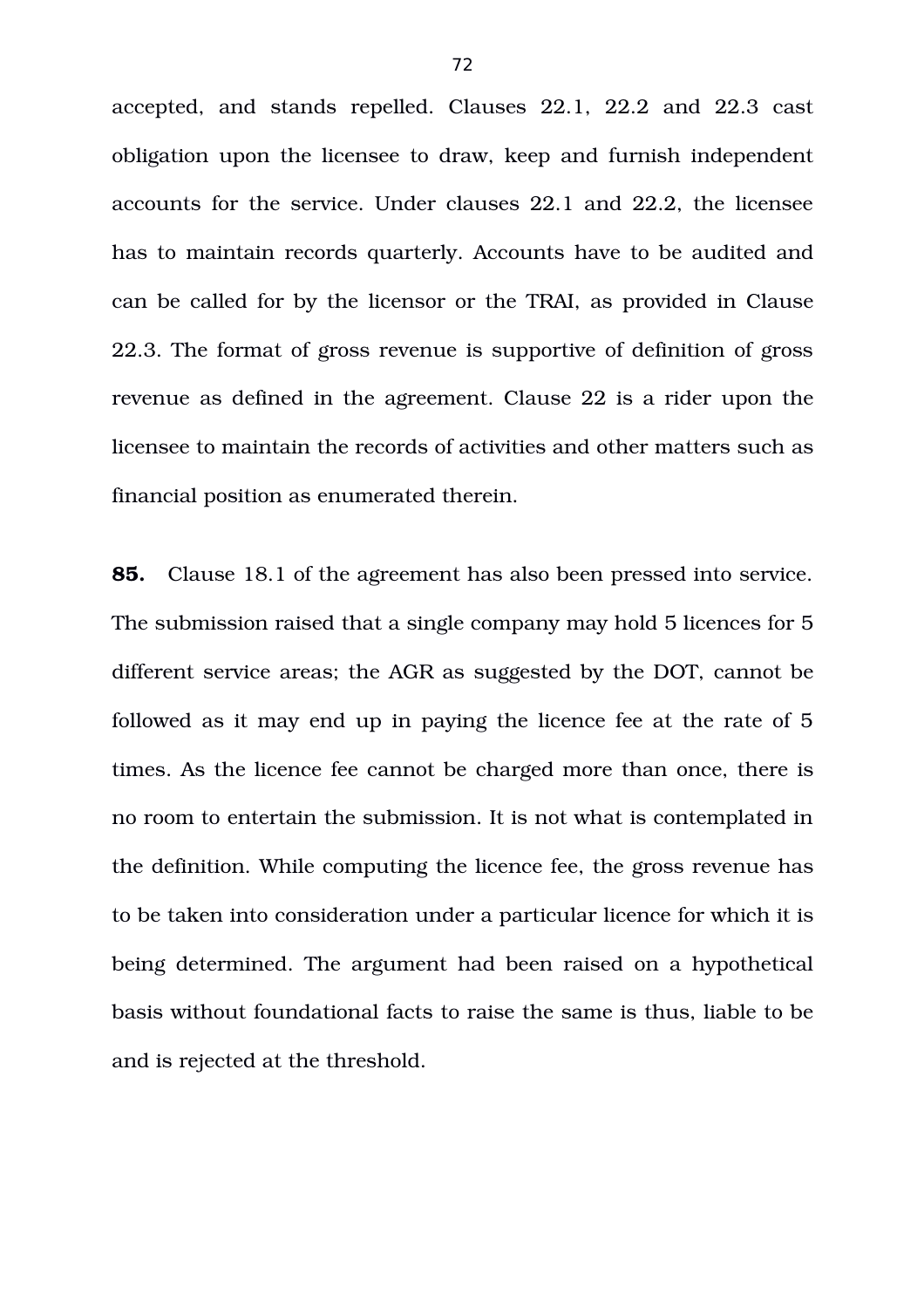**86.** DOT has urged that the Central Government has exclusive privilege under section 4 of the Telegraph Act; thus, it is bound to get the best price for natural resources. To part with the exclusive privilege under the revenue sharing regime is extremely beneficial to the licensees. Thus, the State must get the price for its valuable right as mandated under Article 14. In our opinion, there is no doubt that the State is a trustee of the natural resources and is obliged to hold it for the benefit of the citizens but also to ensure equal distribution to sub-serve the common good as observed under Article 39 of the Constitution of India *in Re : Natural Resources Allocation, 2012* (10) SCC 1. The Government being the sole repository of all the resources in the country, also has the exclusive power to determine the licence conditions at which it parts with the exclusive right to the resources. Government has to make an effort to get the best price for its valuable rights and cannot throw them away, and there would be no arbitrariness in the same as observed in *State of Orissa & Ors. v. Harinarayan Jaiswal & Ors.,* (1972) 2 SCC 36, thus:

> **"13**. Even apart from the power conferred on the Government under Sections 22 and 29, we fail to see how the power retained by the Government under clause (6) of its order, dated January 6, 1971, can be considered as unconstitutional. As held by this Court in *Cooverjee B. Bharucha case*, one of the important purpose of selling the exclusive right to sell liquor in wholesale or retail is to raise revenue. Excise revenue forms an important part of every State's revenue. The Government is the guardian of the finances of the State. It is expected to protect the financial interest of the State. Hence quite naturally, the Legislature has empowered the Government to see that there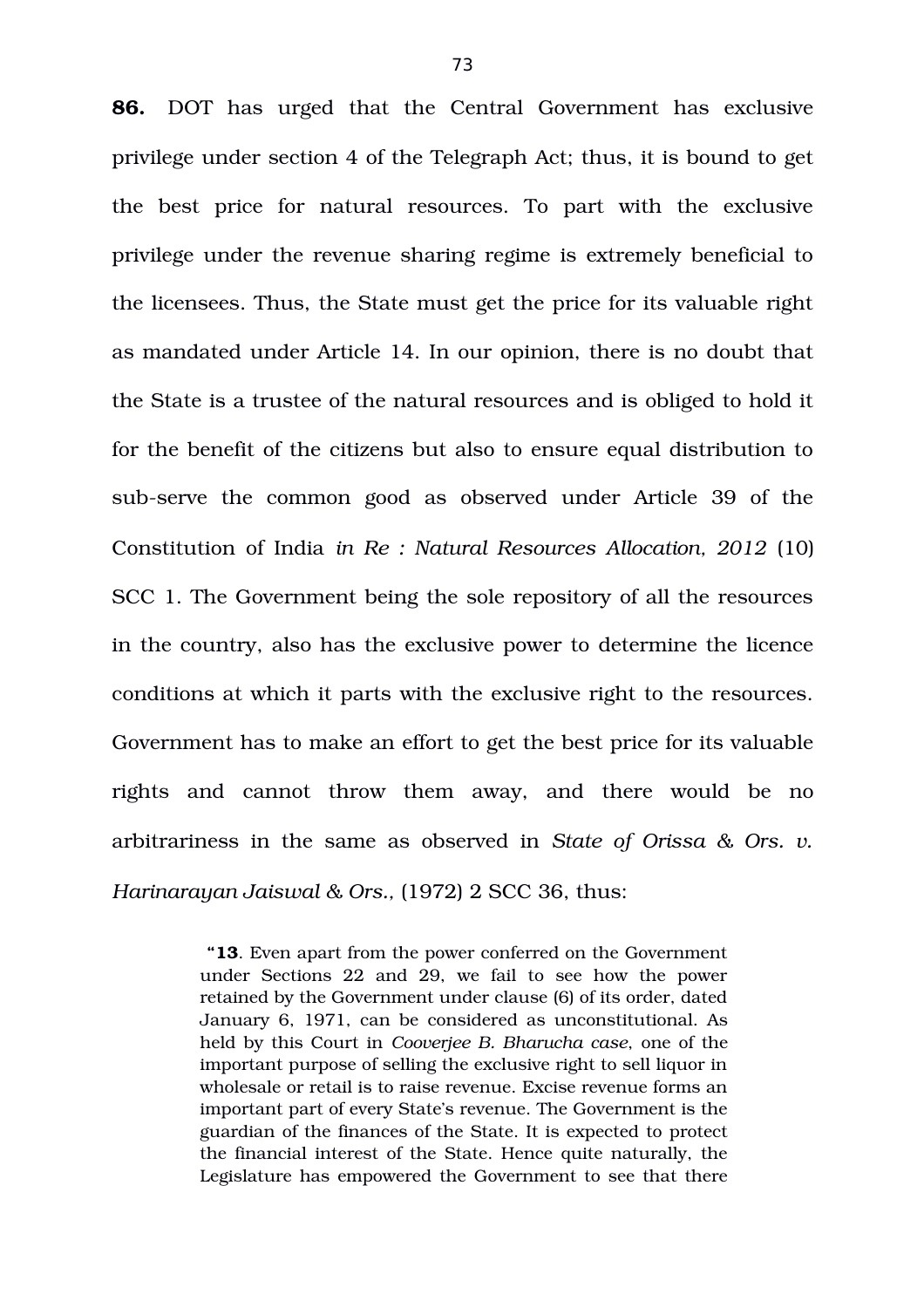is no leakage in its revenue. It is for the Government to decide whether the price offered in an auction sale is adequate. While accepting or rejecting a bid, it is merely performing an executive function. The correctness of its conclusion is not open to judicial review. We fail to see how the plea of contravention of Article 19(1)(*g*) or Article 14 can arise in these cases. The Government's power to sell the exclusive privileges set out in Section 22 was not denied. It was also not disputed that those privileges could be sold by public auction. Public auctions are held to get the best possible price. Once these aspects are recognised, there appears to be no basis for contending that the owner of the privileges in question who had offered to sell them cannot decline to accept the highest bid if he thinks that the price offered is inadequate. There is no concluded contract till the bid is accepted. Before there was a concluded contract, it was open to the bidders to withdraw their bids — see  *Union of India* v. *Bhimsen Walaiti Ram*, (1970) 2 SCR 594. By merely giving bids, the bidders had not acquired any vested rights. The fact that the Government was the seller does not change the legal position once its exclusive right to deal with those privileges is conceded. If the Government is the exclusive owner of those privileges, reliance on Article 19(1)(*g*) or Article 14 becomes irrelevant. Citizens cannot have any fundamental right to trade or carry on business in the properties or rights belonging to the Government—nor can there be any infringement of Article 14, if the Government tries to get the best available price for its valuable rights. …."

(emphasis supplied)

**87.** Similar is the case law laid down in *Har Shankar v. Excise & Taxation Commissioner*, 1975 (1) SCC 737; *Government of A.P. v. Anabeshahi Wine & Distilleries (P) Ltd*., (1988) 2 SCC 25; *Excise Commissioner v. Issac Peter*, (1994) 4 SCC 104; *State of Orissa v. Narain Prasad* (1996) 5 SCC 740, *State of M.P. v. KCT Drinks Ltd*., (2003) 4 SCC 748 and *State of Punjab v. Devans Modern Breweries Ltd*., (2004) 11 SCC 26.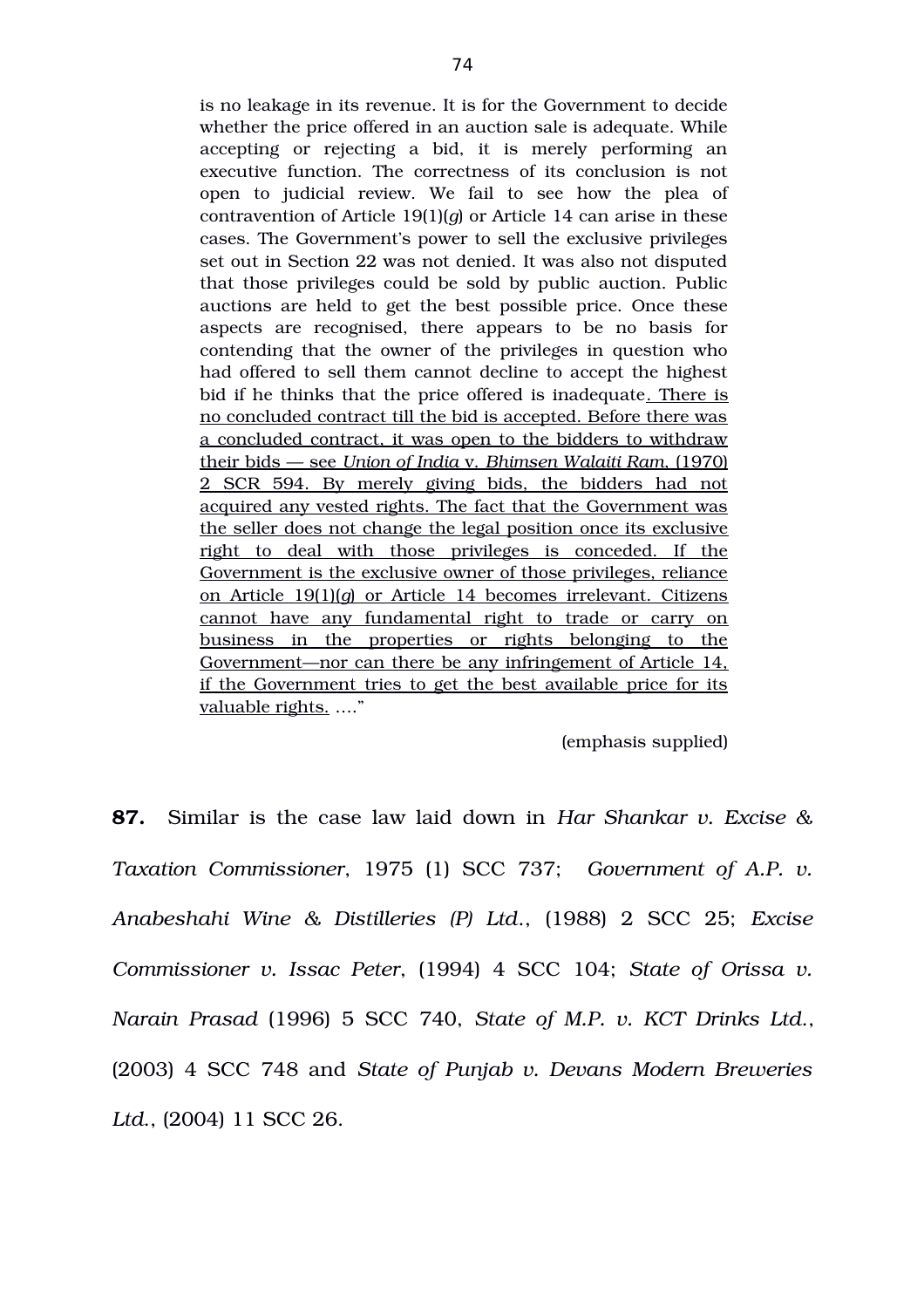**88.** A licence granted under section 4(1) is in the nature of a contract. DOT has relied upon *Khardah Company Ltd. v. Raymond & Co. (India) Pvt. Ltd*., 1963 (3) SCR 183 in which it has been observed that once a contract has been reduced to writing, terms have to be ascertained from the agreement. It may be relevant to look into the circumstances in case need arises, which resulted in the inclusion of the definition of AGR in the licence agreement. The deliberations were held with the licensees, experts, and then finally migration package, revenue sharing regime is being consented to, was worked out in which the definition of adjusted gross revenue as a part of the financial condition of the licence is mentioned. As to the provisions of gross revenue there had been consensus ad idem between the parties. The licensees are bound by it as they have executed the licence agreement. A party is free to enter into a contract with a State, there is no compulsion, it is voluntary on both sides and binding and cannot be termed to be unfair as observed in *Assistant Excise Commissioner & Ors. v. Issac Peters & Ors*. (1994) 4 SCC 104, thus:

> **"26.** …..We are, therefore, of the opinion that in case of contracts freely entered into with the State, like the present ones, there is no room for invoking the doctrine of fairness and reasonableness against one party to the contract (State), for the purpose of altering or adding to the terms and conditions of the contract, merely because it happens to be the State. In such cases, the mutual rights and liabilities of the parties are governed by the terms of the contracts (which may be statutory in some cases) and the laws relating to contracts. It must be remembered that these contracts are entered into pursuant to public auction, floating of tenders or by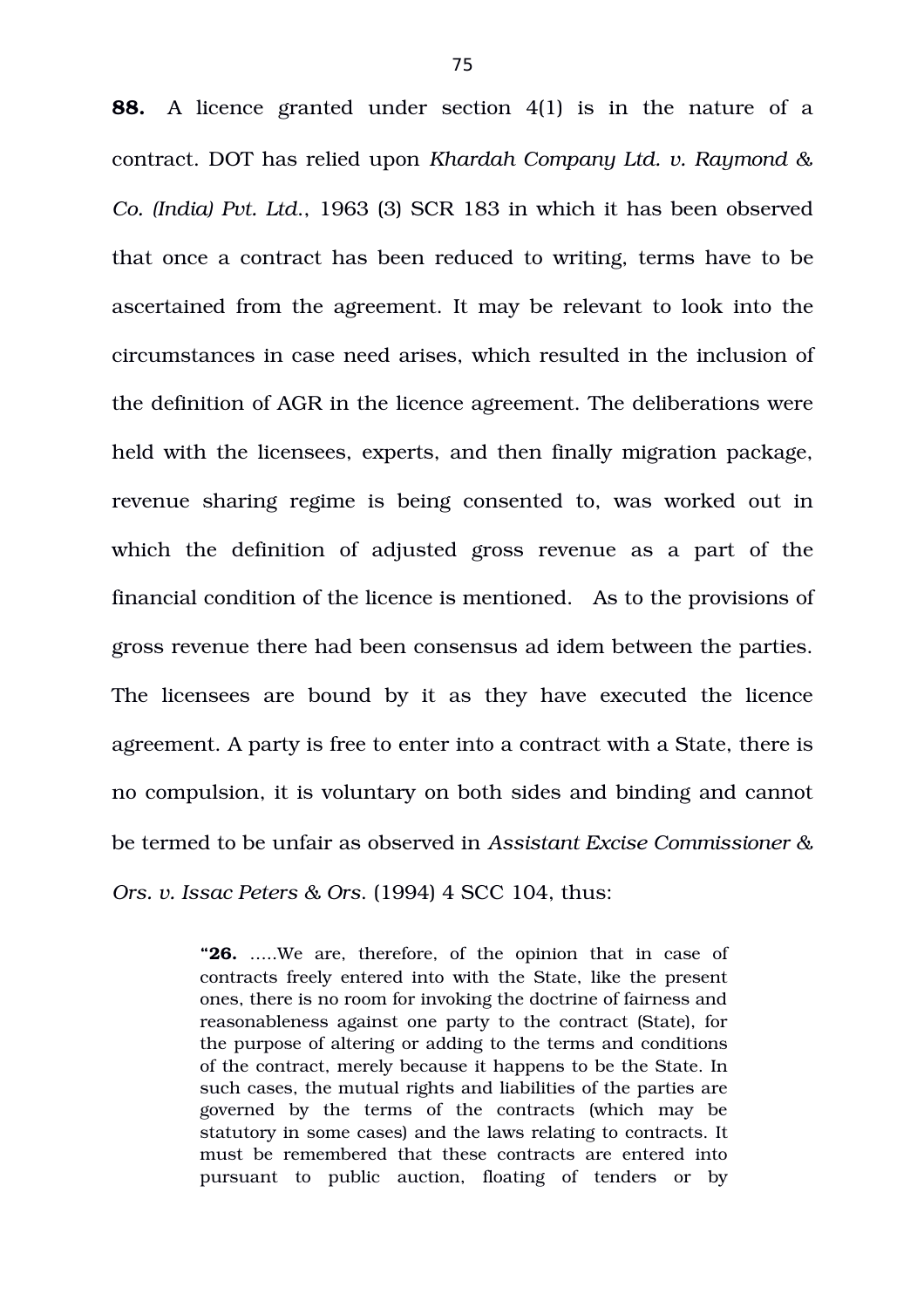negotiation. There is no compulsion on anyone to enter into these contracts. It is voluntary on both sides. There can be no question of the State power being involved in such contracts. It bears repetition to say that the State does not guarantee profit to the licensees in such contracts. There is no warranty against incurring losses. It is a business for the licensees. Whether they make a profit or incur a loss is no concern of the State. In law, it is entitled to its money under the contract. It is not as if the licensees are going to pay more to the State in case they make substantial profits. We reiterate that what we have said hereinabove is in the context of contracts entered into between the State and its citizens pursuant to public auction, floating of tenders or by negotiation. It is not necessary to say more than this for the purpose of these cases. What would be the position in the case of contracts entered into otherwise than by public auction, floating of tenders or negotiation, we need not express any opinion herein."

**89.** The licensees who have taken the advantage under the licence, carry certain obligations. The licensee is bound to discharge the obligation while taking benefit under the licence of migration package, for this purpose as held in *Shyam Telelink Ltd. v. Union of India*, 2010

(10) SCC 165, thus:

"**21.** The unconditional acceptance of the terms of the package and the benefit which the appellant derived under the same will estop the appellant from challenging the recovery of the dues under the package or the process of its determination. No dispute has been raised by the appellant and rightly so in regard to the payment of outstanding licence fee or the interest due thereon. The controversy is limited to the computation of liquidated damages of Rs. 8 crores out of which Rs. 7.3 crores was paid by the appellant in the beginning without any objection followed by a payment of Rs. 70 lakhs made on 29-5-2001.

**22.** Although the appellant had sought waiver of the liquidated damages yet upon rejection of that request it had made the payment of the amount demanded which signified a clear acceptance on its part of the obligation to pay. If the appellant proposed to continue with its challenge to demand, nothing prevented it from taking recourse to appropriate proceedings and taking the adjudication process to its logical conclusion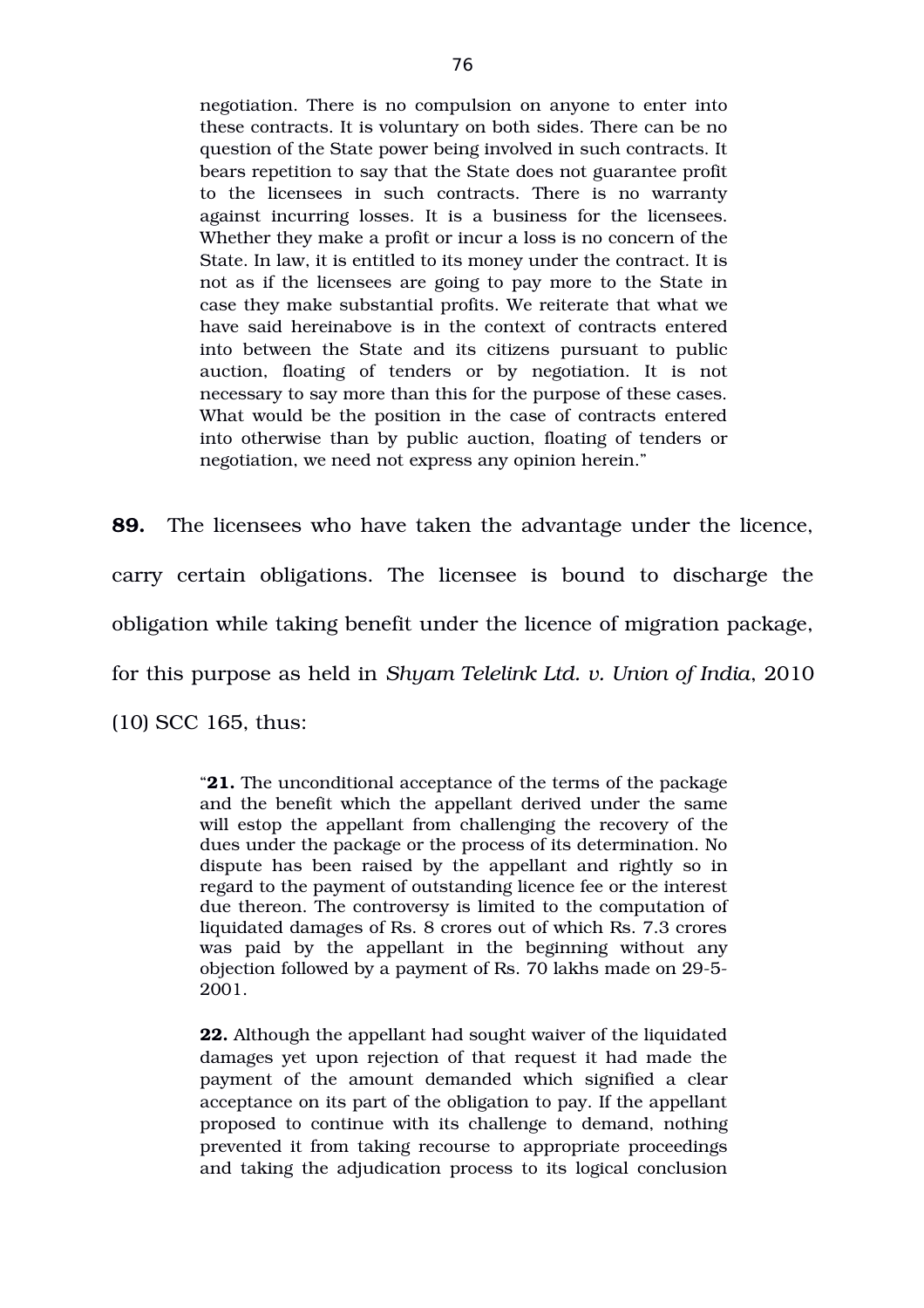before exercising its option. Far from doing so, the appellant gave up the plea of waiver and deposited the amount which clearly indicates acceptance on its part of its liability to pay especially when it was only upon such payment that it could be permitted to avail of the migration package. Allowing the appellant at this stage to question the demand raised under the migration package would amount to permitting the appellant to accept what was favourable to it and reject what was not. The appellant cannot approbate and reprobate.

**23.** The maxim *qui approbat non reprobat* (one who approbates cannot reprobate) is firmly embodied in English common law and often applied by courts in this country. It is akin to the doctrine of benefits and burdens which at its most basic level provides that a person taking advantage under an instrument which both grants a benefit and imposes a burden cannot take the former without complying with the latter. A person cannot approbate and reprobate or accept and reject the same instrument.

**28.** For the reasons set out by us hereinabove, we have no hesitation in holding that the appellant was not entitled to question the terms of the migration package after unconditionally accepting and acting upon the same."

**90.** After the introduction of the migration package policy, 1999, there is an exponential growth of the telecom sector. In *Bharti Cellular* Ltd. v. Union of India, 2010 (10) SCC 174, this Court held that acceptance of benefits under the package precluded them from questioning the terms of the same. The Court observed:

> **"8.** There is, in our opinion, no legal infirmity in the view taken by the Tribunal. Once the appellant-petitioner had specifically and unconditionally agreed to accept the migration package and given up all disputes relating to licence agreement for the period up to 31-7-1999, it was not open to it to turn around and agitate any such dispute after availing of the migration package. A party which has unconditionally accepted the package cannot after such acceptance reject the conditions subject to which the benefits were extended to it under the package. It cannot reject what is inconvenient and onerous while accepting what is beneficial to its interests. The package having been offered subject to the conditions that all disputes relating to the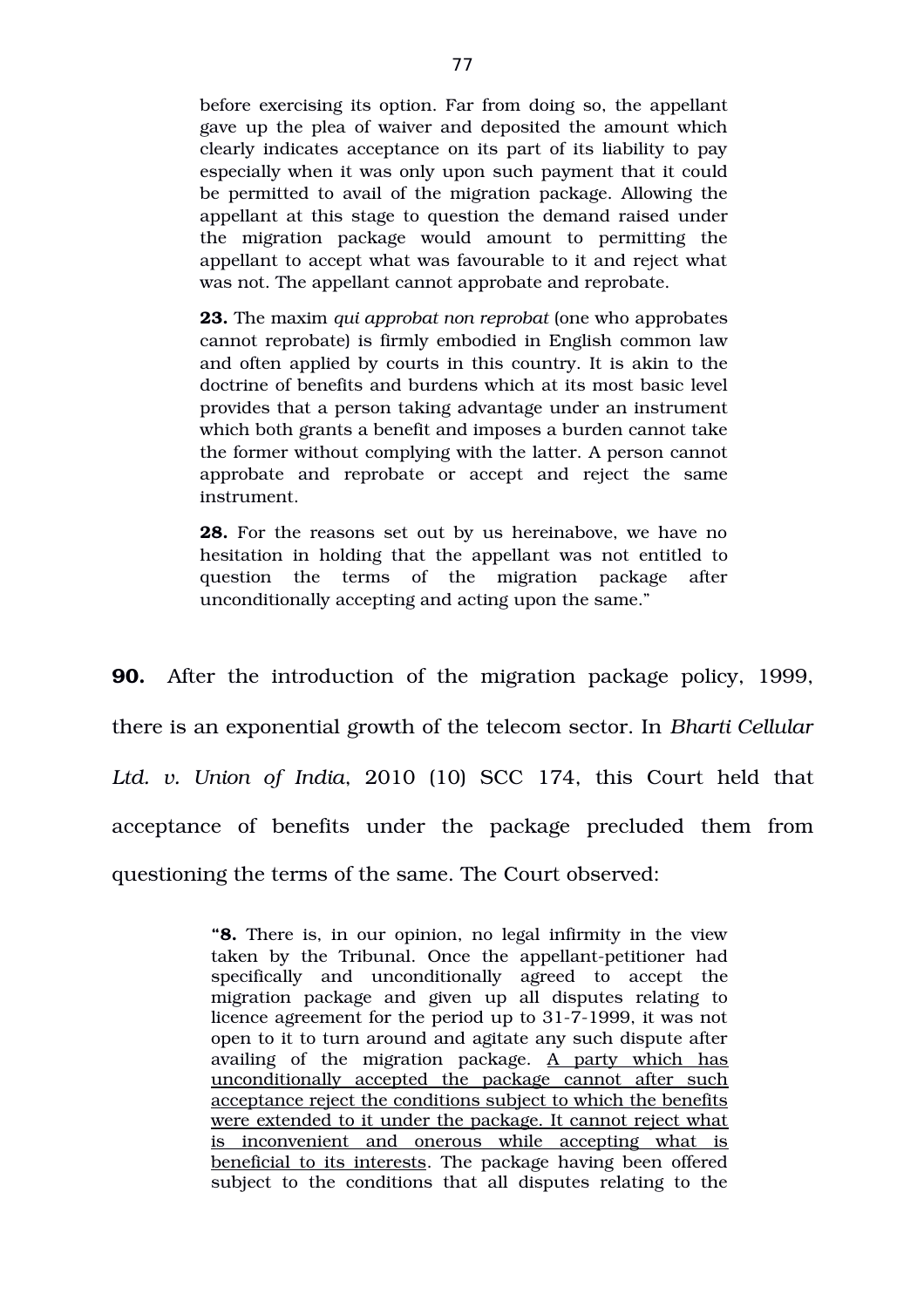licence agreement for the period ending 31-7-1999 shall stand abandoned by the operators, there was no room for going back on that representation."

(emphasis supplied)

**91.** The terms and conditions cannot be said to be oppressive as submitted on behalf of the licensees on the strength of *Central Inland Water Transport Corporation v. Brojo Nath Ganguly*, 1986 (3) SCC 156, it cannot be said that DOT was in a dominant position, or possessed wholly disproportionate and unequal bargaining power. In the matter of commercial contracts, the doctrine of unconscionable bargaining is not applicable as held with respect to migration package in *S.K. Jain v. State of Haryana*, 2009 (4) SCC 35, thus:

> "**8.** There is, in our opinion, no legal infirmity in the view taken by the Tribunal. Once the appellant-petitioner had specifically and unconditionally agreed to accept the migration package and given up all disputes relating to licence agreement for the period up to 31-7-1999, it was not open to it to turn around and agitate any such dispute after availing of the migration package. A party which has unconditionally accepted the package cannot after such acceptance reject the conditions subject to which the benefits were extended to it under the package. It cannot reject what is inconvenient and onerous while accepting what is beneficial to its interests. The package having been offered subject to the conditions that all disputes relating to the licence agreement for the period ending 31-7-1999 shall stand abandoned by the operators, there was no room for going back on that representation."

> > (emphasis supplied)

**92.** Once benefit has been drawn, the licensees cannot deny validity or binding effect of contract. In *Cauvery Coffee Traders, Mangalore v. Hornor Resources (International) Co. Ltd*., (2011) 10 SCC 420) it was observed: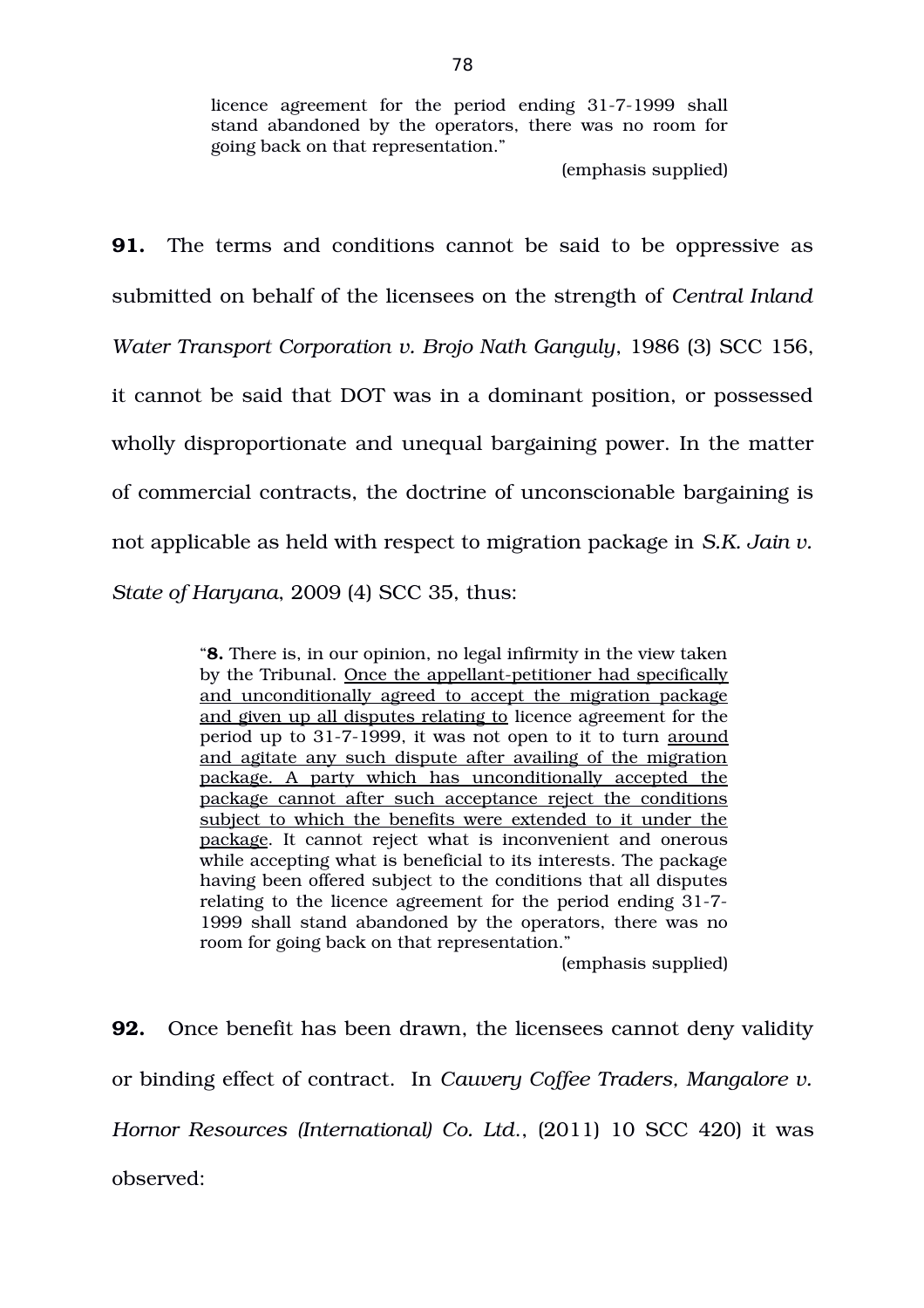"A party cannot be permitted to "blow hot and cold", "fast and loose" or "approbate and reprobate". Where one knowingly accepts the benefits of a contract or conveyance or an order, is estopped to deny the validity or binding effect on him of such contract or conveyance or order. This rule is applied to do equity, however, it must not be applied in a manner as to violate the principles of right and good conscience."

#### **93.** In *R.N. Gosain v. Yashpal Dhir*, AIR 1993 SC 352, it was held:

"10. Law does not permit a person to both approbate and reprobate. This principle is based on the doctrine of election which postulates that no party can accept and reject the same instrument and that 'a person cannot say at one time that a transaction is valid and thereby obtain some advantage, to which he could only be entitled on the footing that it is valid, and then turn round and say it is void for the purpose of securing some other advantage'."

**94.** Submissions have been raised in respect of various revenue heads not being revenue cannot be included within the purview of gross revenue. We propose to deal with each of them under separate heads.

## **In re: Discount and Commissions:**

**95.** The Tribunal has dealt with discounts, and commissions under 3 heads : (i) discounts allowed on international roaming; (ii) commission and discount allowed to distributors on sale of pre-paid vouchers; (iii) goodwill waiver, discount and rebates.

**96.** The Tribunal held with respect to discounts allowed on international roaming that if the discounts are in the form of reduced billing and the amount booked in the profit and loss account is on the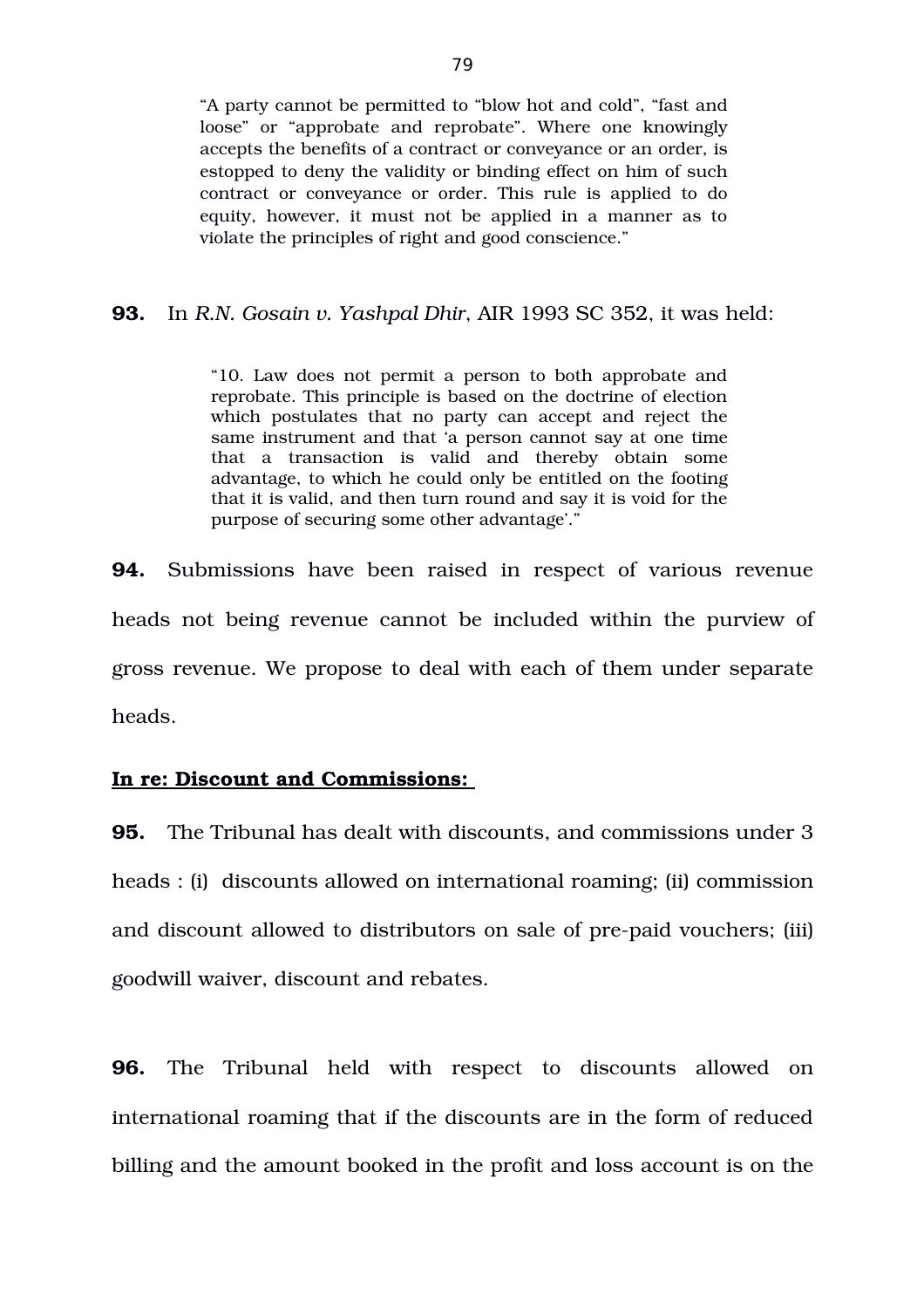basis of the invoices raised and no deduction was shown on account of discount, no addition may be made in the same on the ground that the billing was on a discounted price. The tribunal has further held that if the amount billed is for a higher amount and the discount is in the form of volume discount given separately, the billed amount should be taken as revenue, and the discount may be treated as an expense which is not open to deduction under clause 19.1. A credit note given after the billing may also be treated as an expense. If the revenue booked in the profit and loss account shows netting off on account of any discount, the amount netted off may also be added up for computation of gross revenue.

**97.** The tribunal has adopted two different criteria concerning discounts on international roaming. With respect to commission and discount allowed to distributors on sale of pre-paid vouchers, the tribunal has held that if the sale and invoicing is on Maximum Retail Price (MRP) and if any discount is given separately then in terms of clause 19.1, such discount is not deductible even if the revenue booked in the profit and loss account is after netting off the discount. On the other hand, if the sale is on a stated/agreed price, invoiced at that agreed price and booked under the revenue in the profit and loss account accordingly, without netting off any discount, then the actual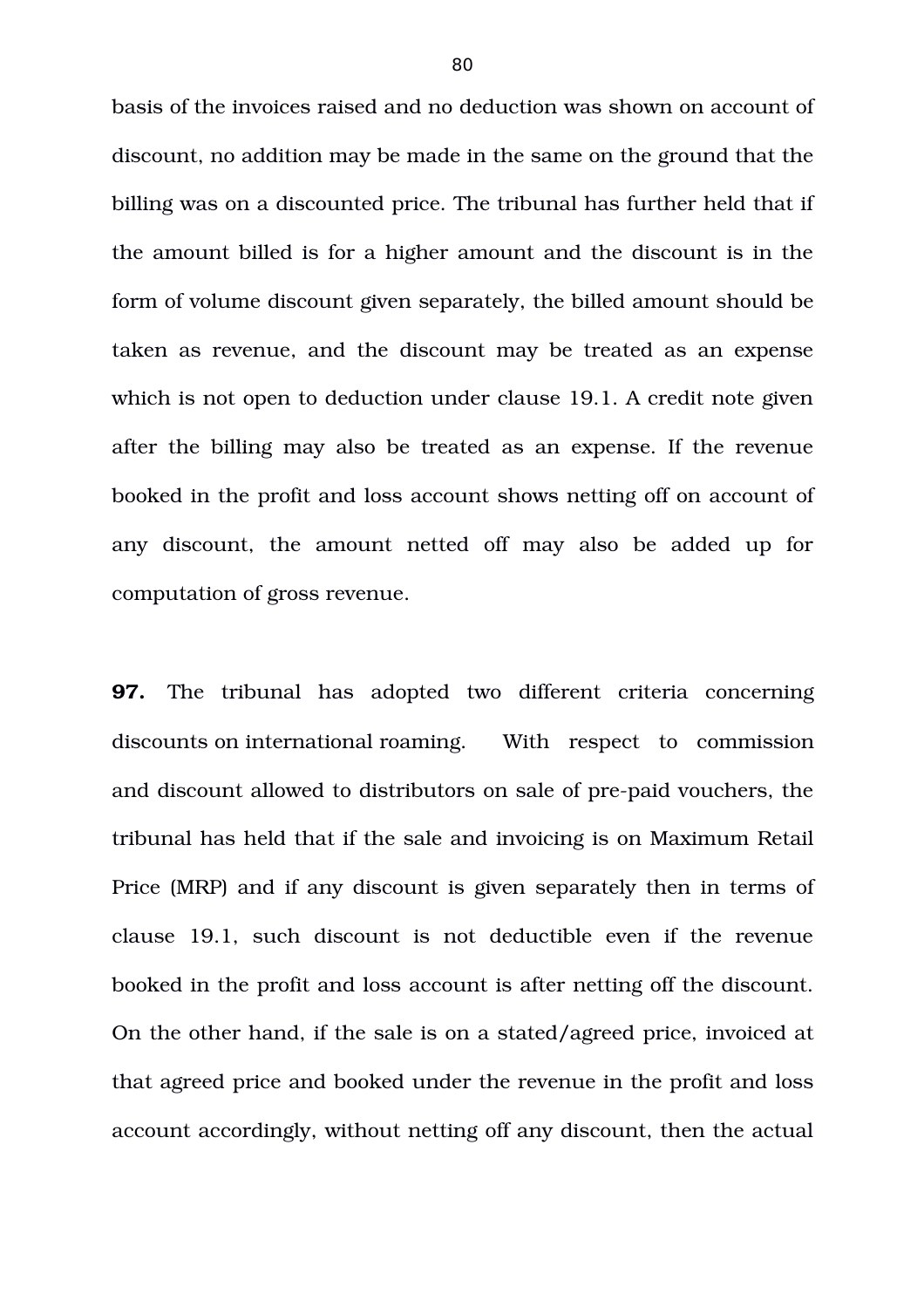selling price would be the revenue and the difference between the MRP and this selling price cannot be added to gross revenue.

**98.** Concerning goodwill waiver, discount, and rebates, the tribunal has held that under clause 19.1, the items shall form part of gross revenue without netting off any expenses. The case of licensees on this score has not been accepted. In the case of wrong billing and its revision, the correct differential amount cannot be taken as part of gross revenue.

**99.** It has been urged on behalf of licensees that the discounts are not like expenses. The treatment of discount as expenditure is contrary to the fundamental principle of accounting. Expenses are always in the form of outflow of cash. In the telecom sector, discounts are given to the customers to get the advantage of the much lesser amount. The same induce gross inflow of cash to a telecom company. Therefore, discounts can never be treated as an expenditure.

**100.** It is further submitted on behalf of the licensees that as per binding and mandatory principle of AS-9, the ICAI has declared discounts, rebates, deductions, lesser realisation of cost price are not to be treated as an expenditure. It is further submitted that an agreement between the parties determines the revenue arising on a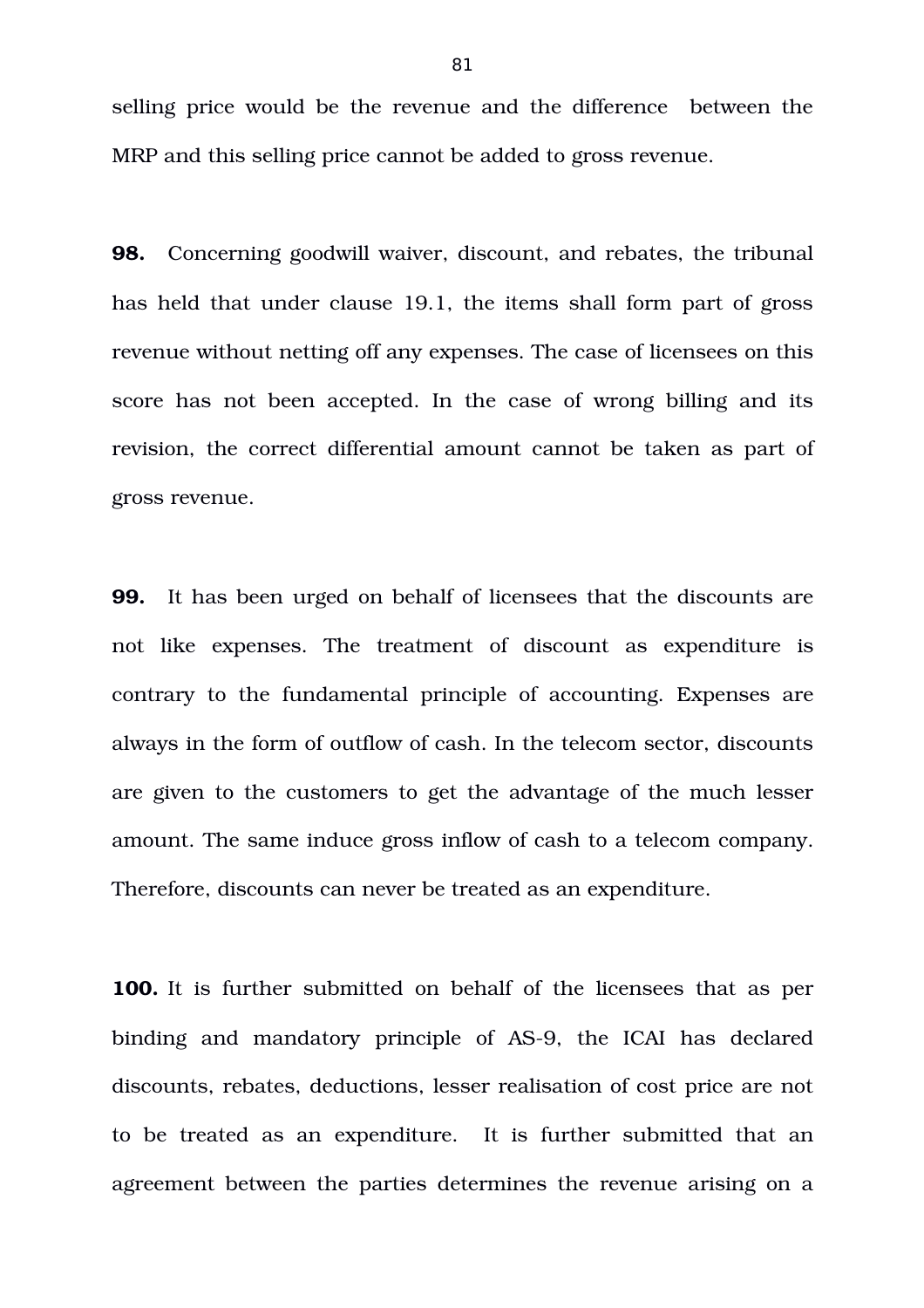transaction. It is measured at the fair value of the consideration received or receivable considering the amount of consideration. The amount of any discount or volume-based discount and volume rebates are not considered as revenue.

**101.** It is further submitted that the licensees have been given the discount that is transparently reflected in its invoice. The appellant only receives the discounted amount, which is the realised revenue or the cash inflow in their hands. The licence fee is paid on this realised amount.

**102.** It is further submitted that the licensees gives "trade discounts" and "subscriber's discount," and both are exempted from recognition as revenue for the reason that firstly as per AS-9, trade discounts are not included within the definition of revenue since they represent a reduction of cost. Guidance Note 5 on terms used in financial statements verifies that the trade discount is a reduction granted by a supplier from the list price of goods or services and the DOT in para 47 of the affidavit dated 11.7.2003 has mentioned that trade discounts shown in the invoice should not be included in gross revenue. These discounts are transparently reflected in the invoice raised on the distributor.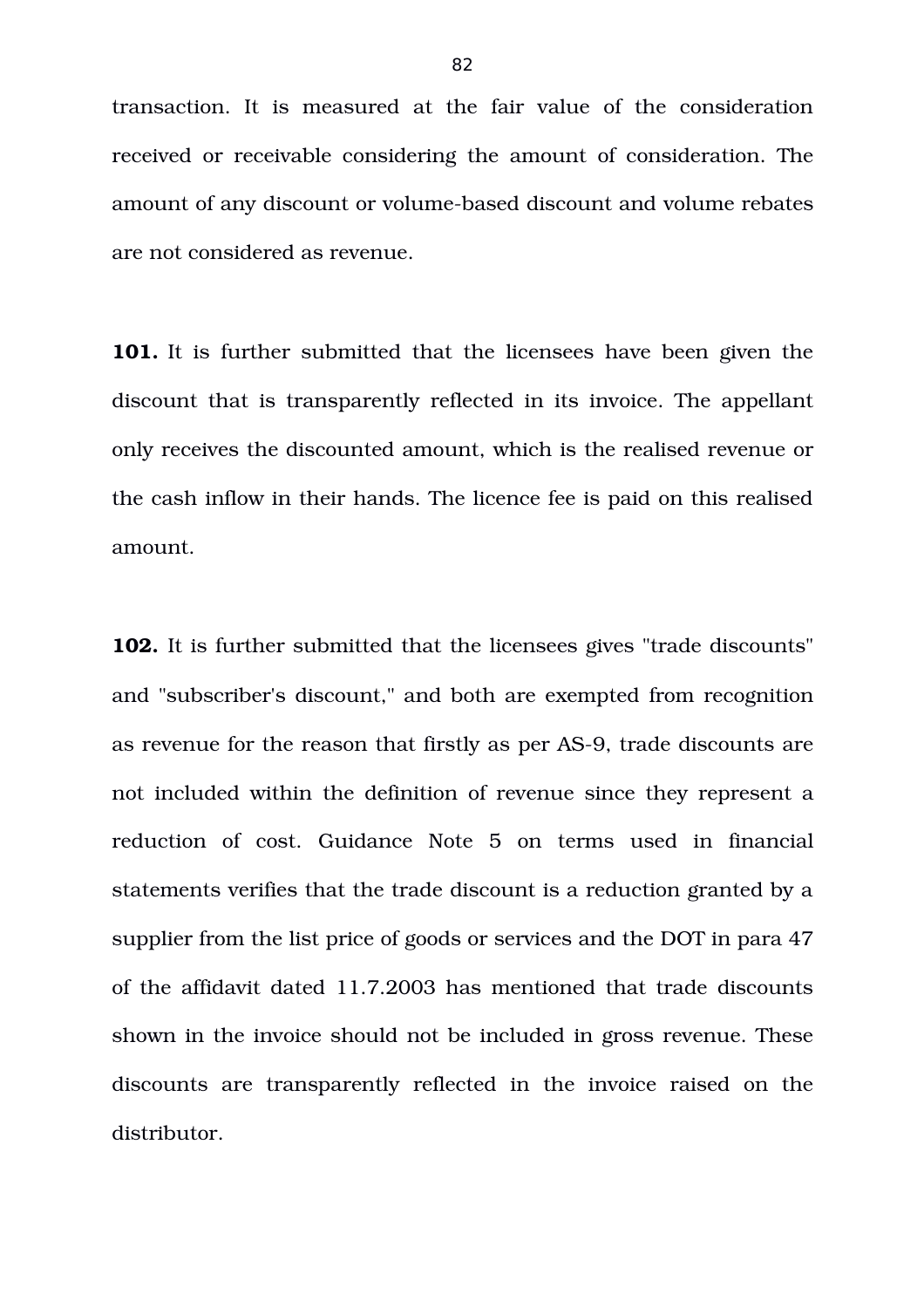**103.** Concerning the "subscriber's discount," it is submitted on behalf of the licensees that these discounts offered to the customers or subscribers are part of the tariff plan. Subscriber has a choice of different rental plans offered by the appellants, where certain discounts are offered by way of some free minutes/calls/SMS/VAS/value. Once a subscriber selects a plan, he is entering into a contract with the operator, is entitled to services and discounts, as indicated in the plan. Usually, these are in the form of free calls or additional data, and no revenue is collectible. Hence it cannot be taken into account for determining licence fee. DOT is asking for licence fee on the notional revenue for these free calls/SMS/VAS minutes/data when the appellants collect no amount on this account. These amounts of discounts are transparently reflected in the invoice raised on the subscriber as memorandum.

**104.** It is further submitted on behalf of the licensees that services are offered by the licensees and not goods. For payment of service tax, the licensees consider the gross amount charged as derived and mandated under section 67 of the Service Tax Act, 1994, which includes only the amount realised by the licensees and not the notional amount. Circular  $No.23/3/97/-S.T.$  dated  $13.10.1997$ , mandates that the service tax liability is only concerning the discounted price so received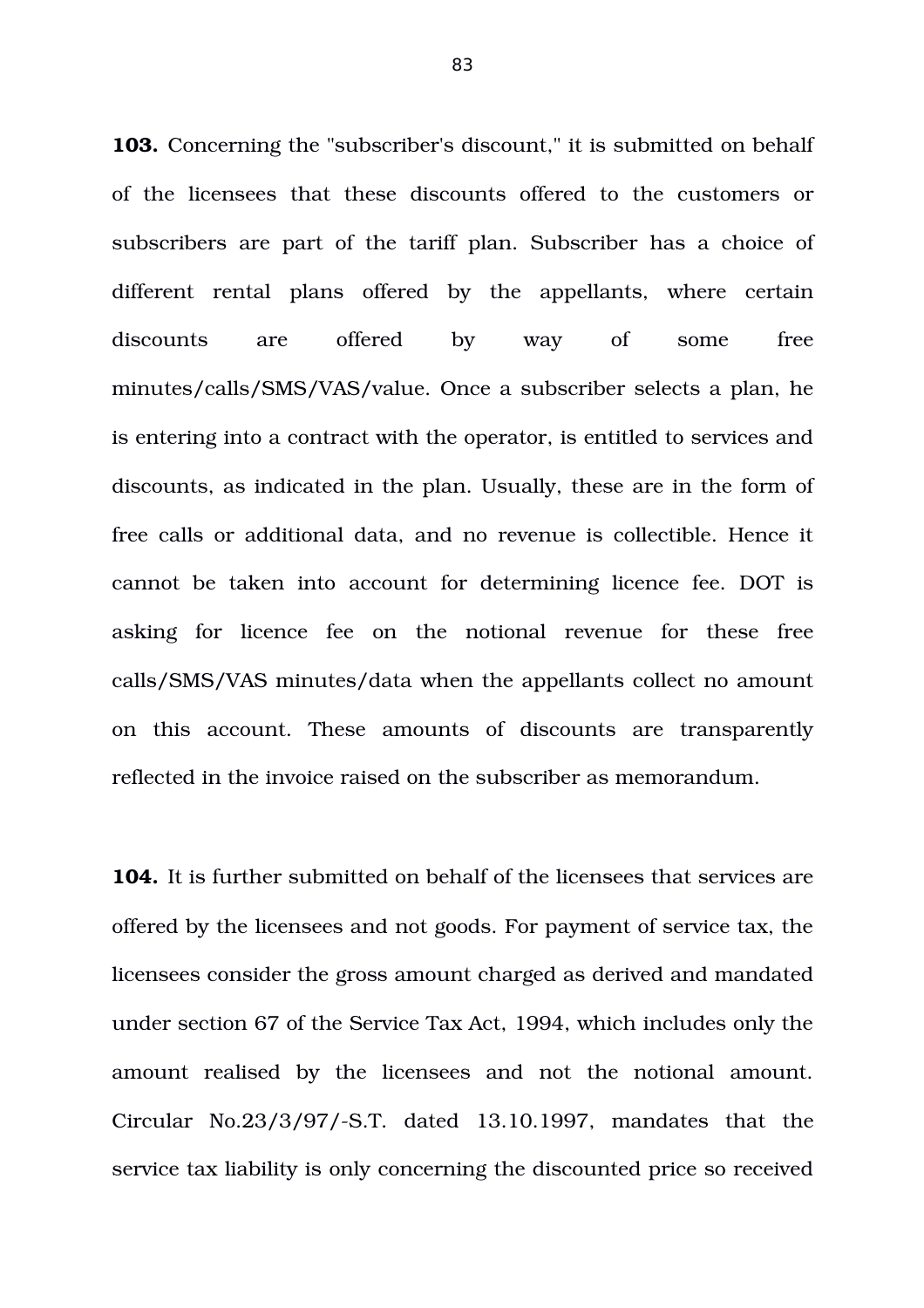by the Cellular companies. The licensees frequently offer discounts as they are used as competitive tools to increase business in the long run. Those were inevitable as there were 8 to 10 operators operating in the same geography, and the licensees had to match highly competitive prices offered, especially by new entrants. Discounts help to survive and grow business and increase revenue, which is to the advantage of DOT.

**105.** On behalf of the DOT, it has been submitted that discounts over and above the agreed charges are part of the overall commercial strategy to enhance business. Hence, these discounts are like expenses. As per definition of "gross revenue" in clause 19.1 of the agreement, it is not permissible to set off these volume-based discounts against the revenue as expenses are not permitted to be netted off, such amounts form part of revenue; otherwise, it would lead to accounting jugglery, which is very consciously avoided by purposefully drafting the AGR definition in "inclusive" terms. Otherwise, the discounts may be used by the company to reduce its costs, and the profitability of the company may remain unaffected, but the gross revenue for the computation of AGR may be reduced. As the company may make contracts with distributors and provide them with huge discounts in the form of reduced billing. To say this (i), the company may make contracts with the distributors to sell pre-paid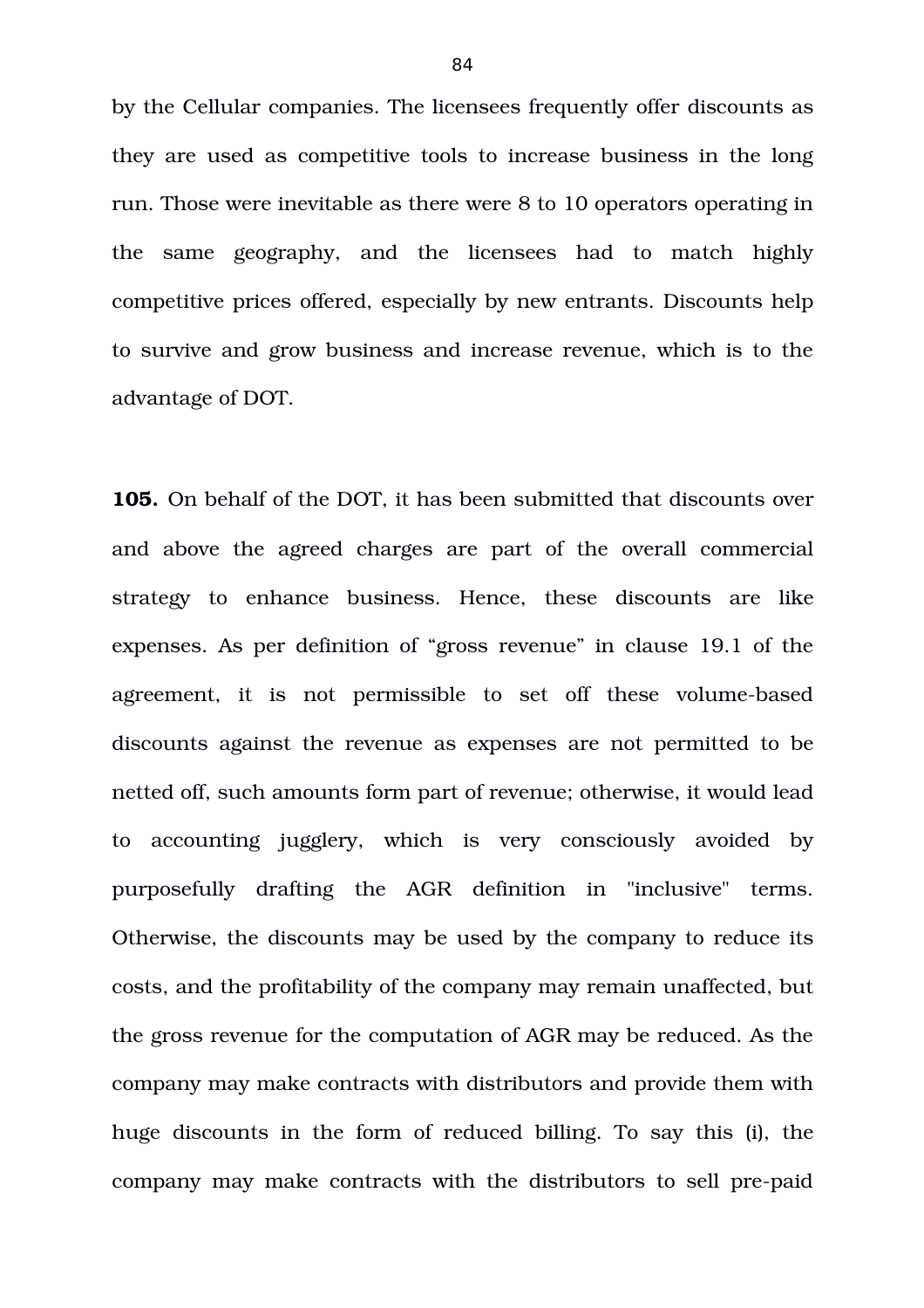vouchers of Rs.100 for Rs.70. Against the discount, the company may make with the distributors further agreement reducing the company's cost, such as the supply of contractual workforce, the printing of paper vouchers, etc. Thus, it would cause evade of the licence fee without affecting the profitability of the company. The commissions thus form part of the income. The commission is nothing but "expenses" for growth in the business of the licensees, it cannot be netted off while computing the gross revenue. The finding, to the extent it is contrary, recorded by TDSAT is derogatory to the contractual definition of gross revenue. DOT also submits that the question of discount was raised earlier in the order dated 30.8.2007 by TDSAT. This Court did not accept it; as such, it is barred by res judicata and the question as to discount on international roaming, and questions as to other discounts, were not raised before TDSAT. As such, these objections concerning discounts allowed to distributors on sale of pre-paid vouchers are barred by the principle of constructive *res judicata*.

**106.** When we consider the rival submissions it has been mentioned in the communication dated 26.7.2001 that the interest income, dividend income, value of rebates, discounts, free calls, and reimbursement from the USO funds have to be included in the adjusted gross revenue. Consequently, a prayer was made to set aside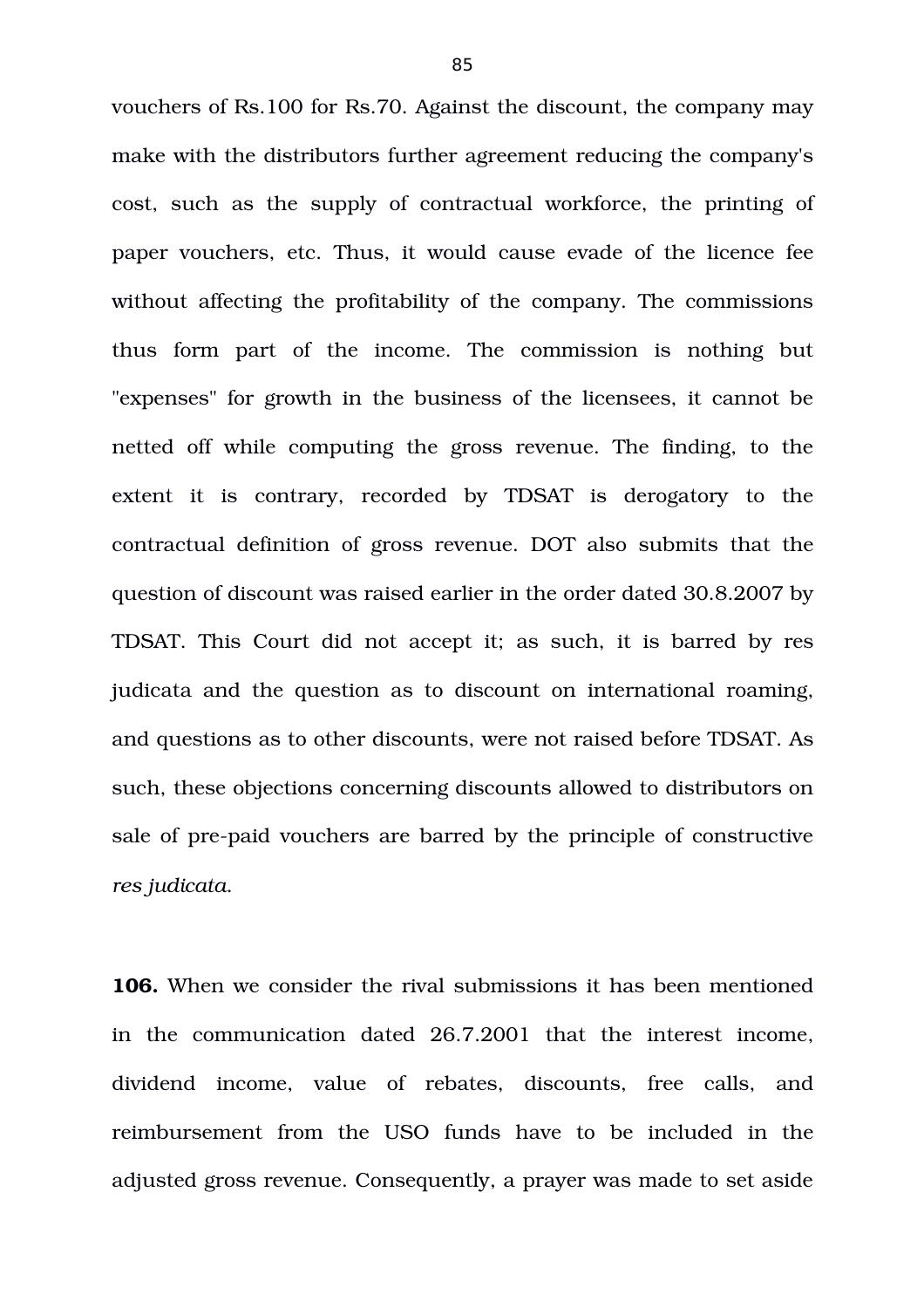the communication dated 26.7.2001 in Petition No.7 of 2003. Prayer has not been granted on the ground that the Government has not accepted the recommendations of TRAI and the decision of the Government is final, binding and conclusive as has been held by this Court in AUSPI (2011). Finding has been recorded that parties have agreed to aforesaid position as reflected in communication dated 26.7.2001.

**107.** When we ponder on the definition of "gross revenue" in clause 19.1 of the licence agreement, it is apparent that the gross revenue has to be taken into consideration without any set-off for related items of expense. Thus, the gross amount, as per the definition, is the gross revenue, without set-off, is to be taken into consideration including the discounts given. Parties understood right from the beginning that the gross revenue does not exclude discounts, commissions, rebate etc. and specific challenge made to the same had not been accepted in 2011. Now once again by the circuitous method, impermissible attempt has been made to re-write the definition of gross revenue. The definition of 'gross revenue' is independent of AS-9 as the definition of revenue in AS-9 cannot govern the definition in Clause 19.1 of the licence agreement. What has been defined in AS-9 is revenue, whereas, for a licence fee, gross revenue is the revenue. It would be greatest fallacy to say that while gross revenue has been defined in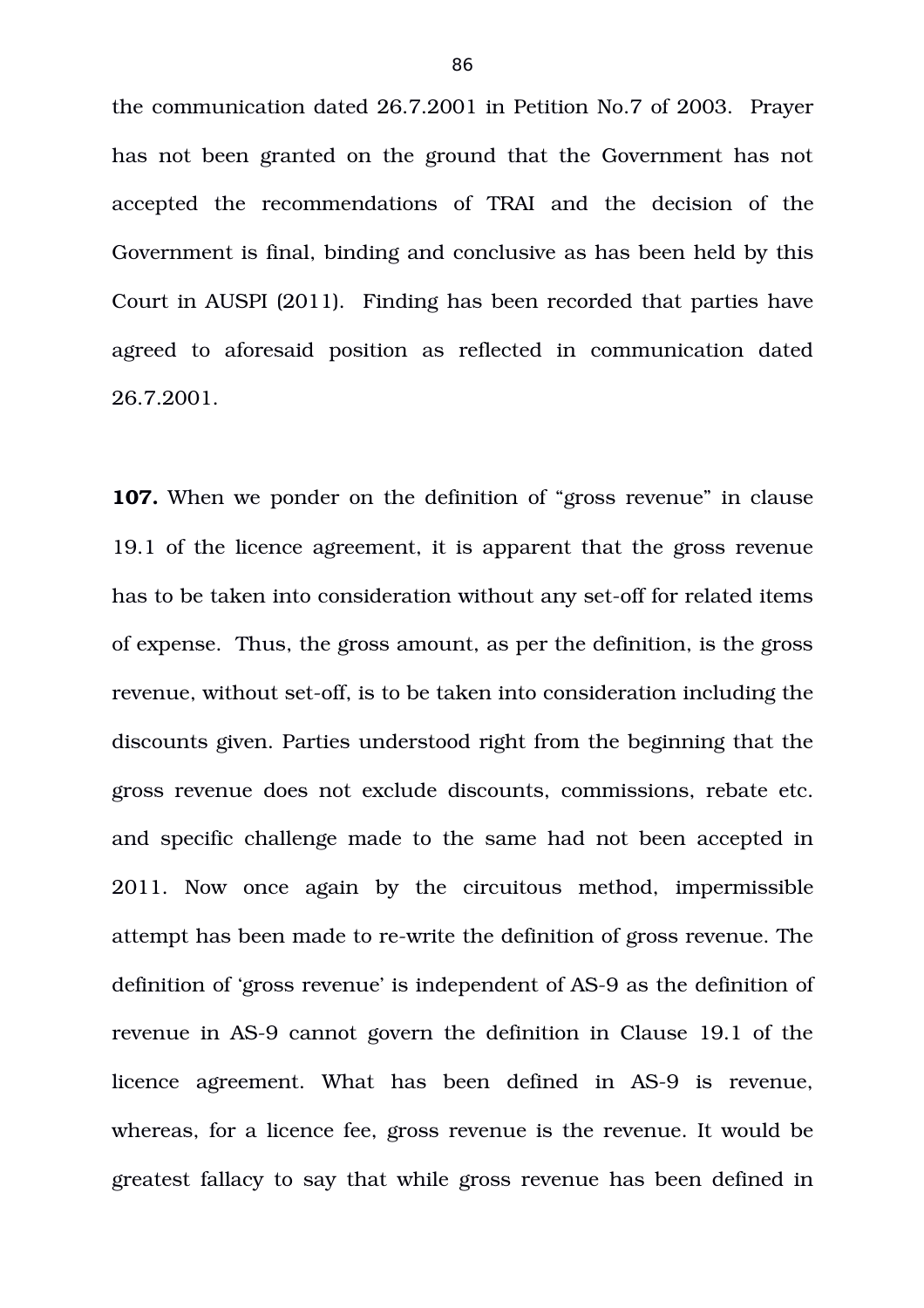Clause 19.1 of agreement, revenue has not been defined in the licence agreement. What has been defined as gross revenue is in fact broader definition of revenue and has to be taken as definition of revenue for licence agreement. An attempt has made to wriggle out of the rigour of the definition of gross revenue by banking upon the definition of revenue in AS-9 is to scuttle the effect of the previous decision in *Union of India v. AUSPI* (2011). Gross revenue as defined in agreement cannot be diluted in any manner whatsoever based on the submission mentioned above, as AS-9 is only for method of accounting and specific definition of revenue *i.e.*, gross revenue under the licence agreement has to prevail. In our considered opinion, 'gross revenue' is the revenue has been held in 2011 judgment finding is binding on parties for determination of license fees under the licence agreement and the definition of revenue in AS-9 cannot govern. Reliance upon the affidavit filed on behalf of DOT is wholly misconceived. What is the meaning of the definition of gross revenue has been finally settled inter parties vide 2011 judgment. Thus, there is no scope to entertain the misconceived submission. Though artistically designed with ingenuity, however, the same is misconceived one on in-depth scrutiny.

**108.** The submission was raised on behalf of the licensees relying upon J.K. Industries (supra) that fair value has to be taken into consideration to reduce discounts etc. The concept of fair value is not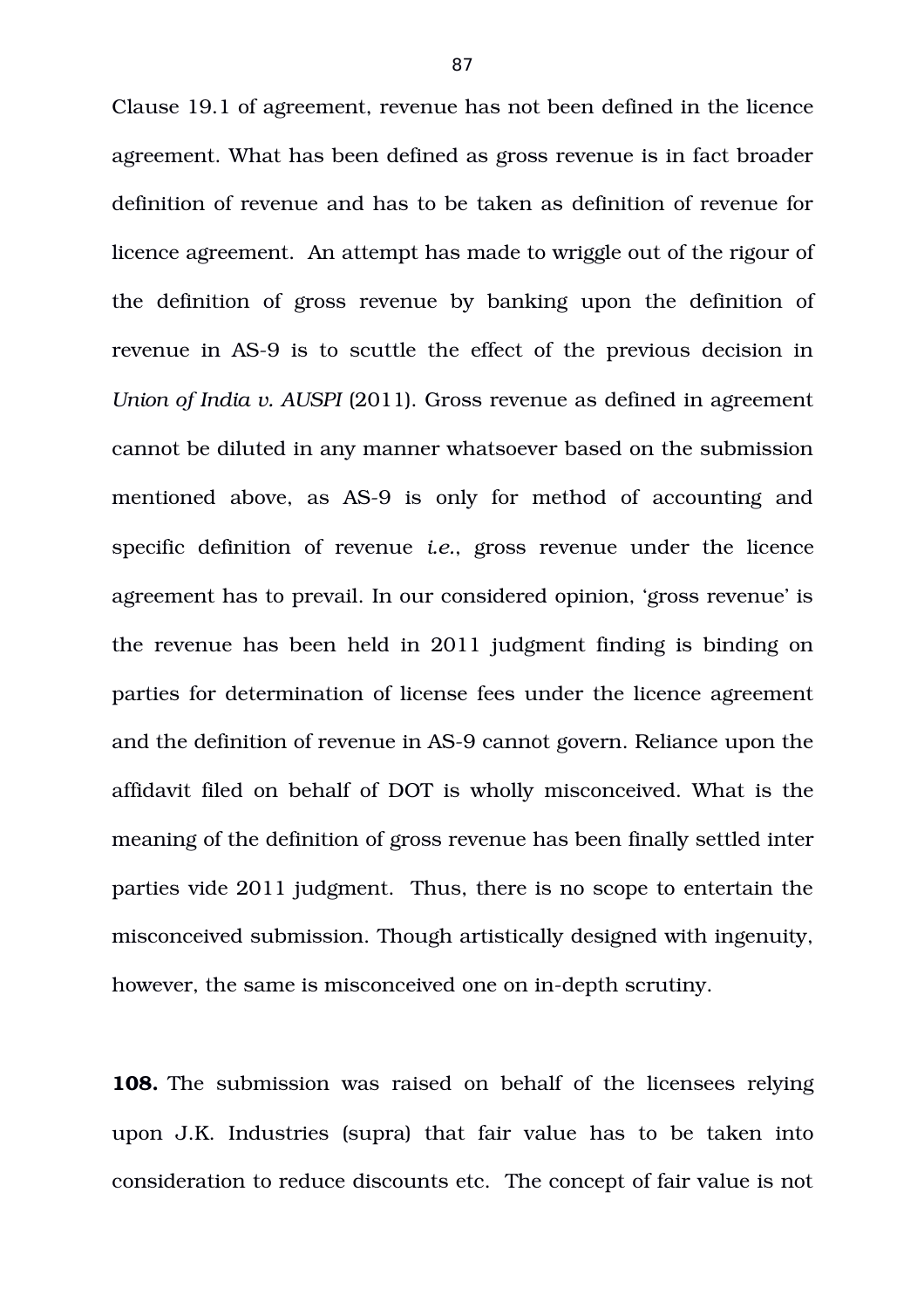the basis of Accounting Standard-9. Fair value is the operating concept of IND AS-18. In AS-9, revenue recognition is at nominal value and that the fundamental difference between the two accounting standards. Thus, the nominal value has to be taken as the one which is relevant for AS-9. Under the AS-9 regime, the revenue recognition shall be measured as the gross inflow of cash, receivables, or other consideration received. There is no concept of fair valuation under AS-9.

**109.** With the advent of modern technology, the mode of business transactions has changed. The number of online purchases and sales has been continually growing, and the techniques to retain clients online are being utilised. Unlike sales promotion schemes in the case of off-line transactions, the online transactions of sales carry cash back rewards, discount coupons, and reward points. The incentives may include cash coupons, discount coupons, cash discounts, cashback and credit points, etc. The various incentives affect the amount of revenue to be recognised. Under IND AS-18 Revenue or IND AS-115, Revenue from Contracts with Customers states that revenue shall be measured at the fair value of the consideration received or receivable after taking into account the number of various incentives provided to the customers.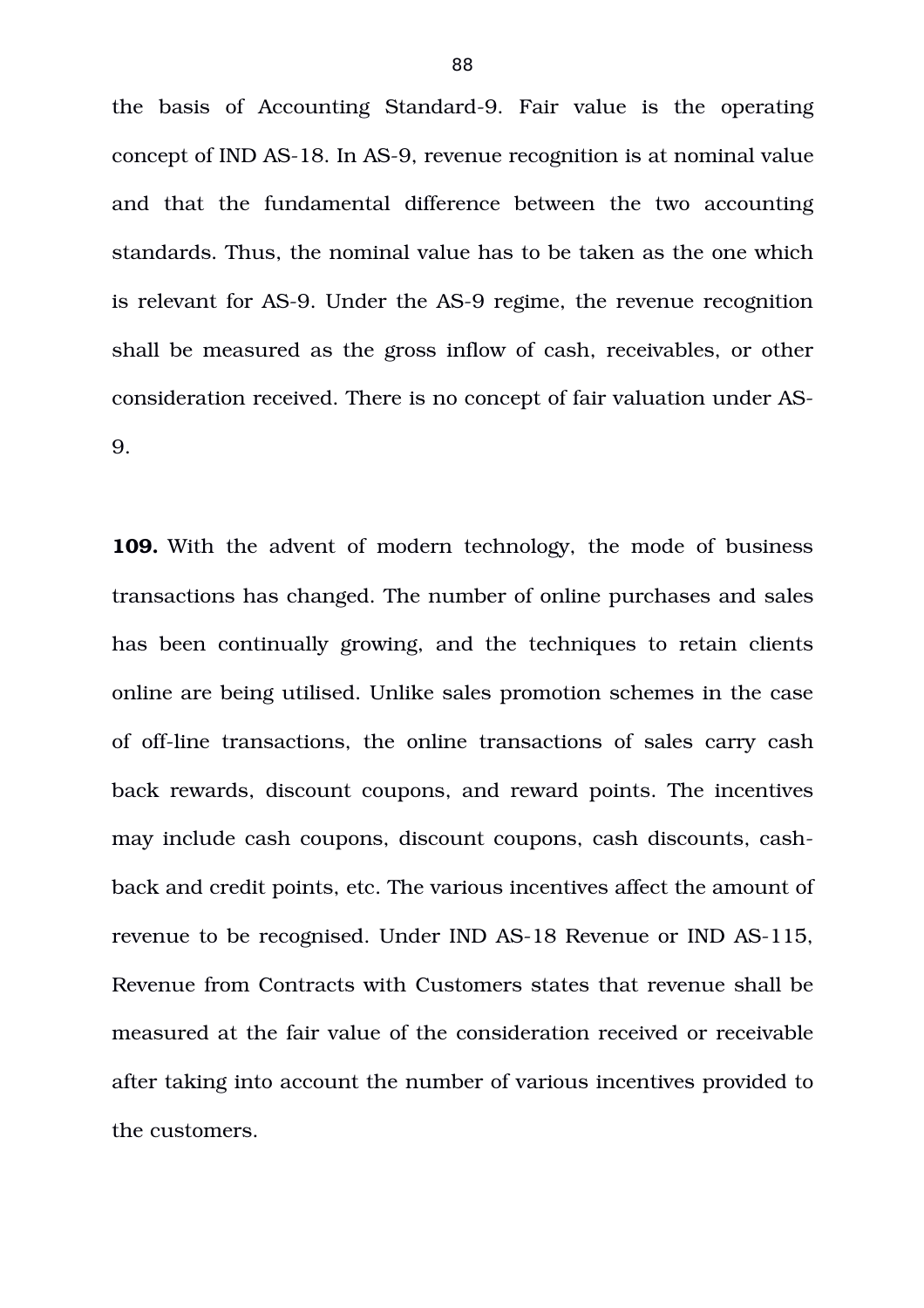**110.** Reliance has been placed on *Union of India v. Bombay Tyres International Pvt. Ltd*., (2005) 3 SCC 787, wherein this Court has observed that trade discount should be allowed to be deducted from the sale price. The decision is in the context of the Central Excise & Salt Act, 1944. The decision has no relevance to consider the concept of gross revenue under the licence agreement. Reliance has also been placed on the decision of this Court in *Deputy Commissioner of Sales Tax (Law), Board of Revenue (Taxes), Ernakulam v. M/s. Advani Oorlikon (P) Ltd*., (1980) 1 SCC 360, in which this Court considered the question of taxable turnover and the concept of sale price under the Sales Tax Act. It was held that the trade discount on catalogue price allowed by the wholesaler to the retailer is not includible in the taxable turnover. Trade discount is distinct from cash discount. A cash discount is a discount granted in consideration of prompt payment. A trade discount is a deduction from the catalogue price of goods allowed by wholesalers to retailers engaged in the trade. Reliance has also been placed on the decision of Delhi High Court in *M/s. United Exports v. Commissioner of Income Tax, Delhi* (2009) SCC Online Del 2566 rendered in the context of the provisions of section  $40-A(2)(b)$  of the Income-tax Act, 1961. Certain trade discount was given. The High Court held that the provision pertained to disallowance to an expenditure, an amount spent by the assessee as an expenditure. For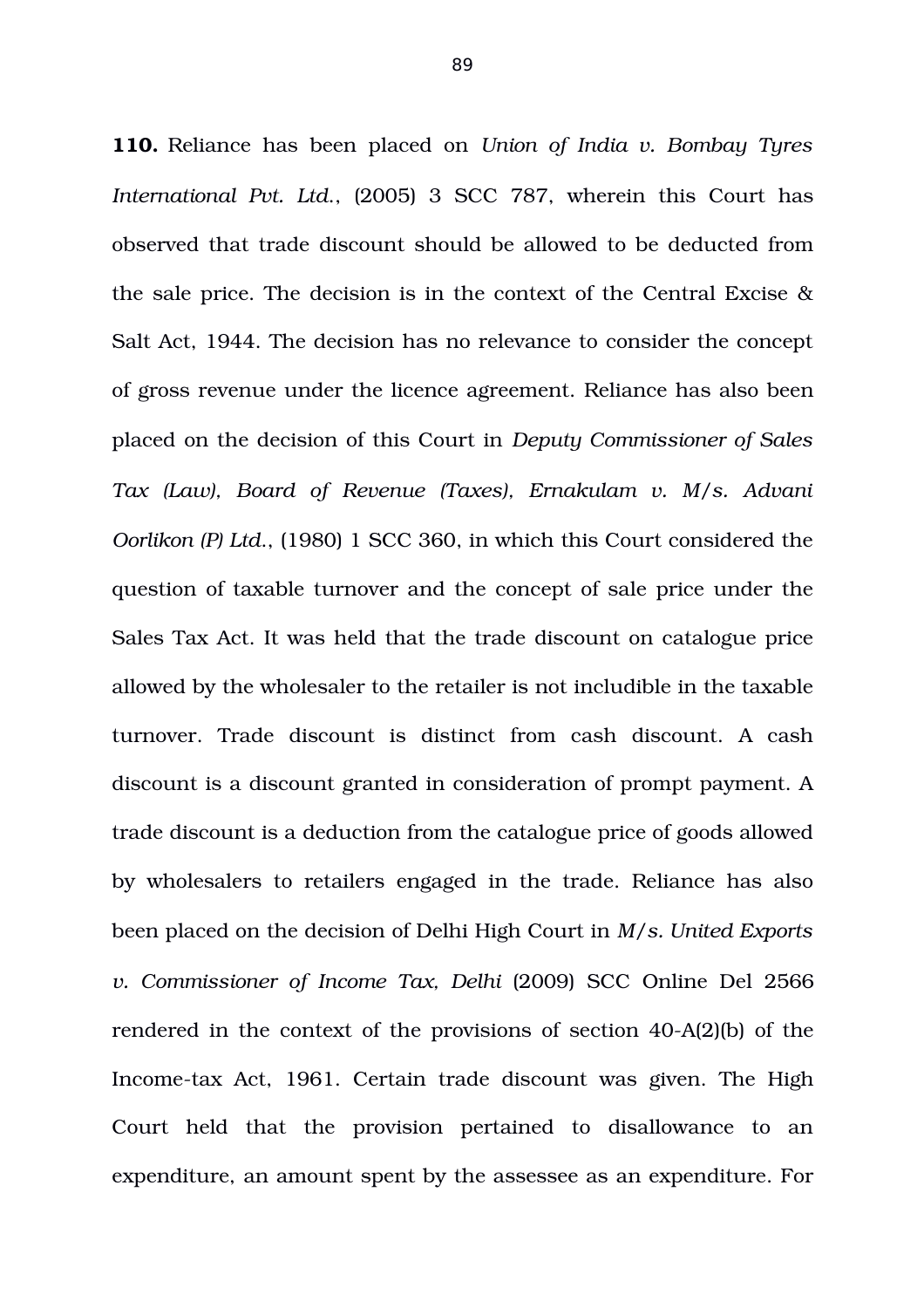that, actual payment must be made. There has to be an expenditure incurred before the provision can be said to be applicable. Trade discount was held not to be an expenditure as it is incurred for which allowance could have been claimed under section 40(A)(2). Above mentioned decisions are wholly inapplicable, given the definition of gross revenue and have been rendered in context of concerning provisions of different statutes.

**111.** Reliance has also been placed on *IFB Industries Ltd. v. State of Kerala*, (2012) 4 SCC 618. The question coming up for consideration was the discount on qualifying for deduction under Rule 9(a) of 1963 Rules. The trade discount was given for dealers on achieving a pre-set sales target. It was held that for the discount on qualifying for deduction under Rule 9(a) of the said Rules must be shown in invoice, itself and that it would not be good enough to show it employing a credit note issued after the sale. The decision is on the method of computation when discount can be allowed on sales-tax and VAT under the Kerala General Sales Tax Rules, 1963, and has no relevance. In *Commissioner of Central Excise, Madras v. Addison & Co. Ltd*., (2016) 10 SCC 56, the question of turnover discount came up for consideration under section 11-B of the Central Excise Act, 1944. It was held that trade discounts should not be disallowed because they are not payable at the time of each invoice or deducted from the

90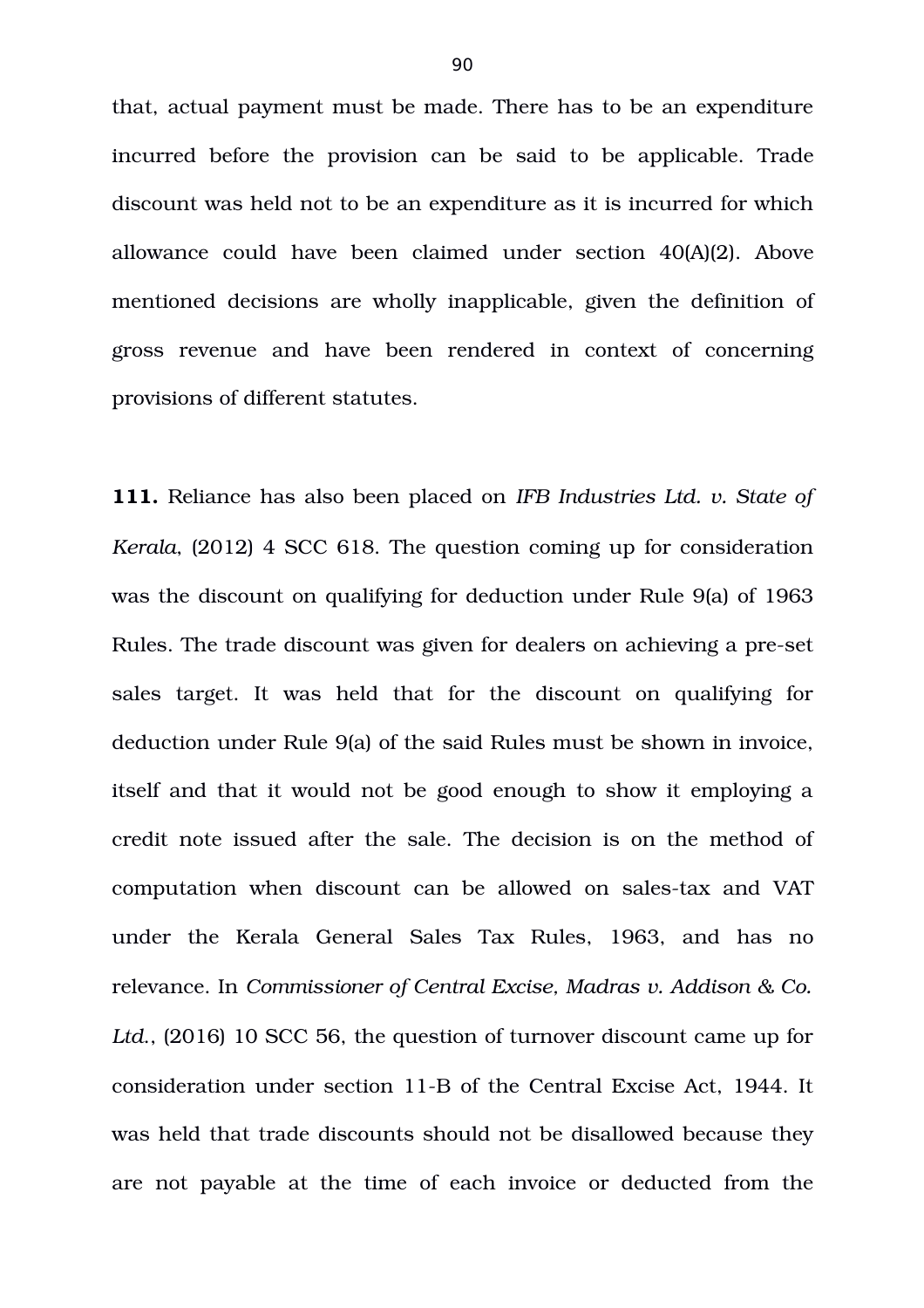invoice price. In *Southern Motors v. State of Karnataka & Ors*., (2017) 3 SCC 467, a question arose of trade discount given post-issuance of tax/sale invoice, a deduction from the sale price for computing taxable turnover when the discount was not reflected in the tax invoice or bill of sale. It was held that it has to be proved that such discounts were given. The decision was in the context of Karnataka Value Added Tax Rules, 2005. Yet in *Maya Appliances Pvt. Ltd. v. Additional Commissioner of Commercial Taxes & Ors*., (2018) 2 SCC 756 has also been relied upon where the question of computation of taxable turnover came up for consideration in the context of Karnataka Value Added Tax Act, 2003, with respect to all regular trade discounts and they are allowable as permissible deductions, if proper proof is shown.

**112.** The decisions have no relevance having been rendered under the provisions of different statutes and for construing the definition of gross revenue under the licence agreement, which has to prevail.

**113.** Reliance has been placed on service tax Circular dated 13.10.1997, which provides that service tax liability is only in respect of the discounted price so received by the Cellular companies. The question of service tax liability has no relevance for determination of licence fee for which definition has been worked out by the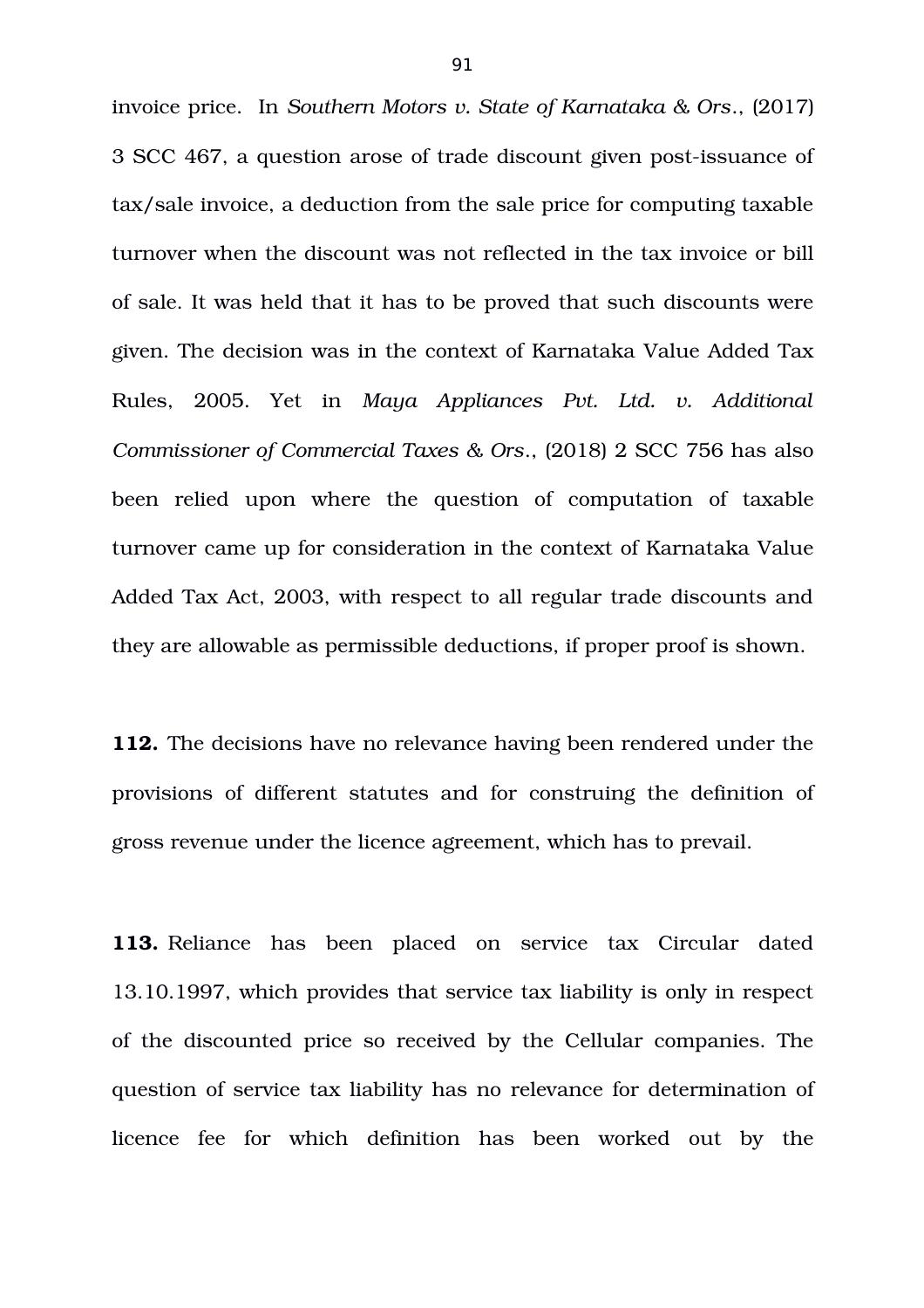Government of India, which has been agreed to by the licensees also as that was beneficial to them as compared to the fixed fee regime which prevailed earlier. They have switched over to the new regime of sharing the revenue earned by them on a percentage basis. The definition of gross revenue has the purpose behind it and was the outcome of prolonged exercise and has already been upheld, and the question cannot be reopened once over again by an indirect method.

**114.** The trade discounts cannot be deducted from the gross revenue merely on the ground that they represent a reduction of cost. The reliance by the licensees on the Guidance Note filed that discounts are reduction granted by a supplier from the list price of goods or services is of no avail owing to the definition of the gross revenue. Set off of trade discounts is not permissible under Clause 19.1 of agreement against revenue as expenses are not permitted to be netted up.

**115.** Concerning cash discount, it is apparent that cash discount may be used in various methods. It is an incentive for customers. The customer makes payment after deducting amount of cash discount, if eligible for availing of the same as per the agreement between the entity and the customer. Under AS-9, revenue is recognised at the gross amount and cash discount is regarded as an expense when the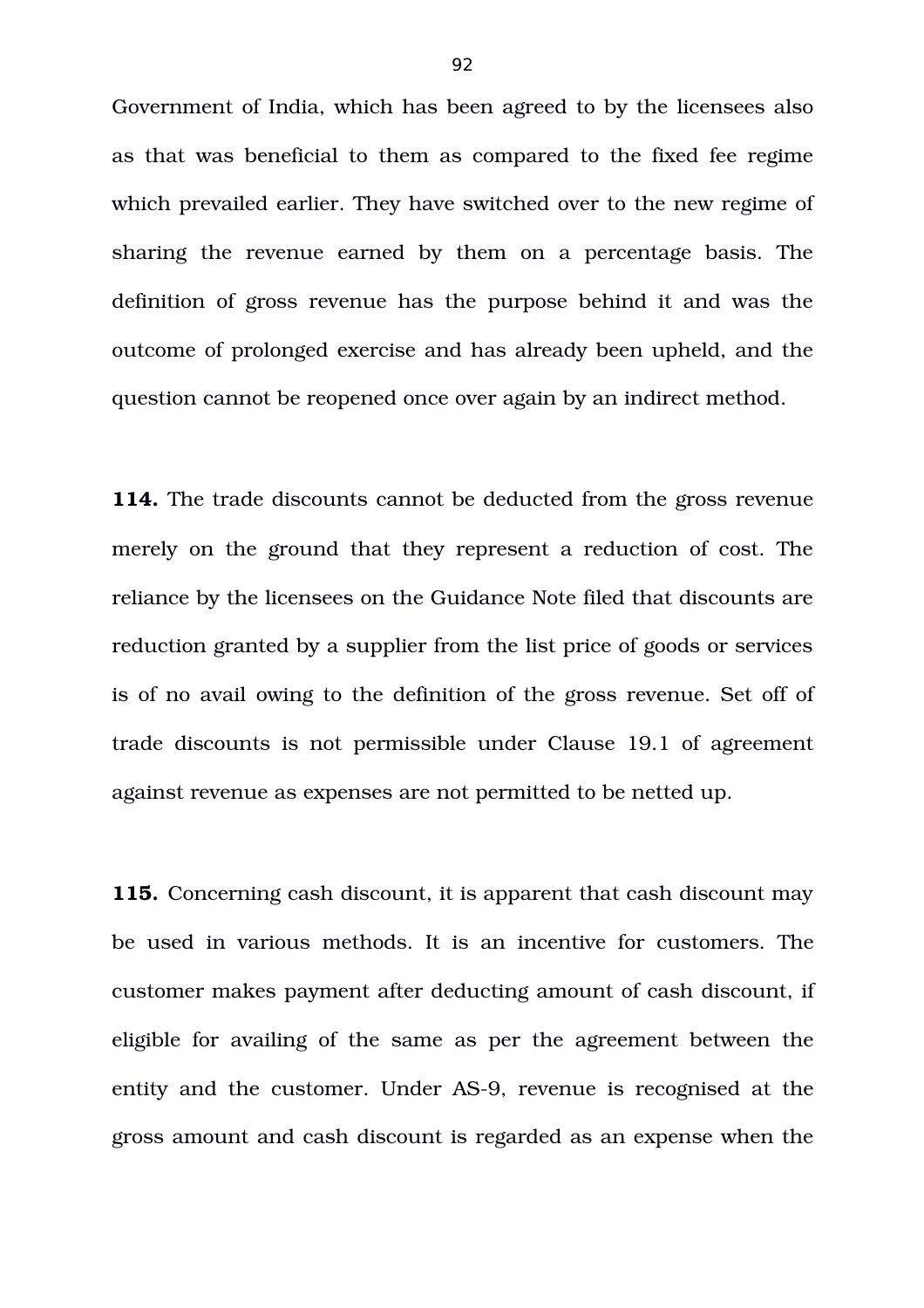seller receives the payment net off discount is not permissible. For example, if A has sold goods to Z for Rs.1000 on 90 days' credit period, but if Z pays within 50 days, a cash discount of 10% shall be provided by A. It is reasonably sure that Z to pay the amount within 15 days. In the AS regime, the revenue has to be recorded at Rs.1000, and when Z pays Rs.900, the amount of cash discount of Rs.100 will be recognised as an expense. That is the effect of the revenue to be recognised as a gross amount under AS-9. Concerning the volume-based discount, under the AS-9 regime, revenue is recognised at the gross amount received or receivable from the customers. However, the value of trade discounts and volume rebates received cannot be deducted from the gross revenue owing to the definition in clause 19.1. The subscriber's discount can also be in the form of free calls, some free minutes SMS value.

**116.** DOT has rightly asked for the licence fee on the notional revenue of free calls, SMS, VAS minutes/data. When these amounts admittedly are reflected in the invoice raised on the subscriber as memorandum, it is the gross revenue. It forms part of the gross revenue and cannot be deducted. That is what was intended by carving out the definition to make it free from litigation and accounting jugglery and to free determination of licence fee from the clutches of accounting jugglery.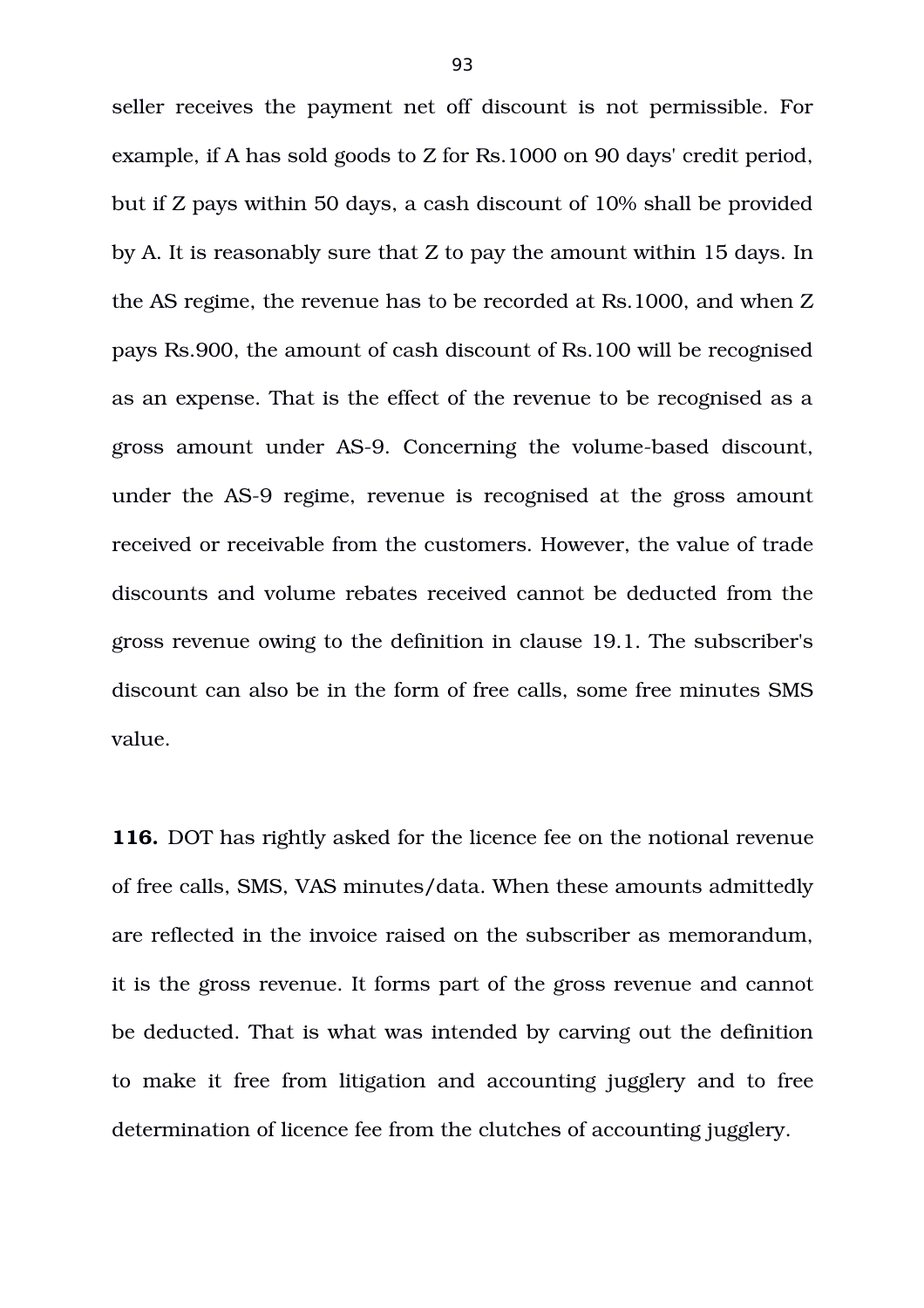117. The discounts allowed on international roaming, commission, and discount allowed to distributors on sale of pre-paid vouchers form part of the gross revenue and cannot be deducted by placing reliance on the definition of revenue and certain notes of AS-9 standards; whereas they are explicitly included in the definition of gross revenue.

**118.** As to pre-paid options, the format of statement of revenue and licence fee contained in Appendix II to Annexure-II provides in the case of pre-paid options, sale of pre-paid SIM cards including full value of components charged therein. Revenue from mobile community phone service including full value of all components charged therein has to be considered, revenue from franchisees/re-sellers including all commissions and discounts, etc. have to form part of the gross revenue. How the parties have understood and agreed to pay the gross revenue is apparent from the correspondence and letter dated 22.7.2001 and the ultimate definition mentioned in the licence agreement Clause 19.1 and rejection of TRAI's recommendations by the Government.

**119.** The TDSAT has erred in holding that if the discounts are in the form of reduced billing, no addition to be made in the gross revenue. It would mean violating the definition of gross revenue where no set-off is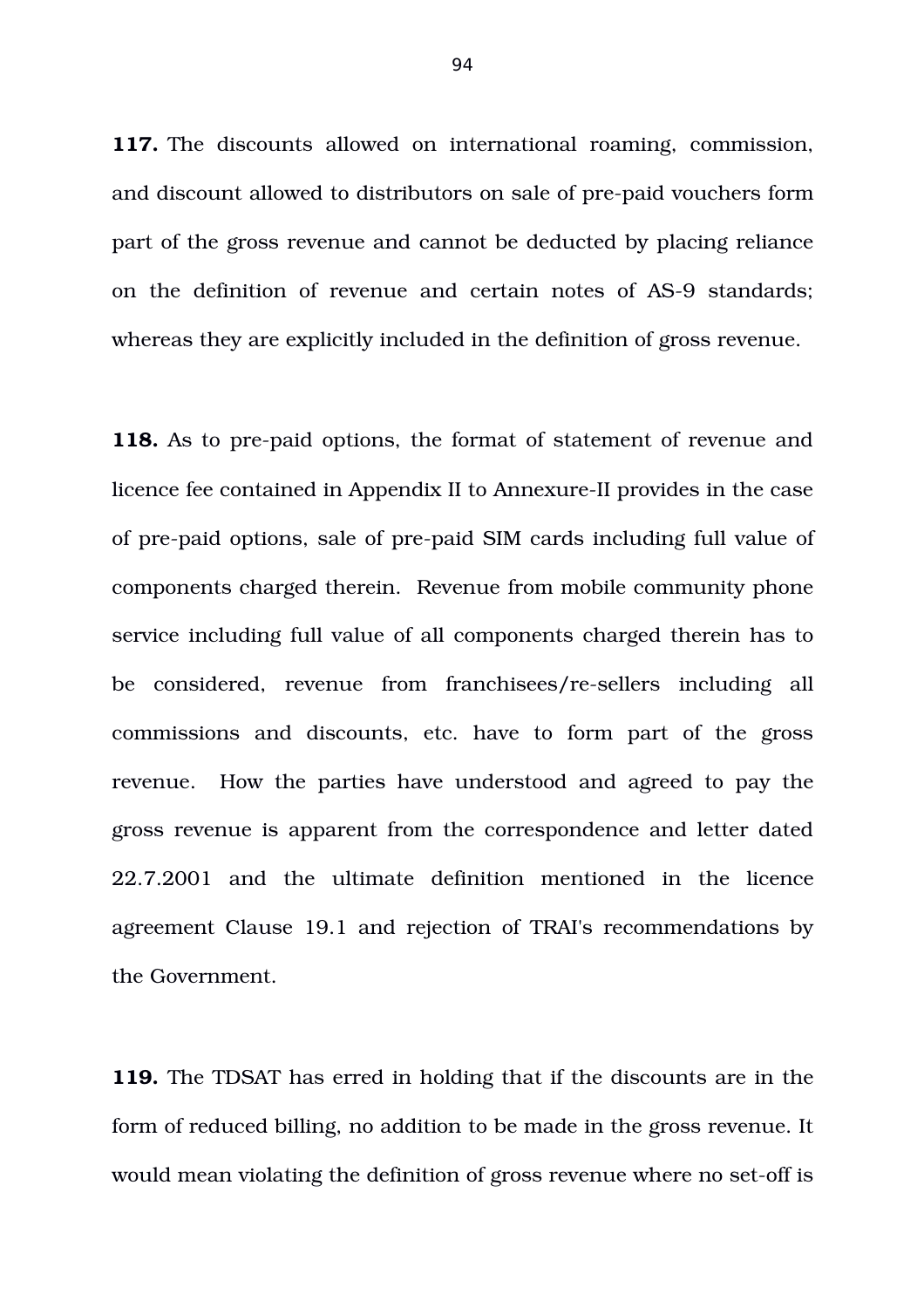permitted. It is rightly submitted by DOT that discounts over and above the agreed charges are part of overall commercial strategy to enhance the business, and hence, these discounts are like expenses. Expenses are not permitted to be net off under clause 19.1 from the gross revenue under the licence agreement. Similarly, the TDSAT has erred in holding and giving a finding concerning commission and discounts if the invoice is at a discounted price, which is at Rs.90 instead of Rs.100. For the same reason, the finding of TDSAT is not sustainable.

**120.** The TDSAT has rejected the case of the licensees. Where the bill is for a higher amount and the discount is in the form of volume discount given separately, the billed amount should be taken as the revenue, and the discount may be treated as an expense. That part of the finding is not disturbed. However, for all discounts and commissions allowed on international roaming, and to distributors on sale of pre-paid vouchers, trade discounts, subscribers' discounts, and volume rebates form part of gross revenue.

**121.** It has also been submitted on behalf of the licensees that offering discounts is frequently used to increase business in the long run/term. These are inevitable as there were  $8$  to  $10$  operators

95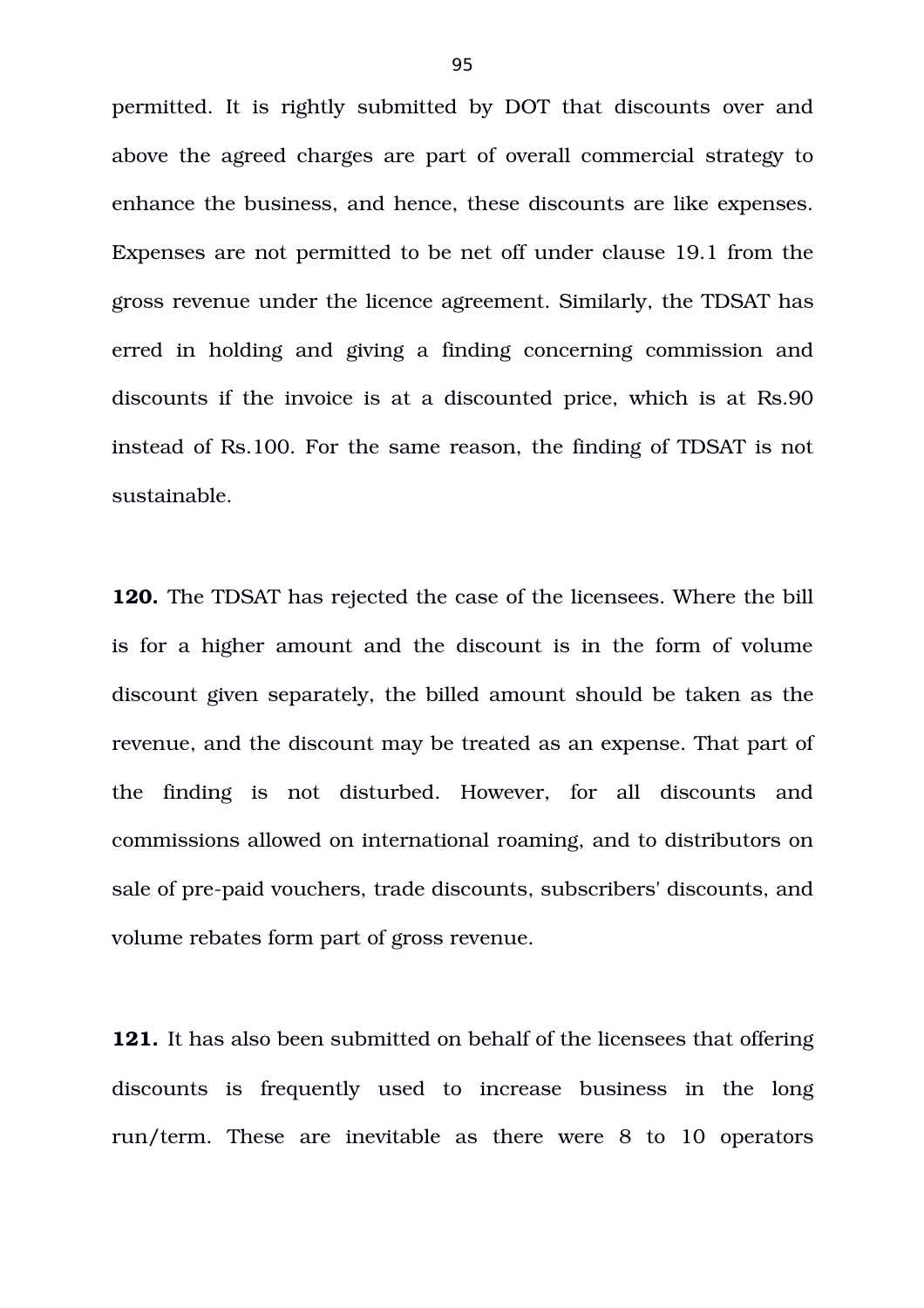operating in the same geography at highly competitive prices. Discounts help to survive and grow business and augment revenue. Thus it is in the nature of expense for earning the profit and by this method it is admitted that business has grown and there is an increase in revenue, hence the same being part of the commercial strategy to enhance the business, it has to be treated in the nature of expense and cannot be deducted from gross revenue.

**122.** Thus, we have no hesitation to reject the claim for various forms of discounts, commissions, pre-paid vouchers, goodwill waiver etc., raised on behalf of the licensees and set aside the finding of the TDSAT to the extent it is contrary to the stand taken by DOT, and we hold that all discounts and commission etc. as discussed form part of the gross revenue for the purpose of payment of licence fee.

# **In re: Gains arising out of Foreign Exchange Fluctuations:**

**123.** The telecom service providers have transactions of purchasing equipments or settling roaming charges etc. in foreign currency. The change in exchange rate vis-à-vis a foreign currency from the date of transaction to the time of settlement may cause gain or loss based upon the fluctuations in the exchange rate of rupee. TDSAT in the 2007 judgment held that the fluctuations in the foreign exchange rate have nothing to do with the licensed activities of the telecom service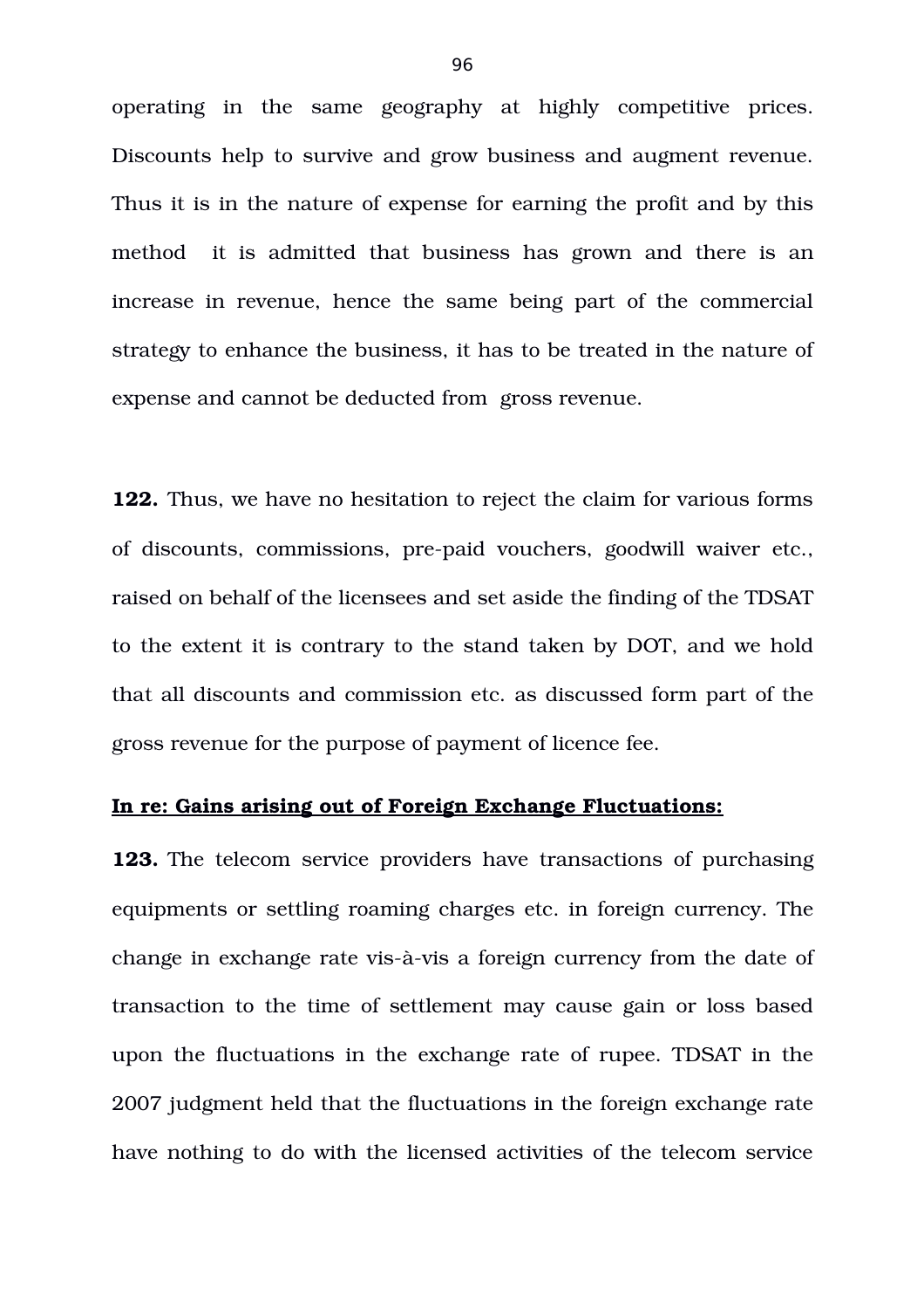providers. The TDSAT in the impugned judgment and order in 2015 has held that foreign exchange gains are of two types. The reduction in liability towards payment for purchase of capital goods from pre-paid and payment of charges or outroamers and secondly in receipt from inroamer. In the first case, there is a decrease in cost, which cannot be taken as revenue for the purpose of determining AGR. In case of reduction, payment of charges for outroaming the reduction is allowed only on payment basis. Therefore, the difference between accrual and paid basis cannot be taken as revenue for AGR calculation, and in the second case, revenue is recorded on accrual basis. Any charges till payment is made, are notional income, which cannot be taken as revenue for AGR basis. On actual payment since no discount is given and the actual receipt is less, no licence fee should be charged if the same is more. Thus, any gain or loss due to foreign exchange fluctuations will have no bearing on the licence fee.

**124.** The DOT submits that the mandate of the definition of gross revenue has been ignored. The gain from foreign exchange fluctuation is to be taken into the calculation of adjusted gross revenue, the income is understood as an increase in economic benefits in the form of inflows from the enhancement of assets or decreases in liability that result in increase in equity. The definition of income covers both revenue and gains. The gains from foreign exchange fluctuations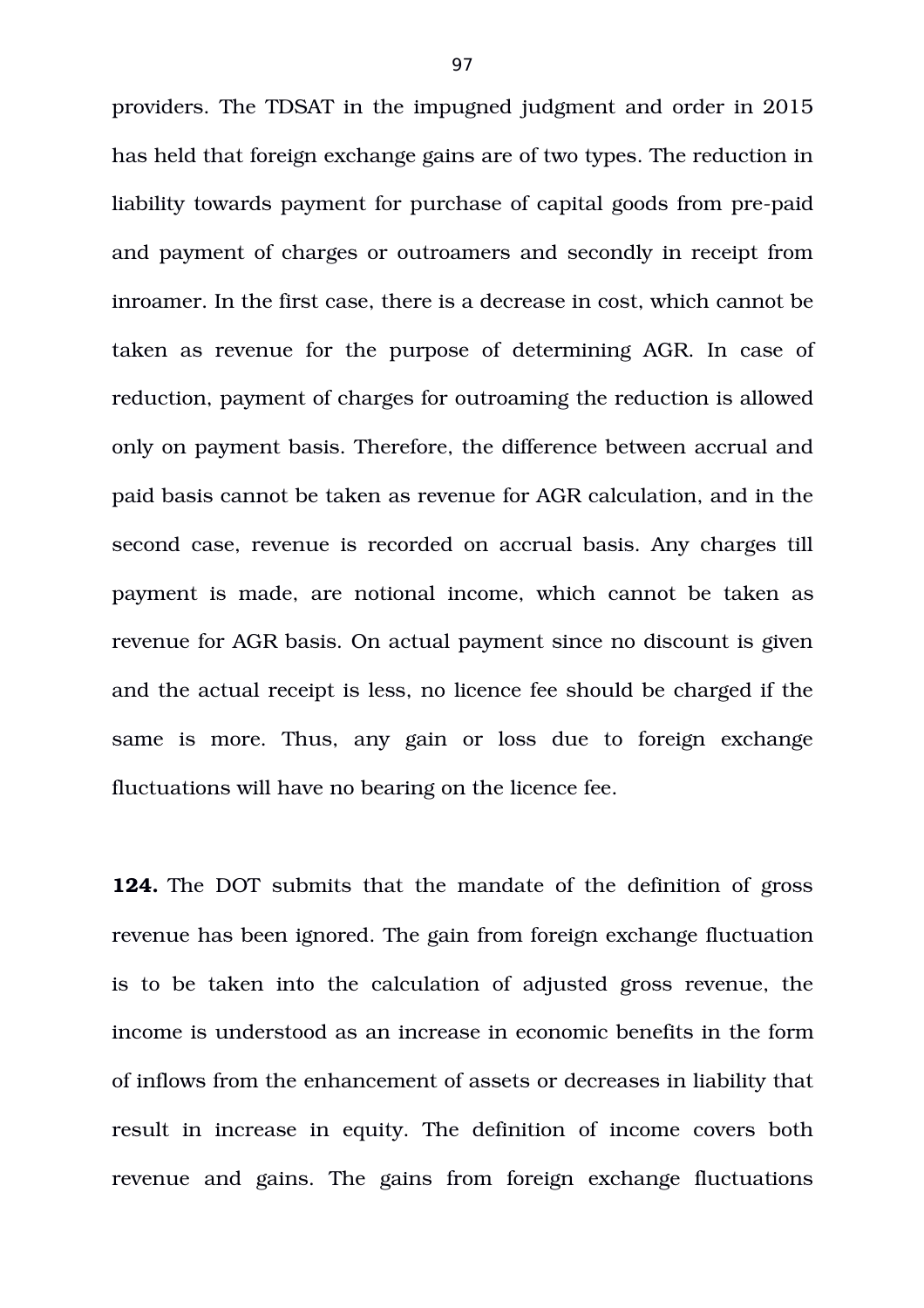should be added without any net off against the losses, and these should be on accrual basis.

**125.** It is submitted on behalf of licensees that DOT is trying to confuse the revenue with income. The foreign exchange fluctuation gain is unrealised gain and is purely notional, and no flow of revenue takes place. AS-11 mandates the reporting of foreign currency in the balance-sheet at the prevailing foreign exchange rate. The difference in exchange variation between the transaction date and the year-end rates is booked as an unrealised exchange of gain or loss. The transactions denominated in foreign currency are recorded at the exchange rate prevailing at the time of transaction and realised. As such, gain or loss results when there is a change in the exchange rate between the transaction date and date of settlement of items.

**126.** It is further submitted on behalf of the licensees that notional gains are not inflows of cash and do not represent revenue. When there is neither accrual nor receipt of income, no revenue can be said to have resulted. A higher cost of an asset shown in the books on account of a higher foreign exchange rate may be reduced to reflect the current foreign exchange rate and does not result in any revenue received or receivable by the appellant. If forex gain is on any item of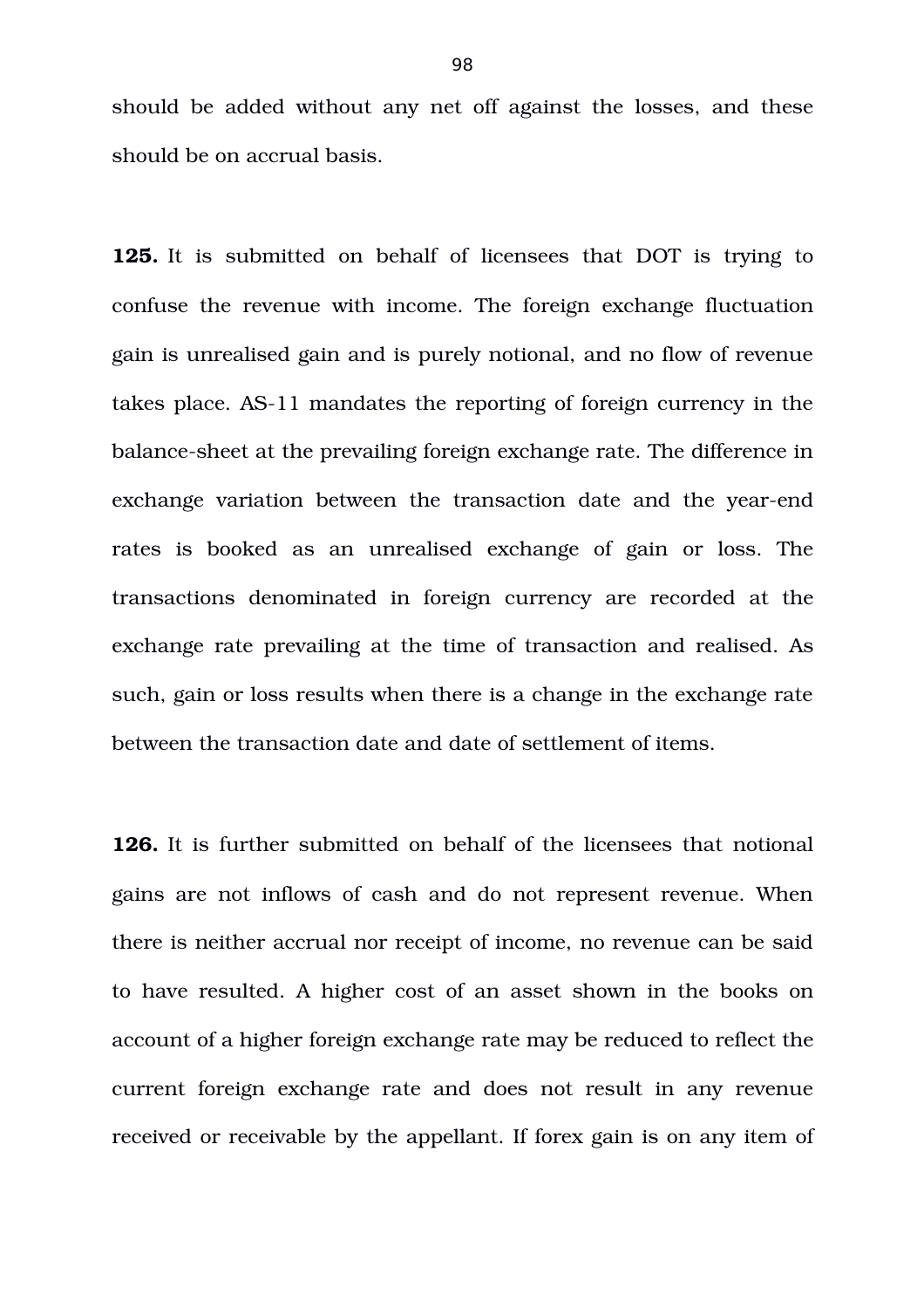expenditure, then it should not enter calculation of gross revenue as expenses are not deductible while calculating gross revenue. It is further submitted that Para 3(iii) of AS-9 expressly excludes the realised or unrealised gains resulting from changes in foreign exchange rates and adjustment arising on the transaction of foreign currency financial statements.

**127.** When we consider the rival submissions, it is apparent that there can be realised as well as unrealised foreign exchange gains/losses which may differ depending on whether or not the transaction has been completed by the end of the accounting period. The realised gains or losses are the gains or losses that have been achieved. It means that the customer has already settled the invoice before the close of the accounting period. For example, to say a customer purchased items worth \$1000 from a foreign seller based abroad, and the invoice is valued at \$1100 at the invoice rate. When customer settles the invoice after a few days, say four weeks, after the date invoice was sent, and the invoice is valued at \$1200 when converted to US dollars at the current exchange rate. It means that the seller will have a realised gain of \$100. The foreign currency gain is recorded in the income section of the income statement. Unrealised gain or loss results when the invoice is settled, but in case the customer fails to pay the invoice by the close of the accounting period. The seller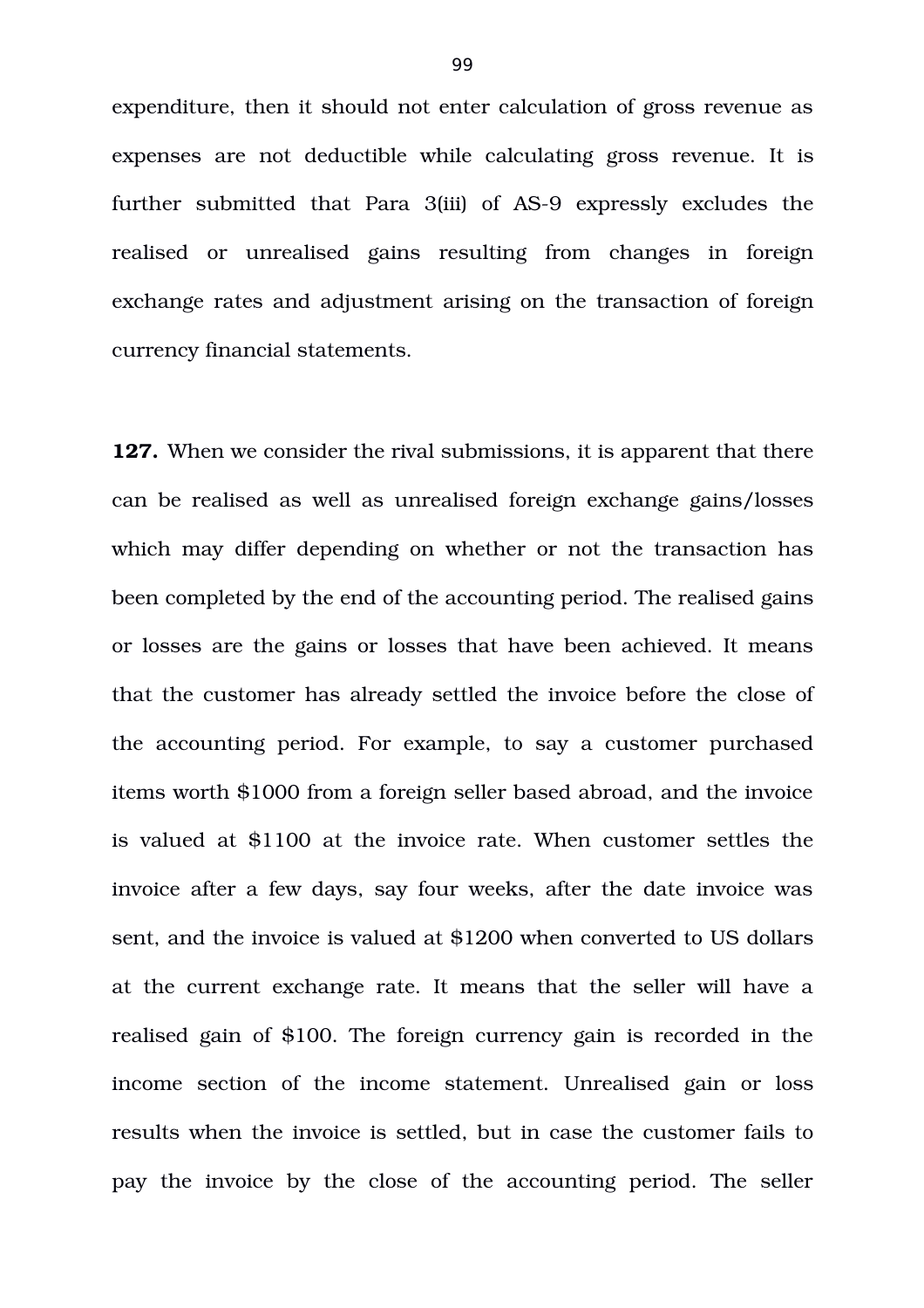calculates the gains or losses that would be earned if the customer paid the invoice at the end of the accounting period. While preparing a financial statement, a transaction will be recorded as an unrealised loss of \$100 in case the value of the invoice was \$200. On the last date of the accounting period, the invoice is valued at \$100. Thus, the unrealised loss will be of \$100. The unrealised gain or loss is recorded in the balance-sheet. When preparing the actual financial statement, companies are required to report the transaction in the home currency to make it easy to understand all the financial reports. It means that all transactions carried out in foreign currency must be converted to the home currency at the current exchange rate when the business recognises the transaction. The exchange difference which arises on reporting the mandatory items at the rate different from the ones at which they are recorded initially, must be recognised rate as an income or an expense. Thus, gain from foreign exchange fluctuation is to be taken in the calculation of AGR, and that is the actual revenue and cannot be ignored.

**128.** Similarly, gain from foreign exchange fluctuation should be added on accrual basis. If later on, the amount has to be spent on the purchase of equipment or settling roaming charges in foreign currency, that is also a gain and results in economic benefit and has to be accounted for while working out the gross revenue as a decrease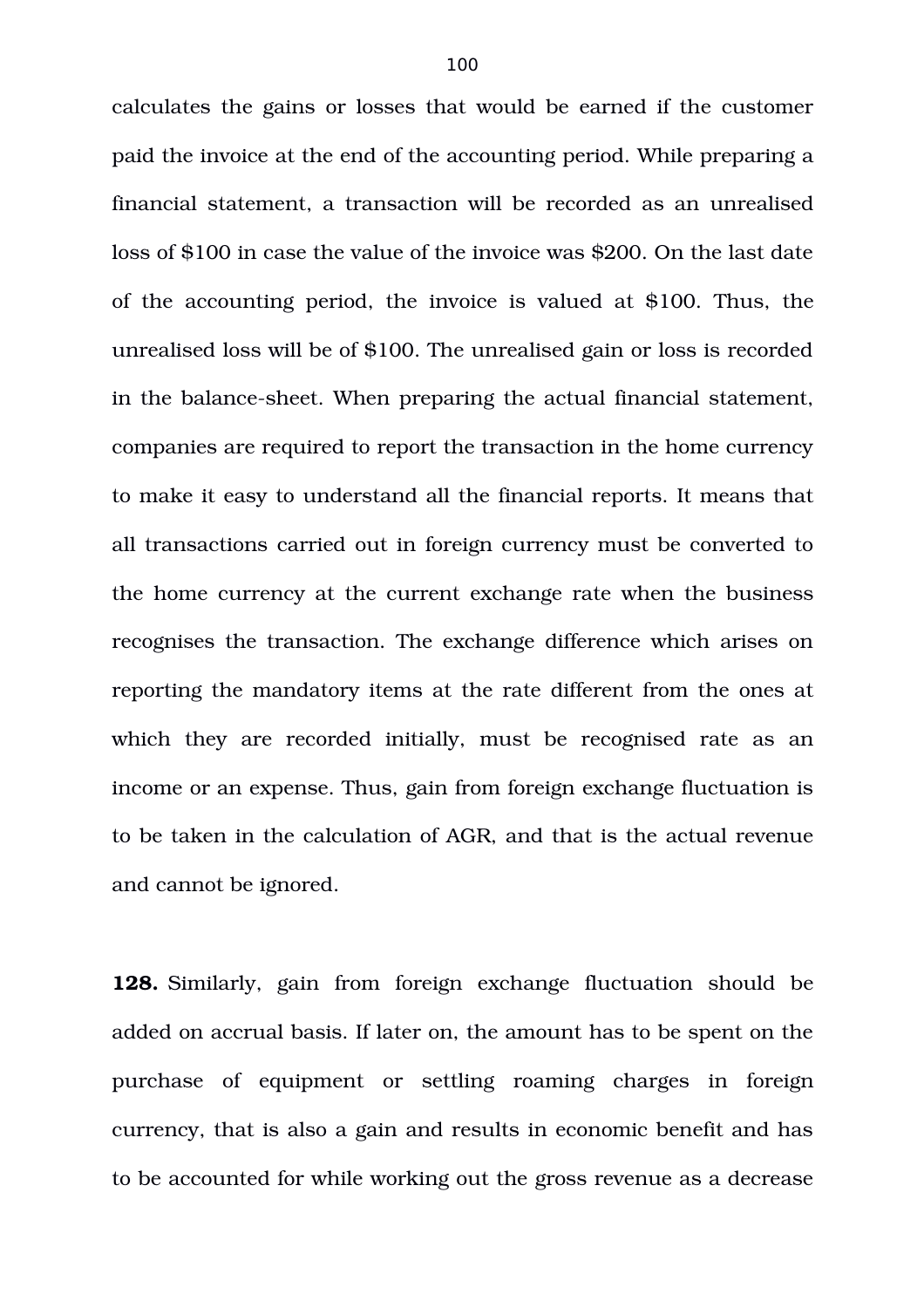in liability would be gain. Whatever may be the expenditure, whether it has increased or decreased, must be accounted for as it forms part of the gross revenue.

**129.** In the definition of gross revenue, any other miscellaneous revenue is included, and when once the item has to be shown in the balance-sheet or profit and loss account, obviously, it has to be accounted for gross revenue, even as a notional figure. Once the amount is receivable, it has to be taken as part of gross revenue. The finding to the contrary recorded by the TDSAT is thus liable to be set aside. Whether the amount is paid for the purchase of equipment, it has to be accounted for and must be accounted for as per the value spent on the date of the banking transaction, which cannot be ignored. Thus, the gains from foreign exchange fluctuations have to be added in the computation of gross revenue, otherwise, the benefit which is accruing will be ignored. Where profit or loss arises on account of appreciation of foreign currency, such gain or loss has to form part of profit from the business or loss. Whether it is profit or loss on account of trading or on account of asset, it has to form part of profit and loss account, thus, it has to account for gross revenue. The fluctuation in the foreign currency has to be accounted for in the account at the time when the amount is received or at the end of the accounting year. Thus, there is no escape from the conclusion that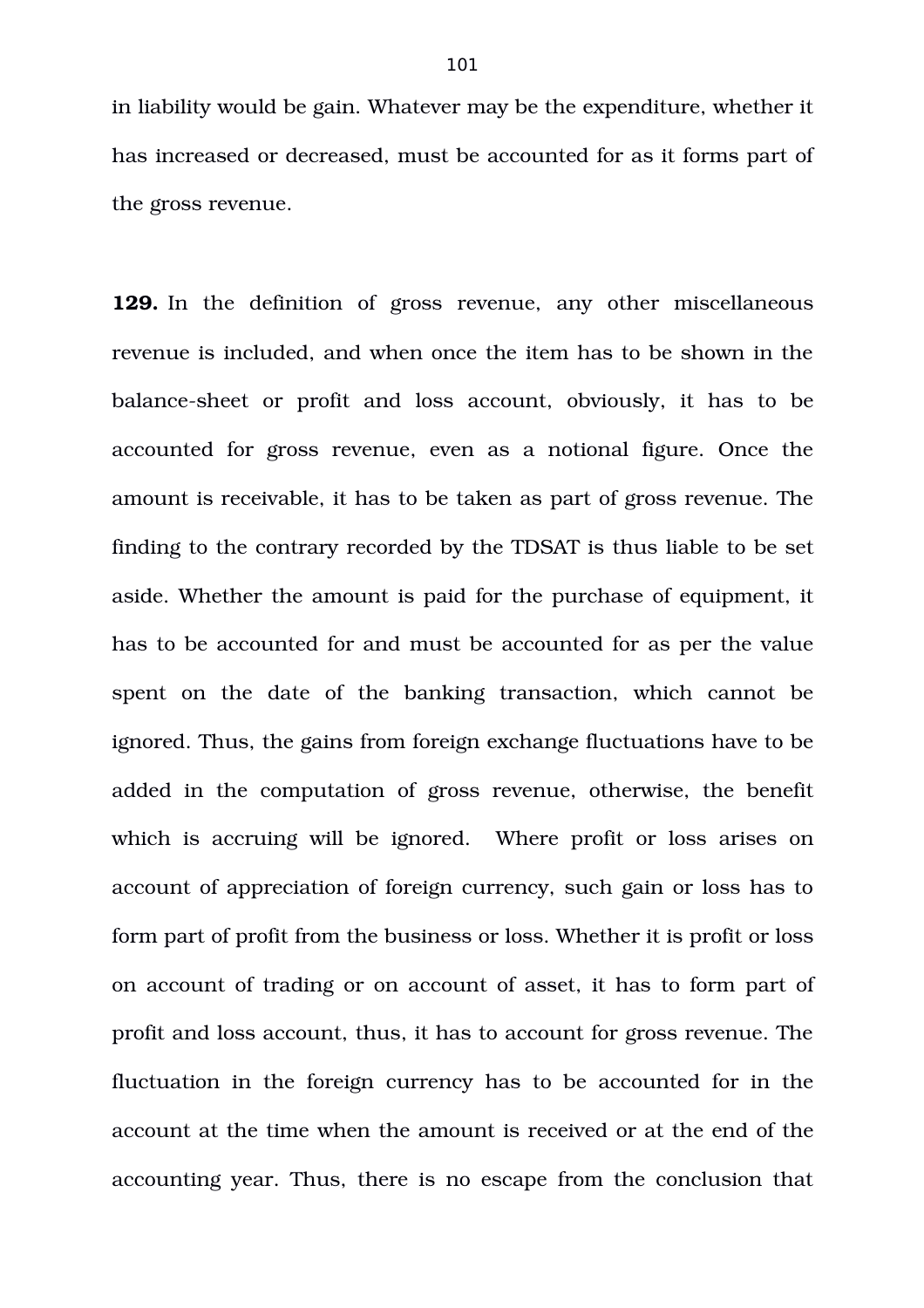forex gain has to be accounted for as part of gross revenue. When loss can be claimed as an expenditure, profit or gain due to fluctuations in the rate of foreign exchange has also to be accounted for towards gross receipt, which is gross revenue.

### **In re: Monetary Gains on Sale of Shares:**

**130.** It is submitted on behalf of the Tata Teleservices Ltd. and other licensees that gains from sale of shares should not be included in the inclusive definition of gross revenue. The gains on the sale of capital assets and receipt from the sale of scrap. The issue has arisen when an asset/scrap is sold for more than its book value, then the difference between net sale proceeds and book value is the amount of gain on sale of capital assets. Whether it has to form part of the gross revenue? The tribunal has held that capital gains are of two types. (i) Gain over and over the gross book value (cost) of the assets, that is when sale proceeds are more than the original purchase cost of the assets; and (ii) gain over and above the net book value, i.e. when the sale proceeds are less than the initial purchase cost but more than the net worth of the asset. The tribunal has held that the gain on sale of capital assets as per the first case, *i.e.*, when the increase is over and above the book value of the asset, it will form part of calculation of gross revenue.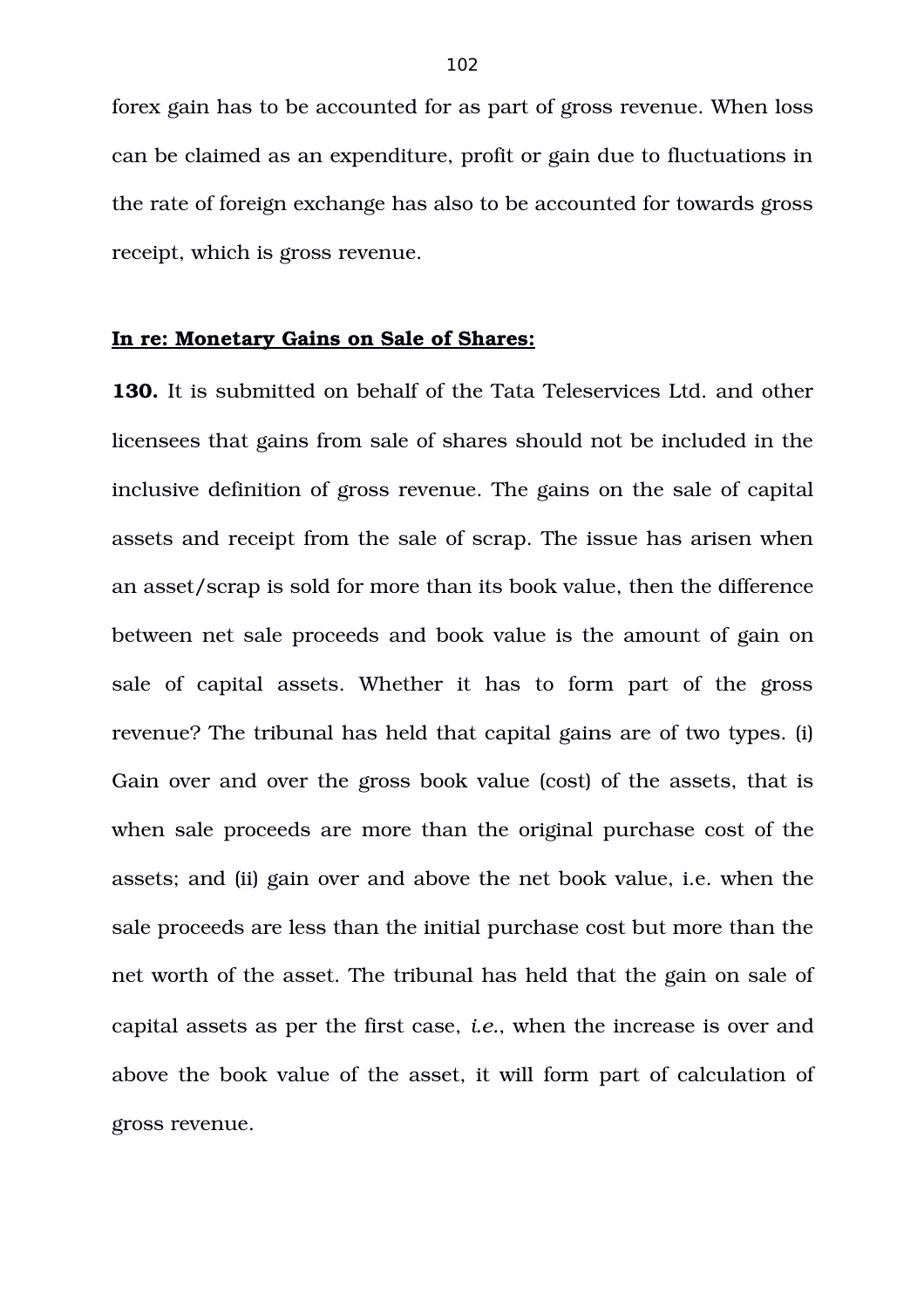**131.** Given the definition of gross revenue in the licence agreement, every amount which is more than the book value of the current asset and comes to licensee company, has to be considered for calculation of gross revenue without netting off. Thus, the reasons given by the tribunal that any gain over and above the net book value, that is, when the sale proceeds are less than the original purchase cost but more than the net worth of the assets, has to be excluded from the gross revenue, cannot be accepted. The gross revenue for the current year has to be worked out based on the value of the capital assets. Gross revenue for any year is considered in light of the opening statement and also closing statement at the end of the year. What is gain over and above the book value in the year in question, has to be taken into consideration towards gross revenue received. Submission to the contrary raised on behalf of the licensees cannot be accepted. We are not able to accept the submission that the money collected on the sale of shares etc. is not like revenue receipt but is a capital receipt. The gain from the sale of capital asset including increase over and above net book value and scrap and not the entire proceeds are to be taken as revenue in calculation of the gross revenue without netting off and should be on accrual basis, is unobjectionably within the ken of definition of gross revenue. To say in case e.g., gain for AGR will accrue when the sale proceeds or the current disposition value of the goods is Rs.60, and if it is sold at Rs.70, in that case, there will be a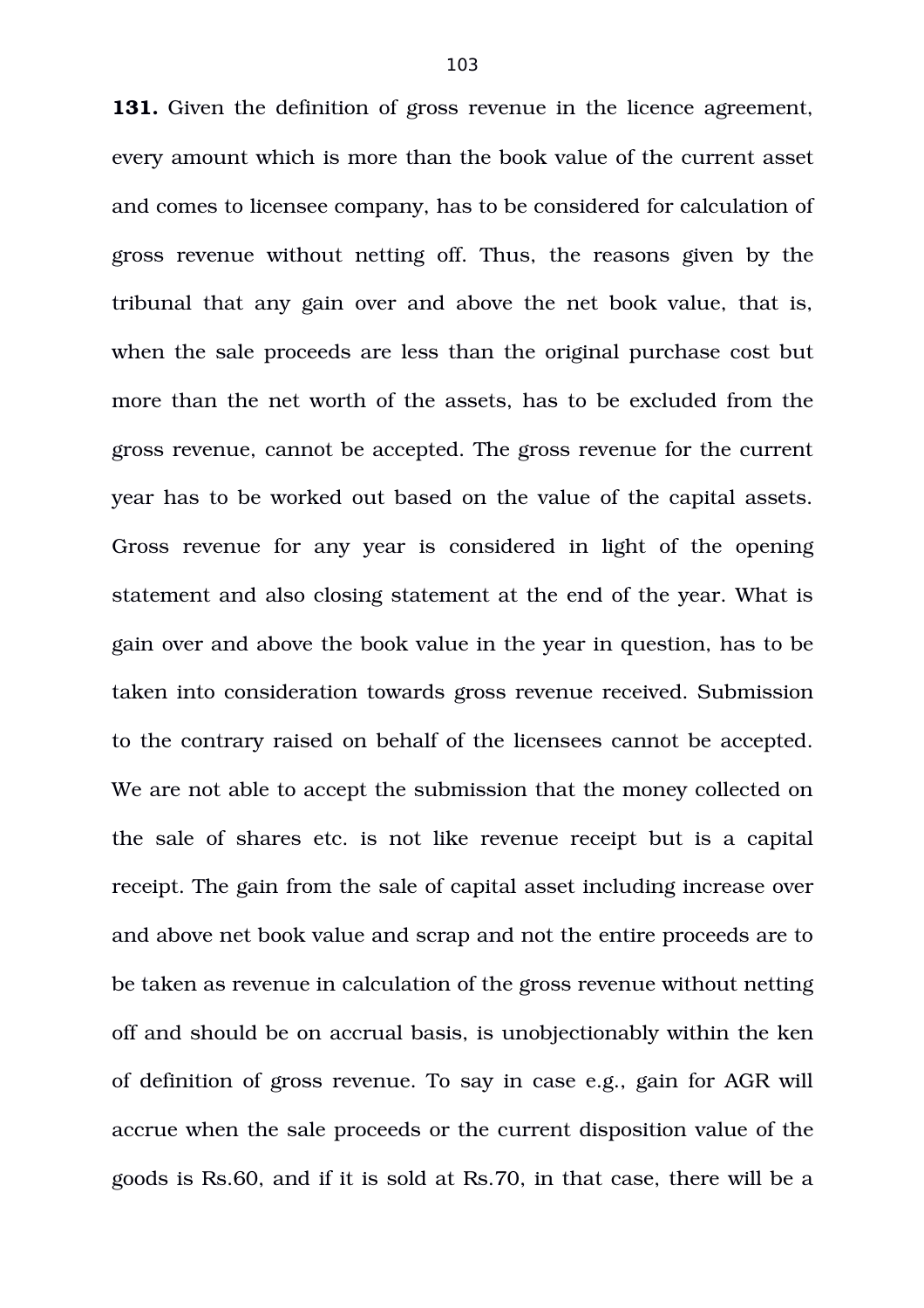gain of Rs.10. That shall be taken as a gain for AGR calculation. The result would be the same in case the value of an asset worth Rs.100 has depreciated to book value worth Rs.60 and is sold at Rs.70, as urged on behalf of DOT, Rs. 10 will form part of gross revenue. For what purpose and head the income tax would be leviable, is not the question for our consideration.

**132.** The submission raised that the sale of shares is not an ordinary business activity, as provided in Para 4.1 of AS-9. Even Para 3(i) of AS-9 which excludes from the ambit of 'revenue' any realised or unrealised gains resulting from disposal of non-current assets, *i.e.* appreciation in the value of fixed assets. Again, a futile attempt has been made to get rid of the definition of gross revenue, and confusion is sought to be created by ordinary business activity, which is the expression used in Para 4.1 of AS-9. In contrast, the definition of gross revenue in clause 19.1 includes gross revenue from non-licensed activities also. Thus, the submission is wholly sans substance and stands repelled. Finding to the contrary recorded by TDSAT considering the initial cost is set aside. It has to be seen as book value as on date of sale. The stand of TDSAT is approved in this regard in regard to assets/scrap, shares etc.

### **In re: Insurance claim in respect of capital assets:**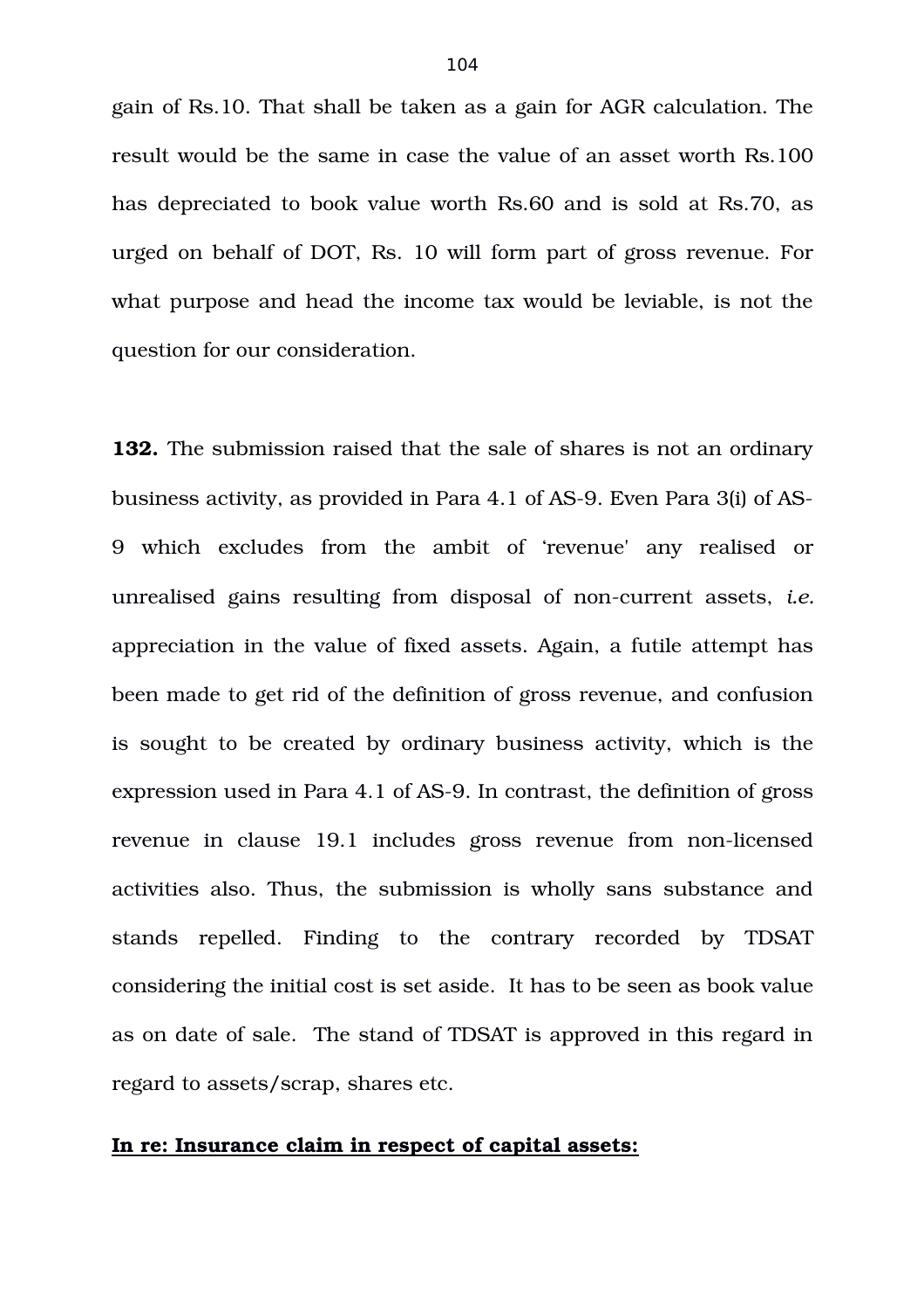**133.** Where an asset is destroyed, and the insurance claim is received for more than its book value. The difference between the insurance claim received and the book value is treated as revenue by the DOT for computing AGR. The dispute was not raised initially by the licensees, while the order in the year 2007 came to be passed. It has been raised after this Court has remitted the case to the TDSAT in the year 2011. The TDSAT has held that if the asset destroyed is replaced immediately and the claim received is more than the actual cost of replacing the equipment, the difference would be taken as income; and in a case where the asset destroyed is not replaced immediately, the gain to the extent more than the gross book value is considered as income. The asset has appreciated over time, then insurance claim received more than the total cost, though being real gain, is not treated as revenue for clause 19.1 of the licence agreement.

**134.** On behalf of DOT, it is submitted that the tribunal has erred in making the classification of the revenue. In case the insurance claim received is more than the book value, it is to be treated as revenue. According to the definition in clause 19.1, the gross inflow of cash for the current year, over and above the book value, is to be treated gross revenue. There is no need to make any classification as to when an asset is destroyed and replaced later on. The insurance claim received more than depreciated book value has to be recorded in the profit and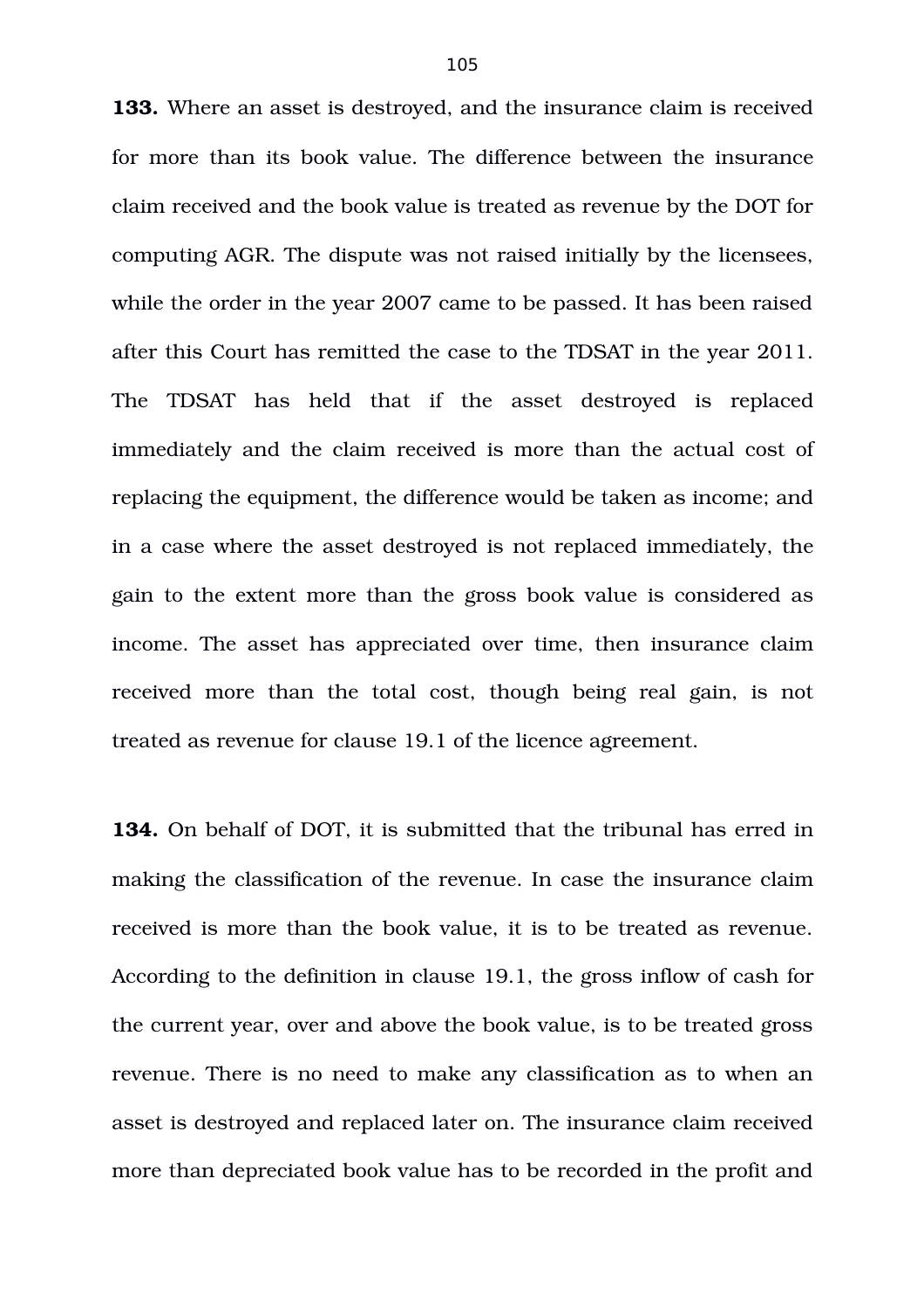loss account under any other income, that too constitutes a gain, therefore, it will form part of the gross revenue in the calculation without netting off and on accrual basis. To say if the revenue to form part of gross revenue will be treated only when the insurance claim received is more than the book value. Therefore, the excess amount received over and above the book value shall be taken as revenue for calculation of gross revenue. For the use of accounting, the gain from the insurance claim, the bifurcation made by the contingencies, was uncalled for and cannot be culled out from the definition of gross revenue, which was to simplify the procedure of assessment of licence fee. What is the meaning to be given to the word 'immediately' would differ from case to case and determination of licence fee. The cost of replacement also depends upon various factors. An old asset may be replaced by a brand new one of the higher prices. For an accounting of gain from the insurance claim, the methodology classification adopted by DOT is not found to be proper and is not in tune with the definition of gross revenue.

**135.** It is submitted on behalf of the licensees that the amount received towards insurance claim is for indemnification towards loss of capital asset to compensate for the loss. The decision in *Vania Silk Mills v. C.I.T. Ahmedabad*, (supra) has been pressed into service wherein it has been held that while paying for the loss, the insurance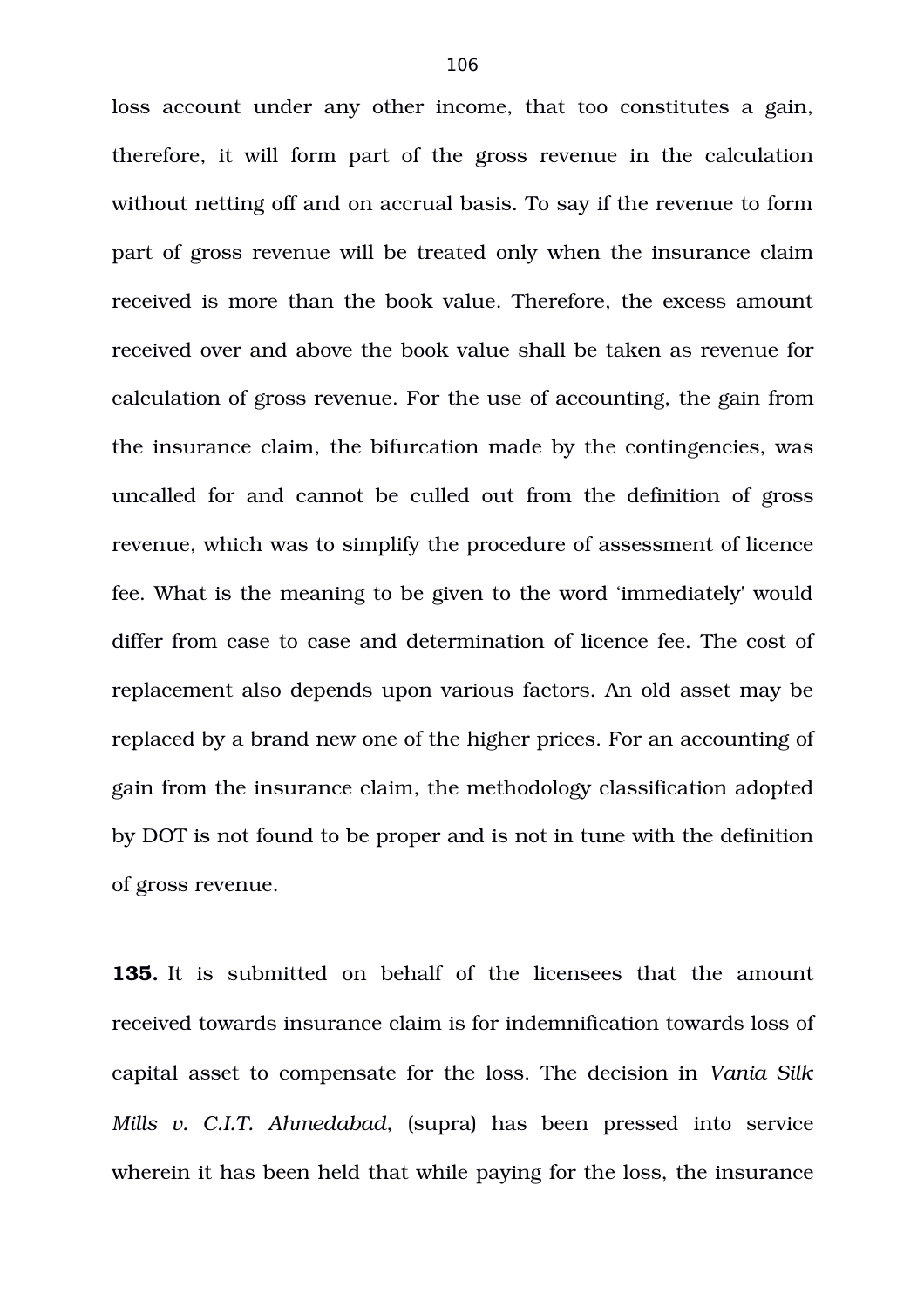company compensates for the loss. The insurance claim is not the value of the damage to property but only takes into consideration the amount required to restore it to its original condition. Insurance contracts are for indemnification. Therefore, it is submitted that the claims are not as revenue.

**136.** The submission raised on behalf of the licensees cannot be accepted as the insurance claim over and above the book value is considered as revenue and not the value of the capital asset as there is an inflow of cash received. It is accounted for in the profit and loss account. It has to form part of the gross revenue as defined in clause 19.1. The artificial bifurcation of insurance claim made by the TDSAT cannot be accepted and is contrary to contractual definition of gross revenue. The finding of TDSAT to the extent it is contrary to revenue is set aside.

#### In re: Amount of negative balance of pre-paid customer:

**137.** The negative balance occurs when a pre-paid customer exhausts the available talk-time. TSPs as a matter of policy, sometimes provides the customer with a small amount of loan talk-time as it may deem fit, say of the value of Rs.10 or Rs.20. The utilisation of this talk-time results in negative balance in the account of the pre-paid customer. The balance is recovered from the subsequent re-charge made by the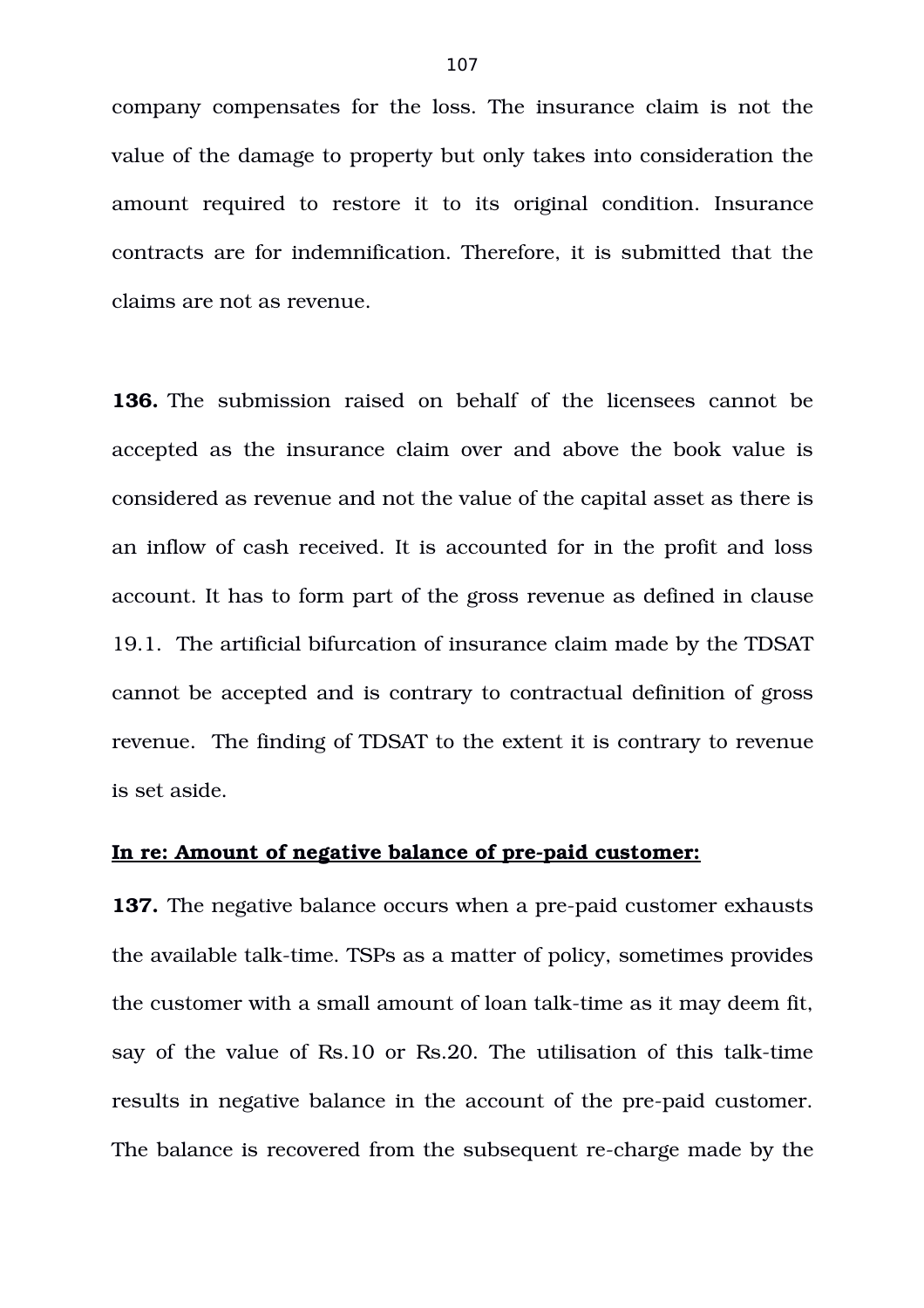customer. In case where the customer fails to re-charge the fresh topup amount, the balance remains negative in the pre-paid account of the customer. The pre-paid vouchers are sold for a price for which the customer gets a fixed duration of talk-time/usage of the service. When it is exhausted, and long talk-time is used, it results in a negative balance. The TDSAT has held that the negative balance cannot be taken into account for computation of gross revenue as it is notional revenue, which is neither billed nor received. It is not due to the fault of the licensee, and the licensee does not gain anything from such usage beyond the permitted duration for the amount received by it.

**138.** The case set up by DOT is that the negative balance is communicated to the customer and also shown in the account. It is billed on accrual basis and becomes part of gross revenue. In case it is not realised, the same has the effect of bad debt, which is not allowed as a deduction as per the definition of gross revenue. In case it is not counted towards the gross revenue, it may encourage the licensee to give discounts increasing their gross revenue by such incentive and not paying the licence fee to the public exchequer.

**139.** It is apparent that the amount of negative balance is a business strategy, and the amount is adjusted in case re-charge is opted. Otherwise also, it is billed and reflected on accrual basis in the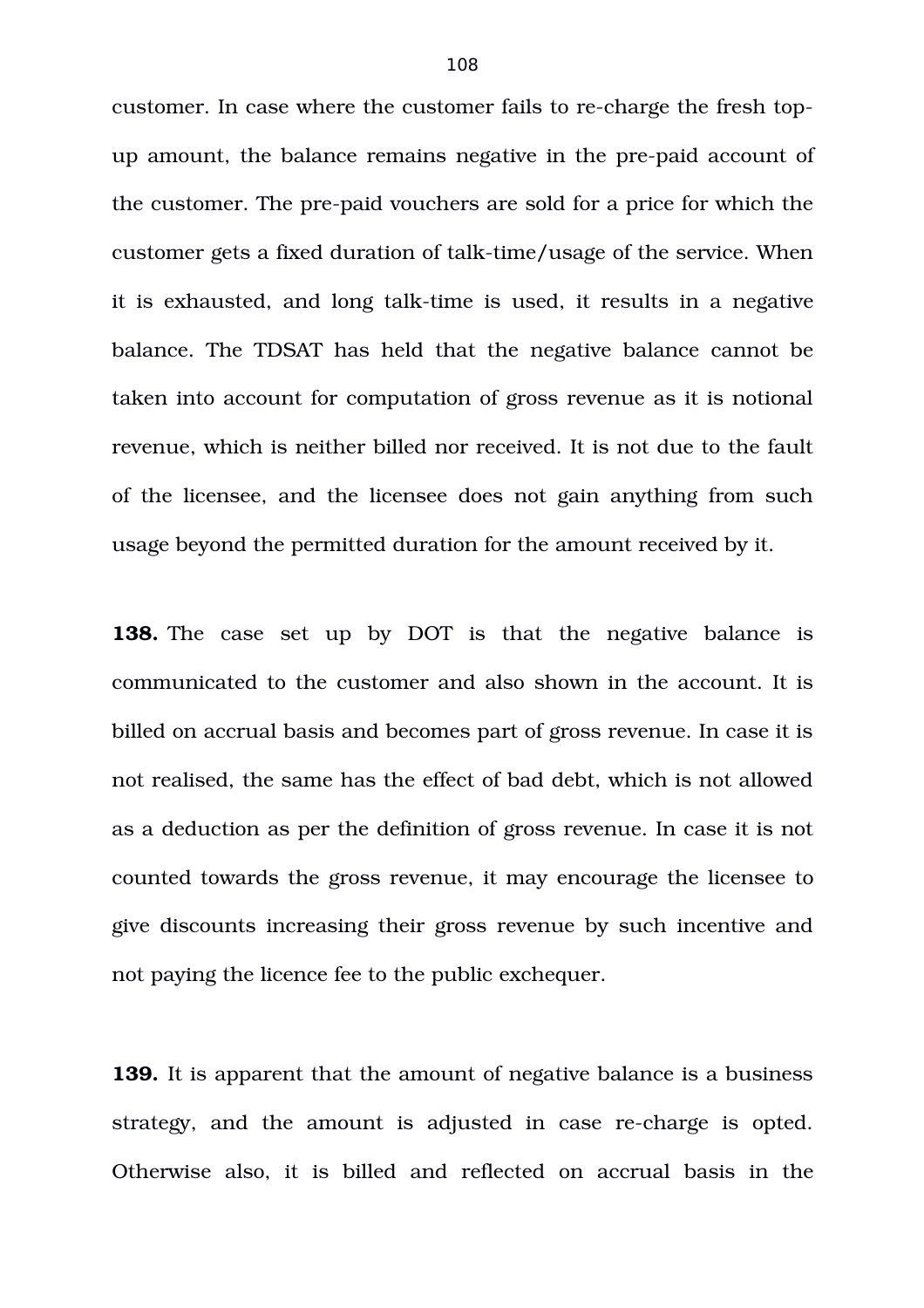account of the customer. Though it has to form part of gross revenue for determination of licence fee under clause 19.1, the number of calls at the full value have to be measured without any discounts or incentive of such business strategy. It is a part of revenue. It cannot be deducted from the gross revenue to be worked out as per the definition of gross revenue under AS-9. Thus, the finding of the TDSAT cannot be said to align with the meaning of gross revenue in factual aspects of the case and is set aside.

#### **In re: Reimbursement of the infrastructure operating expenses**

**140.** The telecom service provider needs infrastructure like towers to operate. To achieve economies of scale, two or more companies may share one such passive infrastructure.

**141.** The licensees have submitted that setting up of passive infrastructure like towers is not an activity which requires licence. The tower structure is sometimes erected by independent parties and is offered to service providers on rent. Similar activity, when carried out by a service provider, should not be treated as part of licensed activity. Therefore, the revenue earned by licensee from rent/leasing out passive infrastructure should not form part of adjusted gross revenue. It is also submitted that renting/leasing of dark fibre towers etc. is carried out by IP-1 operators. These operators do not require any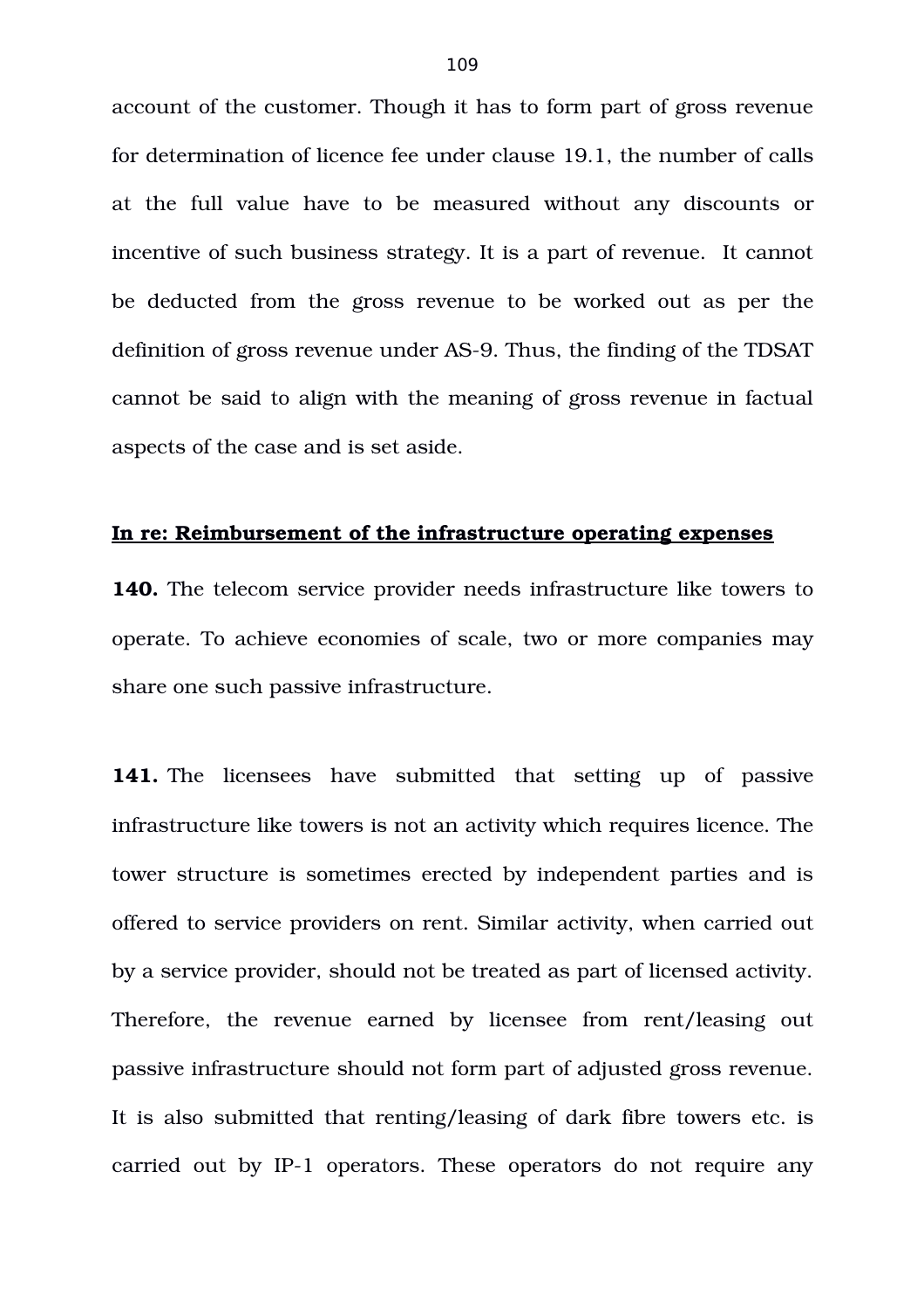licence. It is a non-licensed activity and should be out of the purview of adjusted gross revenue.

**142.** The TRAI recommended that renting and leasing of the passive infrastructures by service providers is a regular telecom activity and should, therefore, be part of AGR.

**143.** The TDSAT has observed that in case A has one tower at a particular building, the same tower can be permitted to be used by B. B would pay rent to A for the use of this tower. In case B pays Rs.100 as rent to A, A will have to incur operating expenses for keeping the equipment in the tower, functional, which may inter alia, require diesel generator. If monthly expenses for such operating expenses is Rs.10, then A and B would divide it in equal proportions. Thus, Rs.5 paid by B to A would be a revenue for A (Airtel). The TDSAT has deducted Rs.5 from the gross revenue on a notional logic that the rent of Rs.100 should be treated as rent of Rs.95 plus Rs.5 towards reimbursement of expenditure. Thus, according to TDSAT, usage of facility like rent has to be included in the gross revenue, and reimbursement of spending should not be included in the gross revenue provided it is shown separately in the invoice and not shown in the profit and loss account as revenue.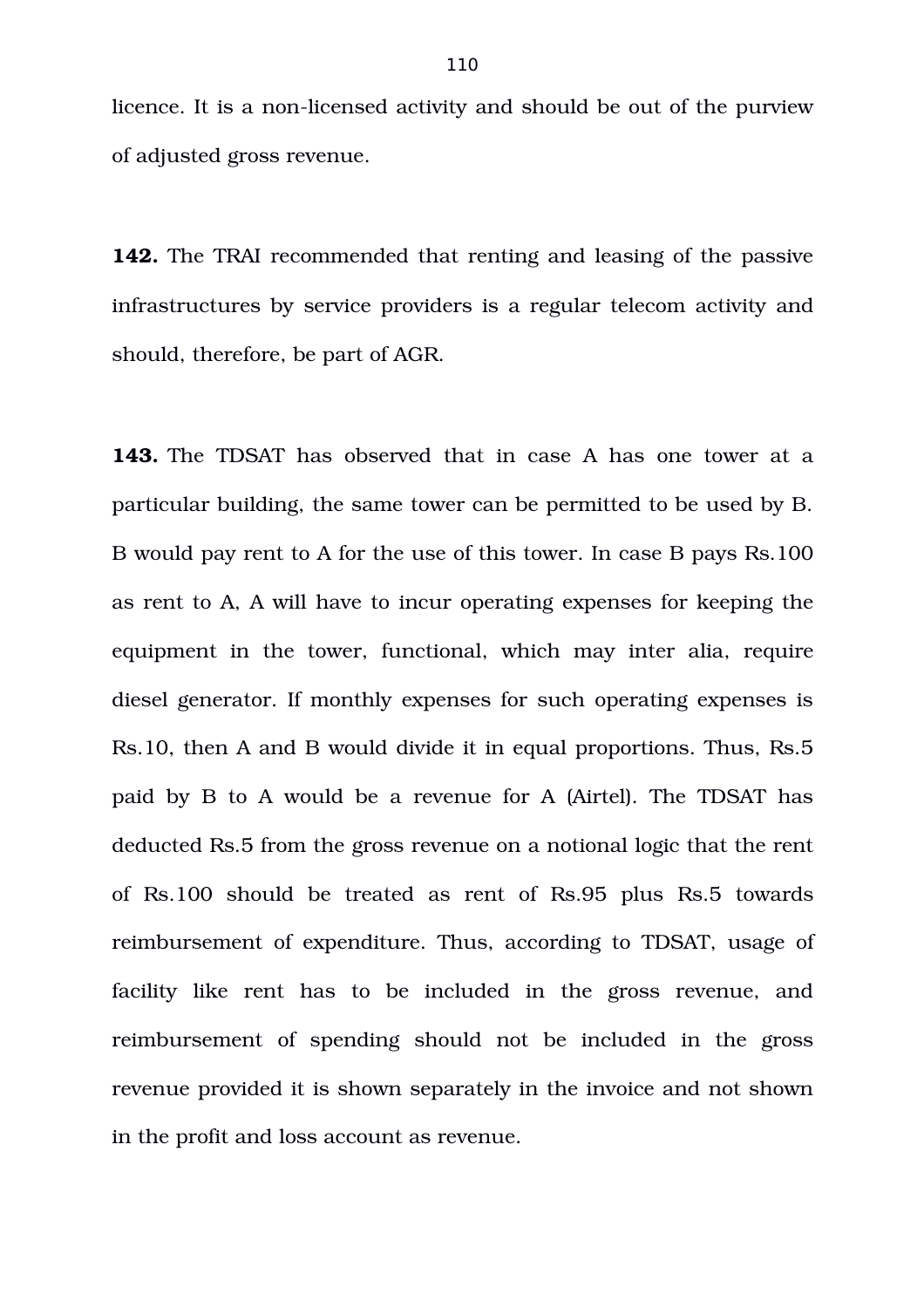**144.** The stand of DOT is that the interpretation is expressly contrary to clause 19.1, which categorically includes "revenue from permissible sharing infrastructure". The definition of gross revenue does not permit differentiation between the reimbursement of expenses and rent for the usage of the facility. By the interpretation of TDSAT, accounting jugglery would take place, and the licensee will try to derive maximum reimbursement of infrastructure operating expenses under the category of "reimbursement of expenditure" rather than under the "rent category". The company may form cartel and put up a common expenditure in the type of reimbursement of the cost it would give a chance for netting off the expenditure against revenue, which is prohibited in clause 19.1.

**145.** In the definition of gross revenue, the item sharing of infrastructure facility is explicitly mentioned. In the format in Appendix 2 to Annexure-II also, the entire amount is required to be shown. It has been specifically mentioned that there cannot be any setting off of the amount of gross revenue, and the entire money received has to be treated as the gross revenue for the determination of licence fee. It is not the determination of profit. The gross revenue carries a different definition, and the intendment is clear to prevent disputes. Thus the entire amount received by the licensee on account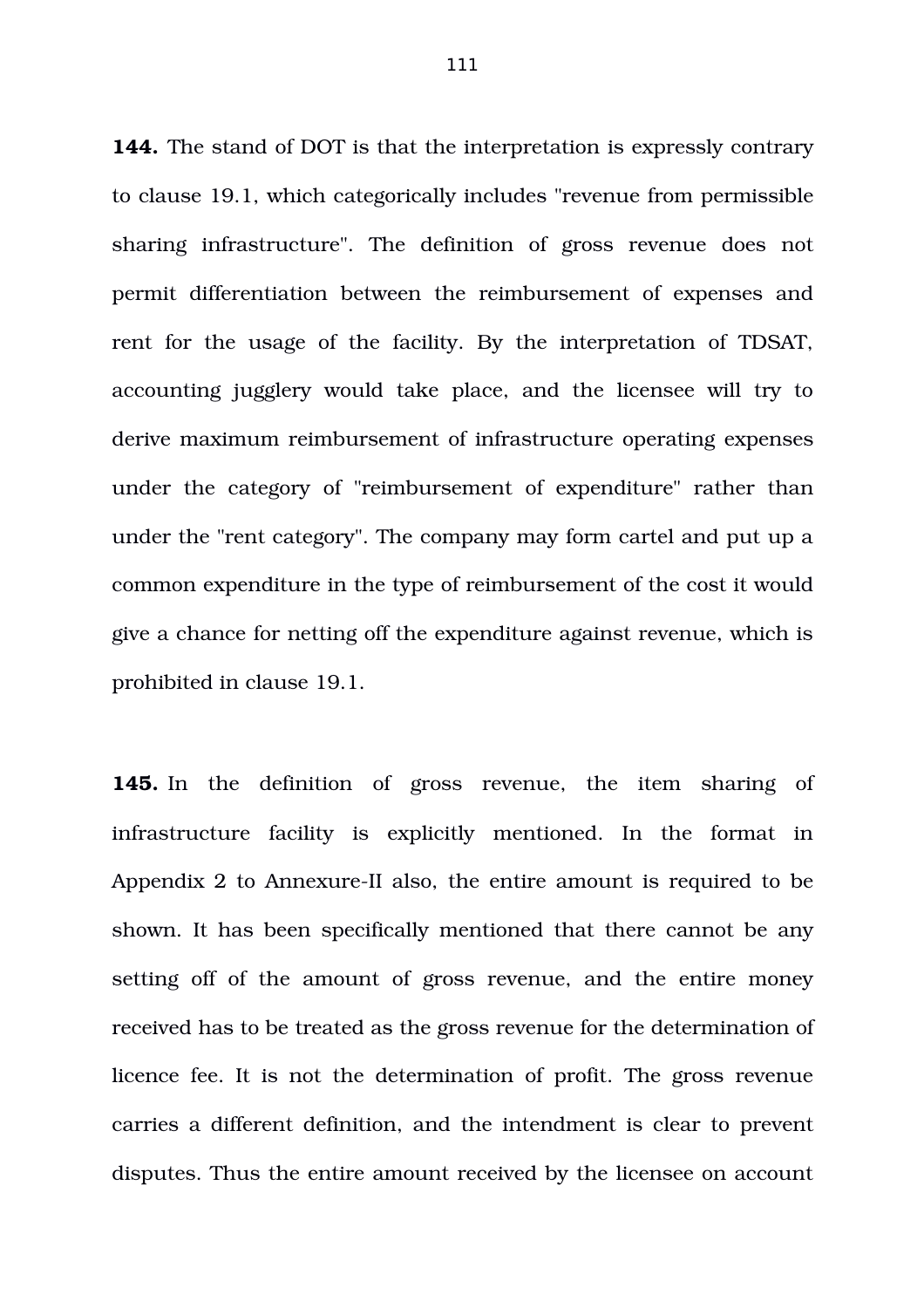of sharing of passive infrastructure has to be counted in the gross revenue while working out AGR. Thus, the finding to the contrary recorded by the TDSAT is set aside.

## **In re: Waiver of late fee**

**146.** Late fee is a penalty charged by the licensee in case customer fails to pay the bill within the due date. Sometime late fee is waived off by the licensee as a goodwill gesture at the time of payment. The submission raised on behalf of the licensee is that the licence fee should be payable on the realised revenue. What has not been realised, cannot form part of revenue.

**147.** The TDSAT in the order passed in 2007 held that the amount of waiver of late fee has to be excluded from the gross revenue. The recommendation to the contrary made to the TRAI was set aside. The TDSAT in the impugned order passed in 2015 has held that the late fee is a penalty and the penalty that has been waived off, cannot be added to the revenue. In the first place, penalty cannot be said to be revenue, and if the penalty which is waived off, is added to revenue, it would be a case of notional income being subjected to charge.

**148.** DOT submits that if the operator bills the late fee, it would be taken as part of gross revenue, whether it is realised or not.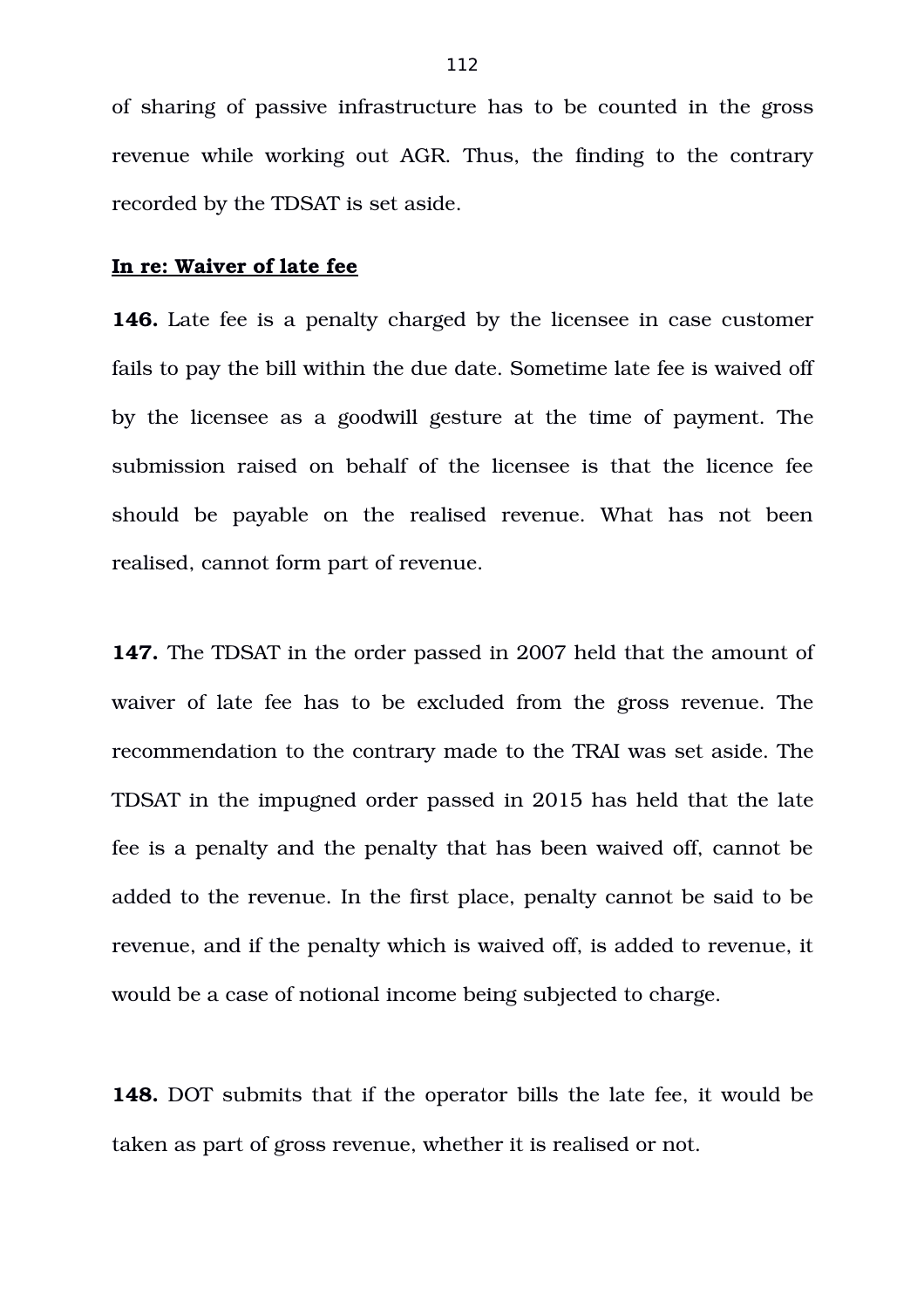**149.** In case the late fee is attracted, it has to be counted towards gross revenue without setting off, and if the operator waives it off, it has the same effect of discount being given to the customer which cannot be allowed as no deduction (net off) is allowed under clause 19.1. When once the late fee amount is billed and the amount is not paid within the due date, and the late fee is attracted, merely nonrealisation of the same for any reason, cannot be excluded from the part of gross revenue as per its definition. Gross revenue has to be taken whether it is received or not, and netting off is not allowed under clause 19.1. Once the amount has been billed, it is for the licensee to realise it. There cannot be any justification for excluding late fee from the gross revenue. In case money is lost by the service provider, the same losses cannot be excluded from the AGR for the determination of licence fee.

**150.** Late free is included explicitly in the definition of gross revenue. As such, it has to be computed as part of gross revenue. Merely by waiver, it cannot be ousted from the purview of gross revenue once it becomes leviable. Thus, the finding of the TDSAT is not sustainable and is set aside.

#### In re: Gains from roaming charges and PSTN pass-through charges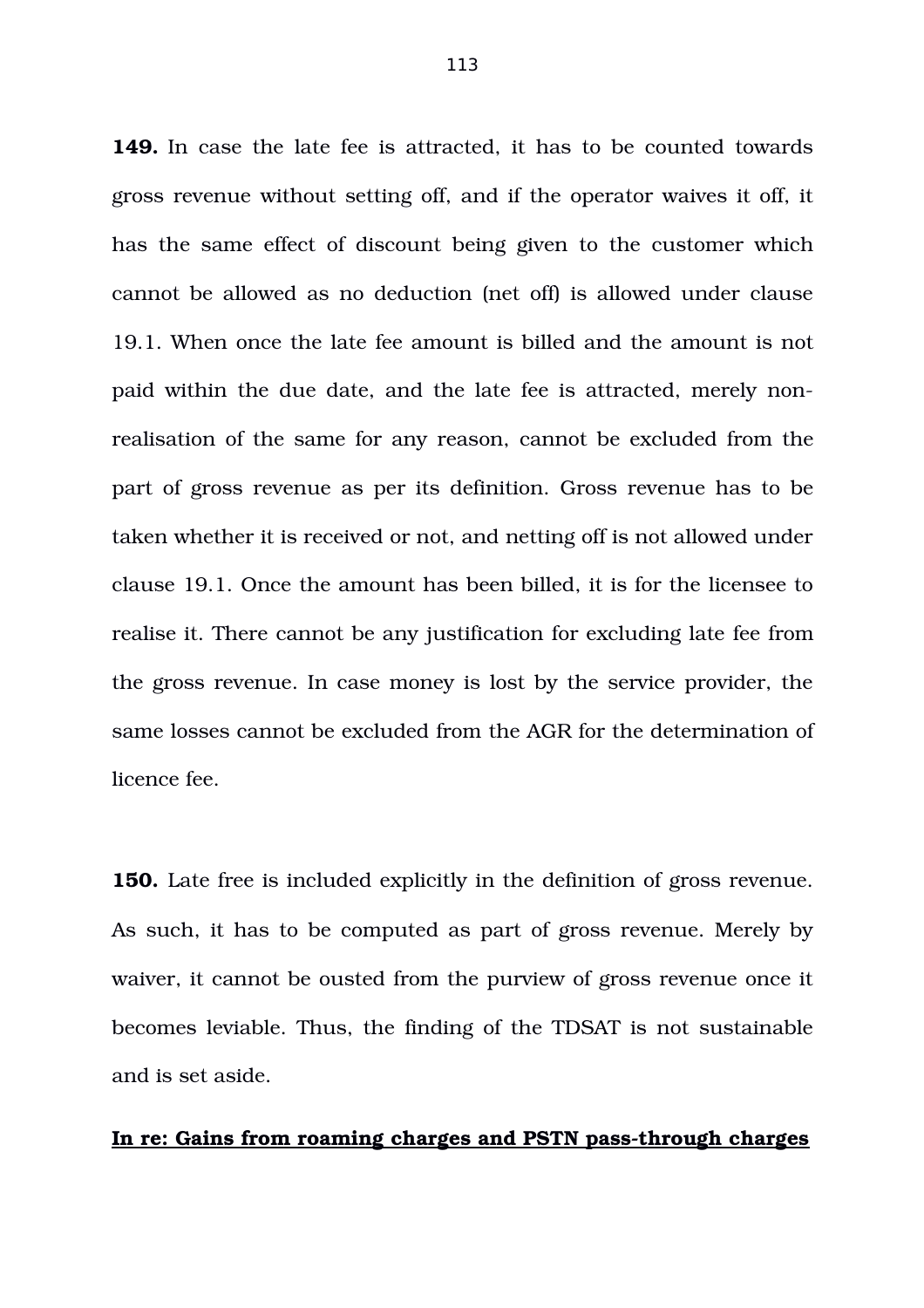**151.** Roaming charges apply when the customer leaves the home network area and roams into the network or coverage area of another service area. Pass-through charges are charges paid by the licensee to the licensor for allowing their subscribers' calls to be carried on their networks. Clause 19.2 of the licence agreement provides for certain deductions of roaming charges and PSTN pass-through charges from gross revenue on actually paid basis. The TDSAT considered grievance on behalf of the licensees that many a time it happens that the licensee to whom such charges to be paid, happens to be the same company. It is stated officers of the respondent do not allow deduction of such charges on the ground that there is no such actual payment as the company making as well as receiving the payment is the same. But the revenue is counted under both the licences to compute the gross revenue, and the tribunal has observed that irrespective of the company being the same, pass-through charges shall be allowed to be deducted as soon as the same are accounted as revenue under the different licence held by the company.

**152.** DOT submits that merely because one company has a licence of more than one circle, there will not be common accounts of that company. The licence fee is realised as per the separate account. In case both the licences are different, accounts are different, and payment of licence fee for each circle is different, Idea (Delhi Circle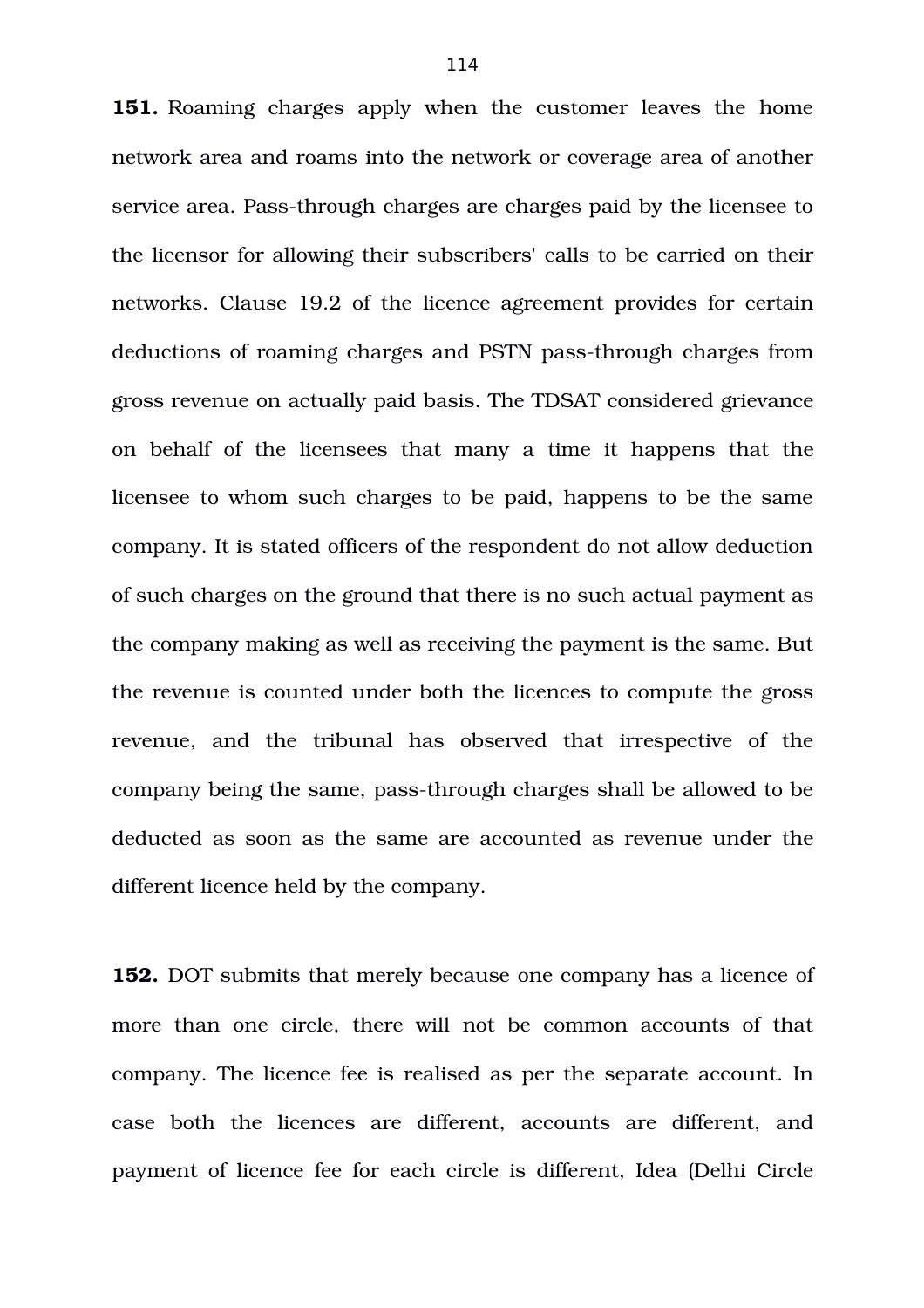would pay to Idea (Bombay Circle) on actual basis as against on accrual basis, becomes revenue in the accounts of Idea (Bombay Circle).

**153.** In this regard, the definition is apparent as to what deduction has to be made from gross revenue. Thus, it is more or less a problem of particular calculation. How calculation is to be made?

**154.** Clause 19.2 makes it clear that detailed call charges paid to other eligible telecommunication service providers within India shall be excluded from gross revenue. Similarly, roaming revenues passed on to other eligible/ineligible service providers are also excluded. In that case, they must be actually passed over to the licensees in different service areas. Only then it can be excluded from gross revenue and not otherwise.

**155.** Revenue from operating FCC 214 licence, USA, the problem arises in the case of Bharti BILGO which is an isolated case where it has a branch of Bharti Airtel in U.S. The submission of Bharti Airtel is that since the income generated by the branch is a separate income, it cannot be included in the income of Bharti Airtel in India. In the year 2007, the TDSAT has observed that the VSNL had the monopoly for ILD service before 1.4.2002. VSNL ceased to be a Government-owned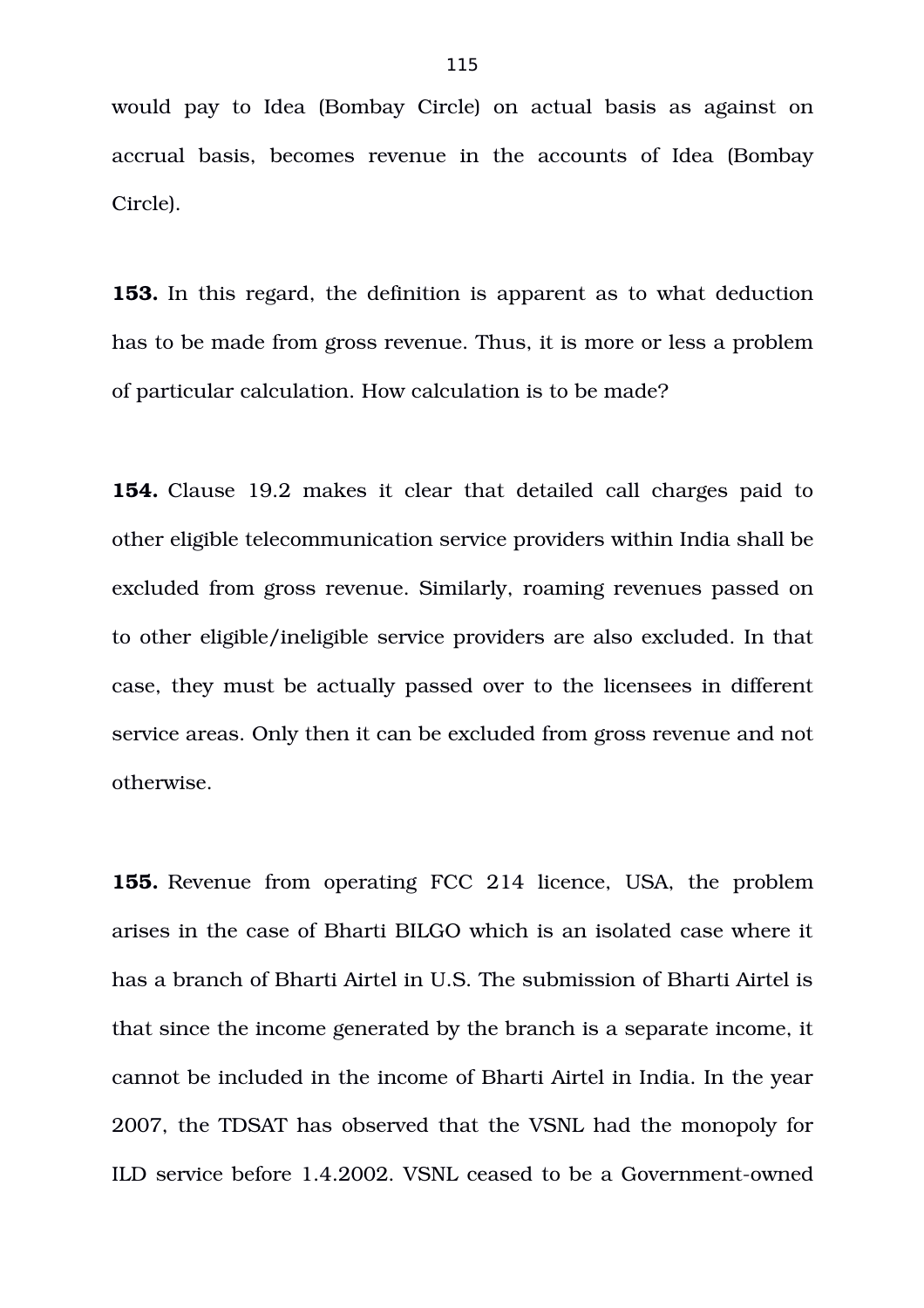company. The old ILD licence permitted VSNL to carry both the activities, i.e., ILD service as well as TV uplinking. Under the new regime, a separate licence had to be obtained. Licence for TV uplinking service was obtained from the Ministry of Information and Broadcasting Ltd. while DOT issued the ILD licence. TV uplinking service cannot be rendered in the ILD licence due to the definition of the word service in that licence. Since for TV uplinking facility, a separate licence is required, such service could not be rendered under an ILD licence. The ILD licence issued by DOT carries a revenuesharing scheme out of the gross revenue, which is not there in case of TV uplinking licence issued by the Ministry of Information & Broadcasting. The said licence is practically free. Therefore, other service providers of TV uplinking service do not have to pay almost any licence fee. The TDSAT had rejected the recommendation of TRAI according to which revenue from TV uplinking and Internet service is to form part of AGR as it was held to be a form of AGR. It was held by TDSAT that revenue from these services is to be excluded from AGR.

**156.** In the impugned order, the tribunal has held that the revenue from operating FCC 214 licence arises not from the licence granted by DOT but by FCC. Hence, this inflow cannot be taken as part of AGR unless the DOT can establish that there is technical, managerial and financial interconnection interlacing and synergy between company's

116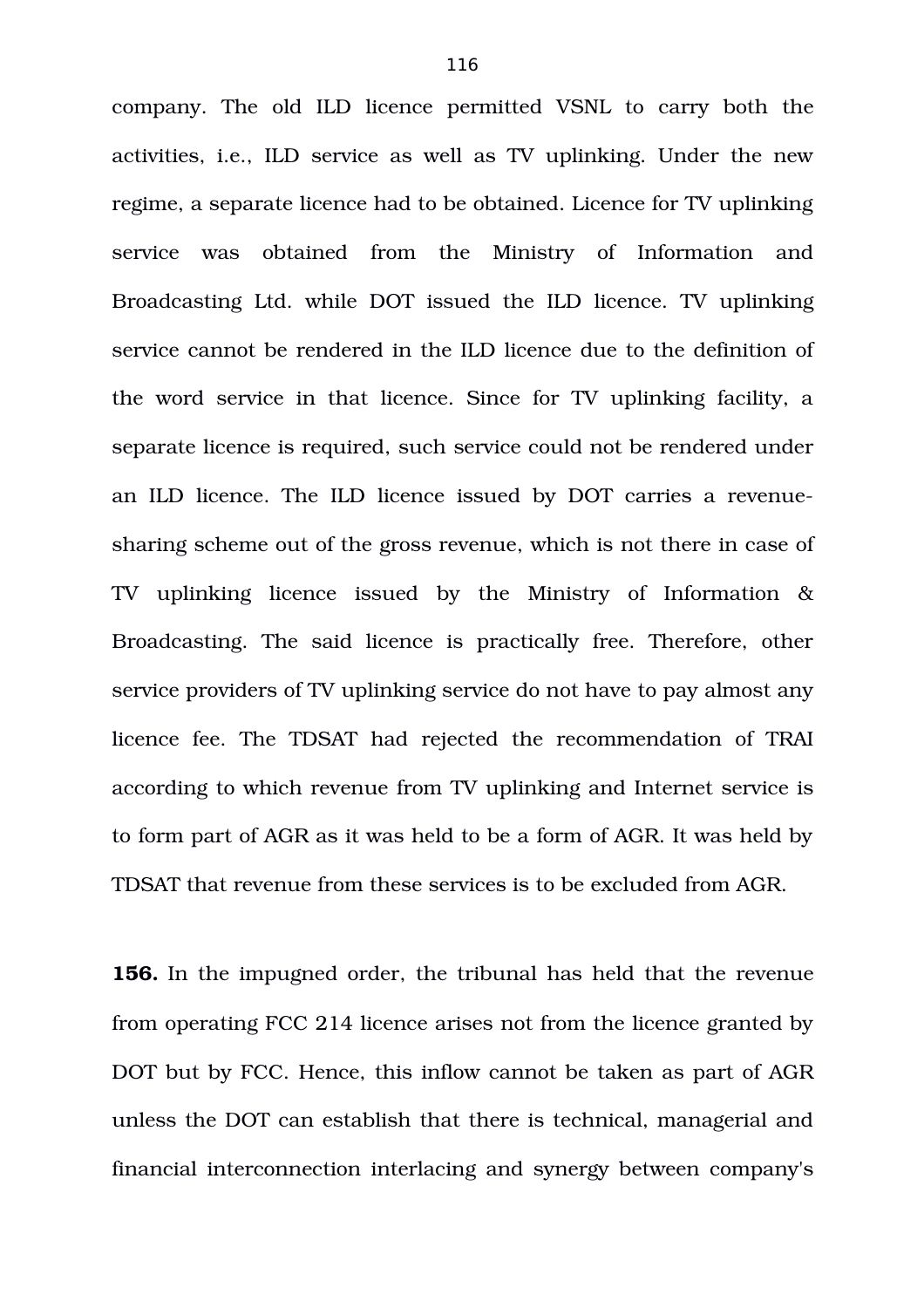operations in the USA and India the gross revenue from the services of 214 FCC licence is reflected in the company's accounts.

**157.** The stand of the DOT is that if this is permitted, every TSP/licensee in India would have branch offices in other parts of the world and would treat majority of the international income of the licensee as having been generated in the branch office outside the country and would not take it into account from calculation of gross revenue for payment of licence fee. It could not be said that the situation would not affect the profitability of the company since the revenue is generated in the branch office of the company but will affect the calculation of gross revenue as only a repatriated amount would be taken for calculation. Relying on the observations made by this Court in *Union of India v. AUSPI* (2011) at Para 49 in which this Court has held that in such a scenario, the business can be transferred to a separate legal entity to avoid the branch office's revenue to be clubbed with the main office. The income of the subsidiaries has to be included in the case of Bharti Airtel, it has separate subsidiaries, which are separate legal entities in and outside India, and the income generated from such subsidiaries are not considered or included while computing the adjusted gross revenue of Bharti Airtel. Since BILGO is a branch of Bharti Airtel and not a separate legal entity, because of the previous decision of 2011, the business for which no licence is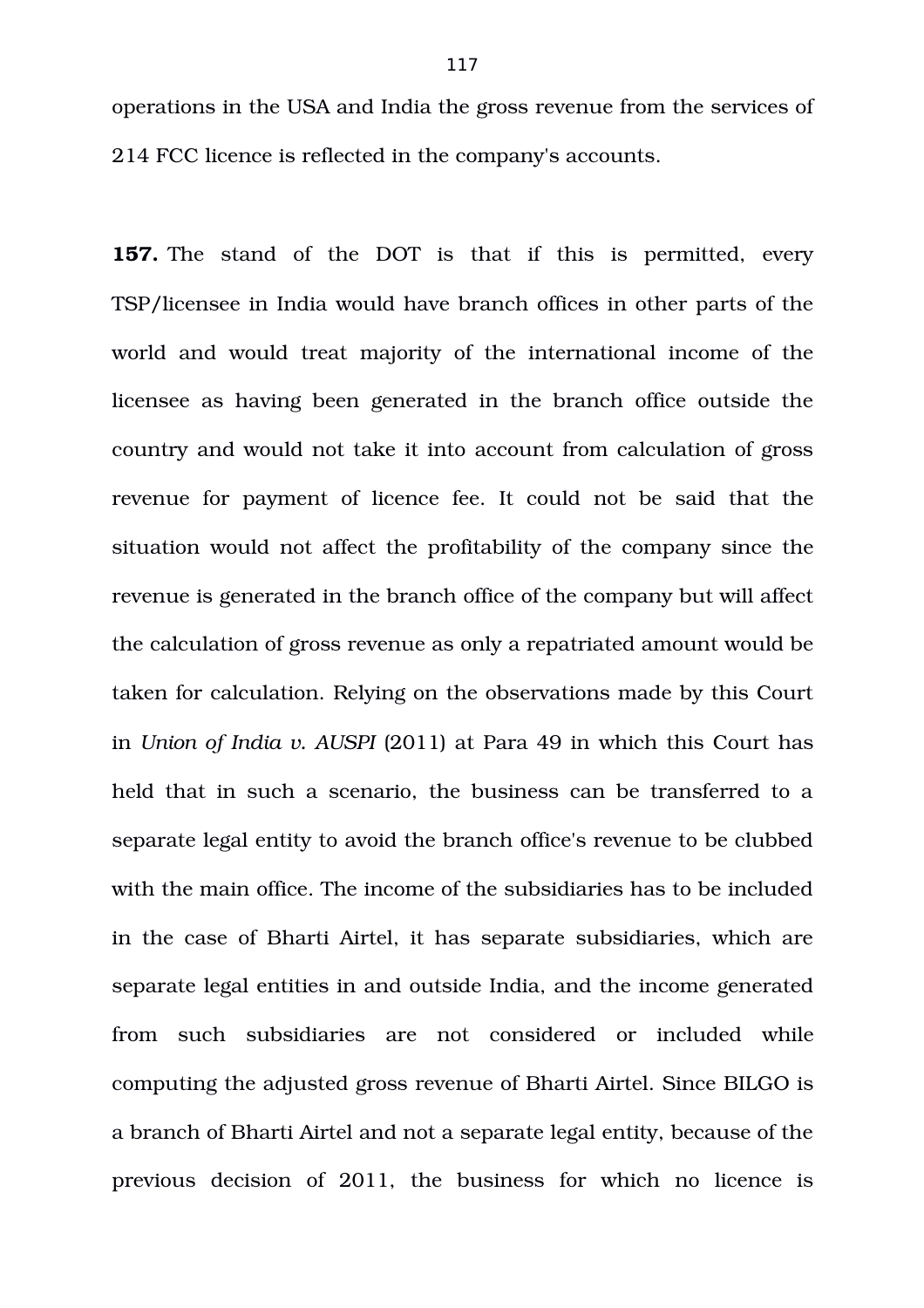required, should be transferred to a separate legal entity to avoid computation of gross revenue, if not due it has to be part of gross revenue.

**158.** In our opinion, para 49 of the judgment of 2011 takes care of the submission. Once there is a branch, maybe based abroad, its income and the activity of the branch may not require any licence since licensee is undertaking the activity, and the definition of adjusted gross revenue activities includes revenue beyond the licence. The same has to be included in the gross revenue. The submission stands concluded by the previous decision, and we find no merit in the submission.

**159.** The finding recorded by the TDSAT, to the extent it is contrary to the DOT, based upon certain conditions, is set aside.

## **In re: Non-refundable Deposits**

**160.** It is permissible for the licensee to accept deposits from its customers, which at times are non-refundable but are used to provide discounts on the bills raised. Concerning non-refundable deposits, the claim was not pressed by the learned counsel appearing on behalf of DOT before the tribunal. However, we find that the concession given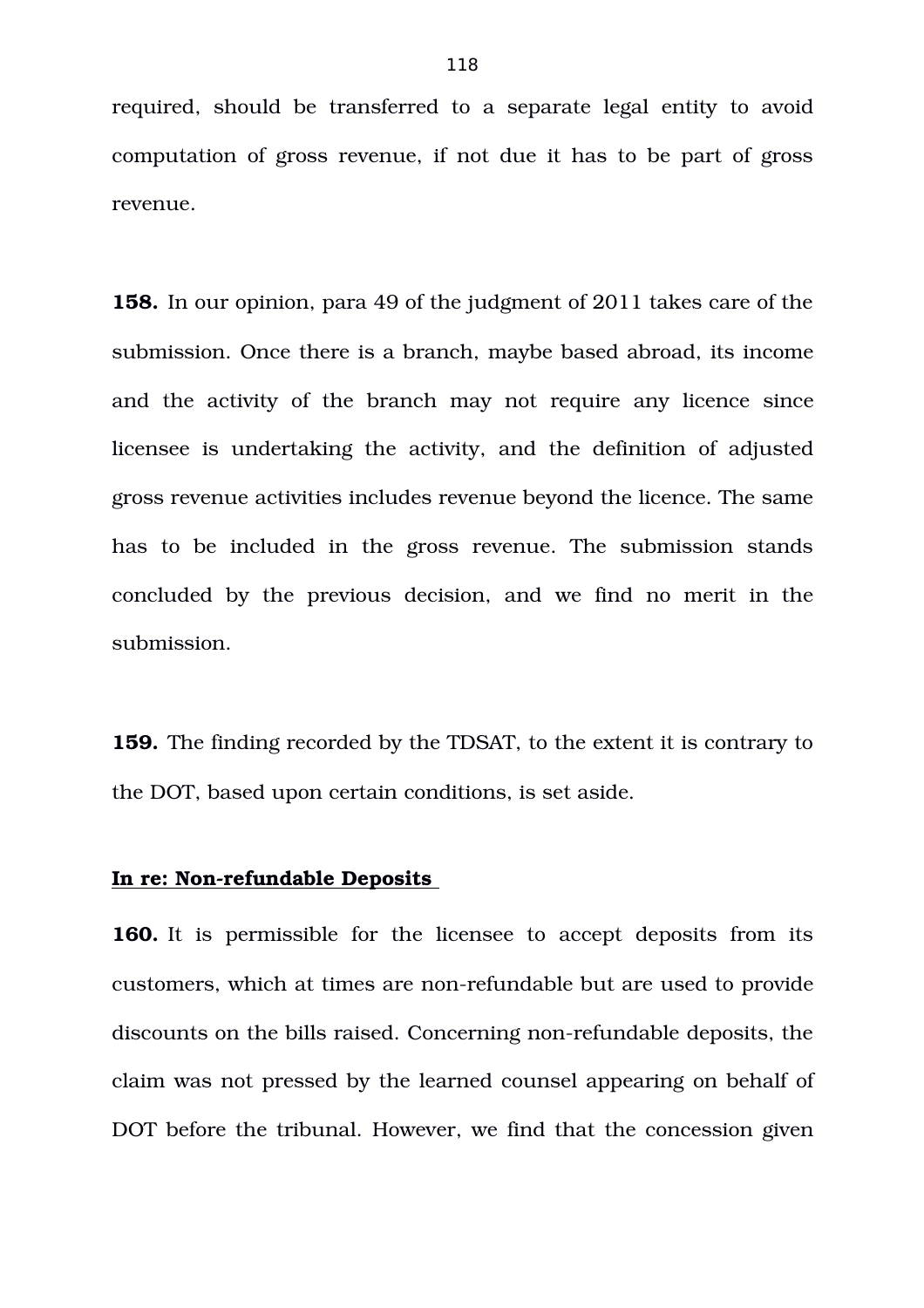by the learned counsel on behalf of DOT concerning non-refundable deposits is palpably incorrect.

**161.** We had put learned counsel for the parties at notice during the hearing as to the correctness of the finding recorded by the tribunal based on the concession, which was prima facie incorrect. We have heard learned counsel for the parties on the issue whether nonrefundable deposit forms part of the revenue of the licensee.

**162.** Appendix II to Annexure-II of the licence agreement: Item No.5, in Section D of the format, is an entry concerning non-refundable deposits from subscribers. It has to be included as per the format in the statement of the gross revenue. The definition of gross revenue is wide enough to cover non-refundable deposits as non-refundable deposits are revenue earned from licensed activities. Non-refundable deposits are to be treated as accrued in the profit and loss account as per Annexure III of the licence agreement. It is apparent that nonrefundable deposits are in fact revenue received in advance from the subscribers. Even if they are used for discount etc. in the bills, they form part of revenue. Licensees themselves treat non-refundable deposits as income under section 80 IA (2a) of the Income-tax Act. Be that as it may. The finding recorded by the TDSAT concerning nonrefundable deposits not being part of the revenue based upon wrong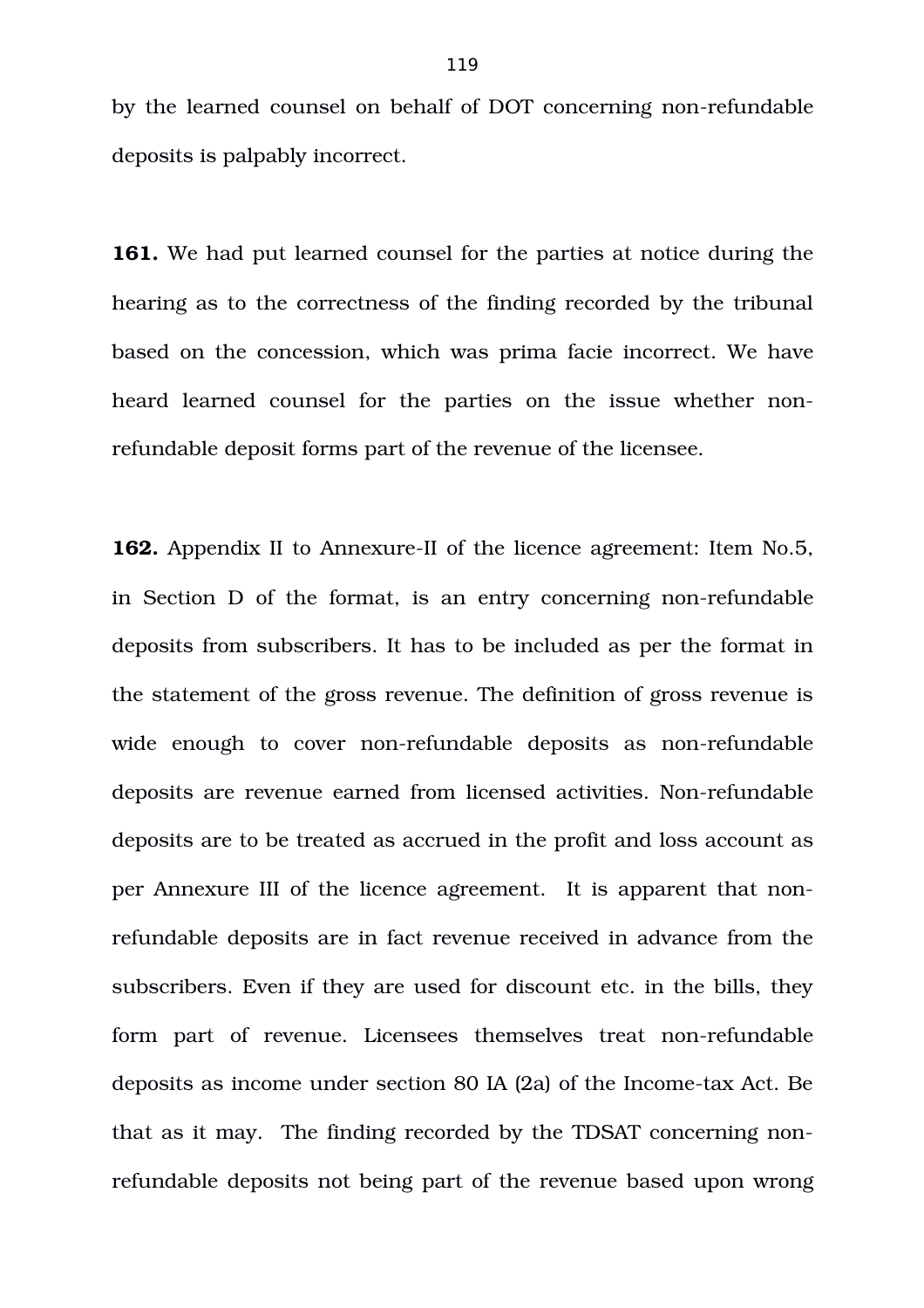concession made by the learned counsel appearing for the DOT, is as a result of this is liable to be set-aside. It was expected of the TDSAT to consider the concession following law, as such cases cannot be decided and ought not to be decided on the basis of prima facie incorrect concession of the counsel, it has to be legally tested. In case any admission is made, its correctness has to be examined.

### **In re: Licence fee demand where spectrum is not granted**

**163.** Concerning demand of licence fee in the circle where the licensee was not granted spectrum: When the spectrum itself has not been issued, licence activity has not come into play, no revenue is generated. TDSAT has held that the demands of licence fee based on other activities, are bad, unreasonable, invalid, and unsustainable. During the period in question, the UAS licence came bundled with the spectrum, and it is evident that without a spectrum, the licensee could not work out the licence. The finding recorded by the TDSAT is appropriate. Once there is no activity under a licence, merely on the basis that the licence has been issued, no revenue earned, it cannot be shared. Still, there is no activity under the licence, *i.e.*, based on nonlicensed activities, the revenue sharing could not have been asked. It would be an unreasonable and unconscionable bargain to pass on such a liability. We agree with finding recorded by TDSAT in the case of Videocon & S. Tel.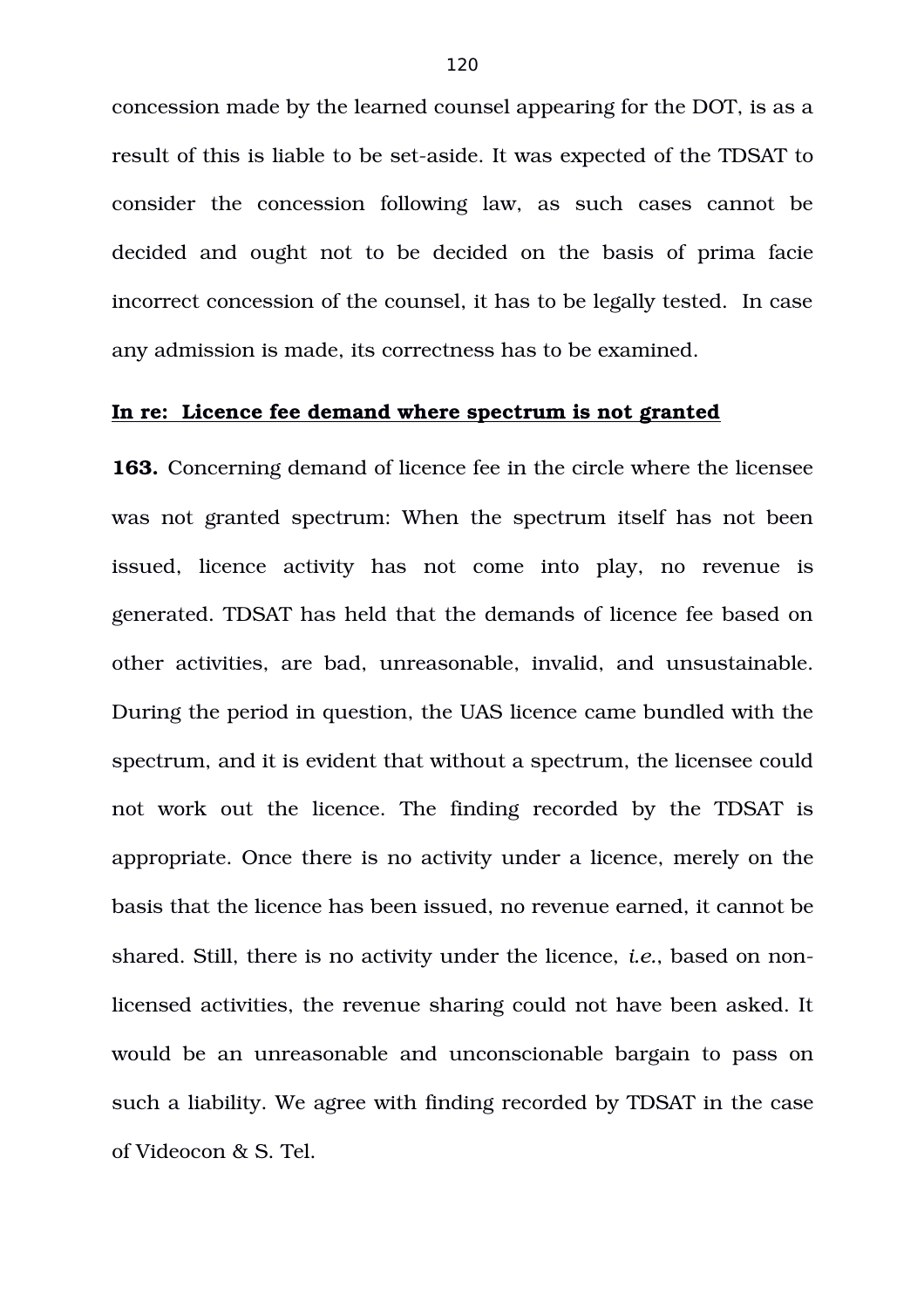### **In re: Income from interest and dividend**

**164.** Argument has also been raised concerning interest income and dividend income. Since these items are expressly included in the definition of gross revenue in clause 19.1. There is no scope to entertain the submission concerning the exclusion of interest and dividend from gross revenue. Whatever, interest and dividend earned from the licensing and non-licensing activities, have to form part of gross revenue for determination of licence fee.

# In re: Bad-debts written off

**165.** The bad debts written off are not allowed as a deduction by the DOT while computing adjusted gross revenue, bad debt is written off when recovered subsequently, it cannot be added to the gross revenue. The TDSAT in the impugned order, has observed as under:

> "Licensees submit that if a bad debt, that is written off is later on recovered, it is required to be reported to the DoT, this, according to the licensees, that bad debts written off may be allowed as deductions from revenue but as and when those are recovered subsequently those should be added on to revenue. The submission is not acceptable but it needs to be clarified that when any bad debt written of is recovered finally, it may not be charged to license fee again as that would result in double charging of license fee on the same revenue."

**166.** TDSAT has not accepted the submission of the licensees. However, at the same time, it has safeguarded the interest of the licensees. In case it is realised later on, it may not be charged again. It should be charged only once. We find the finding to be appropriate. No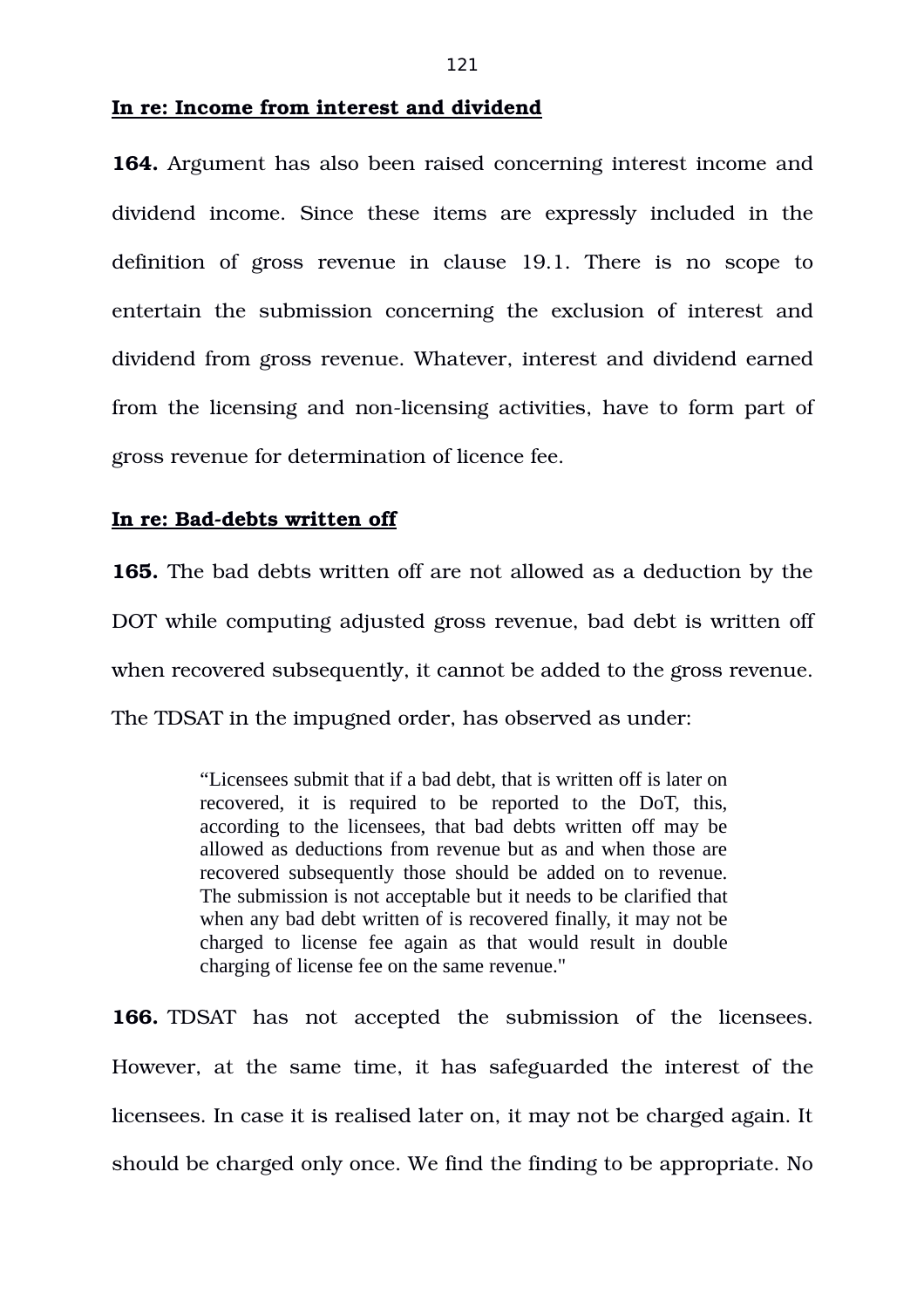case for interference in the findings recorded by the TDSAT is made

out.

# **In re: Liability written off**

**167.** The TDSAT has observed as under:

"Take the example of a company that makes a provision for retirement benefits for the amount. For income tax, it will be considered as an expense, but no discount from income will be allowed for the sum for determining the license fee. If such a liability is written off on a future date and shown accordingly in the profit and loss statement it surely cannot be brought to charge for a second time for computing licence fee."

No objection has been raised on behalf of DOT to the said findings.

**168.** DOT submits that the reasoning is correct. However, TDSAT could not have undertaken this exercise head-wise. It is presented on behalf of the licensees that notional revenue cannot be included in the revenue of the company based on provisional liability being finalised by actual liability. The amount kept as provisional liability cannot be treated as income. In our opinion, TDSAT has rightly held that if it is to be considered as an expenditure, liability has to be treated as an expense, and no discount on the income will be allowed for the sum for determining the licence fee. It cannot be charged for the second time for computation of licence fee.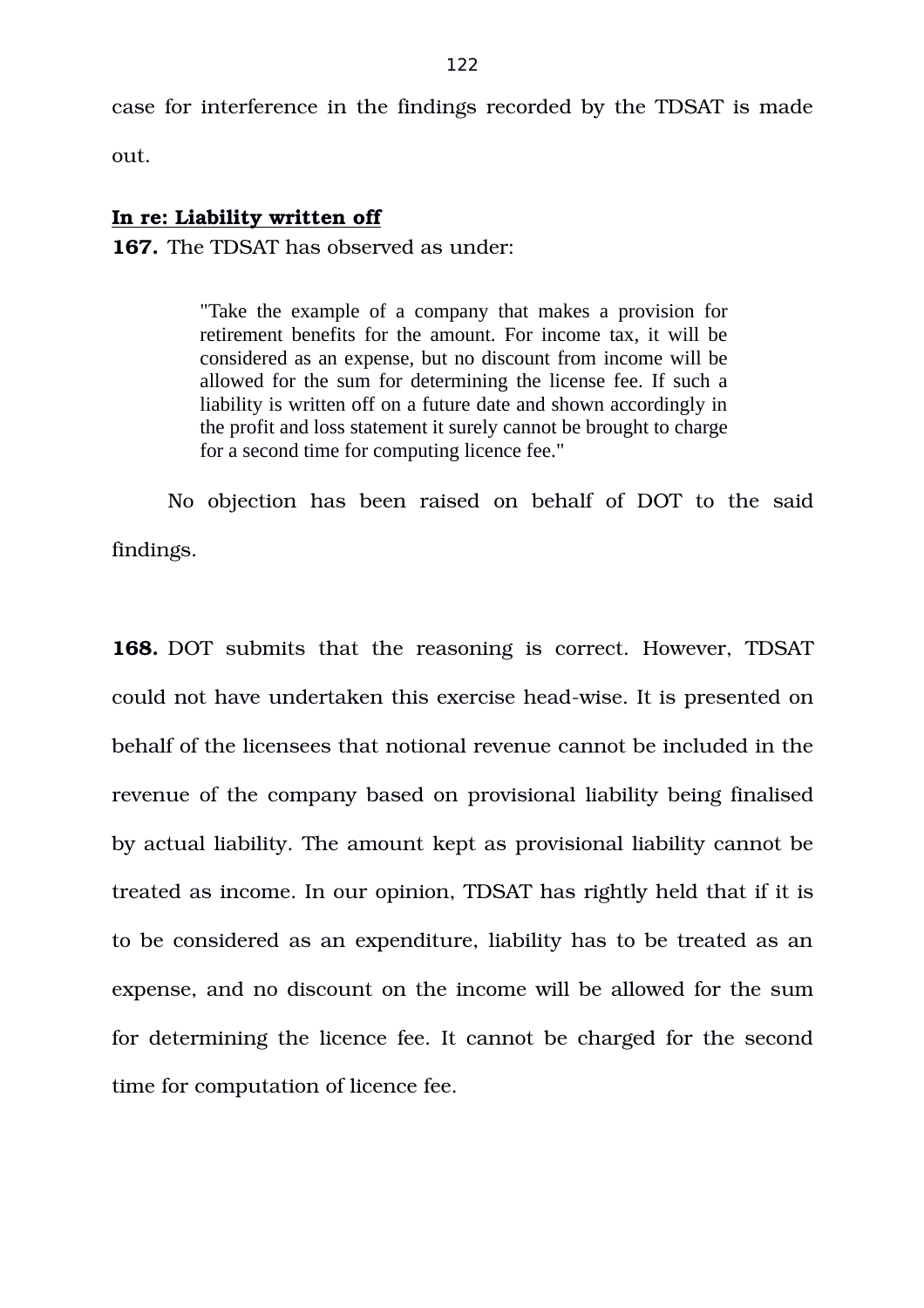**169.** In *Rajputana Trading Co. Ltd. v. Commissioner of Income Tax, West BengalI*, (1982) 2 SCC 775, it has been observed that once liability is written off, it has to be added as income from the business under section 10(2A) and such income should be given some local habitation or name.

**170.** Hence, we hold that it is to be treated as an expense, and discount cannot be allowed for determining the licence fee.

#### **In re: Inter-corporate loan**

**171.** Certain licensees have raised the loan being holding companies for the subsidiaries from various banks and financial institutions. In turn, this amount is given to the subsidiaries for their day-to-day operations. On this amount, the subsidiaries pay interest at the SBI Prime Lending Rates (PLR) every quarter, which in turn is paid by the holding company to the banks/financial institutions. DOT seeks to include the interest received from the subsidiaries companies in the revenue of the holding company. The TDSAT has included the income from interest on inter-corporate loan as part of gross revenue. It is submitted on behalf of licensees that as the holding company only performs the function for the subsidiary company and the interest amount is only reimbursement of the amount paid to the bank, it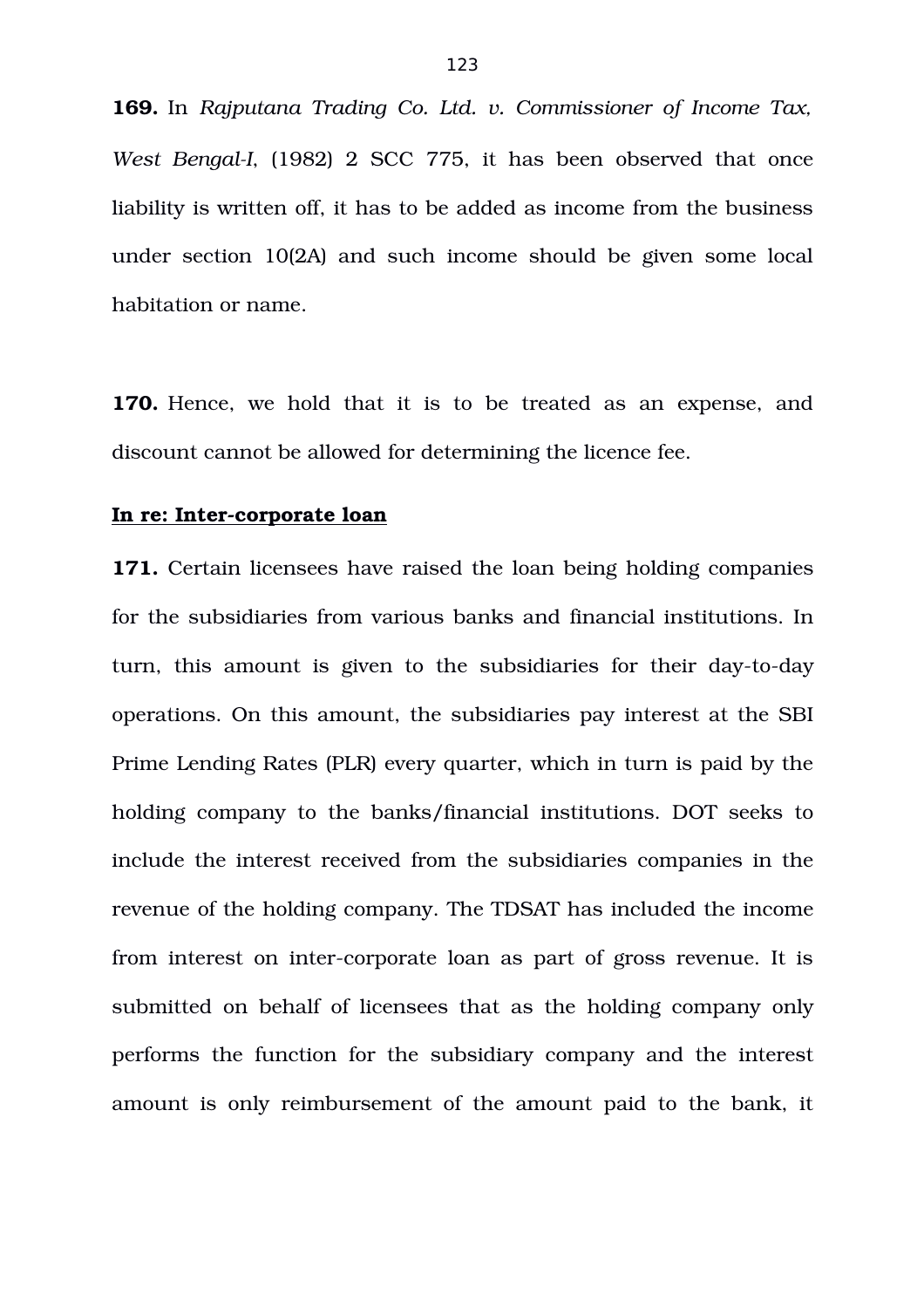cannot be included in the gross revenue. As such, it does not form part of gross revenue.

**172.** The submission has no legs to stand, and it is apparent from the definition of gross revenue in clause 19.1 that income from interest is to be included in the gross revenue. Thus, the submission is baseless. By the fact that the holding company gives loan to the subsidiary company and recovers interest from subsidiaries, is good enough to make it a part of gross revenue.

**173.** Thus, interest income from inter-corporate loan has to be included in the gross revenue for working out the licence fee.

## **In re: Revenue under IP-1 Registration**

**174.** Whether it can be claimed/clubbed under revenue under CUG licence? It is apparent from the definition of gross revenue that income from licensed activities and even from non-licensing activities and any other miscellaneous revenue of the licensee has to be included. Thus, DOT has rightly included the income of the licensee from IP registration under the CUG licence.

# **In re: Income from management consultancy services:**

**175.** When we consider the definition of gross revenue, it has to be included in the adjusted gross revenue to work out the licence fee. The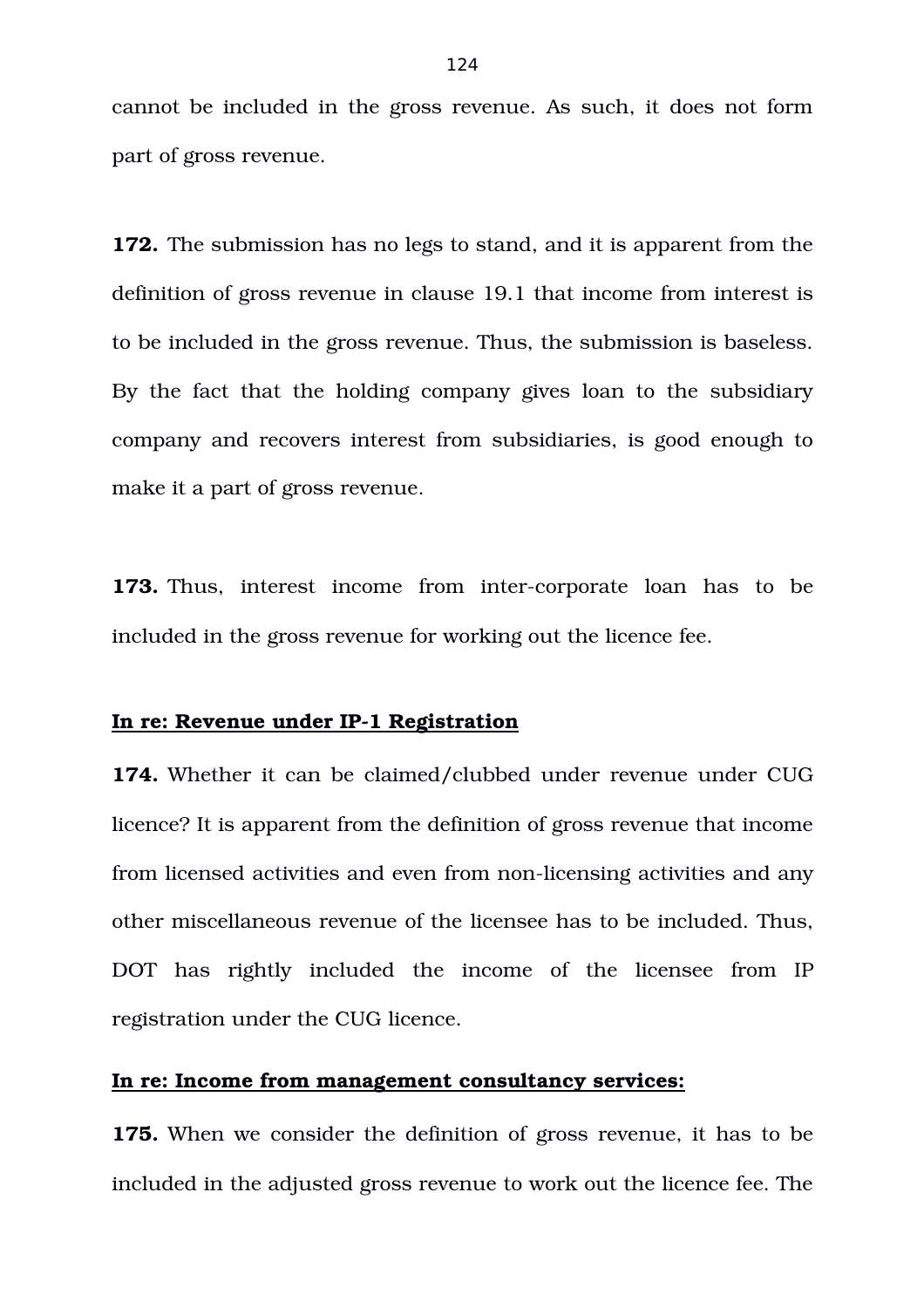income from management support and consultancy of the licensee cannot be excluded. Submission to the contrary cannot be accepted and is as a result of this rejected.

**176.** The TDSAT has also rightly held in the case of Bharti Airtel that the revenue from Cable Landing Station has to be included in the gross revenue.

#### **In re: Res Judicata**

**177.** Coming to the submission raised on behalf of DOT that the findings in *Union of India v. AUSPI* (2011) (supra) operate as res judicata with respect to items dealt with and act as constructive res judicata with respect to the questions that were not raised in the petition which were filed in Petition No.7/2003 and Petition No.82/2005. The challenge was made to most items on the ground; they could not be included in the definition of gross revenue; same did not form part of the licensed activity. However, this Court has repelled this submission and has included the such items in the definition of gross revenue. It is clear that once this Court has held that the income which covered under the definition of gross revenue and were claimed to be excluded earlier on the ground that they could not form part of gross revenue, the definition so including them was *ultra vires* and illegal/invalid. The same heads are now sought to be excluded by taking the shelter that they do not form part of revenue under AS-9.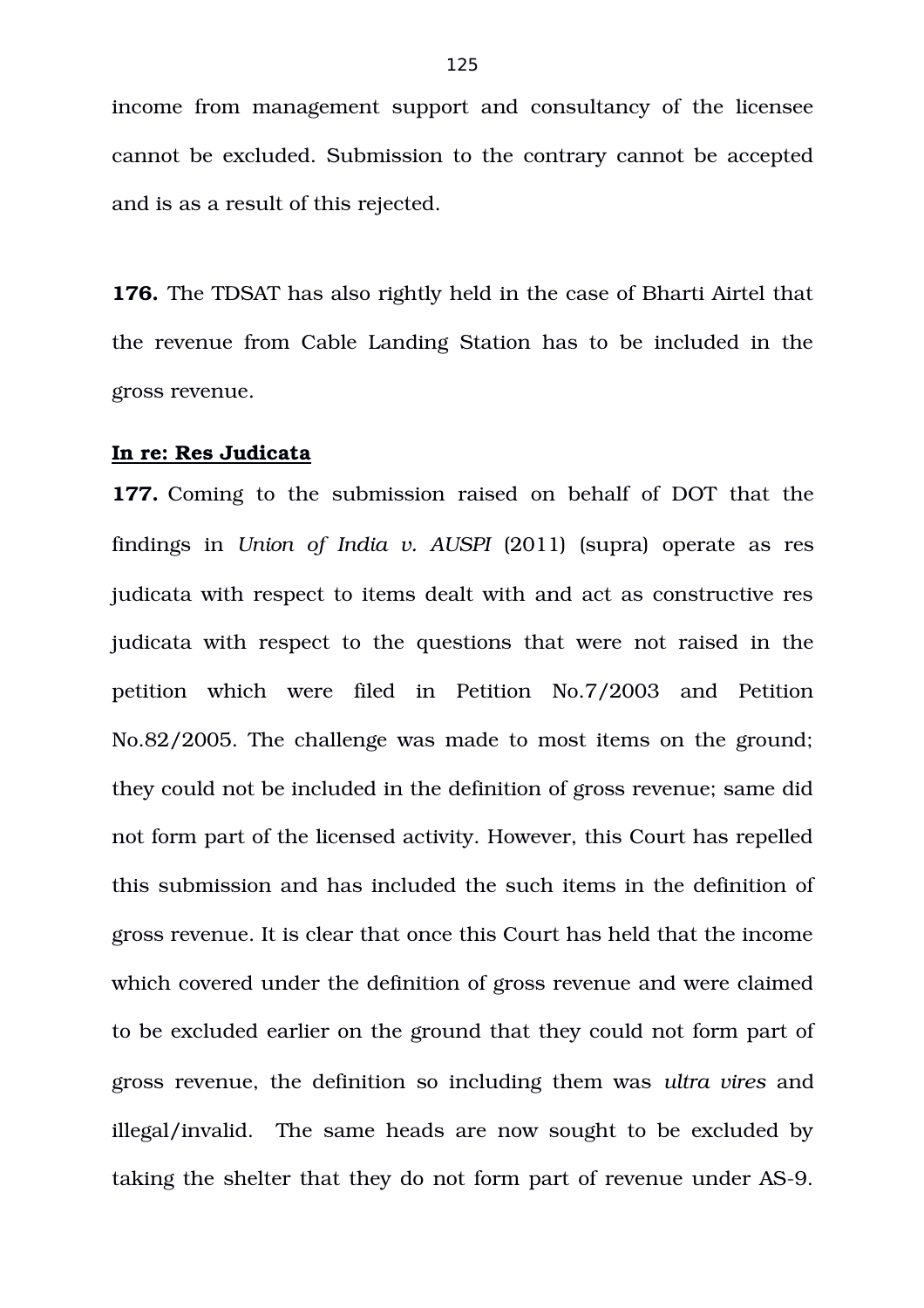Though they form part of gross revenue under Clause 19.1. There is no scope left for this exercise. Though, we have examined every question raised on merit again as it was submitted that this Court had left the question open as to proper interpretation. This Court has held that TRAI and the TDSAT had no jurisdiction to decide on the validity of the definition of gross revenue and adjusted gross revenue in the licence agreement and to exclude items of revenue, which were included in the definition of gross revenue in the licence agreement, whether they are from non-licencing activities.

**178.** Considering whether the licensee can challenge the computation of adjusted gross revenue and if so, at what stage and on what ground, this Court has observed that one such dispute can be that computation of adjusted gross revenue made by the licensor and the demand raised based on such computation is not following the licence agreement. The dispute can be raised after the licence agreement has been entered into at the appropriate stage, when the demand is raised by the licensor/licensee. This Court observed if the dispute is raised, TDSAT will have to go into the facts and material to decide demand is as per licence, in particular, the definition of adjusted gross revenue in the licence agreement. It can also interpret the terms and conditions of the licence agreement, as the tribunal has not gone into the facts and material relating to the demand of a particular licensee. It was further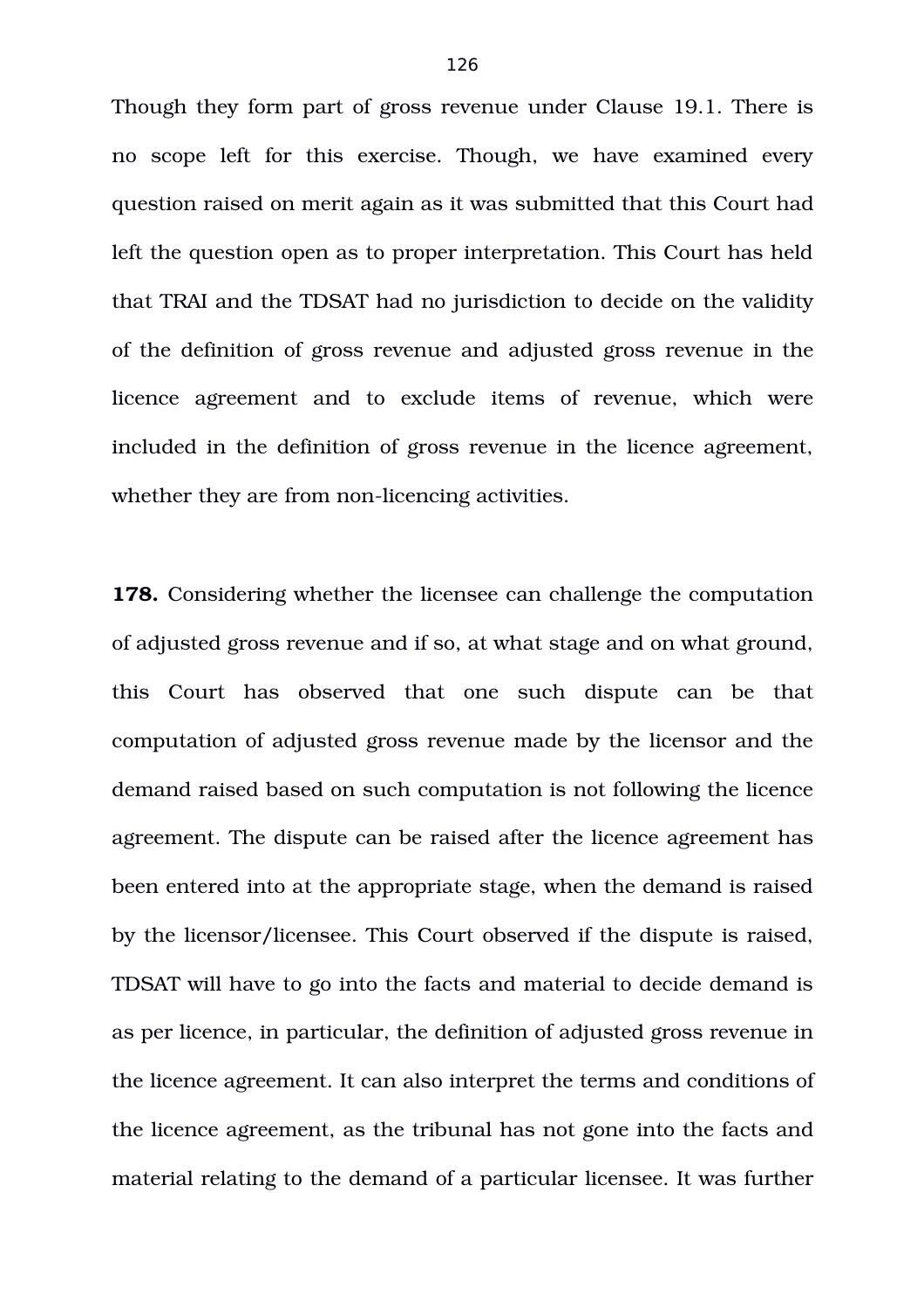observed that the tribunal may go into the facts and material based on which demand is raised to make the computation. Thus, the scope of the latter observations is not so wide to take out certain items, though included explicitly in the definition of gross revenue and to hold that they do not to form part of it. Income from licensing and non-licensing activities are in the ambit of gross revenue had been determined conclusively in 2011 judgment. Only facts and material can be seen for computation.

**179.** It was submitted that the computation involves the process of that of computing, numbering, reckoning, and distributing. The account of estimation by rule of law is distinguished from the arbitrary construction of the parties. The reliance has been placed on the *decision in Hindustan Machines Ltd. v. Union of India*, 1985 (2) SCC 197.

**180.** Reliance has also been placed on *Lohia Machines Ltd. & Anr. v. Union of India & Ors*., (1985) 2 SCC 197 in which for income tax, the term computation has been considered. Wharton Law Dictionary reference has also made as to the definition of computation based upon *Lohia Machines Ltd*. (supra). It is a legal process of computing inclusion and exclusion of items, which may otherwise be regarded as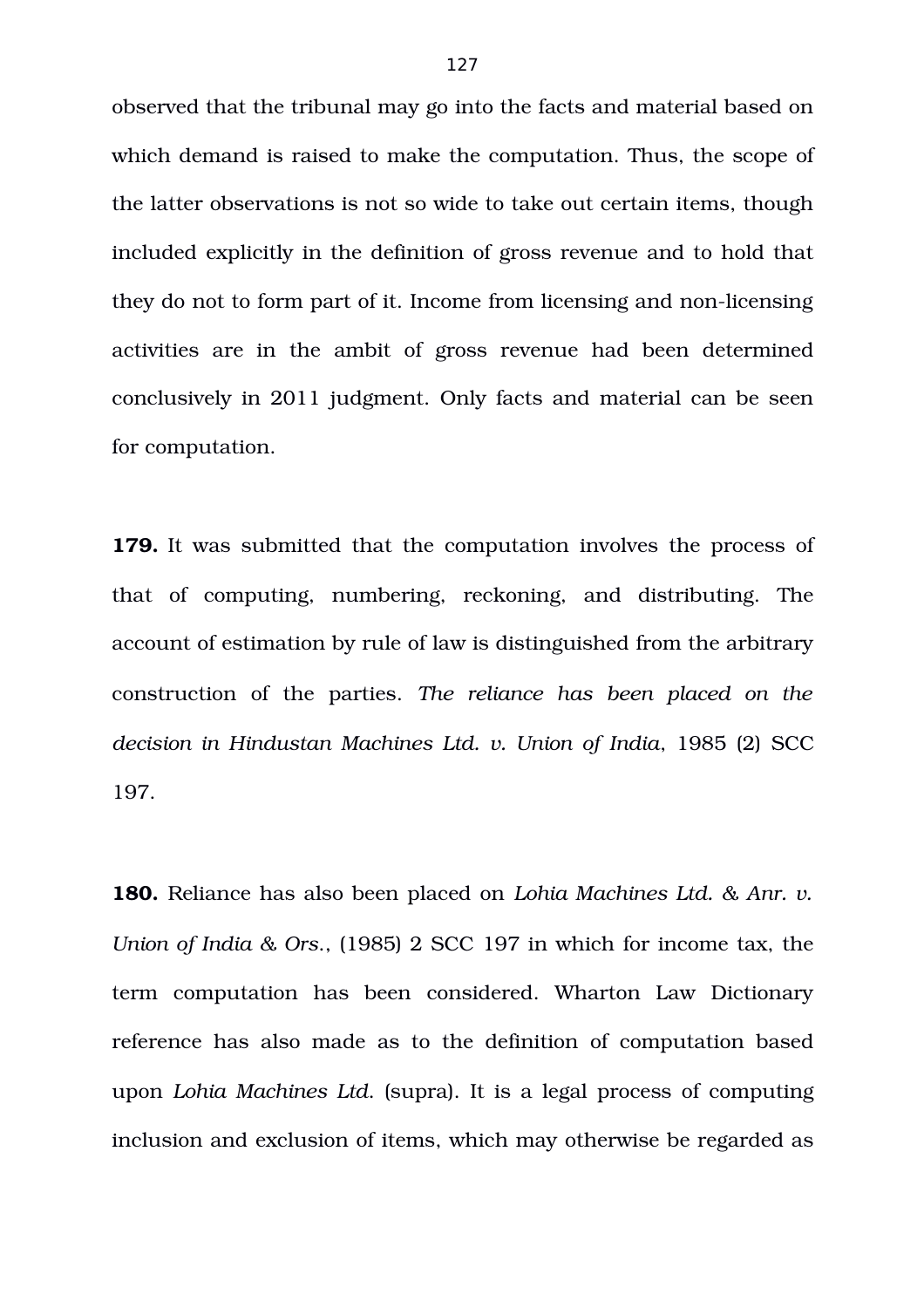forming part of the capital employed, as interpreted by this Court in *Lohia Machines Ltd*. (supra) in which following observations have been made:

> **"18.** It is because the expression "capital employed" has a variable meaning that it has been enacted by the legislature that, to calculate the relief allowable under Section 80-J subsection (1), the statutory percentage must be applied to the "capital employed" *as computed in the prescribed manner*. How the "capital employed" shall be computed is left to be prescribed by the Central Board of Revenue by making Rule or Rules under Section 295 of the Income Tax Act, 1961. The process of computation would involve both inclusion and exclusion of items, which may possibly be regarded as falling within the expression "capital employed". The Central Board of Revenue may include some items and exclude some others while prescribing the manner of computation of the "capital employed". This is the sense in which the word "computed" has been consistently used by the legislature while enacting legislation of this kind. Turning to the earliest legislation where the word "computed" has been used in relation to the "capital employed", we find that in the Excess Profits Tax Act, 1940 for determining the standard profits, the statutory percentage was required to be applied to the average amount of capital employed as *computed* in accordance with the Second Schedule and the Second Schedule provided for inclusion of certain items and exclusion of certain others including borrowed moneys and debts. The legislature clearly, in this statute, regarded exclusion of borrowed moneys and debts as implicit in the process of computation of the "capital employed" or to put it differently, according to legislative usage, computation of the "capital employed" could legitimately involve as part of the process, exclusion of items such as borrowed moneys and debts. So also in the Business Profits Tax Act, 1941 and the Super Tax Profits Tax Act, 1953, the word "computed" was used in the same sense as involving in the process of computation of the "capital employed", exclusion of borrowed moneys and debts. Similarly, in the Companies (Profits) Surtax Act, 1964 also, the word "computed" has been used in the same sense. Of course it may be pointed out that in this statute the word "computed" has been used in relation to the "capital of the company" and not in relation to the "capital employed" but that would make no difference, because what we are concerned with here is the sense in which the word "computed" has been used and whether it involves the process of exclusion as well as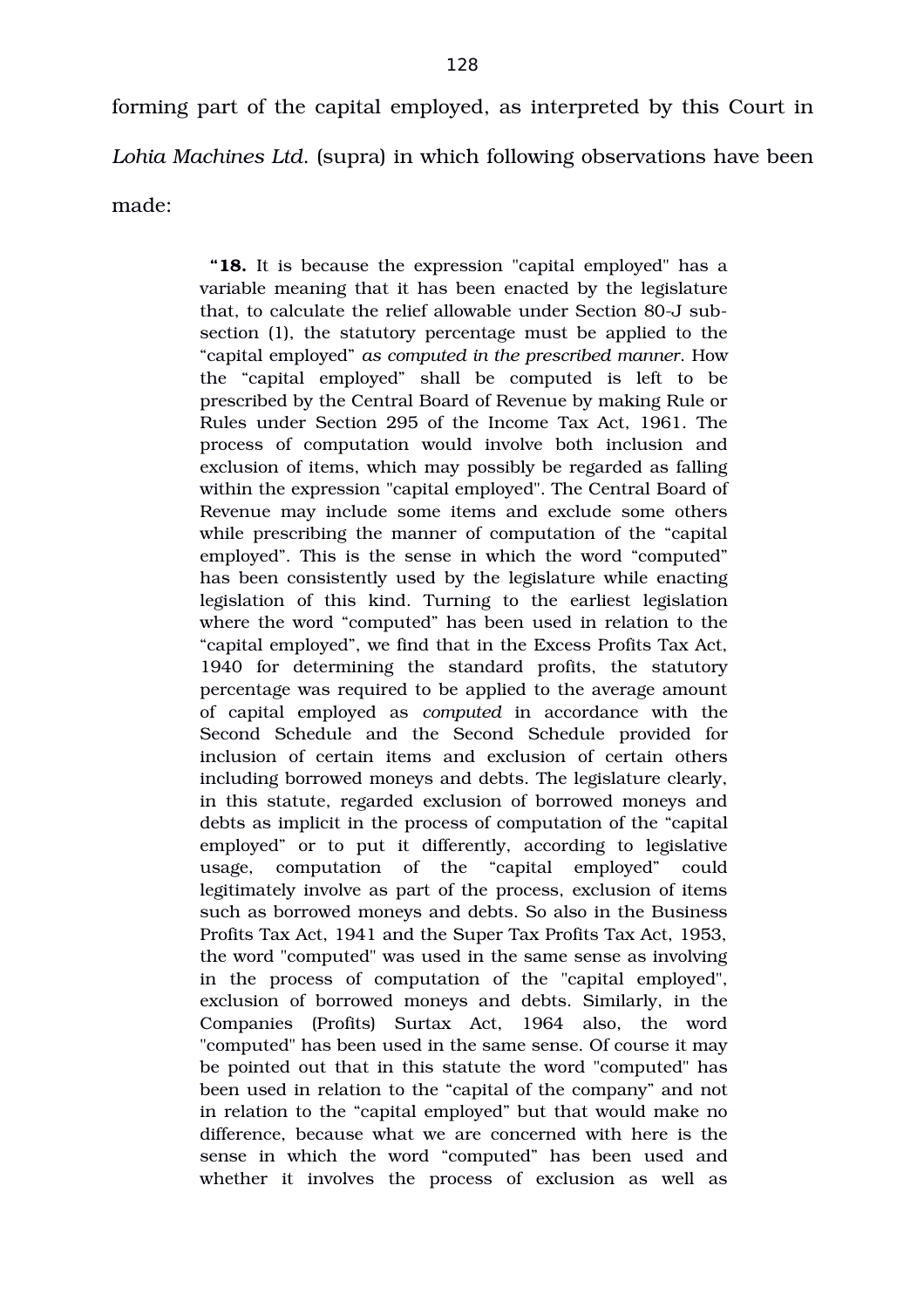inclusion and on that point, the Act analogically throws considerable light. The statutory deduction which must be made from the chargeable profits for the purpose of determining the charge of Surtax under this statute is defined to mean "an amount equivalent to ten percent of the capital of the company as computed in accordance with the provisions of the Second Schedule" and the Second Schedule after its amendment by Finance Act 66 of 1976 does not provide for inclusion of borrowed moneys and debts in computation of the capital of the company though it provides for inclusion of the paid-up share capital and reserves. It will thus be seen that there is legislative history behind the use of the word "computed" in relation to the "capital employed" and it has been legislatively recognised as involving, as part of the process of computation, both inclusion as well as exclusion of items which may otherwise be regarded as forming part of the "capital employed." It is in the context of this background and not by way of a virgin attempt that the word "computed" has been used by the legislature in relation to the "capital employed" in Section 80-J sub-section (1).

**19.** It may be noted that even in the Income Tax Act, 1961 the word "computed" has been consistently used in relation to "income" in the sense of involving both inclusion and exclusion of items of income. Section 2 clause (45) defines "total income" to mean the total amount of income referred to in Section 5 "computed in the manner laid down in this Act". Now, if we look at the provisions in the Income Tax Act, 1961, which lay down the manner of computation of the total income, it would be clear that the process of computation of total income involves both inclusion and exclusion of various items of income. Section 10 provides that in computing the total income of a previous year of any person, any income falling within any of the clauses of that section shall not be included in the total income, though such income which is required to be excluded is undoubtedly income and therefore part of total income according to the plain natural connotation of that expression. But it is required to be excluded in determining the charge of tax because "total income" is defined as total amount of income, "*computed* in the manner laid down in the Act". The same position obtains also in regard to Section 11 and it excludes certain categories of income in computation of the total income. Then, we may refer to Section 29 which provides that the income from profits and gains of business and profession shall be computed in accordance with the provisions contained in Sections 30 to 43A. These sections provide for inclusion and exclusion of various items in computing the total income. Sections 80-A to 80-VV also provide for deductions to be made in computing the total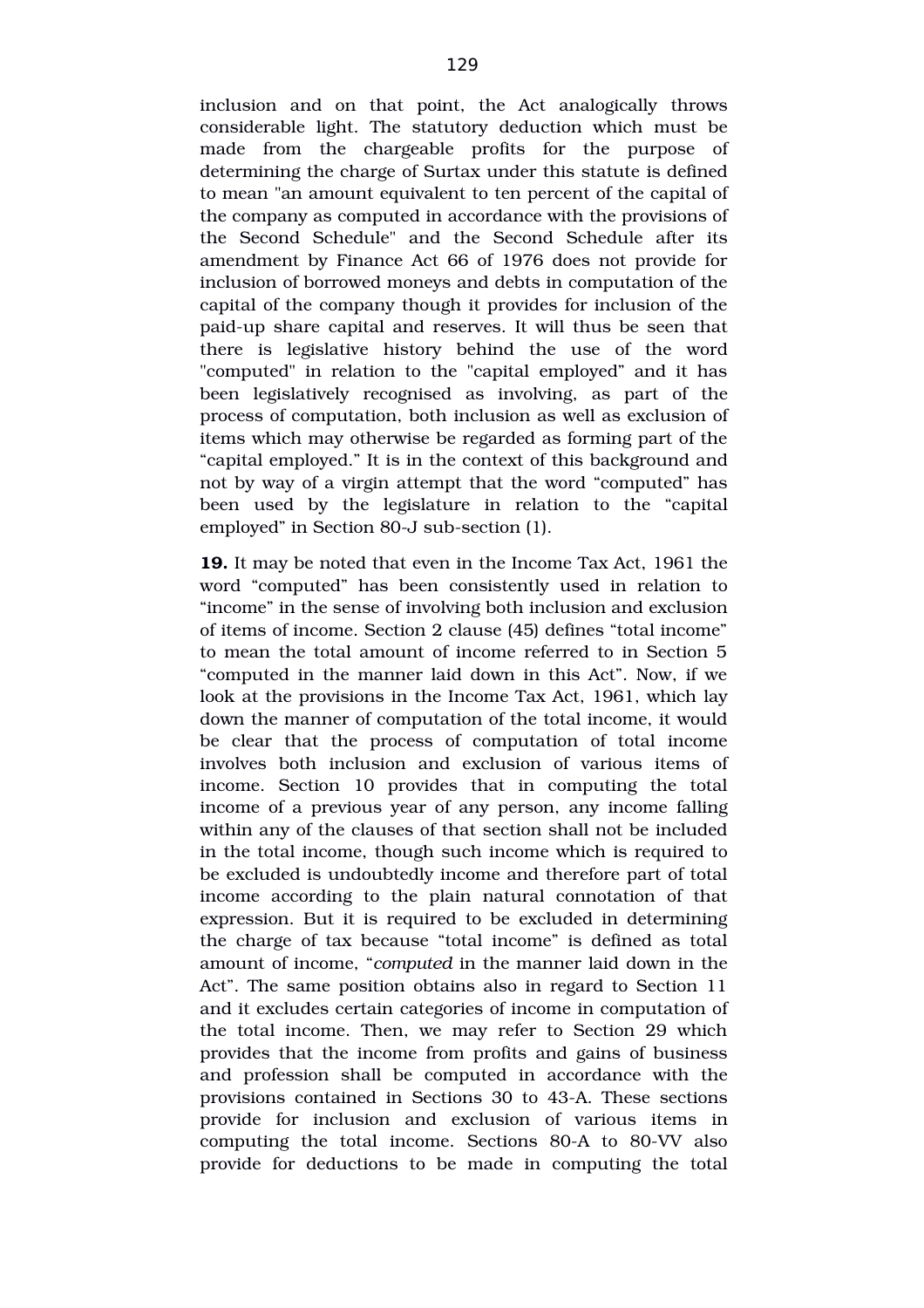income and under sections such as 80-HH, 80-JJ and 80-O, even an item which indisputably forms part of income of an assessee, is required to be excluded in computing the total income chargeable to tax. No one has ever argued and indeed it is impossible even to conceive of such an argument, that when Section 2 clause (45) defines total income as the total amount of income computed in accordance with the provisions of the Act, what is indubitably part of income cannot be excluded in the computation. However, the argument of Mr. Palkhivala was that in the case of definition of "total income" the exclusion of items of income in the process of computation is provided for by the legislature itself and is not purported to be done by any rule-making authority. The legislature, stated Mr. Palkhivala, can cut down the width and amplitude of the expression "total amount of income" by expressly providing that particular item or items shall be excluded in the computation of the total amount of income, but the Rulemaking authority cannot do so, because by doing so, it would be derogating from the provisions of the statute. Now we have already pointed out that since the expression "capital" employed" has a variable meaning which in a given case may or may not include borrowed moneys, the Central Board of Revenue, could, in exercise of its rule-making power, exclude borrowed moneys in computation of the "capital employed" and in doing so, it would not in any way be acting contrary to the mandate of the statute. But the point which we wish to emphasise here, while referring to the definition of "total income" in Section 2 clause (45), is that the word "computed" have been used by the legislature as comprehending within its scope not only inclusion but also exclusion of certain items of income which are admittedly and without doubt, part of the income of the assessee. We find that even in some of the subsections of Section 80-J the word "computed" has been used in the same sense as involving both inclusion and exclusion. The second proviso to sub-section (4) of Section 80-J provides that "where any building or any part thereof previously used for any purpose is transferred to the business of the industrial undertaking, the value of the building or part so transferred shall not be taken into account in computing the 'capital employed' in the industrial undertaking". So also Explanation 2 to the same sub-section enacts in so many terms that in a case falling within its scope and ambit, "the total value of the machinery or plant or part so transferred shall not be taken into account in computing the 'capital employed' in the industrial undertaking". Then again, the Explanation to subsection (6) of Section 80-J makes a similar provision for exclusion of "total value of the building machinery or plant or part so transferred" in computing the "capital employed" in the case of business of a hotel. It will thus be seen that, even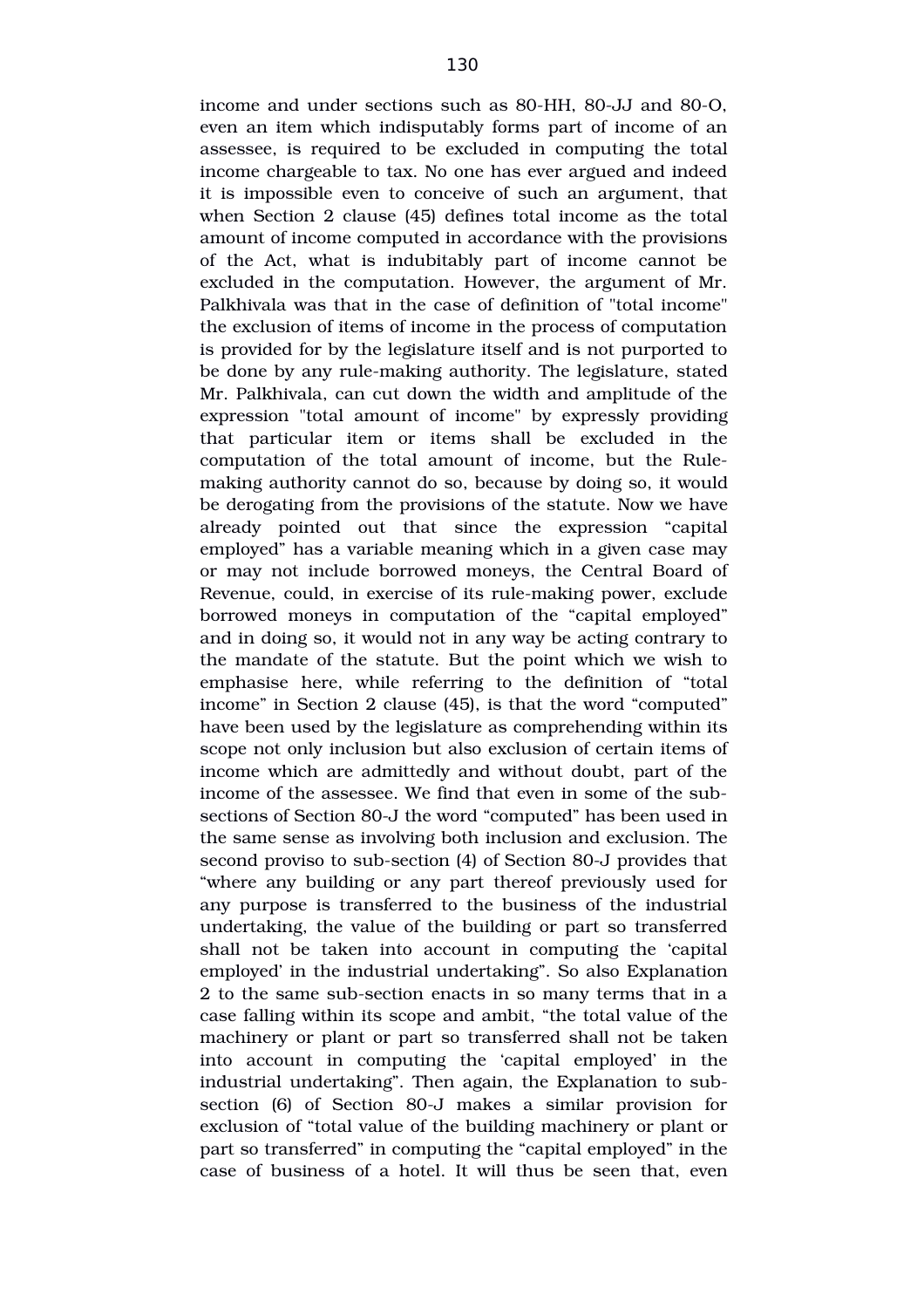according to these provisions in Section 80-J, the process of computation of the "capital employed" can legitimately exclude item or items which are plainly and indubitably part of the "capital employed". Of course the exclusion enacted by these provisions is made by the legislature and not by the Rulemaking authority, but again, if we may emphasise, the point is not whether an exclusion is made by the legislature or by the Rule-making authority but whether such exclusion is implicit in the process of computation so as to be comprised in it. And on this point not only the provisions of the Excess Profits Tax Act, 1940, the Business Profits Tax Act, 1947, the Super Profits Tax Act, 1963 and the Companies (Profits) Surtax Act, 1964 but also the various provisions of the Income Tax Act, 1961 referred to by us, clearly indicate that the word "computed" has been used by the legislature in sub-section (1) of Section 80-J as involving not only inclusion but also exclusion of items which may otherwise be regarded as falling within the expression "capital employed". It is left by the legislature to the Central Board of Revenue as rule-making authority to prescribe the manner in which the "capital" employed" shall be computed and in so prescribing, the Central Board of Revenue may include or exclude items which may be regarded as forming part of the "capital employed"."

**181.** This Court has considered the matter given the provisions contained in section 80J of the Income Tax Act and has observed that capital employed has variable meanings. It has been legislatively recognised both inclusion as well as exclusion of the items, which may otherwise be regarded as forming part of the capital employed. Thus, the expression computation has not been used in the 2011 decision to include those very items from the purview of the definition of gross revenue, which have been held to be covered by this Court to be part of gross revenue. According to the 2011 judgment, whether the demand is in terms and conditions of the licence agreement and, in particular, the definition of adjusted gross revenue, could have been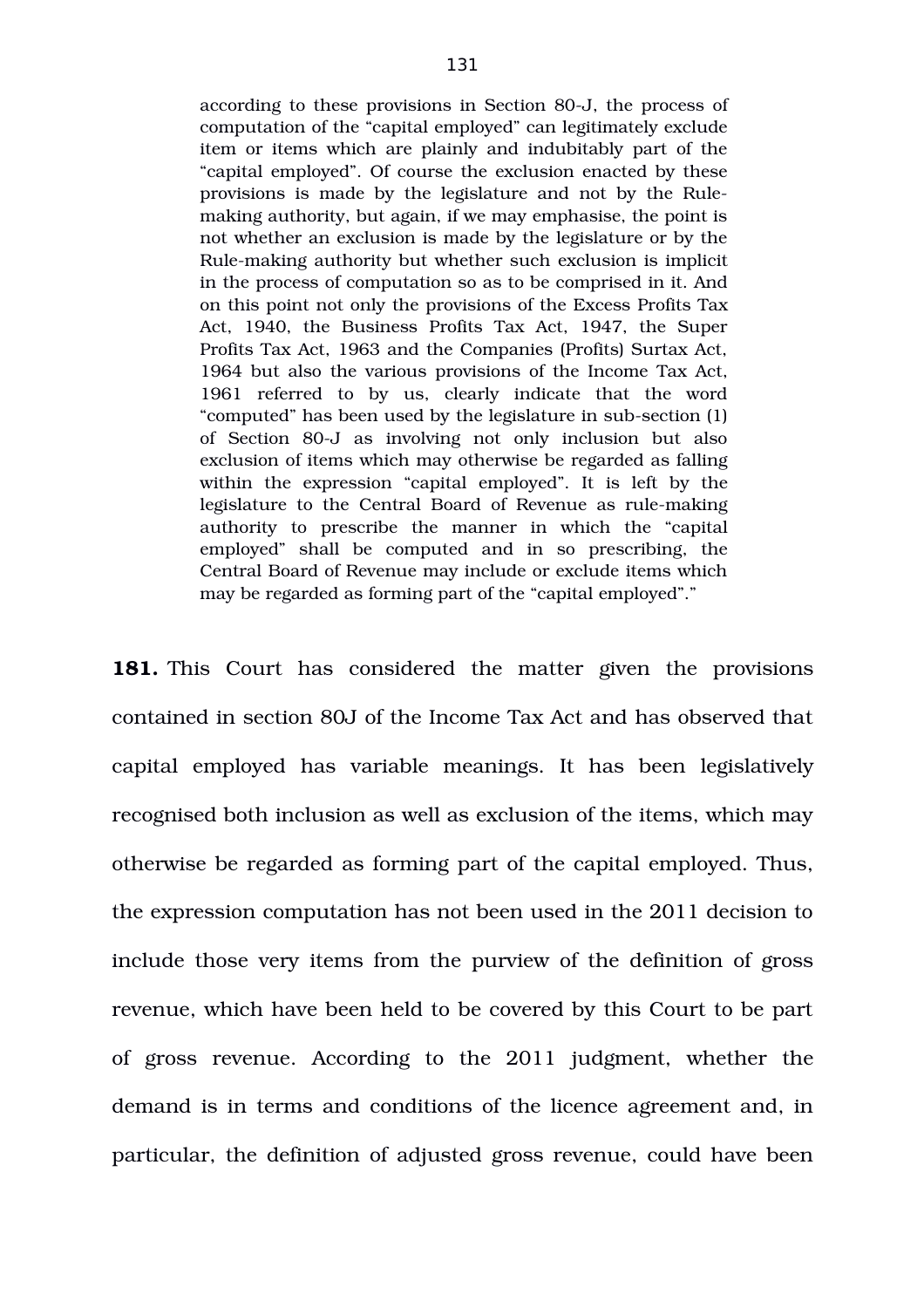seen. The TDSAT could also view the facts and material based on which demand has been raised, but it was not permissible to exclude the items which are included in the definition of gross revenue, as is sought to be done. Be that as it may. We have examined all the submissions which have been raised on merits again, uninfluenced by the plea of res judicata/constructive res judicata, and we have found no merit in the submissions which have been raised. Thus, we refrain from burdening the judgment with the decisions cited at the Bar concerning *res judicata* and *constructive res judicata*.

## **In re: Levy of interest, penalty, and interest on penalty:**

**182.** Levy of licence fee is provided in clause 20.2. In case of any delay in payment of licence fee beyond the stipulated period would attract penalty at the rate, which would be 2% above the Prime Lending Rate (PLR) of the State Bank of India. As per clauses 20.5 and 20.8, if the licensee does not pay the demand, consequences would follow. The clauses are extracted hereunder:

> "20.5 Any delay in payment of Licence Fee payable or any other dues payable under the LICENCE beyond the stipulated period will attract interest at a rate which will be 2% above the Prime Lending Rate (PLR) of State Bank of India existing as on the beginning of the Financial Year (namely  $1<sup>st</sup>$  April) in respect of the licence fees pertaining to the said Financial Year. The interest shall be compounded monthly and a part of the month shall be reckoned as a full month for the purposes of calculation of interest. A month shall be reckoned as an English calendar month.

> 20.8 In case, the total amount paid as quarterly Licence Fee for the 4 (four) quarters of the financial year, falls short by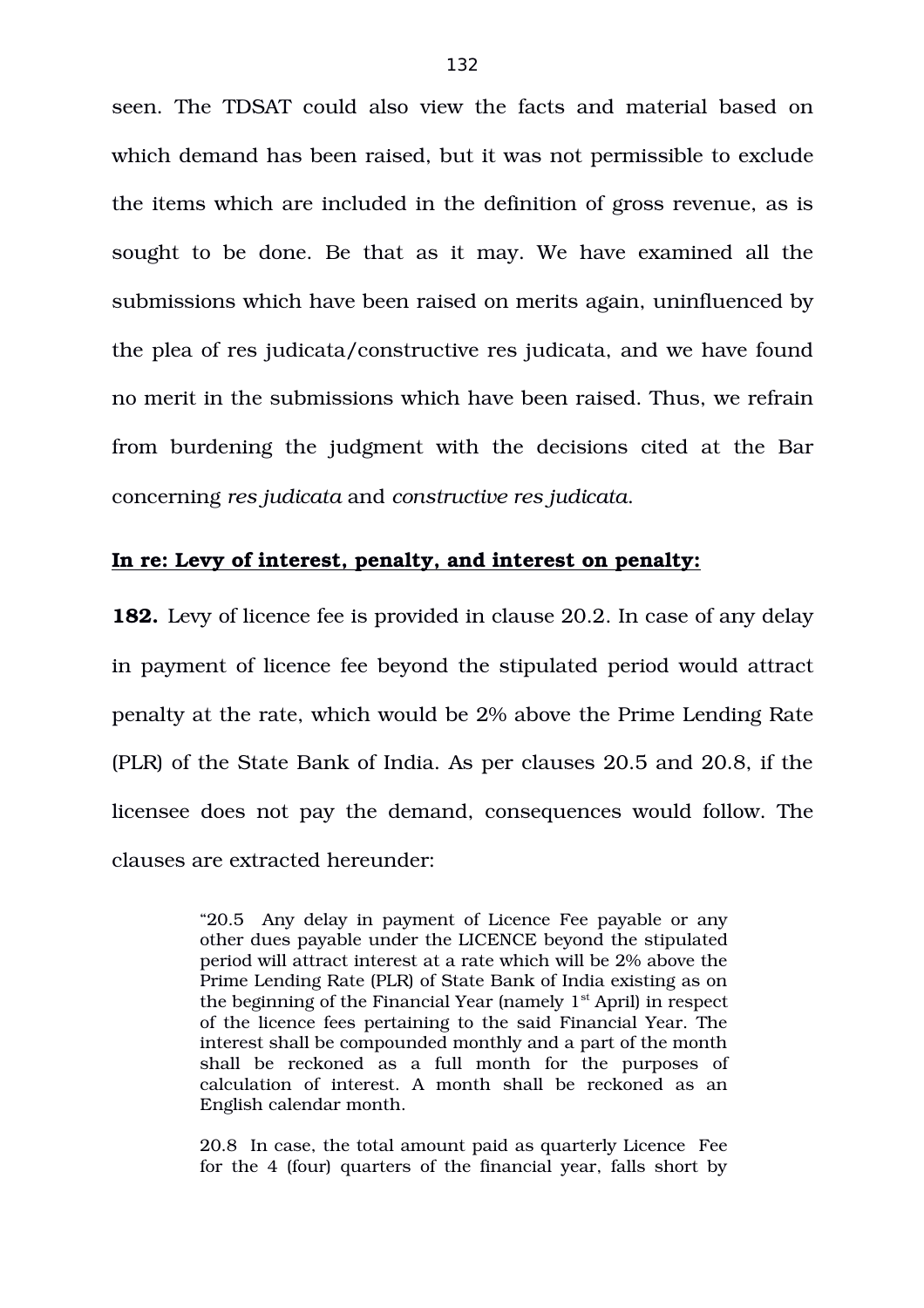more than 10% of the payable Licence Fee, it shall attract a penalty of 50% of the entire amount of short payment. However, if such short payment is made good within 60 days from the last day of the financial year, no penalty shall be imposed. The amount of penalty shall be payable within 15 days of the date of signing the audit report on the annual accounts, failing which interest shall be further charged per terms of Condition 20.5."

**183.** It is apparent that in case licence fee is not paid as per clause 20.2, the agreement is that the outstanding will attract interest at the rate of 2% above the Prime Lending Rate of the State Bank of India existing as on the date of the beginning of the financial year, that is first of April. The interest shall be compounded monthly. Under clause 20.8, the penalty is to be paid in case the total amount paid as quarterly licence fee falls short by more than 10% of the payable licence fee, it shall attract a penalty of 50% of the entire amount of short-payment. A grace period of 60 days is granted, otherwise, it will carry the interest. The amount of penalty shall be payable within 15 days of the date of signing the audit report, failing which interest shall be charged as per terms of clause 20.5.

**184.** Whether interest and penalty have to be levied or not is to be gone into on the facts and circumstances of the case.

**185.** The TDSAT has held that it would not be appropriate to levy interest as well as the penalty. In case interest has to be levied, it has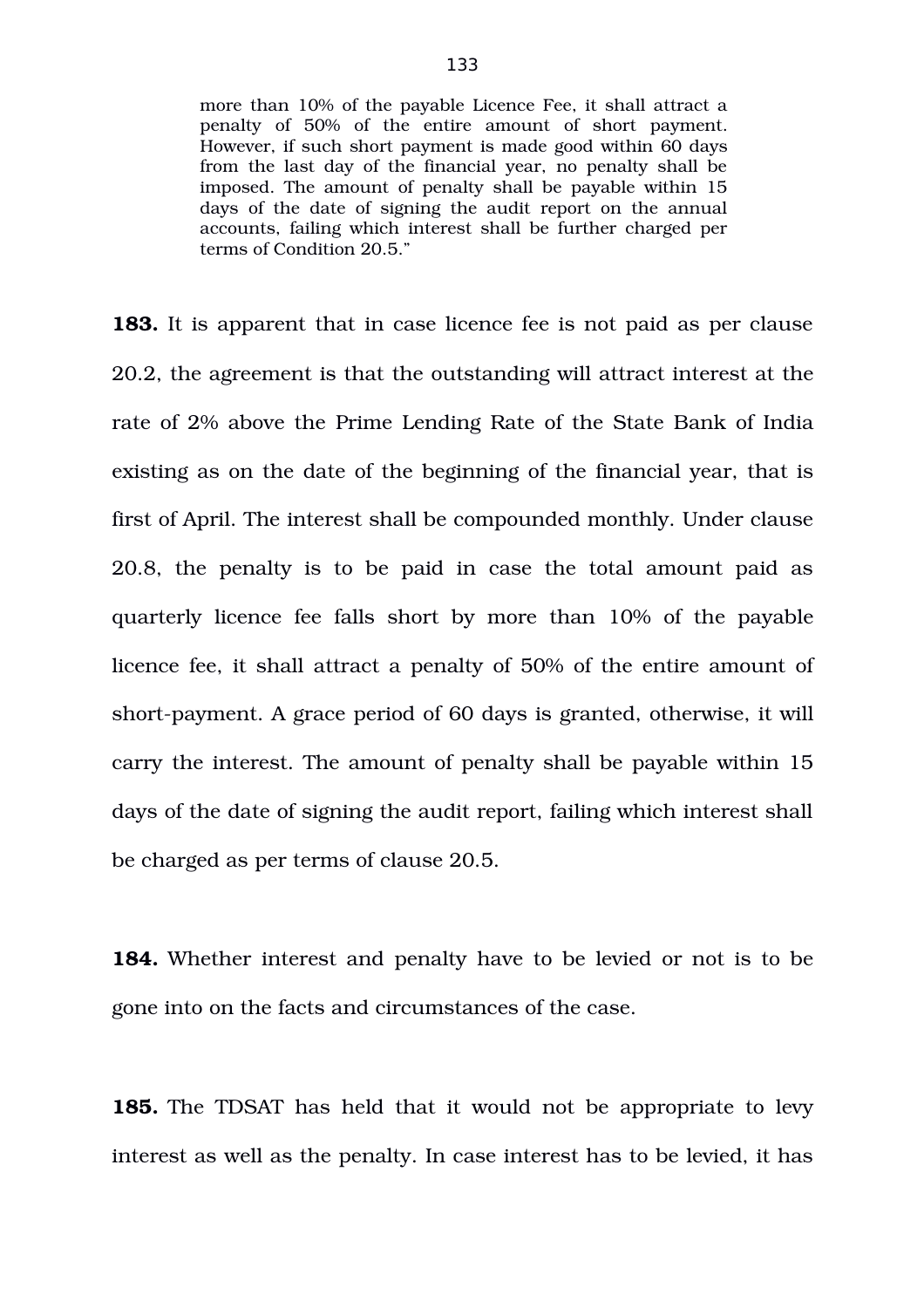to be collected at a nominal amount. The TDSAT has not specified the same.

**186.** DOT submits that as per the terms and conditions of the agreement, interest has to be paid for delayed payment. The contract has been entered into, and the rate of interest has been fixed therein. It is not for the court to modify the same and penalty clause is also attracted considering the nature of the objections raised as to the very definition of gross revenue whereas parties have fully understood the meaning of gross revenue and the regime of revenue sharing was highly beneficial, and they have earned revenue and failed to share the same as compared to the fixed fee regime. Thus, it was incumbent upon the licensees to make payment of interest and penalty as agreed.

**187.** The licensees submit that when once this Court passes an order in the present appeals, it will have to be given effect to as to which items can be included or excluded in the gross revenue. It is only if the demand is not then paid within the stipulated period; the question of payment of interest would arise. It is further submitted that the penalty is for failure to pay the demand within the specified period. Penalty requires mens rea, contumacious conduct, or deliberate disregard of the person's statutory liability. Parties are in litigation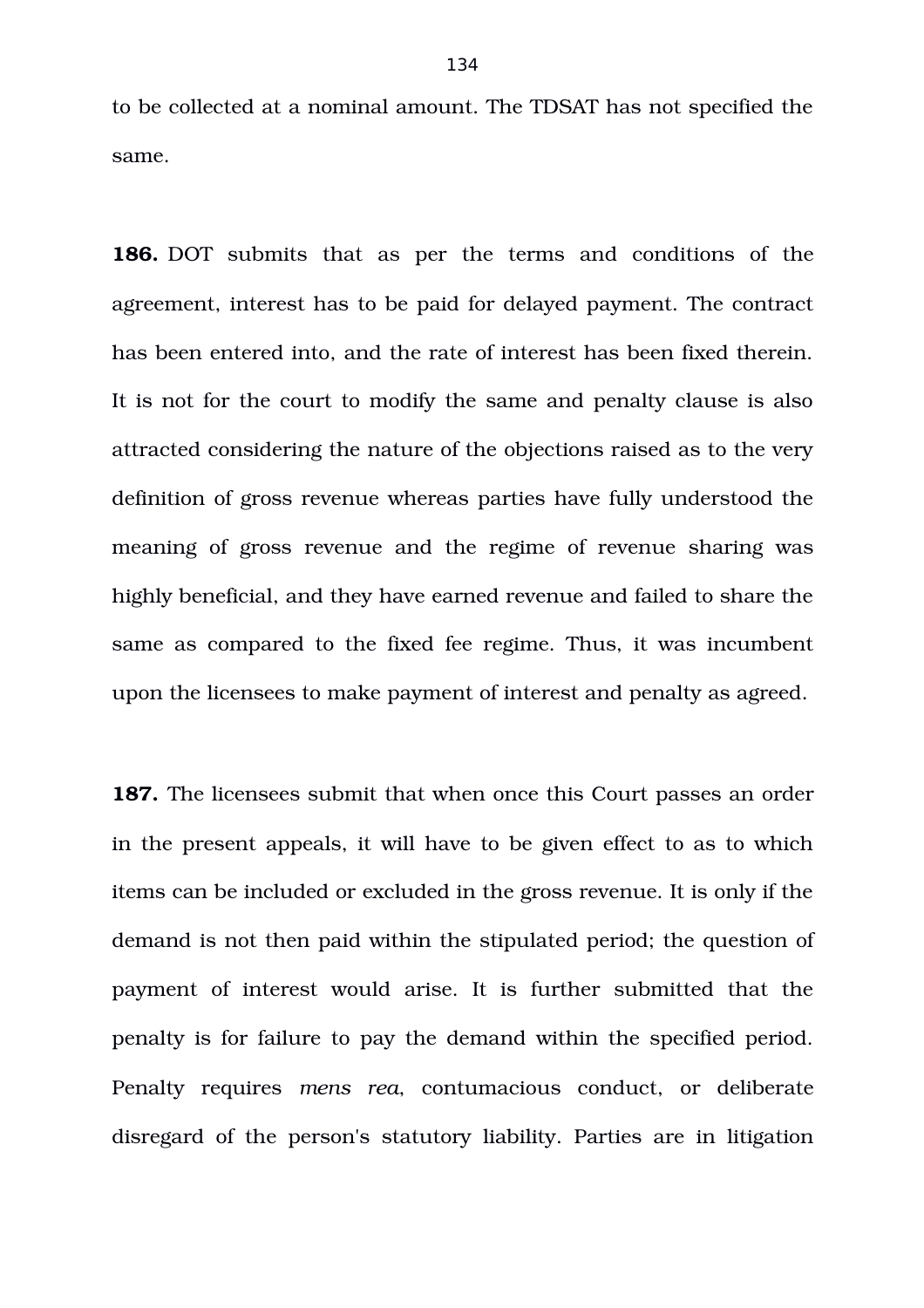since 2003. TDSAT decided on the validity of definition in the year 2007. After that, this Court passed judgment in 2011 and remitted the case to TDSAT. TDSAT has again decided concerning certain items in favour of the licensees, and throughout litigation, demands were stayed by this Court/TDSAT. Disputes are bona fide disputes. The licensees have paid about 80% of the demand raised by DOT, and the instant dispute pertains only to 20% of the demand on which stay was in operation. Under section 74 of the Indian Contract Act, compensation must be only reasonable compensation. DOT has also levied penalty and interest on penalty. In the absence of deliberate refusal to pay, no penal consequences like penalty can be imposed. It is also submitted that a fiscal contract/agreement is to be construed strictly, and if there is a doubt, the same needs to be interpreted in favour of the assessee. Non-payment was neither deliberate nor under defiance of any law. The licensees have placed reliance on:

A. *Hindustan Steel Ltd. v. State of Orissa*, 1969 (2) SCC 627, in which following observations are made:

> "8. Under the Act penalty may be imposed for failure to register as a dealer — Section 9(1) read with Section 25(1)(a) of the Act. But the liability to pay penalty does not arise merely upon proof of default in registering as a dealer. An order imposing penalty for failure to carry out a statutory obligation is the result of a quasi-criminal proceeding, and penalty will not ordinarily be imposed unless the party obliged either acted deliberately in defiance of law or was guilty of conduct contumacious or dishonest, or acted in conscious disregard of its obligation. Penalty will not also be imposed merely because it is lawful to do so. Whether penalty should be imposed for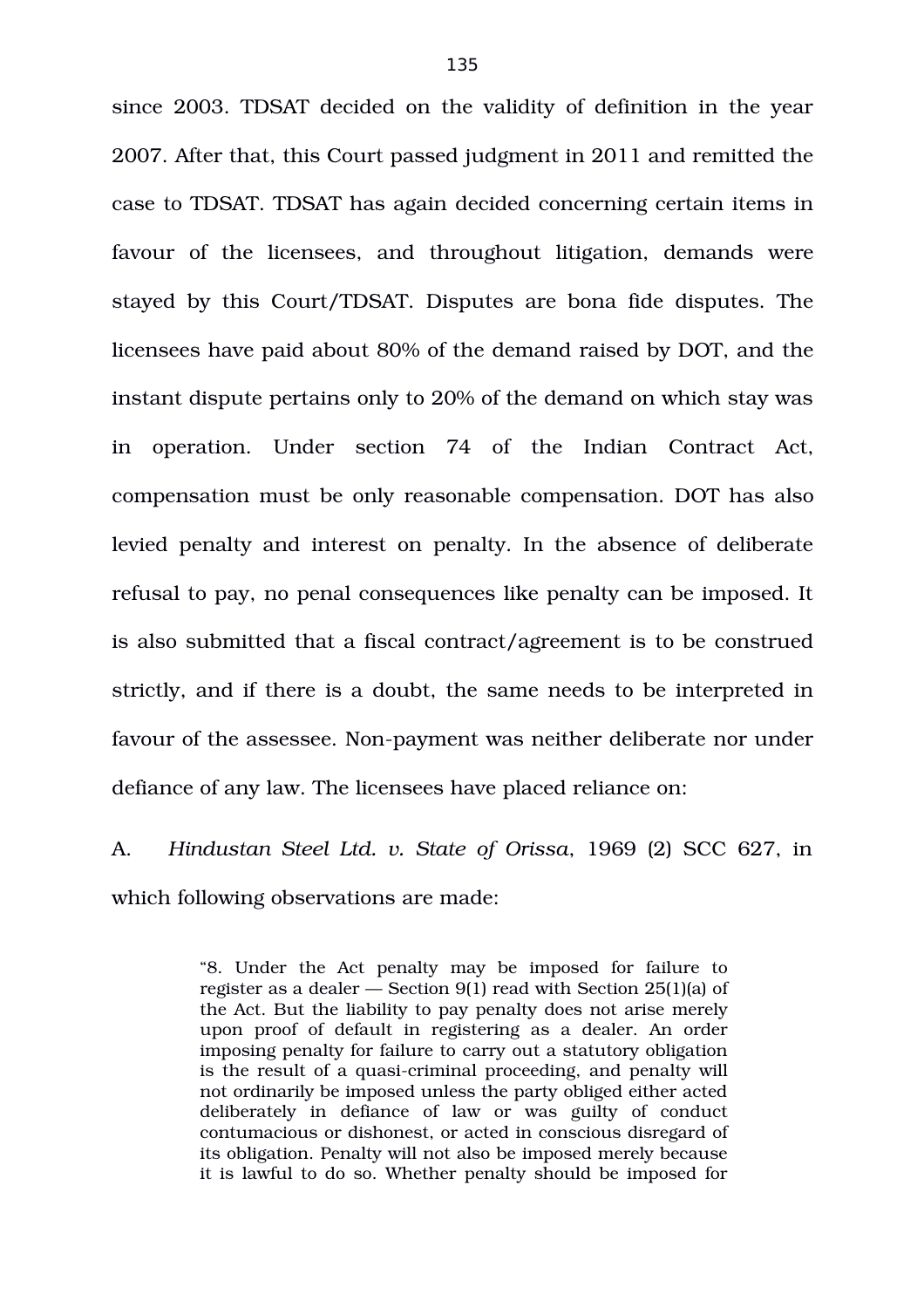failure to perform a statutory obligation is a matter of discretion of the authority to be exercised judicially and on a consideration of all the relevant circumstances. Even if a minimum penalty is prescribed, the authority competent to impose the penalty will be justified in refusing to impose penalty, when there is a technical or venial breach of the provisions of the Act or where the breach flows from a bona fide belief that the offender is not liable to act in the manner prescribed by the statute. Those in charge of the affairs of the Company in failing to register the Company as a dealer acted in the honest and genuine belief that the Company was not a dealer. Granting that they erred, no case for imposing penalty was made out."

# B. *Akbar Badrudin Giwani v. Collector of Customs*, 1990 (2) SCC

203,

**"60.** In the present case, the Tribunal has itself specifically stated that the appellant has acted on the basis of bona fide belief that the goods were importable under OGL and that, therefore, the appellant deserves lenient treatment. It is, therefore, to be considered whether in the light of this specific finding of the Customs, Excise  $\&$  Gold (Control) Appellate Tribunal, the penalty and fine in lieu of confiscation require to be set aside and quashed. Moreover, the quantum of penalty and fine in lieu of confiscation are extremely harsh, excessive and unreasonable bearing in mind the bona fides of the appellant, as specifically found by the Appellate Tribunal.

**61.** We refer in this connection to the decision in *Merck Spares* v. *Collector of Central Excise & Customs, New Delhi*, (1983) 13 ELT 1261 (CEGAT), *Shama Engine Valves Ltd.* v. *Collector of Customs,* (1984) 13 ELT 533 (CEGAT), *Bombay* and *Madhusudan Gordhandas & Co.* v. *Collector of Customs, Bombay* (1987) 29 ELT 904, wherein it has been held that in imposing penalty the requisite mens rea has to be established. It has also been observed in *Hindustan Steel Ltd.* v. *State of Orissa*, (1969) 2 SCC 627, by this Court that: (SCR HN p. 753)

"The discretion to impose a penalty must be exercised judicially. A penalty will ordinarily be imposed in cases where the party acts deliberately in defiance of law, or is guilty of contumacious or dishonest conduct, or acts in conscious disregard of its obligation; but not, in cases where there is a technical or venial breach of the provisions of the Act or where the breach flows from a bona fide belief that the offender is not liable to act in the manner prescribed by the statute."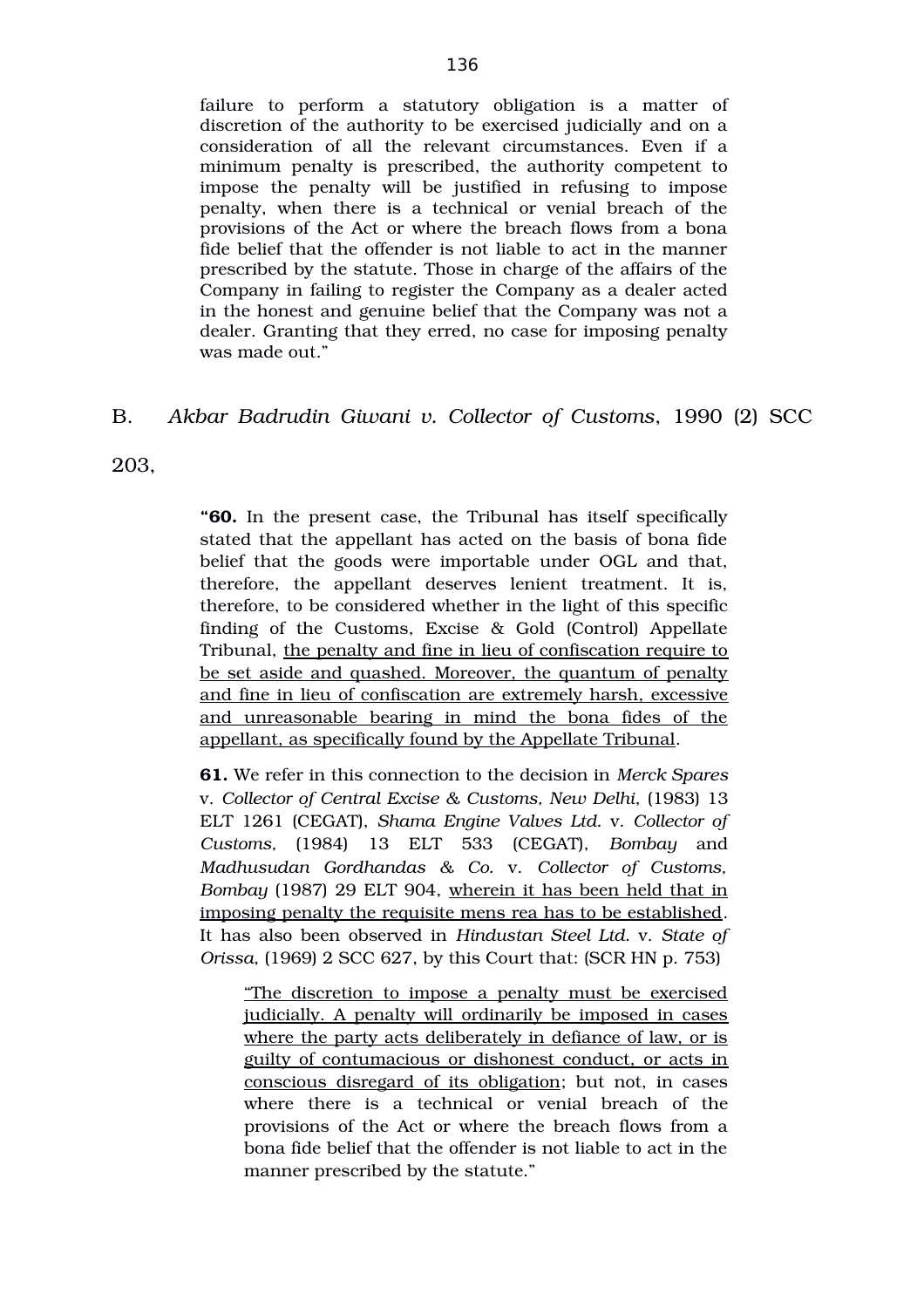**62.** In the instant case, even if it is assumed for argument's sake that the stone slabs imported for home consumption are marble still in view of the finding arrived at by the Appellate Tribunal that the said product was imported on a bona fide belief that it was not marble, the imposition of such a heavy fine is not at all warranted and justifiable."

(emphasis supplied)

C. *Jaiprakash Industries Ltd. v. Commissioner of Central Excise,*

*Chandigarh*, 2003 (1) SCC 67, para 8.

**"8.** In this case, there was a divergent view of the various High Courts whether crushing of bigger stones or boulders into smaller pieces amounts to manufacture. In view of the divergent views of the various High Courts, there was a bona fide doubt as to whether or not such an activity amounted to manufacture. This being the position, it cannot be said that merely because the appellants did not take out a licence and did not pay the duty the provisions of Section 11-A got attracted. There is no evidence or proof that the licence was not taken out and/or duty not paid on account of any fraud, collusion, wilful misstatement or suppression of fact. We, therefore, set aside the demand under the showcause notice dated 3-5-1993."

(emphasis supplied)

D. In *Tecumseh Products India Ltd. v. Commissioner of Central*

*Excise, Hyderabad*, 2004 (6) SCC 30, it was held as under:

"7. But, insofar as the application of extended period of limitation provided under Section 11A is concerned, we do not think that the Tribunal is justified because it was not clear as to whether if any part is used for the purpose of repairing a machinery would amount to manufacture. In fact, the Tribunal on a detailed analysis and after going into several processes carried out by the appellant, came to the conclusion that the stators which were used in the repairing of the compressors involved manufacturing activity. This circumstance itself shows that there was bona fide dispute between the parties in regard to the question whether stators made ready for the purpose of use of compressors involved any manufacturing activity or not. Therefore, to the extent the authorities invoked Section 11-A of the Act and imposed penal interest and other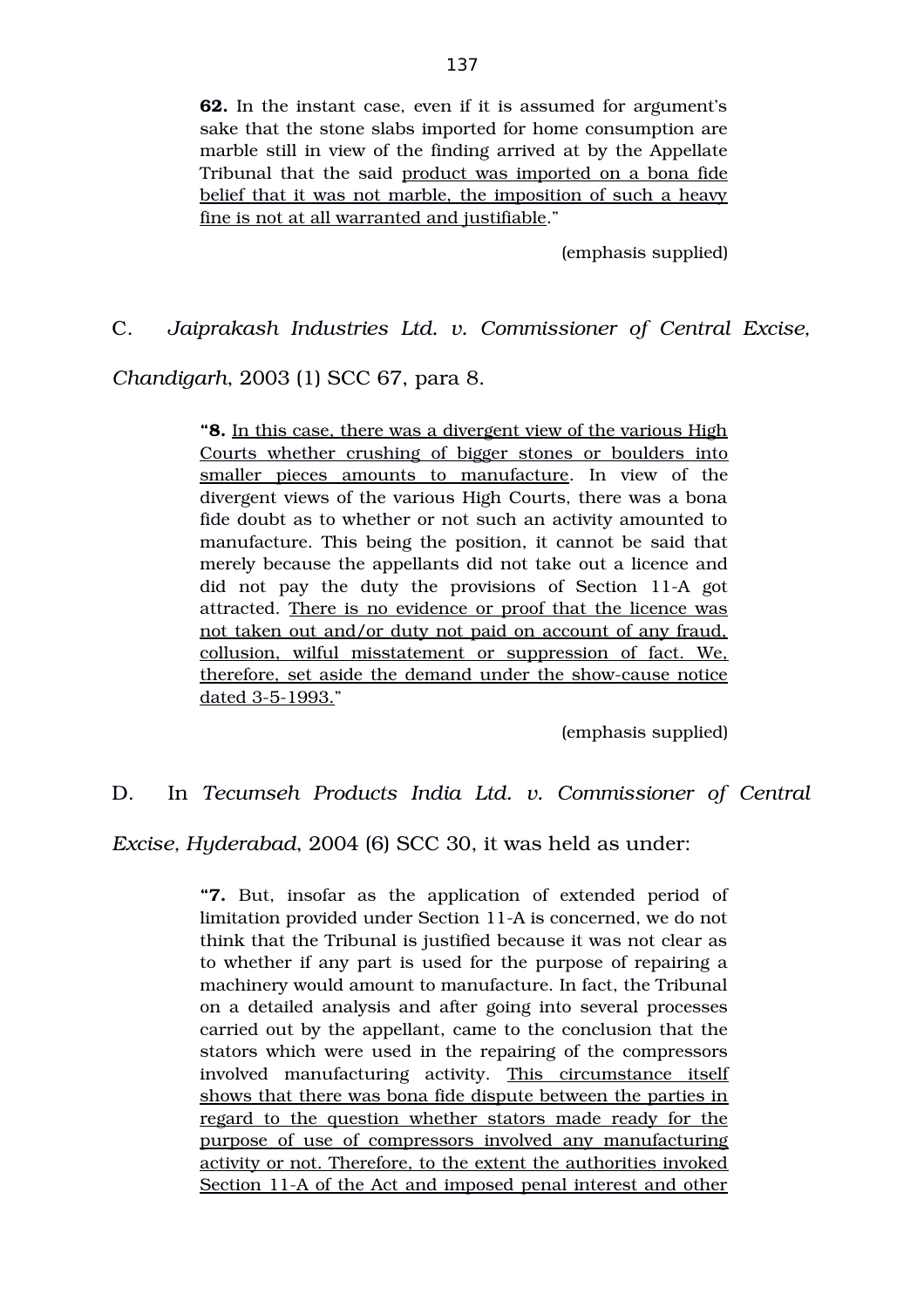penalties shall stand set aside and the order made by the Tribunal stands modified to that extent."

(emphasis supplied)

#### E. In *J. K. Synthetics Ltd. v. Commercial Taxes Officer*, 1994 (4) SCC

276, following observation has been made:

**"17.** Let us look at the question from a slightly different angle. Section 7(1) enjoins on every dealer that he shall furnish prescribed returns for the prescribed period within the prescribed time to the assessing authority. By the proviso the time can be extended by not more than 15 days. The requirement of Section  $7(1)$  is undoubtedly a statutory requirement. The prescribed return must be accompanied by a receipt evidencing the deposit of full amount of 'tax due' in the State Government on the basis of the return. That is the requirement of Section 7(2). Section 7(2-A), no doubt, permits payment of tax at shorter intervals but the ultimate requirement is deposit of the full amount of 'tax due' shown in the return. When Section 11-B(*a*) uses the expression "tax payable under sub-sections  $(2)$  and  $(2-A)$  of Section 7", that must be understood in the context of the aforesaid expressions employed in the two subsections. Therefore, the expression 'tax payable' under the said two sub-sections is the full amount of tax due and 'tax due' is that amount which becomes due ex hypothesi on the turnover and taxable turnover "shown in or based on the return". The word 'payable' is a descriptive word, which ordinarily means "that which must be paid or is due, or maybe paid" but its correct meaning can only be determined if the context in which it is used is kept in view. The word has been frequently understood to mean that which may, can or should be paid and is held equivalent to 'due'. Therefore, the conjoint reading of Sections 7(1), (2) and (2A) and 11-B of the Act leaves no room for doubt that the expression 'tax payable' in Section 11-B can only mean the full amount of tax which becomes due under sub-sections (2) and (2-A) of the Act when assessed on the basis of the information regarding turnover and taxable turnover furnished or shown in the return. Therefore, so long as the assessee pays the tax which according to him is due on the basis of information supplied in the return filed by him, there would be no default on his part to meet his statutory obligation under Section 7 of the Act and, therefore, it would be difficult to hold that the 'tax payable' by him 'is not paid' to visit him with the liability to pay interest under clause (*a*) of Section 11-B. It would be a different matter if the return is not approved by the authority,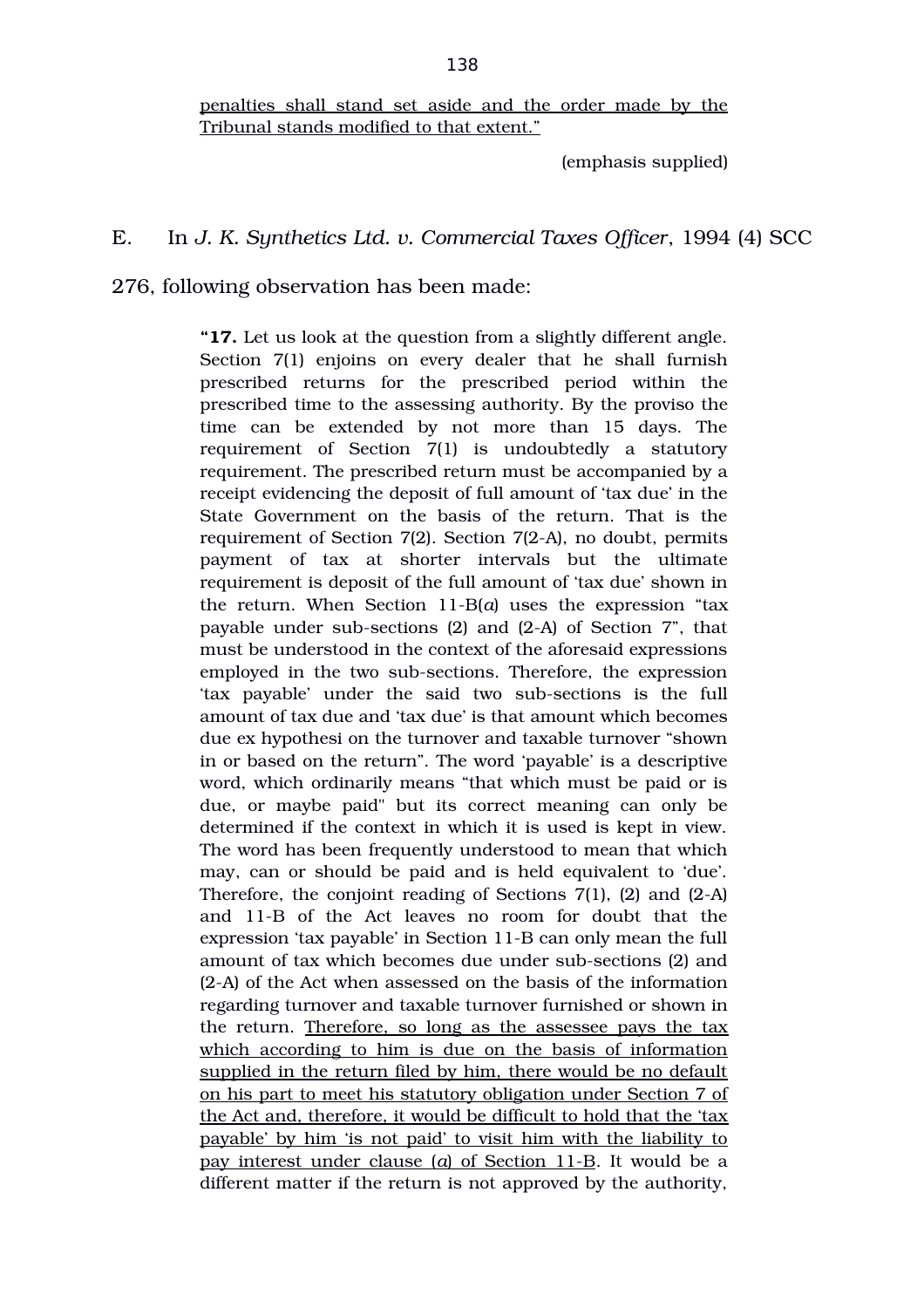but that is not the case here. It is difficult on the plain language of the section to hold that the law envisages the assessee to predicate the final assessment and expect him to pay the tax on that basis to avoid the liability to pay interest. That would be asking him to do the near impossible."

(emphasis supplied)

### F. *Kailash Nath Associates v. Delhi Development Authority & Anr*.,

2015 (4) SCC 136, paras 40 & 43

**"40.** From the above, it is clear that this Court held that *Maula Bux v. Union of India, (1969) 2 SCC 554, was not, on* facts, a case that related to earnest money. Consequently, the observation in *Maula Bux* that forfeiture of earnest money under a contract if reasonable does not fall within Section 74, and would fall within Section 74 only if earnest money is considered a penalty is not on a matter that directly arose for decision in that case. The law laid down by a Bench of five Judges in *Fateh Chand v. Balkishan Dass,* (1964) 1 SCR 515, is that *all stipulations* naming amounts to be paid in case of breach would be covered by Section 74. This is because Section 74 cuts across the rules of the English common law by enacting a *uniform principle* that would apply to all amounts to be paid in case of breach, whether they are in the nature of penalty or otherwise. It must not be forgotten that as has been stated above, forfeiture of earnest money on the facts in *Fateh Chand case* was conceded. In the circumstances, it would therefore be correct to say that as earnest money is an amount to be paid in case of breach of contract and named in the contract as such, it would necessarily be covered by Section 74."

(emphasis supplied)

# G. *Central Bank of India v. Ravindra & Ors*., (2002) 1 SCC 367,

paras 38, 55

**"38.** However "penal interest" has to be distinguished from "interest". Penal interest is an extraordinary liability incurred by a debtor on account of his being a wrongdoer by having committed the wrong of not making the payment when it should have been made, in favour of the person wronged and it is neither related with nor limited to the damages suffered. Thus, while liability to pay interest is founded on the doctrine of compensation, penal interest is a penalty founded on the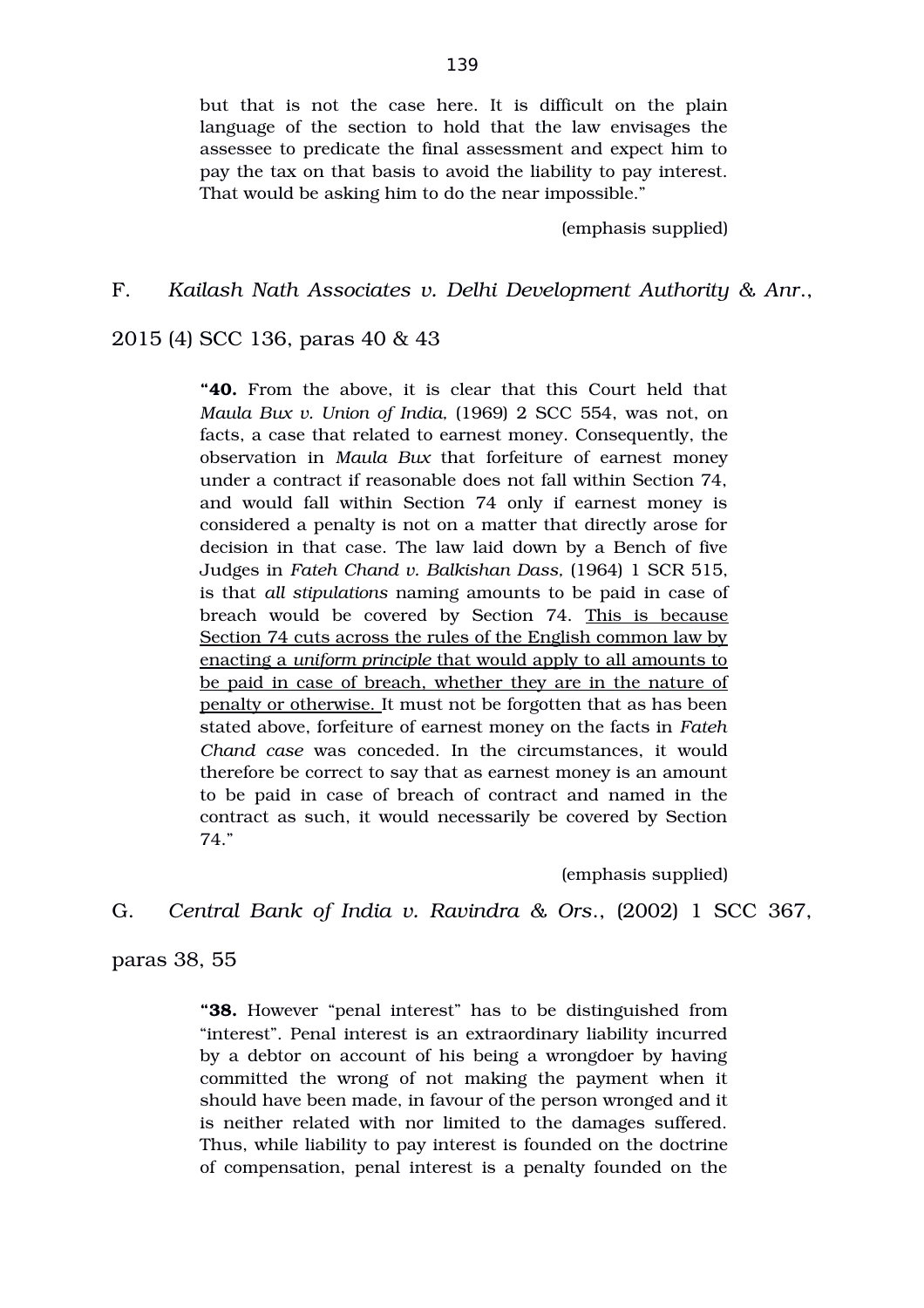doctrine of penal action. Penal interest can be charged only once for one period of default and therefore cannot be permitted to be capitalised.

**55.** During the course of hearing it was brought to our notice that in view of several usury laws and debt relief laws in force in several States private moneylending has almost come to an end and needy borrowers by and large depend on banking institutions for financial facilities. Several unhealthy practices having slowly penetrated into prevalence were pointed out. Banking is an organised institution and most of the banks press into service long-running documents wherein the borrowers fill in the blanks, at times without caring to read what has been provided therein, and bind themselves by the stipulations articulated by the best of legal brains. Borrowers other than those belonging to the corporate sector, find themselves having unwittingly fallen into a trap and rendered themselves liable and obliged to pay interest the quantum whereof may at the end prove to be ruinous. At times the interest charged and capitalised is manifold than the amount actually advanced. Rule of damdupat does not apply. Penal interest, service charges and other overheads are debited in the account of the borrower and capitalised of which debits the borrower may not even be aware. If the practice of charging interest on quarterly rests is upheld and given a judicial recognition, unscrupulous banks may resort to charging interest even on monthly rests and capitalising the same. Statements of accounts supplied by banks to borrowers many a times do not contain particulars or details of debit entries and when written in hand are worse than medical prescriptions putting to test the eyes and wits of the borrowers. Instances of unscrupulous, unfair and unhealthy dealings can be multiplied though they cannot be generalised. Suffice it to observe that such issues shall have to be left open to be adjudicated upon in appropriate cases as and when actually arising for decision and we cannot venture into laying down law on such issues as do not arise for determination before us. However, we propose to place on record a few incidental observations, without which, we feel, our answer will not be complete and that we do as under:

(*1*) Though interest can be capitalised on the analogy that the interest falling due on the accrued date and remaining unpaid, partakes the character of amount advanced on that date, yet penal interest, which is charged by way of penalty for non-payment, cannot be capitalised. Further interest i.e. interest on interest, whether simple, compound or penal, cannot be claimed on the amount of penal interest. Penal interest cannot be capitalised. It will be opposed to public policy.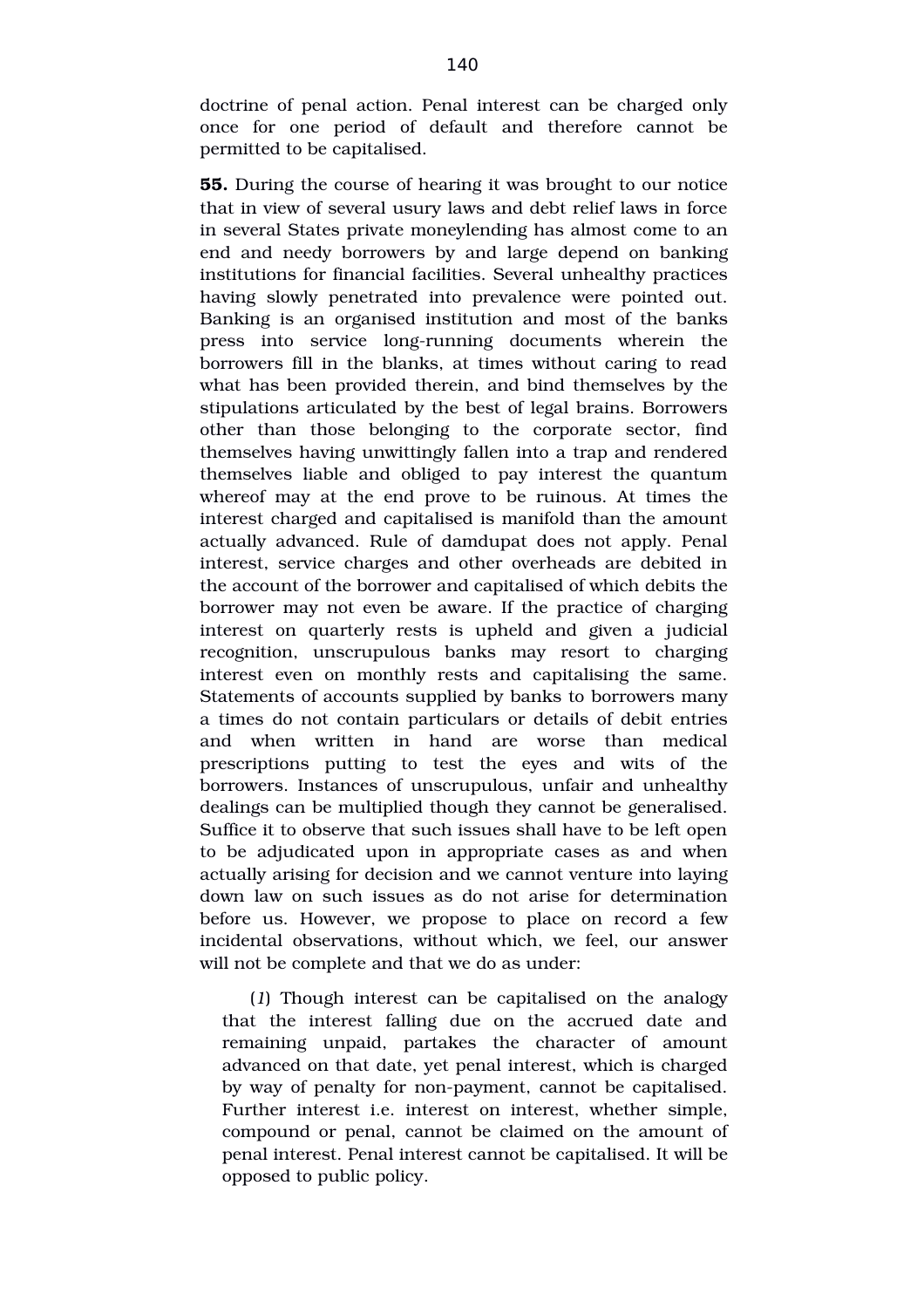(*2*) Novation, that is, a debtor entering into a fresh agreement with a creditor undertaking payment of previously borrowed principal amount coupled with interest by treating the sum total as principal, any contract express or implied and an express acknowledgement of accounts, are the best evidence of capitalisation. Acquiescence in the method of accounting adopted by the creditor and brought to the knowledge of the debtor may also enable interest being converted into principal. A mere failure to protest is not acquiescence.

(*3*) The prevalence of banking practice legitimatises stipulations as to interest on periodical rests and their capitalisation being incorporated in contracts. Such stipulations incorporated in contracts voluntarily entered into and binding on the parties shall govern the substantive rights and obligations of the parties as to recovery and payment of interest.

(*4*) Capitalisation method is founded on the principle that the borrower failed to make payment though he could have made and thereby rendered himself a defaulter. To hold an amount debited to the account of the borrower capitalised it should appear that the borrower had an opportunity of making the payment on the date of entry or within a reasonable time or period of grace from the date of debit entry or the amount falling due and thereby avoiding capitalisation. Any debit entry in the account of the borrower and claimed to have been capitalised so as to form an amalgam of the principal sum may be excluded on being shown to the satisfaction of the court that such debit entry was not brought to the notice of the borrower and/or he did not have the opportunity of making payment before capitalisation and thereby excluding its capitalisation.

(*5*) The power conferred by Sections 21 and 35A of the Banking Regulation Act, 1949 is coupled with duty to act. The Reserve Bank of India is the prime banking institution of the country entrusted with a supervisory role over banking and conferred with the authority of issuing binding directions, having statutory force, in the interest of the public in general and preventing banking affairs from deterioration and prejudice as also to secure the proper management of any banking company generally. The Reserve Bank of India is one of the watchdogs of finance and economy of the nation. It is, and it ought to be, aware of all relevant factors, including credit conditions as prevailing, which would invite its policy decisions. RBI has been issuing directions/circulars from time to time which, inter alia, deal with the rate of interest which can be charged and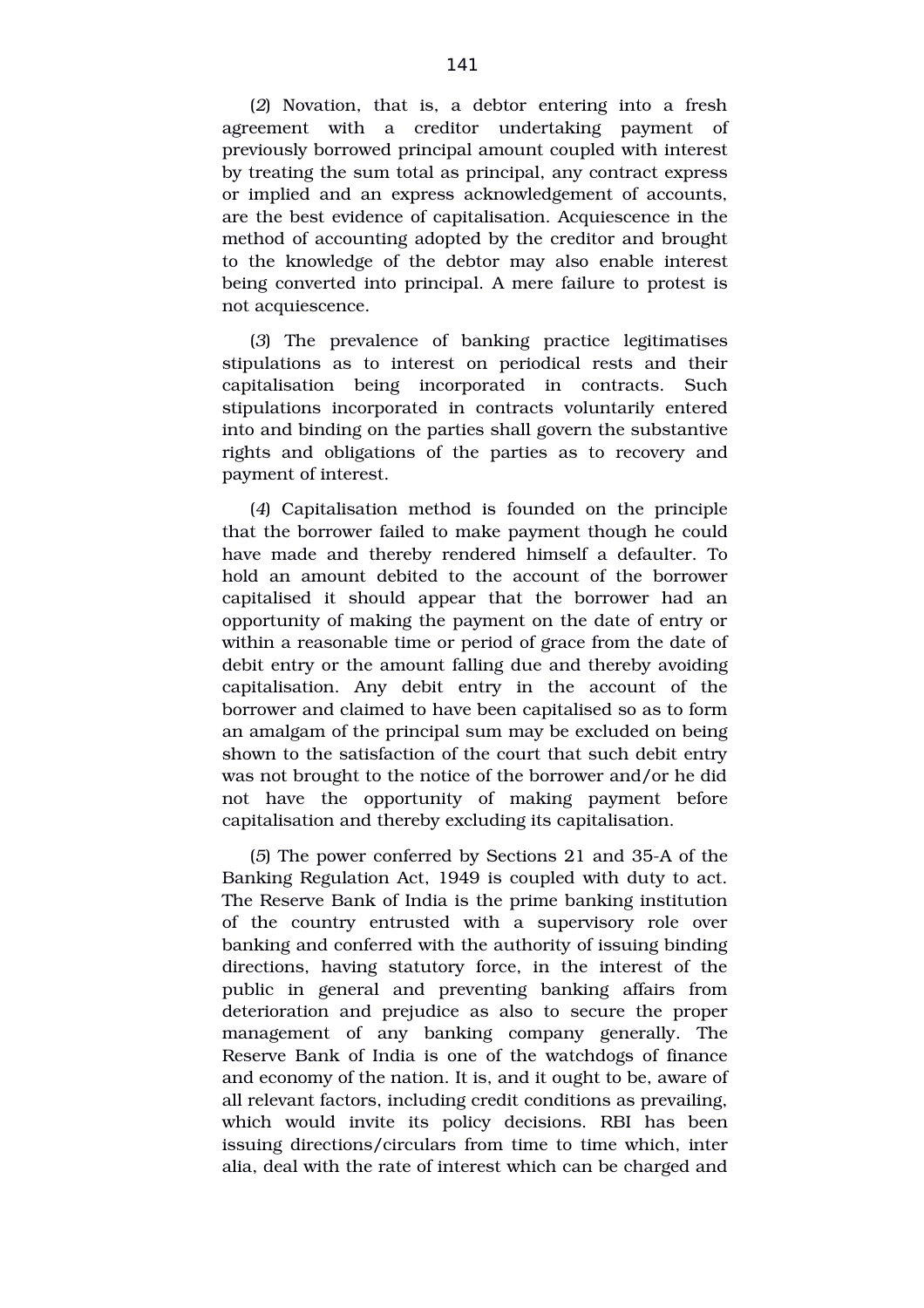the periods at the end of which rests can be struck down, interest calculated thereon and charged and capitalised. It should continue to issue such directives. Its circulars shall bind those who fall within the net of such directives. For such transaction which are not squarely governed by such circulars, the RBI directives may be treated as standards for the purpose of deciding whether the interest charged is excessive, usurious or opposed to public policy.

(*6*) Agricultural borrowings are to be treated on a pedestal different from others. Charging and capitalisation of interest on agricultural loans cannot be permitted in India except on annual or six-monthly rests depending on the rotation of crops in the area to which the agriculturist borrowers belong.

(*7*) Any interest charged and/or capitalised in violation of RBI directives, as to rate of interest, or as to periods at which rests can be arrived at, shall be disallowed and/or excluded from capital sum and be treated only as interest and dealt with accordingly.

(8) Award of interest pendente lite and post-decree is discretionary with the court as it is essentially governed by Section 34 CPC dehors the contract between the parties. In a given case if the court finds that in the principal sum adjudged on the date of the suit the component of interest is disproportionate with the component of the principal sum actually advanced the court may exercise its discretion in awarding interest pendente lite and post-decree interest at a lower rate or may even decline awarding such interest. The discretion shall be exercised fairly, judiciously and for reasons and not in an arbitrary or fanciful manner."

**188.** Before considering the applicability of the decisions above, the factual gamut of the case has to be considered. The demand was raised for the first time in the year 2003 despite the fact that the definition of gross revenue was clear, and as is apparent from the correspondence and the agreement reached between the parties, there was no doubt what constitutes gross revenue. Licensees were aware that these items concerning which they have raised the dispute were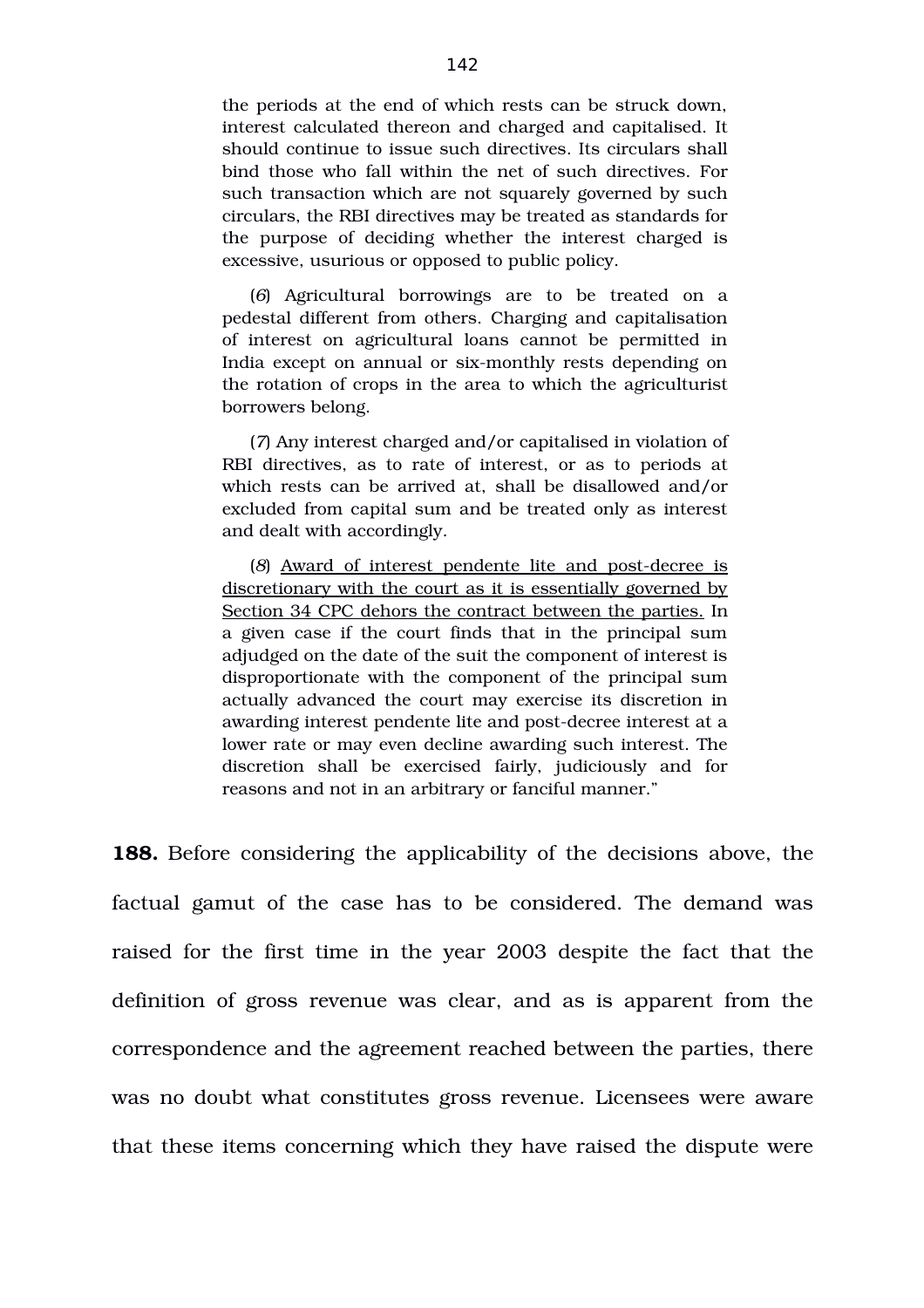included in the definition of gross revenue, as such, they had initially questioned inclusion on the basis of the validity of the definition of gross revenue. The challenge was found to be sans any basis by this Court. The objections raised concerning the validity of the gross revenue, were wholly unsustainable and on the face of it, were liable to be rejected, and came to be rejected finally and conclusively by this Court in the year 2011. After that, again the objections have been repeated to exclude those very revenue items which were held to be included once over an effort has been made to get rid of the definition of gross revenue. The objections which have been raised pertained to the definition of gross revenue for which the court held they are part of revenue. Now, relying upon AS-9 standards, an attempt has been made by an indirect method for excluding items, which are expressly included in the definition of gross revenue. Objections are too tenuous, and, as a matter of fact, there was no scope to raise such objections in 2003 itself. Because of the various correspondence which has been referred, it becomes apparent that all these heads are included in the definition of gross revenue, and there is no justification for the licensees to raise the objections and to keep them pending for over two decades.

**189.** Further, the conduct of the licensees has also to be considered in the backdrop of the fact that the regime of revenue sharing was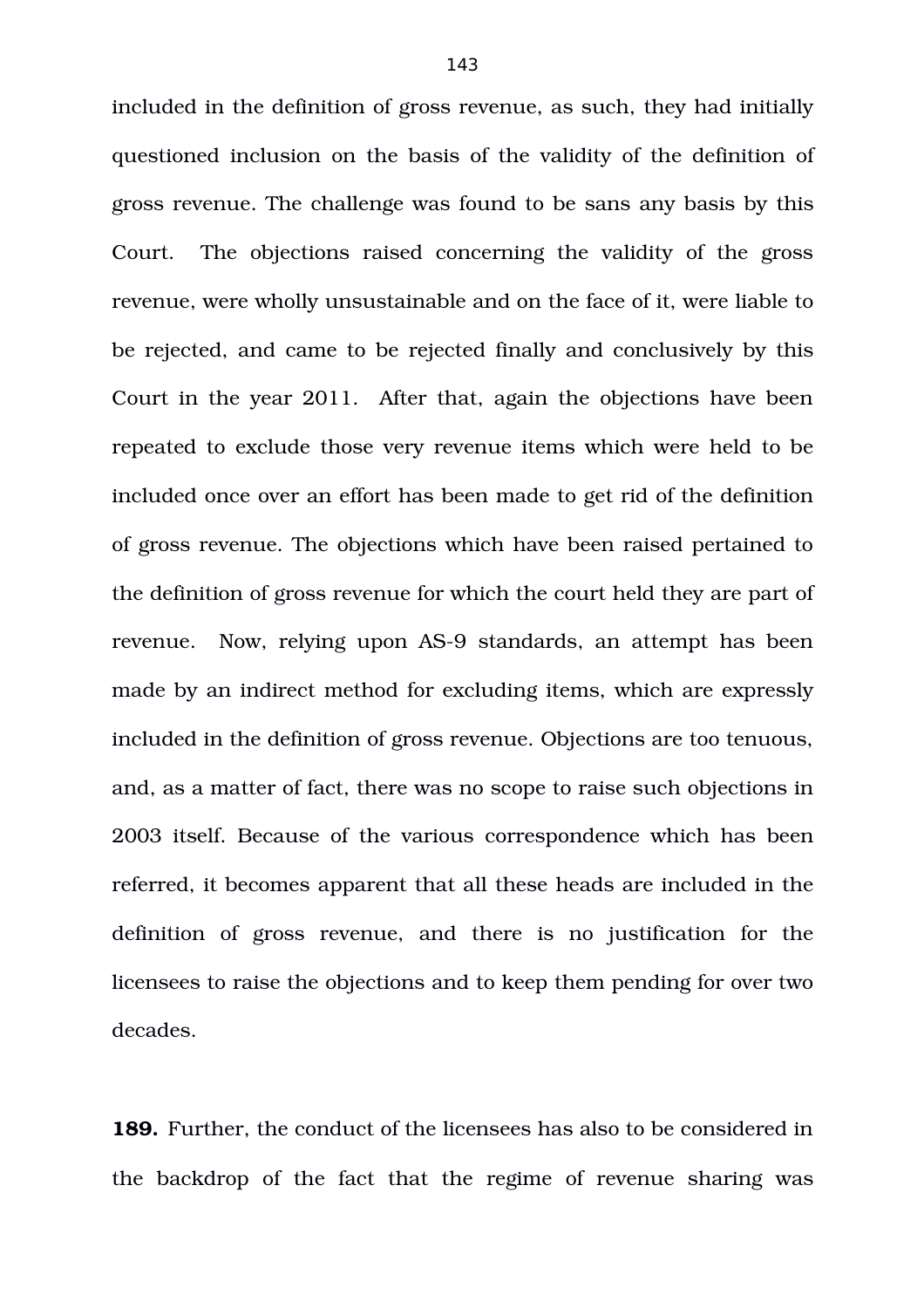extremely beneficial than the previous regime of the fixed licence fee, and they have tremendously benefited by it as is apparent from the statistics of the revenue earned by the licensees under the revenue sharing regime. When Government has parted with the privilege as to revenue on sharing basis under the license, and an agreement entered into, it ought to have been precisely followed. The conduct of the licensees was highly unfair, and anyhow and somehow, they had attempted to delay the payment. It passes comprehension how they have contended that the demand has to be worked out after this Court renders the decision. Demand had been raised way-back in the year 2003, which is ultimately the subject-matter of the lis. As the objections are baseless and wholly untenable, it cannot be said that there was a bona fide dispute concerning various items. The disputes raised could not be termed to be bona fide at all. They were justified in order to delay the liability and the payment in accordance with the agreement. In this backdrop and what has been held by us, we have to consider whether the interest, penalty, and interest on penalty can be levied or not. Particularly since it is the revenue sharing regime and the Government has been deprived of the benefit of revenue which it would have earned but for granting the privilege which it has parted with in favour of the licensees.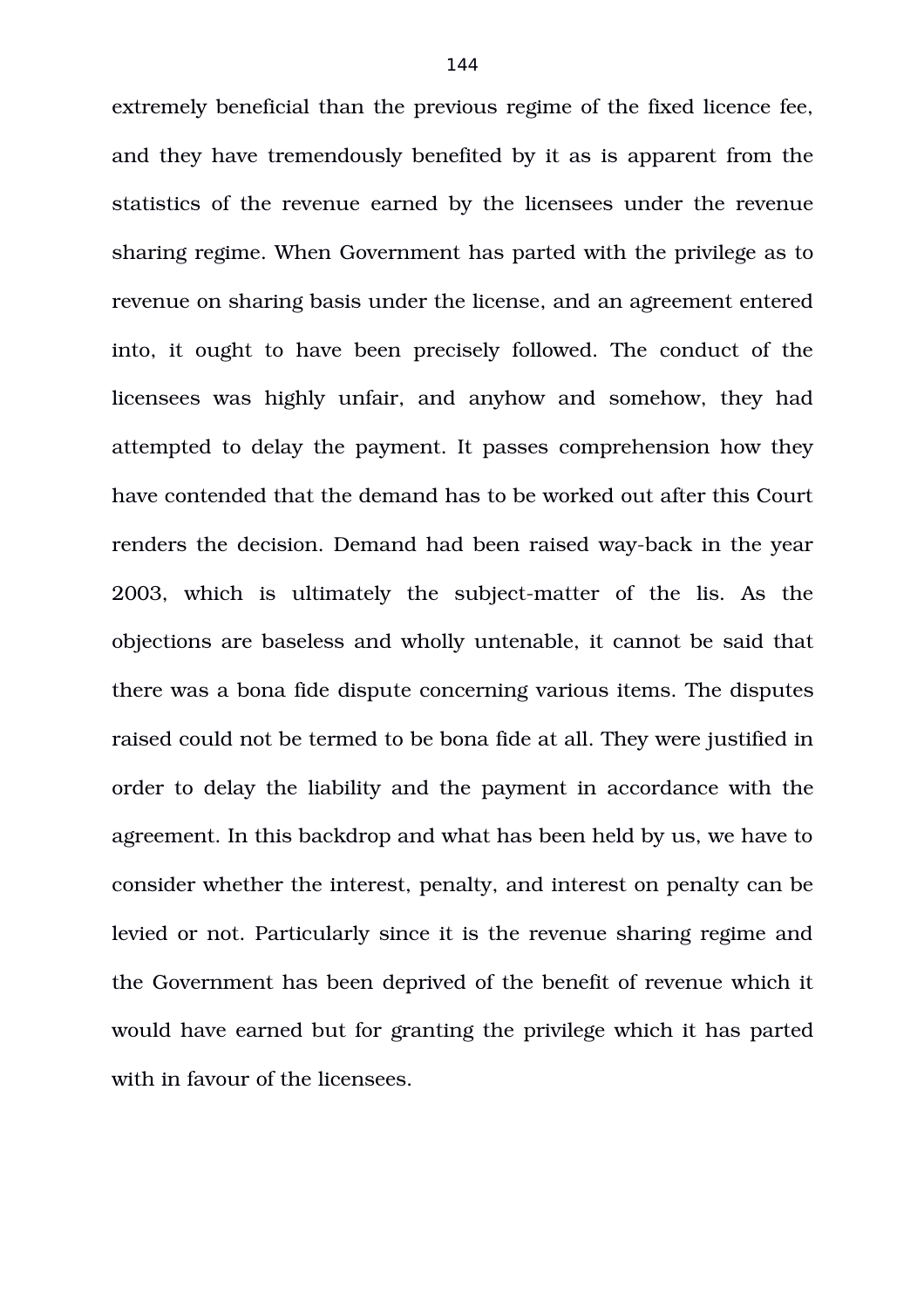**190.** In *M/s. Everest Industrial Corporation & Ors. v. Gujarat State Financial Corporation*, (1987) 3 SCC 597, this Court held that the rate of interest payable on the principal amount due under the court's order passed under section 32 of the State Financial Corporations Act, 1951 would be as stipulated in the contract as the provisions of section 34 CPC are not attracted, order under section 32 being not a decree, liability to pay contractual rate of interest cannot be disowned, merely because of absence of direction for payment of interest in order under section 32. This Court has held:

> "**6.** If as held by this Court the proceeding instituted under Section 31(1) of the Act is something akin to an application for attachment of property in execution of a decree at a stage posterior to the passing of the decree no question of passing any order under Section 34 of the Code would arise since Section 34 of the Code would be applicable only at the stage of the passing of the decree and not to any stage posterior to the decree. It may also be mentioned here that even under the Code the question of interest payable in mortgage suits filed in civil courts is governed by Order 34 Rule 11 of the Code and not by Section 34 of the Code which may be applicable only to cases of personal decrees passed under Order 34 Rule 6 of the Code. The High Court was right in holding that interest would be payable on the principal amount due in accordance with the terms of the agreement between the parties till the entire amount due was paid as per the order passed under Section 32 of the Act. We hold that the decision of the Karnataka High Court, referred to above, which has applied Section 34 of the Code to a proceeding instituted under Section 31(1) of the Act is not correctly decided."

> > (emphasis supplied)

**191.** In *Punjab Financial Corporation v. Surya Auto Industries*, (2010) 1

SCC 297, the Court held that when the terms of the agreement have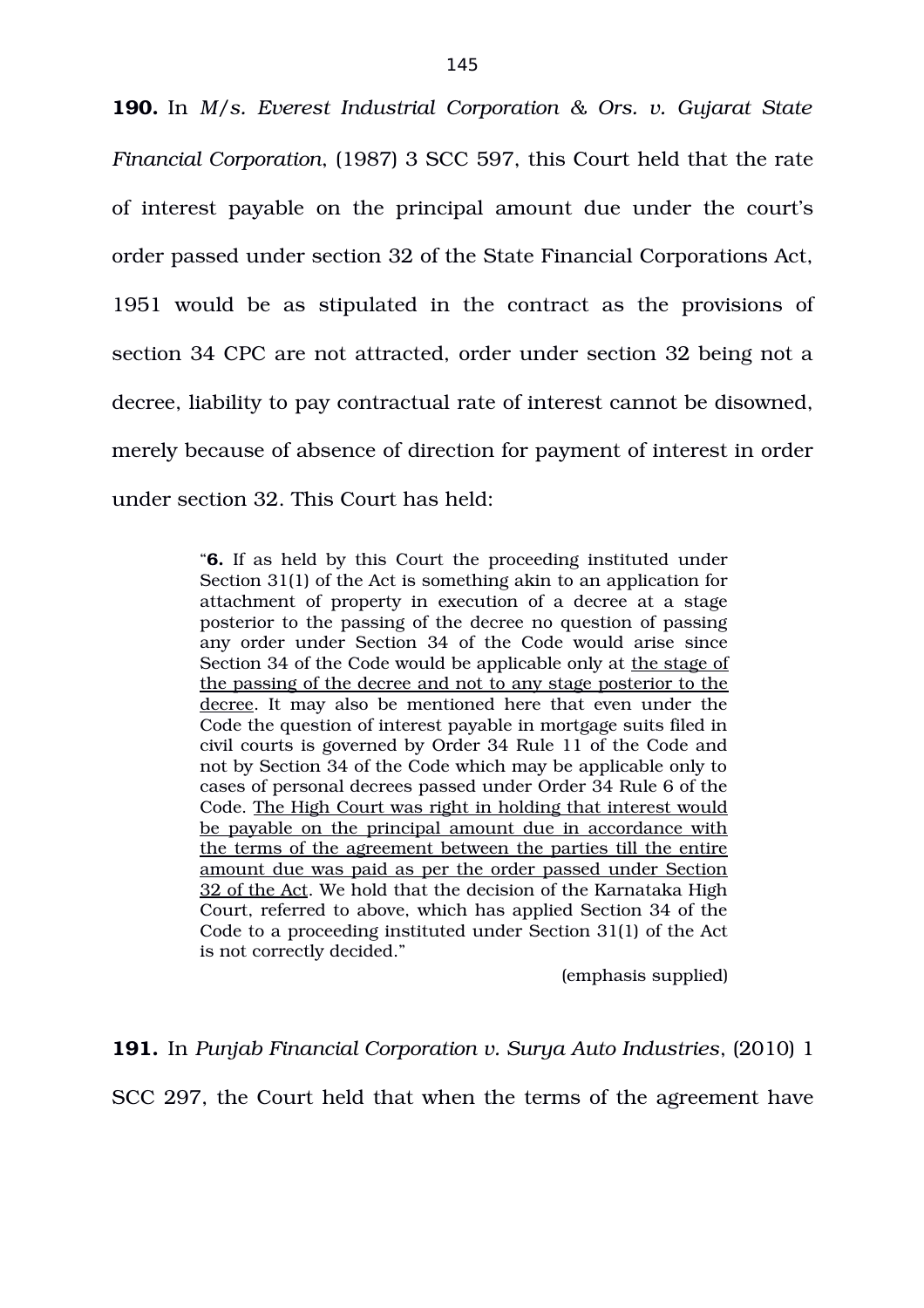not been questioned, contractual rate of interest cannot be altered. The Court has observed thus:

> "**25.** The High Court also committed serious error in declaring that the appellant Corporation will be entitled to charge simple interest at the rate of  $10\%$  w.e.f. 1-4-2003 i.e. after the expiry of six months from the date of taking over of the unit. Undisputedly, the respondent had not challenged the terms of loan agreement. Therefore, the High Court could not have suo motu altered the terms of agreement and directed the appellant to make fresh calculation of the outstanding dues and allowed the respondent to pay the amount as per fresh demand by selling the mortgaged property. This approach of the High Court is ex facie contrary to the law laid down in *U.P. Financial Corpn.* v. *Gem Cap (India) (P) Ltd.,* (1993) 2 SCC 299 and *Haryana Financial Corpn.* v. *Jagdamba Oil* Mills (2002) 3 SCC 496."

> > (emphasis supplied)

**192.** In *Hindustan Steel Ltd. v. State of Orissa* (supra), relied on by licensees the matter was of imposition of penalty in a quasi-criminal proceeding that penalty will not ordinarily be imposed unless the party obliged either acted deliberately in defiance of law or was guilty of conduct – contumacious or dishonest, or acted in conscious disregard of its obligation. Penalty to be imposed is exercised by judicial discretion. The ratio of the case, it is not attracted for the reason that in the instant matter, it is the contractual rate of interest and penalty agreed to which cannot be said to be arduous in any manner. The rate of interest has been agreed to and particularly since it is a revenuesharing regime, and the licensees have acted in conscious disregard of their obligation. Thus, on the anvil of the decision above also, they are liable to pay the dues with interest and penalty. There is no discretion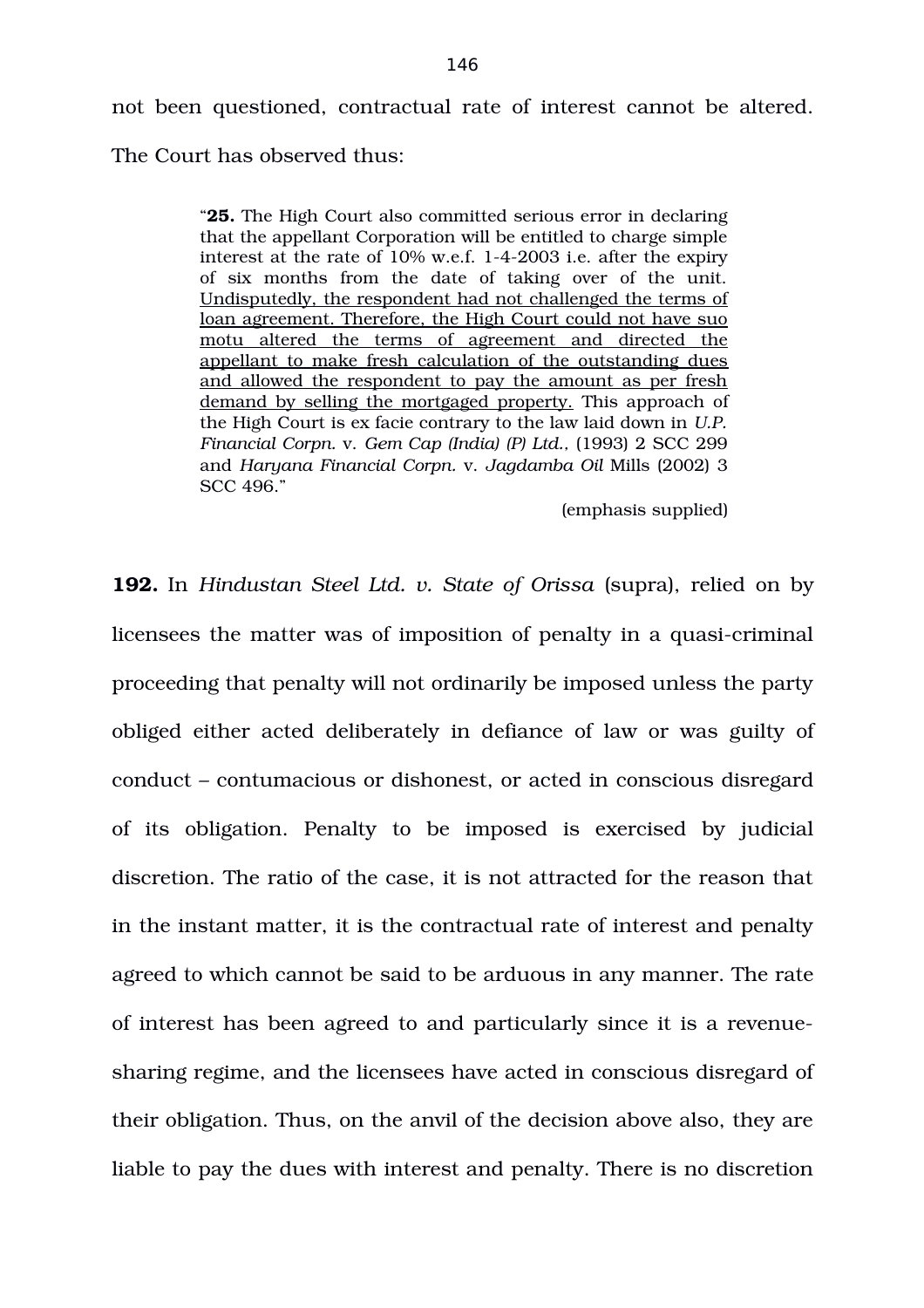to vary the penalty. It is 50% of the amount which is in short-fall which cannot be said to be unreasonable and that too, two grace periods have been given in clause 20.8 to make payment of the same. As it is the agreed term and cannot be said to be arbitrary, the ratio of the decision is not attracted. Reliance has also been placed on *Akbar Badrudin Giwani v. Collector of Customs* (supra), wherein the dispute was bona fide. It was a case of exercise of power by the tribunal while imposing a penalty and fine instead of confiscation. There is no such discretion available when the parties have agreed in default what amount is to be paid. It automatically follows that it is not to be determined by licensor once over again. Parties (licensor and licensees) are bound by the terms and conditions of the contract. There is no enabling clause to vary either the rate of interest or the penalty provided therein and even if permissible it is not called for to vary interest or penalty fixed under the agreement in the facts and circumstances of the case. The decision mentioned above was concerning discretion to impose the penalty. Here, there is no such discretion, and considering the conduct of conscious disregard, the decision rather negates the submission than espousing the same.

**193.** Reliance has been placed on *J.K. Industries Ltd. & Anr. v. Union of India & Ors*., (supra) and *Tecumseh Products India Ltd.* (supra). In both the cases, duty was not paid under the provisions of section 11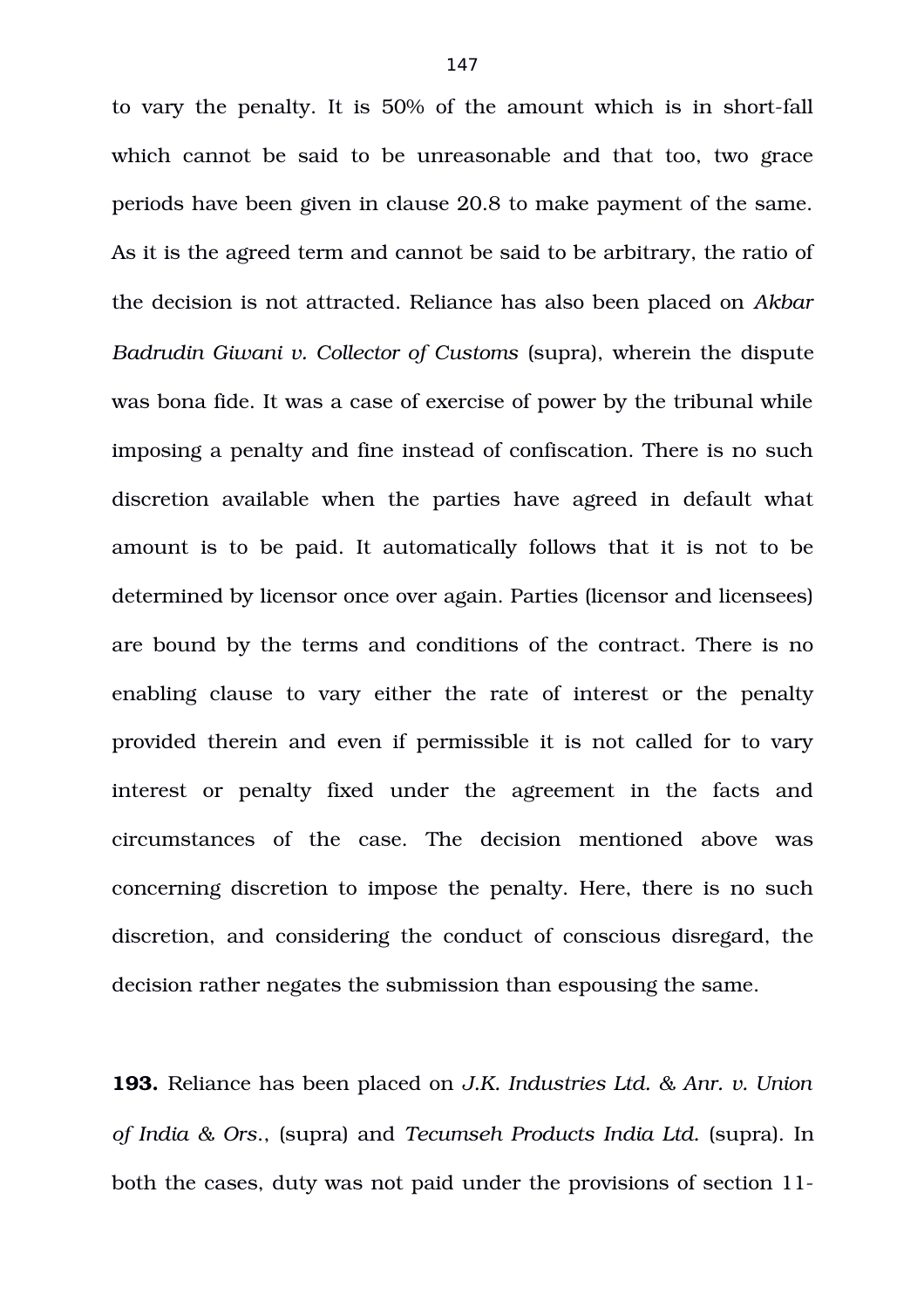A. There were divergent views of the High Courts. It was not found to be a case of fraud, collusion, wilful misstatement, or suppression of facts. Thus, the action of the imposing penal interest under section 11A and other penalties were set aside as there was a bona fide dispute. In the present case, there is no bona fide dispute, and it is not appropriate to vary the interest or the penalty. That has to be worked out from 2003 and not after the decision to be passed by this Court. Facts in *J K Synthetics Ltd.* (supra) were different. In that case, the assessee had paid the tax based on information supplied by him in the return. Thus, it was held that it would not be proper to levy interest under clause (a) of section 11B. In the instant case, the demand had been raised by the licensor, and after that, untenable objections have been raised which had no foundational basis, and the licensees have taken inconsistent stands. Earlier they had questioned on the ground that these items were wrongly included in the definition, now they are contending that the same are not part of the definition in agreement.

**194.** Reference has also been made to the decision in *Kailash Nath Associates* (supra). In that case, there was forfeiture of earnest money. The factual matrix of the instant case is different. The case was dealing with the court's power to grant reasonable compensation when the amount fixed in the contract is like a penalty; only reasonable compensation can be awarded. Whether or not actual damage or loss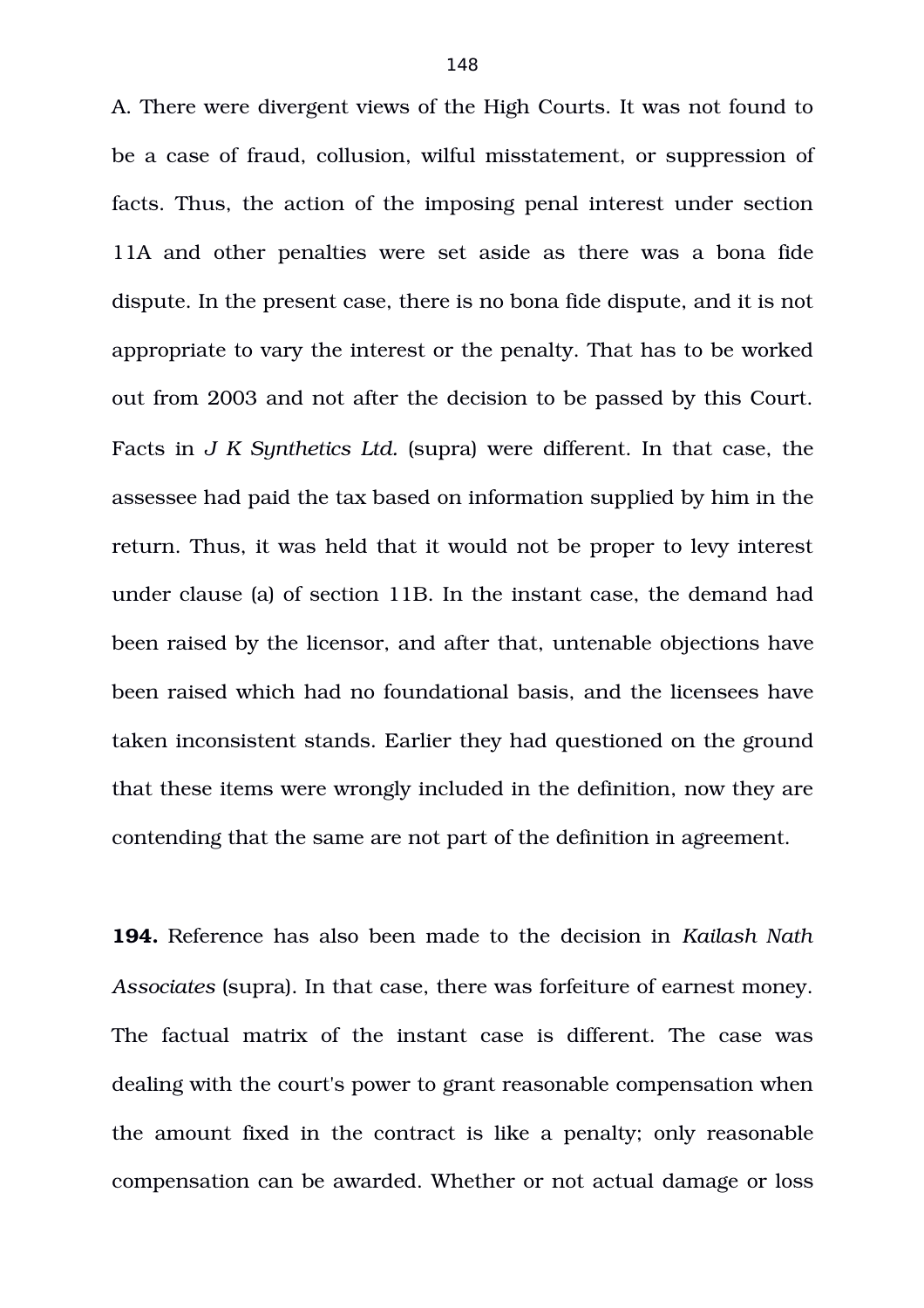is proved, has to be considered. It is only in cases where it is possible to prove actual damage or loss, such proof is not to be dispensed. It is only in cases where damage or loss is difficult or impossible to prove that the liquidated amount named in the contract can be awarded. In the instant case, it is quite reasonable amount of the penalty in case of default in payment of the amount. The term cannot be said to be unconscionable. As the Government has been deprived of the revenue and the licensees have been benefited by revenue sharing regime, in spite of that, they have not shared the revenue. They are bound by the stipulation, which is found to be quite reasonable in the facts and circumstances of the case.

**195.** In *Central Bank of India v. Ravindra*, (supra), this Court considered the question of award of payment of interest and has held that there is nothing wrong with the party voluntarily entering into the transaction as to stipulation, for payment of compound interest ,at reasonable rates and authorising the creditors to capitalise the amount on the amount remaining unpaid so as to enable interest to be charged on the accrued rate on the interest component of the capitalised sum for the succeeding period. Interest, once capitalised, sheds its colour of interest and becomes a part of the principal to become a debt as has been observed thus: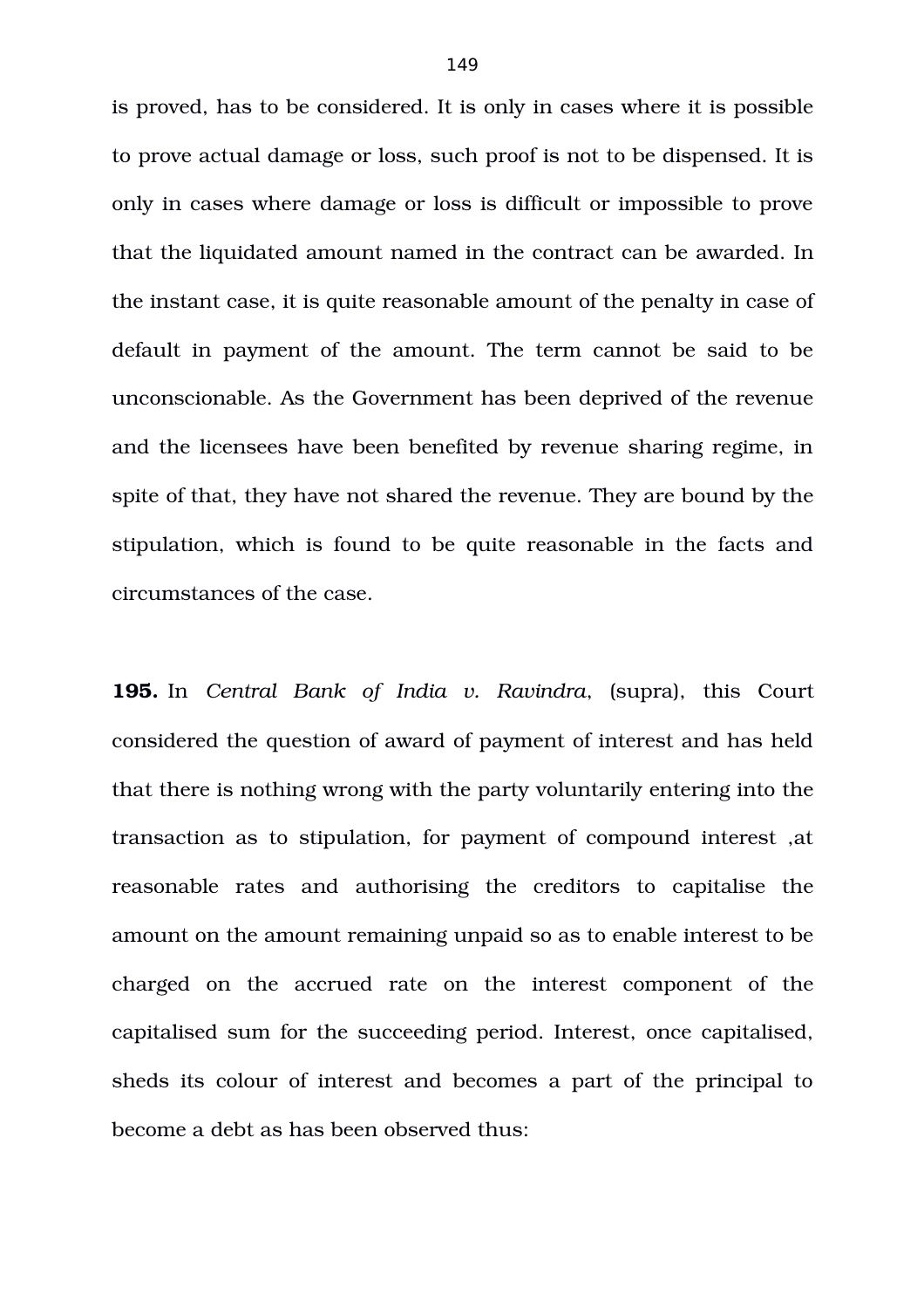**"36.** The English decisions and the decisions of this Court and almost all the High Courts of the country have noticed and approved long-established banking practice of charging interest at reasonable rates on periodical rests and capitalising the same on remaining unpaid. Such a practice is prevalent and also recognised in non-banking moneylending transactions. The legislature has stepped in from time to time to relieve the debtors from hardship whenever it has found the practice of charging compound interest and its capitalisation to be oppressive and hence needing to be curbed. The practice is permissible, legal and judicially upheld excepting when superseded by legislation. There is nothing wrong in the parties voluntarily entering into transactions, evidenced by deeds incorporating covenant or stipulation for payment of compound interest at reasonable rates, and authorising the creditor to capitalise the interest on remaining unpaid so as to enable interest being charged at the agreed rate on the interest component of the capitalised sum for the succeeding period. Interest once capitalised, sheds its colour of being interest and becomes a part of the principal to bind the debtor/borrower.

**44.** We are of the opinion that the meaning assigned to the expression "the principal sum adjudged" should continue to be assigned to "principal sum" at such other places in Section 34(1) where the expression has been used qualified by the adjective "such", that is to say, as "such principal sum". Recognition of the method of capitalisation of interest to make it a part of the principal consistently with the contract between the parties or established banking practice does not offend the sense of reason, justice and equity. As we have noticed, such a system has a long-established practice and a series of judicial precedents upholding the same. Secondly, the underlying principle as noticed in several decided cases is that when interest is debited to the account of the borrower on periodical rests, it is debited because of it having fallen due on that day. Nothing prevents the borrower from paying the amount of interest on the date it falls due. If the amount of interest is paid there will be no occasion for capitalising the amount of interest and converting it into principal. If the interest is not paid on the date due, from that date the creditor is deprived of the use of the money, and which it would have made if the debtor had paid the amount of interest on the date due, the creditor needs to be compensated for deprivation. As held in *Pazhaniappa Mudaliar* v. *Narayana Ayyar*, AIR 143 Mad 157, the fact situation is analogous to one as if the creditor has advanced money to the borrower equivalent to the amount of interest debited. We are, therefore, of the opinion that the expression "the principal sum adjudged" may include the amount of interest, charged on periodical rests, and capitalised with the principal sum actually advanced, so as to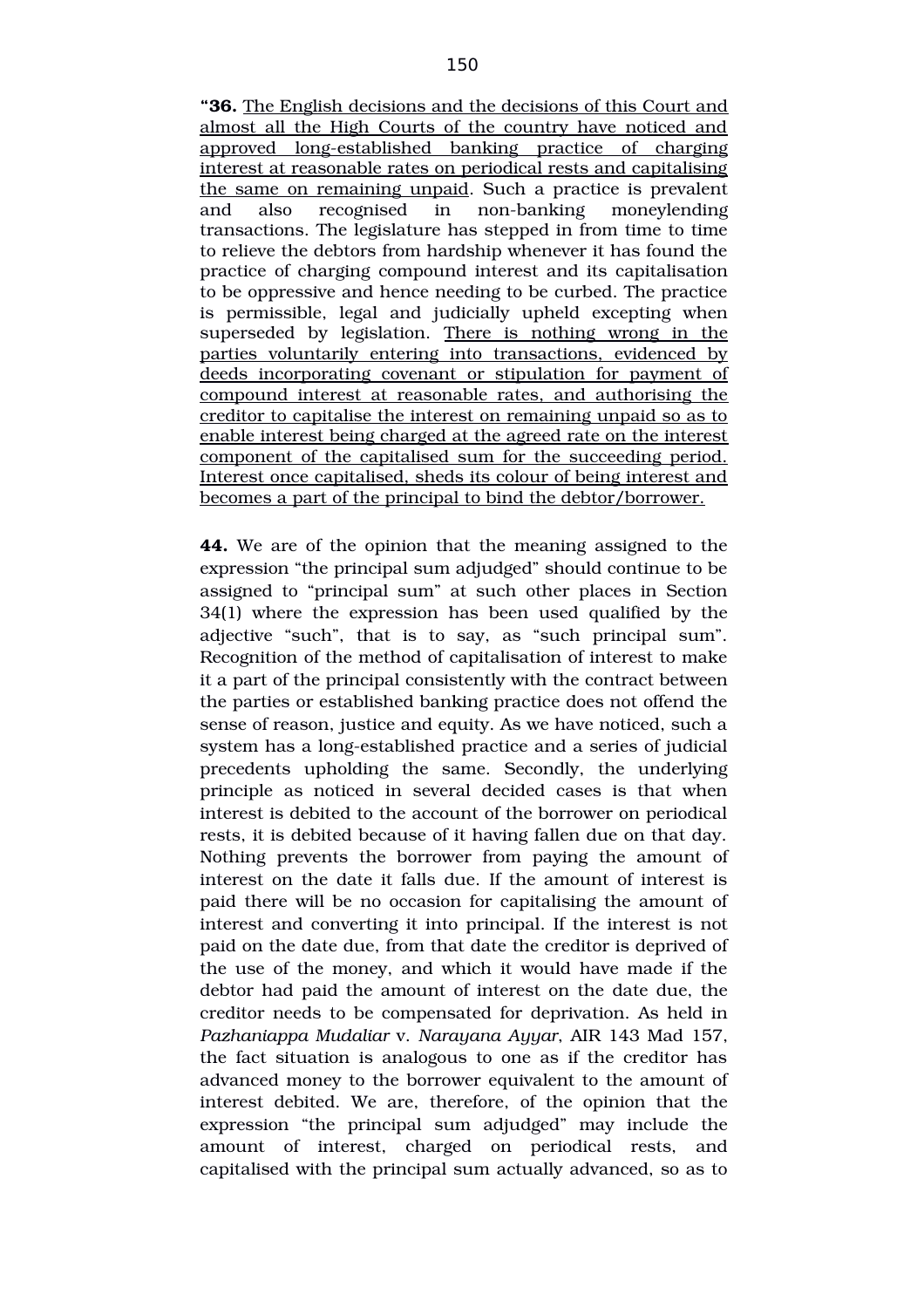become an amalgam of principal in such cases where it is permissible or obligatory for the court to hold so. Where the principal sum (on the date of suit) has been so adjudged, the same shall be treated as "principal sum" for the purpose of "such principal sum" — the expression employed later in Section 34 CPC. The expression "principal sum" cannot be given different meanings at different places in the language of same section, i.e. Section 34 CPC.

(emphasis supplied)"

**196.** Concerning penal interest, this Court in *Central Bank of India v. Ravindra* (supra) has observed that the penalty is founded on the doctrine of penal action. Penal interest can be charged only once for one period of default, and therefore cannot be permitted to be capitalised.

> *"55. (1*) Though interest can be capitalised on the analogy that the interest falling due on the accrued date and remaining unpaid, partakes the character of amount advanced on that date, yet penal interest, which is charged by way of penalty for non-payment, cannot be capitalised. Further interest i.e. interest on interest, whether simple, compound or penal, cannot be claimed on the amount of penal interest. Penal interest cannot be capitalised. It will be opposed to public policy."

**197.** It is not levy of penal interest, which is involved in the instant case. Thus, based on the decision mentioned above, we find that when there is contractual stipulation, the interest can be levied and compounded.

**198.** Resultantly, we are of the considered opinion that interest and penalty have rightly been levied. Once an amount of shortfall has not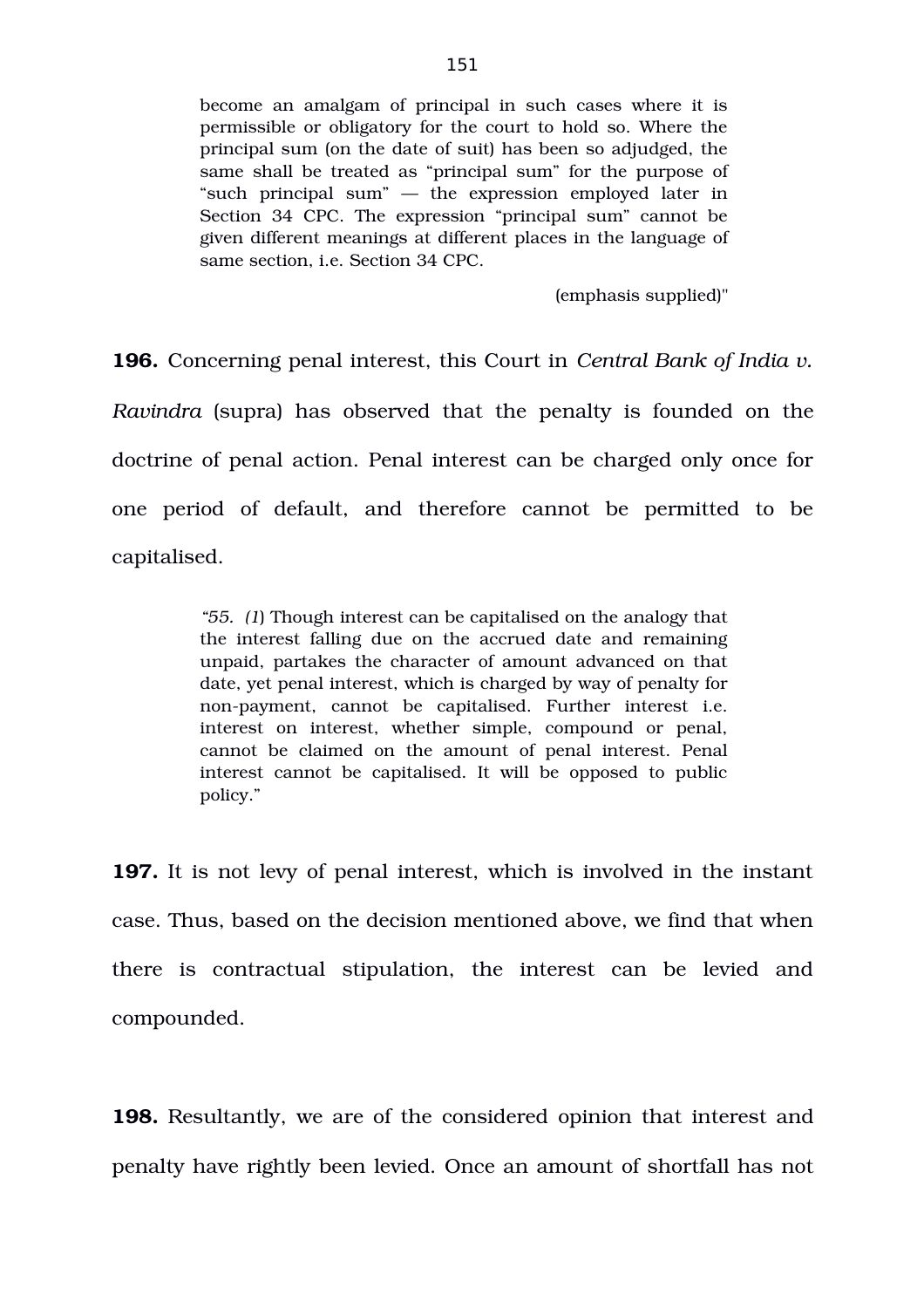been paid, it has to carry 50% of the penalty on defaulted amount, as agreed. Thus, we find no substance in the submission that interest, penalty, and interest on penalty cannot be realised. It is as per the agreement. In the facts and circumstances, we find no ground to reduce the same, considering the nature of untenable objections raised on behalf of the licensees, which were in fact either barred by *res judicata* or constructive *res judicata* but as this Court had remitted the matter to TDSAT to find that demand was based on proper interpretation of licence. Matter was remitted after giving finding on inclusion of the various heads in the definition of gross revenue. Even as per the case of licensees they were not validly included in definition, now reprobating that, stand has been taken that they did not form part of revenue which is not permissible. No litigant can be permitted to reap fruits on such inconsistent and untenable stands and litigate for decades in several rounds which is not so uncommon but is disturbing scenario projected in very many cases. We have examined the matter upon merits and then aforesaid conclusion indicates frivolous nature of objections.

**199.** In the result, the appeals of licensees are dismissed and filed by DOT, are accordingly allowed in view of the findings recorded.